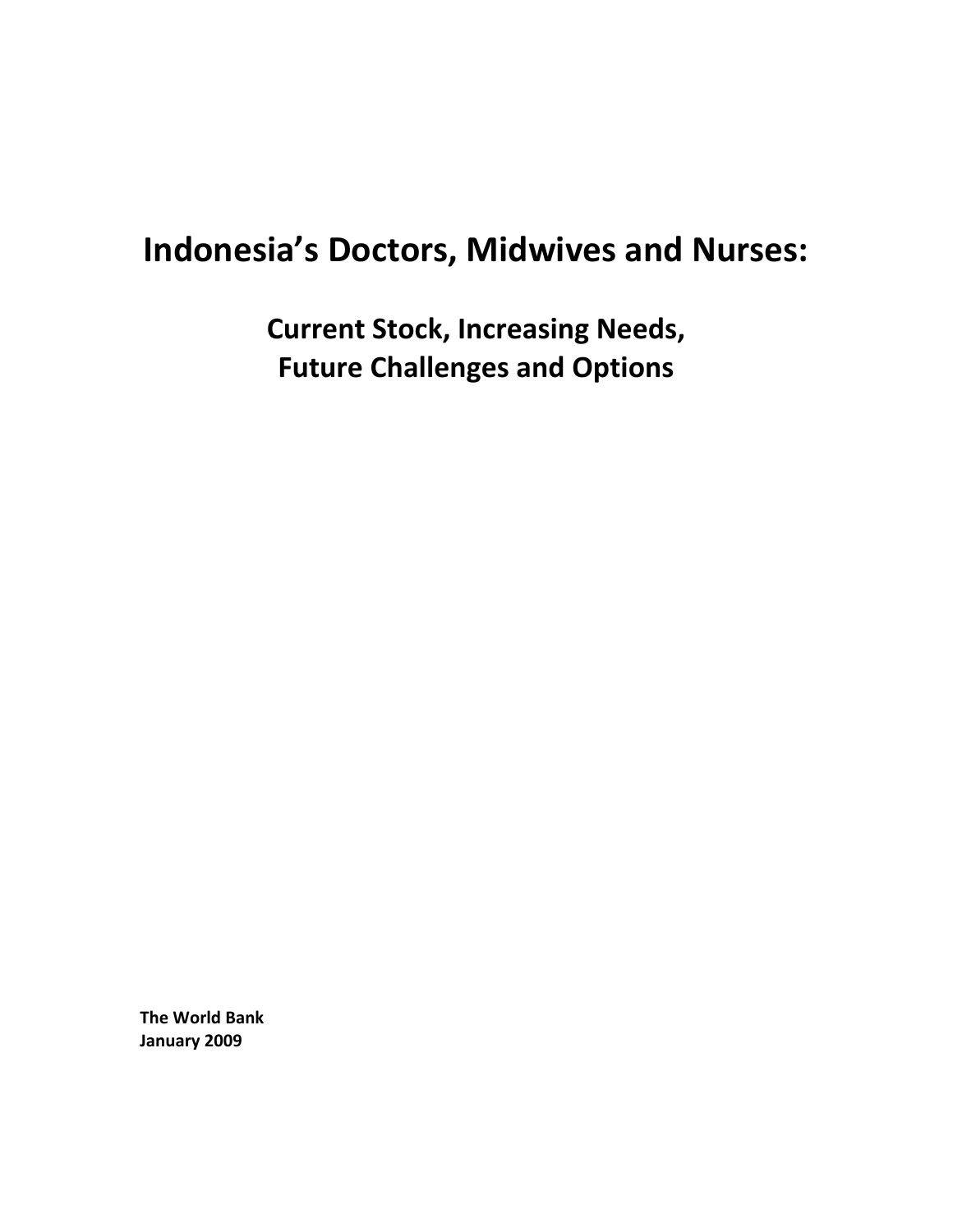# **TABLE OF CONTENTS**

|                     | <b>CHAPTER ONE:</b>                                                                 |  |  |  |  |
|---------------------|-------------------------------------------------------------------------------------|--|--|--|--|
| 1.1                 |                                                                                     |  |  |  |  |
| 1.2                 |                                                                                     |  |  |  |  |
| 1.3                 |                                                                                     |  |  |  |  |
| 1.4                 |                                                                                     |  |  |  |  |
|                     | CHAPTER TWO: THE PRESENT: INDONESIA'S HEALTH WORKFORCE  10                          |  |  |  |  |
| 2.1                 | Current Status/Stock and Distribution of Health Workers in Indonesia 10             |  |  |  |  |
| 2.2                 |                                                                                     |  |  |  |  |
| 2.3                 | Consequences of Utilization of Health Care for Health Workforce  20                 |  |  |  |  |
|                     | <b>CHAPTER THREE:</b>                                                               |  |  |  |  |
| 3.1                 |                                                                                     |  |  |  |  |
| 3.2                 |                                                                                     |  |  |  |  |
| 3.3                 | Regulatory Framework: Certification, Licensing and Accreditation  34                |  |  |  |  |
|                     | <b>CHAPTER FOUR:</b>                                                                |  |  |  |  |
| 4.1                 |                                                                                     |  |  |  |  |
| 4.2                 | Health Workforce Employment, Recruitment and Deployment Policies  39                |  |  |  |  |
| 4.3                 |                                                                                     |  |  |  |  |
| 4.4                 |                                                                                     |  |  |  |  |
|                     | CHAPTER FIVE: INCREASING NEEDS FOR HEALTH WORKFORCE47                               |  |  |  |  |
| 5.1                 |                                                                                     |  |  |  |  |
| 5.2                 |                                                                                     |  |  |  |  |
| 5.3                 |                                                                                     |  |  |  |  |
| <b>CHAPTER SIX:</b> |                                                                                     |  |  |  |  |
| 6.1                 | Shortage and Inequitable Distribution of Medical Doctors and Medical Specialists 53 |  |  |  |  |
| 6.2                 | Low Quality of Health Professional Education and Weak System of Accreditation of    |  |  |  |  |
|                     |                                                                                     |  |  |  |  |
| 6.3                 |                                                                                     |  |  |  |  |
| 6.4                 |                                                                                     |  |  |  |  |
| 6.5                 |                                                                                     |  |  |  |  |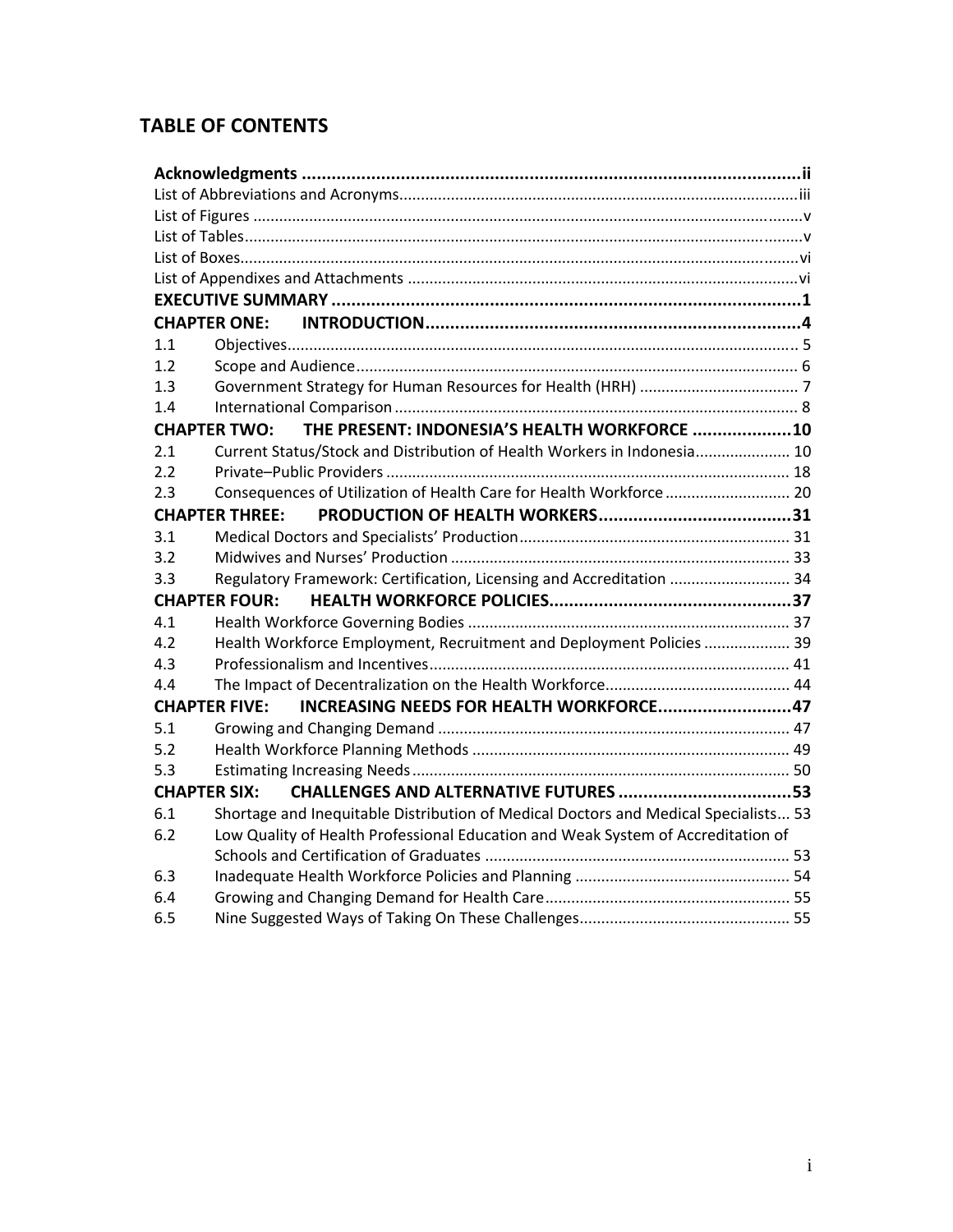# **Acknowledgments**

This review paper is an input to the ongoing broader Government of Indonesia‐led Comprehensive Health Sector Review which informs the GoI's next five‐year National Development Strategic Plan. It is a review paper produced as part of the Health Workforce Economic Sector Work (P101723) conducted by the World Bank in Indonesia.

This paper was written by Claudia Rokx (Lead Health Specialist), Puti Marzoeki (Senior Health Specialist), Pandu Harimurti (Health Specialist) of the Jakarta‐based World Bank Health Team and Elan Satriawan (Assistant Professor, School of Economics) of Gadjah Mada University, Yogyakarta. It draws on consultant reports produced by Mette Davidsen (Public Health Consultant), Jups Kluyskens (Public Sector Management Consultant), Rosalia Sciortino (Public Health Consultant) Pierre Jean (Medical Education Consultant) and Nida Nasution (Health Workforce Policy consultant). We thank Samuel Lieberman (Health Economist, Consultant), Susan Stout (Health Policy Consultant), Kate Tulenko (Health Specialist) and Magnus Lindelow (Senior Health Economist) from the World Bank and Lyn Henderson (Health Advisor) and Jim Tullock (Principal Health Advisor) from AusAID for their valuable review of, and comments on, the draft paper. Special thanks are owed to Joyce Smith (Team Leader, Human Resources Development) and James Darmawan (National Long‐term Expert) from GTZ for their input to earlier drafts and to John Giles (Senior Economist), George Schieber (Senior Health Policy Advisor), Ajay Tandon (Senior Health Economist), Aparnaa Somanathan (Health Economist), Elif Yavuz (Public Sector Management Consultant) and Eko Pambudi (Research Analyst) from the World Bank for their help and guidance during the writing of this paper.

The paper was reviewed, and comments were provided, by Nina Sardjunani (Deputy Minister for Human Resources and Religious Affairs, BAPPENAS) and Arum Atmawikarta (Director for Health and Community Nutrition, BAPPENAS) Abdurachman (Head of Center for Health Human Resources Planning, DEPKES) and Untung Suseno (Head of Health Policy Development, DEPKES), Fasli Jalal (Director General for Higher Education, MONE) and Professor Laksono Trisnantoro (Head of Center for Health Service Management, Gadjah Mada University). Their highly valuable comments were included in the final draft of the paper.

This paper was written under the overall guidance of Joachim von Amsberg (Country Director, Indonesia) Emmanuel Jimenez (Sector Director, EASHD) and Muhammad Pate (Acting Sector Manager EASHD).

Josh Estey was responsible for all photography used in this paper and special thanks to Alma Luciati for facilitating the photography. This paper was edited by Chris Stewart.

Financing for this paper was provided, in part, by the Dutch government.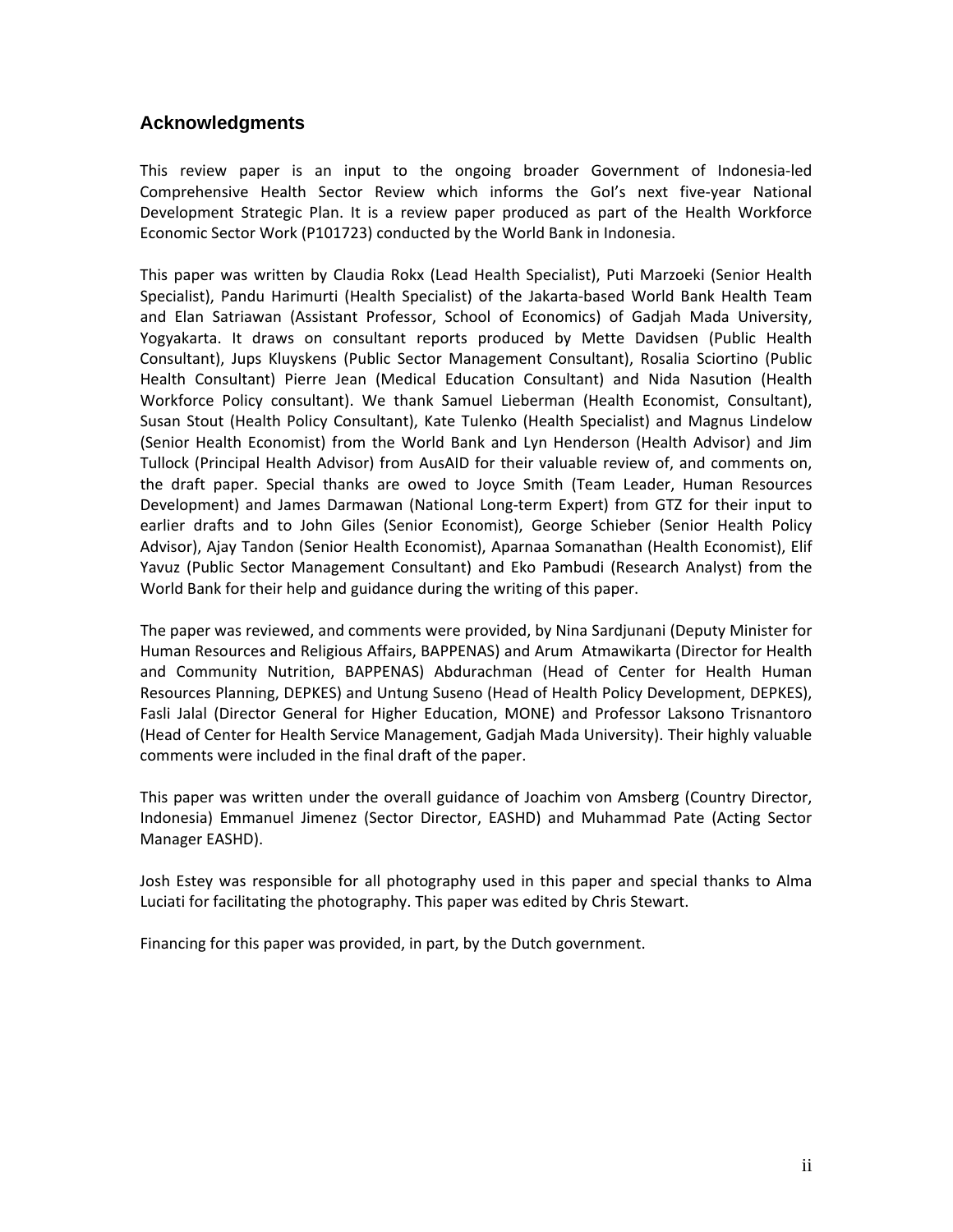# **List of Abbreviations and Acronyms**

| AAA            | Advisory and Analytical Activities                                           |  |  |  |  |  |
|----------------|------------------------------------------------------------------------------|--|--|--|--|--|
| ADB            | Asian Development Bank                                                       |  |  |  |  |  |
| <b>AFTA</b>    | <b>ASEAN Free Trade Area</b>                                                 |  |  |  |  |  |
| <b>AIPKI</b>   | Asosiasi Institusi Pendidikan Kedokteran Indonesia (Association of Medical   |  |  |  |  |  |
|                | <b>Education Institutions)</b>                                               |  |  |  |  |  |
| <b>ASEAN</b>   | <b>Association of Southeast Asian Nations</b>                                |  |  |  |  |  |
| <b>AUK</b>     | Amal Usaha Kesehatan (Health Enterprise Charity)                             |  |  |  |  |  |
| <b>BAN-PT</b>  | Badan Akreditasi Nasional Perguruan Tinggi (National Accreditation Board for |  |  |  |  |  |
|                | <b>Higher Education)</b>                                                     |  |  |  |  |  |
| <b>BDD</b>     | Bidan di Desa (Village Midwife)                                              |  |  |  |  |  |
| <b>BKD</b>     | Badan Kepegawaian Daerah (Regional Civil Service Agency)                     |  |  |  |  |  |
| <b>BKN</b>     | Badan Kepegawaian Nasional (National Civil Service Agency)                   |  |  |  |  |  |
| <b>BPPSDMK</b> | Badan Pengembangan dan Pemberdayaan Sumber Daya Manusia Kesehatan            |  |  |  |  |  |
|                | (National Institute of Health Human Resources Development and Empowerment)   |  |  |  |  |  |
| <b>CBC</b>     | Competency-Based Curriculum                                                  |  |  |  |  |  |
| <b>CCT</b>     | <b>Conditional Cash Transfers</b>                                            |  |  |  |  |  |
| <b>CPDMS</b>   | Clinical Performance Development and Management System                       |  |  |  |  |  |
| DAU            | Dana Alokasi Umum (General Allocation Grant)                                 |  |  |  |  |  |
| <b>DEPKES</b>  | Departemen Kesehatan (Ministry of Health)                                    |  |  |  |  |  |
| <b>DGHE</b>    | Director General of Higher Education                                         |  |  |  |  |  |
| <b>DIKTI</b>   | Pendidikan Tinggi (Directorate for Higher Education, MoNE)                   |  |  |  |  |  |
| <b>DPR</b>     | Dewan Perwakilan Rakyat (People's Representative Council - Indonesian        |  |  |  |  |  |
|                | Parliament)                                                                  |  |  |  |  |  |
| <b>DSP</b>     | Daftar Susunan Pegawai (Staff List)                                          |  |  |  |  |  |
| GDS            | Governance and Decentralization Survey                                       |  |  |  |  |  |
| Gol            | Government of Indonesia                                                      |  |  |  |  |  |
| GTZ            | Deutsche Gesellschaft fur Technische Zusammenarbeit (German Technical        |  |  |  |  |  |
|                | Cooperation)                                                                 |  |  |  |  |  |
| <b>HPER</b>    | Health Public Expenditure Review                                             |  |  |  |  |  |
| <b>HRH</b>     | Human Resources for Health                                                   |  |  |  |  |  |
| <b>HWF</b>     | <b>Health Workforce</b>                                                      |  |  |  |  |  |
| <b>HWS</b>     | Health Workforce and Services (World Bank-funded project)                    |  |  |  |  |  |
| <b>IBI</b>     | Ikatan Bidan Indonesia (Indonesian Midwives' Association)                    |  |  |  |  |  |
| <b>IDHS</b>    | Indonesia Demographic and Health Survey                                      |  |  |  |  |  |
| IDI            | Ikatan Dokter Indonesia (Indonesian Medical Association)                     |  |  |  |  |  |
| <b>IFLS</b>    | Indonesia Family Life Survey                                                 |  |  |  |  |  |
| <b>IMR</b>     | <b>Infant Mortality Rate</b>                                                 |  |  |  |  |  |
| <b>ISN</b>     | <b>Indicator of Staff Need</b>                                               |  |  |  |  |  |
| Jamkesmas      | Jaminan Kesehatan Masyarakat (Community Health Insurance Scheme)             |  |  |  |  |  |
| KDI            | Kolegium Dokter Indonesia (College of Indonesian Doctors)                    |  |  |  |  |  |
| <b>KDP</b>     | Kecamatan (Subdistrict) Development Program                                  |  |  |  |  |  |
| KKI            | Konsil Kedokteran Indonesia (Indonesian Medical Council)                     |  |  |  |  |  |
| LAN            | Lembaga Administrasi Negara (National Institute for Public Administration)   |  |  |  |  |  |
| <b>MCH</b>     | Maternal and Child Health                                                    |  |  |  |  |  |
| <b>MDG</b>     | Millennium Development Goals                                                 |  |  |  |  |  |
| <b>MENPAN</b>  | Kementerian Negara Pendayagunaan Aparatur Negara (Ministry of State          |  |  |  |  |  |
|                | Apparatus Reform)                                                            |  |  |  |  |  |
| <b>MMR</b>     | <b>Maternal Mortality Rate</b>                                               |  |  |  |  |  |
| MoH            | Ministry of Health                                                           |  |  |  |  |  |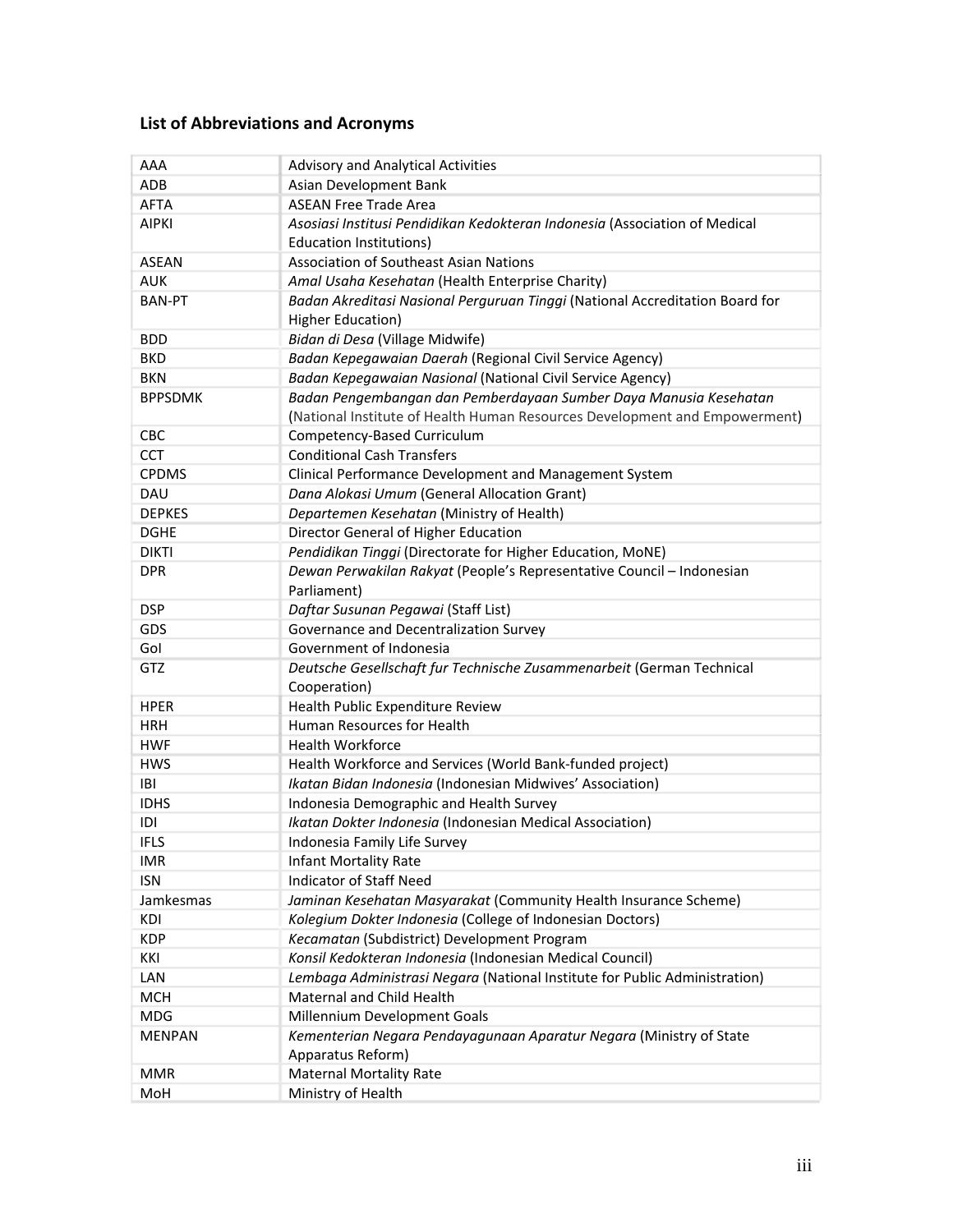| MoHA               | Ministry of Home Affairs                                                          |  |  |  |  |
|--------------------|-----------------------------------------------------------------------------------|--|--|--|--|
| <b>MoNE</b>        | Ministry of National Education                                                    |  |  |  |  |
| <b>MRA</b>         | <b>Mutual Recognition Agreement</b>                                               |  |  |  |  |
| <b>MTKP</b>        | Majelis Tenaga Kesehatan Provinsi (Provincial Health Workforce Council)           |  |  |  |  |
| <b>NCD</b>         | Non-Communicable Disease                                                          |  |  |  |  |
| PBL                | Problem-Based Learning                                                            |  |  |  |  |
| PER                | Public Expenditure Review                                                         |  |  |  |  |
| PNPM               | Program Nasional Pemberdayaan Masyarakat (National Program for Community          |  |  |  |  |
|                    | Empowerment)                                                                      |  |  |  |  |
| PNS                | Pegawai Negeri Sipil (Permanent Civil Servant)                                    |  |  |  |  |
| <b>PODES</b>       | Potensi Desa (Survey of 'Village Potential')                                      |  |  |  |  |
| PPNI               | Persatuan Perawat Nasional Indonesia (Indonesian National Nurses' Association)    |  |  |  |  |
| PTT                | Pegawai Tidak Tetap (Temporary/contracted civil servant/doctor)                   |  |  |  |  |
| PUSDIKLAT          | Pusat Pendidikan dan Latihan (Center for In-service Education and Training - MoH) |  |  |  |  |
| <b>PUSDIKNAKES</b> | Pusat Pendidikan Tenaga Kesehatan (Center for Health Workforce Education)         |  |  |  |  |
| Puskesmas          | Pusat Kesehatan Masyarakat (Community Health Center)                              |  |  |  |  |
| <b>PUSPRONAKES</b> | Pusat Pemberdayaan Profesi dan Tenaga Kesehatan Luar Negeri (Center for           |  |  |  |  |
|                    | Foreign Health Personnel and Professional Empowerment)                            |  |  |  |  |
| PUSRENGUN          | Pusat Perencanaan dan Pendayagunaan (Center for Human Resources Efficiency        |  |  |  |  |
|                    | and Planning)                                                                     |  |  |  |  |
| Repelita           | Rencana Pembangunan Lima Tahun (Five-Year Development Plan)                       |  |  |  |  |
| Sakernas           | Survei Tenaga Kerja Nasional (National Labor Force Survey)                        |  |  |  |  |
| <b>SIB</b>         | Surat Izin Bidan (Midwife's License)                                              |  |  |  |  |
| <b>SIMPEG</b>      | Sistem Informasi Kepegawaian (Civil Service Information System)                   |  |  |  |  |
| SIM-PPSDMK         | Sistem Informasi Manajemen - Badan Pengembangan dan Pemberdayaan Sumber           |  |  |  |  |
|                    | Daya Manusia Kesehatan (Health Human Resources Empowerment and                    |  |  |  |  |
|                    | Development Agency - Management Information System)                               |  |  |  |  |
| <b>SIP</b>         | Surat Izin Perawat (Nursing License)                                              |  |  |  |  |
| <b>SPK</b>         | Sekolah Perawat Kesehatan (Nursing School for Junior High School Graduates)       |  |  |  |  |
| Susenas            | Survei Sosial Ekonomi Nasional (National Socioeconomic Survey)                    |  |  |  |  |
| TBA                | <b>Traditional Birth Attendant</b>                                                |  |  |  |  |
| <b>UCT</b>         | <b>Unconditional Cash Transfer</b>                                                |  |  |  |  |
| <b>UGM</b>         | Universitas Gadjah Mada (Gadjah Mada University)                                  |  |  |  |  |
| UKP3KR             | Unit Kerja Presiden untuk Pengelolaan Program Kebijakan dan Reformasi             |  |  |  |  |
|                    | (Presidential Work Unit for the Management of the Policy and Reform Program)      |  |  |  |  |
| WB                 | <b>World Bank</b>                                                                 |  |  |  |  |
| <b>WFME</b>        | World Federation of Medical Education                                             |  |  |  |  |
| <b>WISN</b>        | Workload Indicator of Staffing Need                                               |  |  |  |  |
| <b>WHO</b>         | World Health Organization                                                         |  |  |  |  |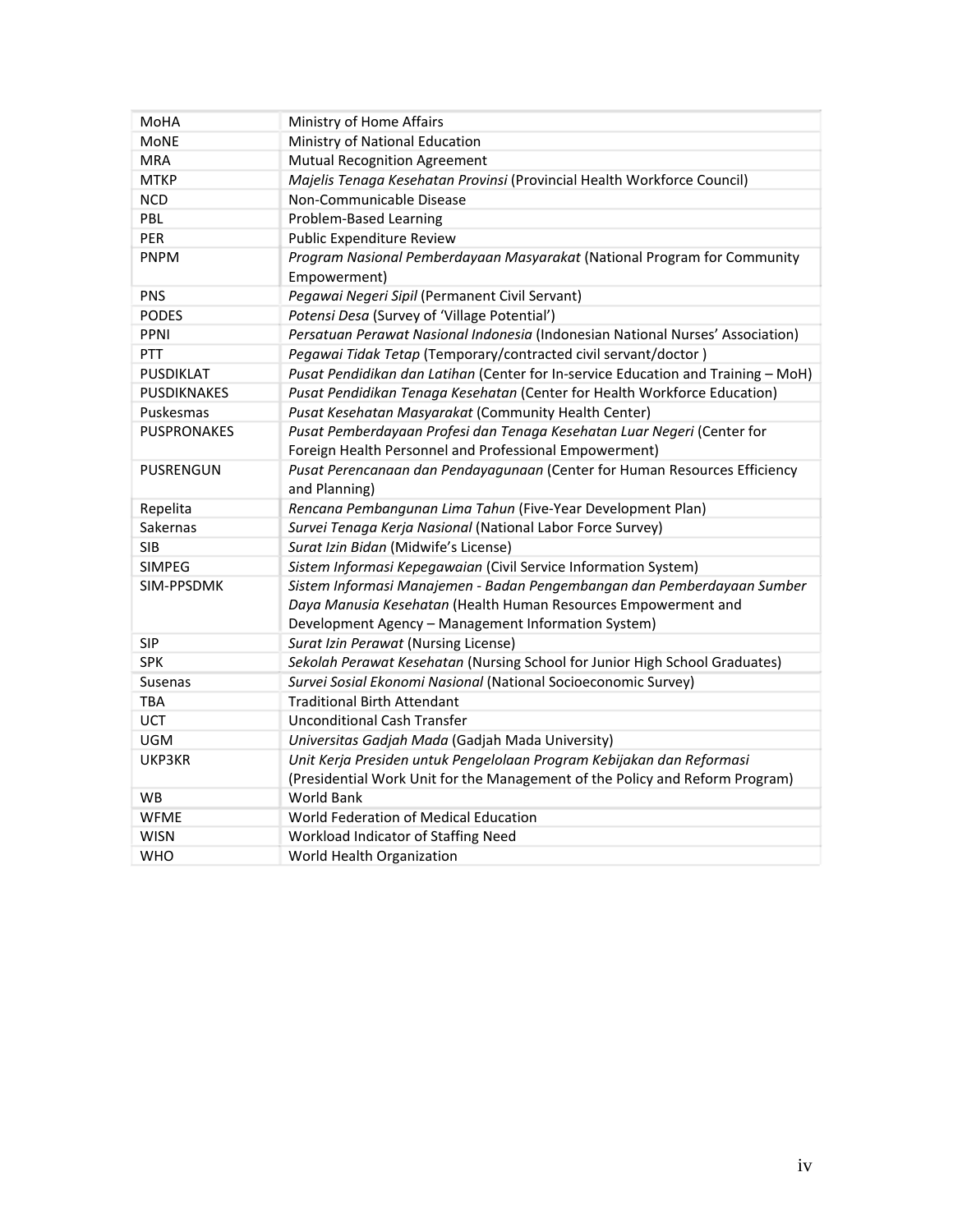# **List of Figures**

| Figure 2-1: Ratio of General Doctors per 100,000 Population by Province (2007) 12 |  |
|-----------------------------------------------------------------------------------|--|
| Figure 2-2: Ratio of Midwives per 100,000 Population by Province (2006) 16        |  |
| Figure 2-3: Care-seeking Behavior Among Those Reporting III (1993-2007)  23       |  |
| Figure 2-4: Outpatient Utilization in the Previous Month by Provider Type (1999-  |  |
|                                                                                   |  |
|                                                                                   |  |
|                                                                                   |  |
|                                                                                   |  |
|                                                                                   |  |
|                                                                                   |  |

# **List of Tables**

| Table 2-1: Total Number and Ratio of General Practitioners to Population (1996-2007)*  12         |    |
|---------------------------------------------------------------------------------------------------|----|
| Table 2-2: Number of General Practitioners in Indonesia by Region (1996-2006)  13                 |    |
| Table 2-3: Total Number and Ratio of Specialists to Population (1994-2007) 14                     |    |
| Table 2-4: Total Number and Ratio of Midwives to Population (1994-2007) 14                        |    |
|                                                                                                   |    |
| Table 2-6: Number of Midwives per 1,000 Births by Region (1996 and 2006)  17                      |    |
|                                                                                                   |    |
| Table 2-8: Proportion of Private Health Workers Who are Civil Servants (PNS)(%)  20               |    |
| Table 2-9: Proportion of Private Health Providers Who Also Operate Public Health Practices (%)    |    |
|                                                                                                   |    |
| Table 2-10: Morbidity Rates Across Regions in Indonesia (1996 and 2006)(%) 22                     |    |
| Table 2-11: Utilization of Health Facilities as Proportion of Population Reporting III in the     |    |
|                                                                                                   |    |
|                                                                                                   |    |
| Table 2-13: Simple Correlation of Ratio of Doctors to 100,000 Population to Utilization Rates (As |    |
|                                                                                                   | 28 |
| Table 2-14: Simple Correlation of Ratio of Midwives per 100,000 Population to Skilled Birth       |    |
|                                                                                                   | 29 |
| Table 2-15: Simple Correlation of Ratio of Doctors per 100,000 to Skilled Birth Attendance (by    |    |
|                                                                                                   |    |
|                                                                                                   |    |
|                                                                                                   |    |
| Table 5-2: Current Capacity and Future Demand in Hospital Beds, Physicians and Nurses and         |    |
|                                                                                                   |    |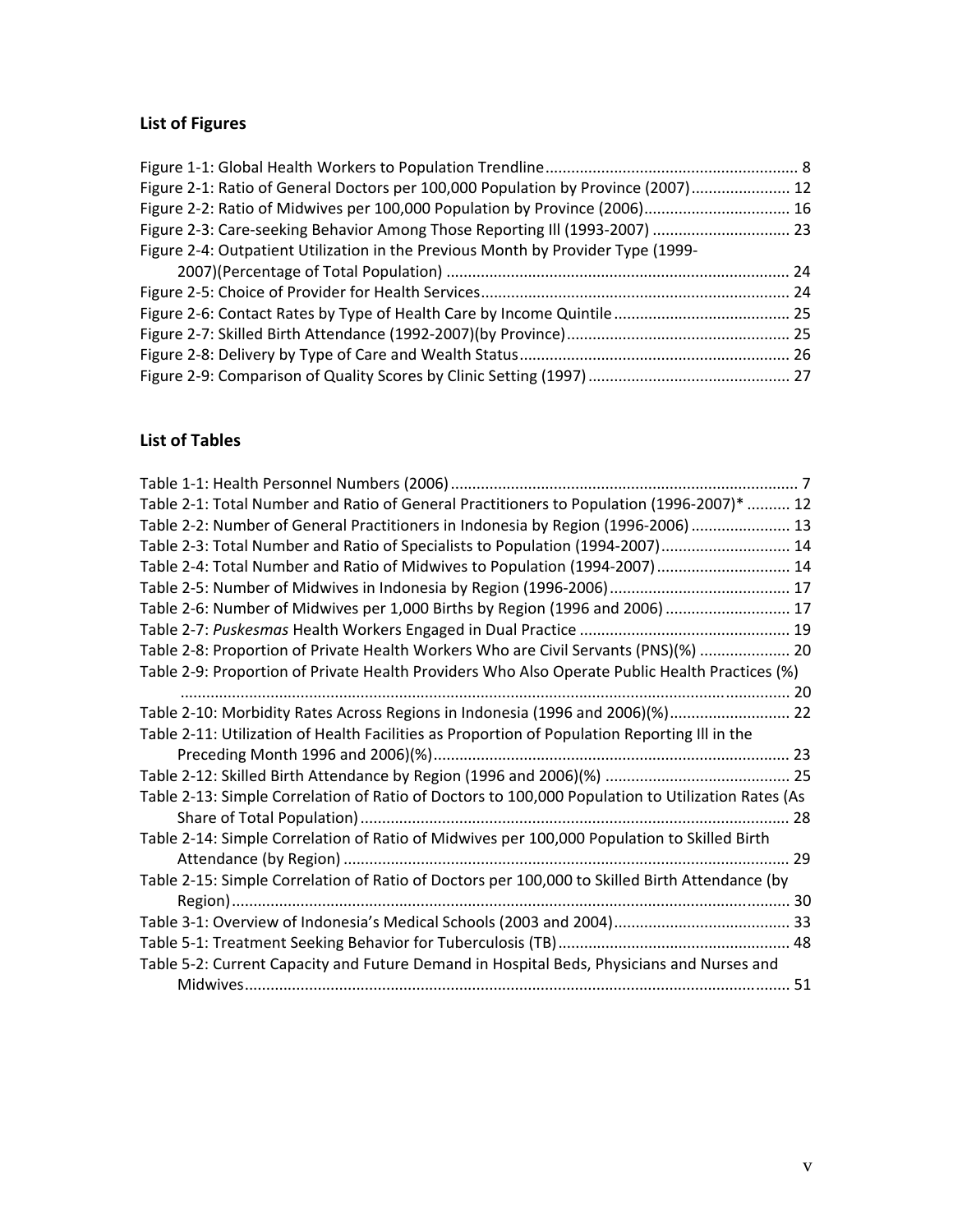# **List of Boxes**

| Box 2-1: Large Providers Outside the Public Sector: The Muhammadiyah Case  21 |  |
|-------------------------------------------------------------------------------|--|
|                                                                               |  |
|                                                                               |  |
|                                                                               |  |

# **List of Appendixes and Attachments**

# **APPENDIX A: ADDITIONAL DETAILED TABLES**.............................................................................. 58

| Attachment 5: Proportion of Health Workers Who are Civil Servants (as % to total) 2006  62     |  |
|------------------------------------------------------------------------------------------------|--|
| Attachment 6: Average Daily Number of Patients Visiting Private Health Providers (2006) 63     |  |
|                                                                                                |  |
|                                                                                                |  |
|                                                                                                |  |
| Attachment 10: Average Number of Villages Served by an Associated Health Facility/Worker       |  |
|                                                                                                |  |
| Attachment 11: Average Number of Health Cases in Puskesmas Area of Coverage  68                |  |
| Attachment 12: Proportion of Services Where Particular Health Services Required Were           |  |
|                                                                                                |  |
| Attachment 13: Payment Reduction/Free Service to Poor Patients by Private Health Provider . 70 |  |
| Attachment 14: Payment Reduction/Free Service to Patients with Health Card or Askeskin by      |  |
|                                                                                                |  |
| Attachment 15: Perception of Health Dinas on Sufficiency of Health Workforce in Their          |  |
|                                                                                                |  |
|                                                                                                |  |
| Attachment 17: Private Health Providers also Operating Public Health Practices (%)  74         |  |
| Attachment 18: Proportion of Hours Spent by Doctors On, and Income Generated From,             |  |
|                                                                                                |  |
|                                                                                                |  |
|                                                                                                |  |
|                                                                                                |  |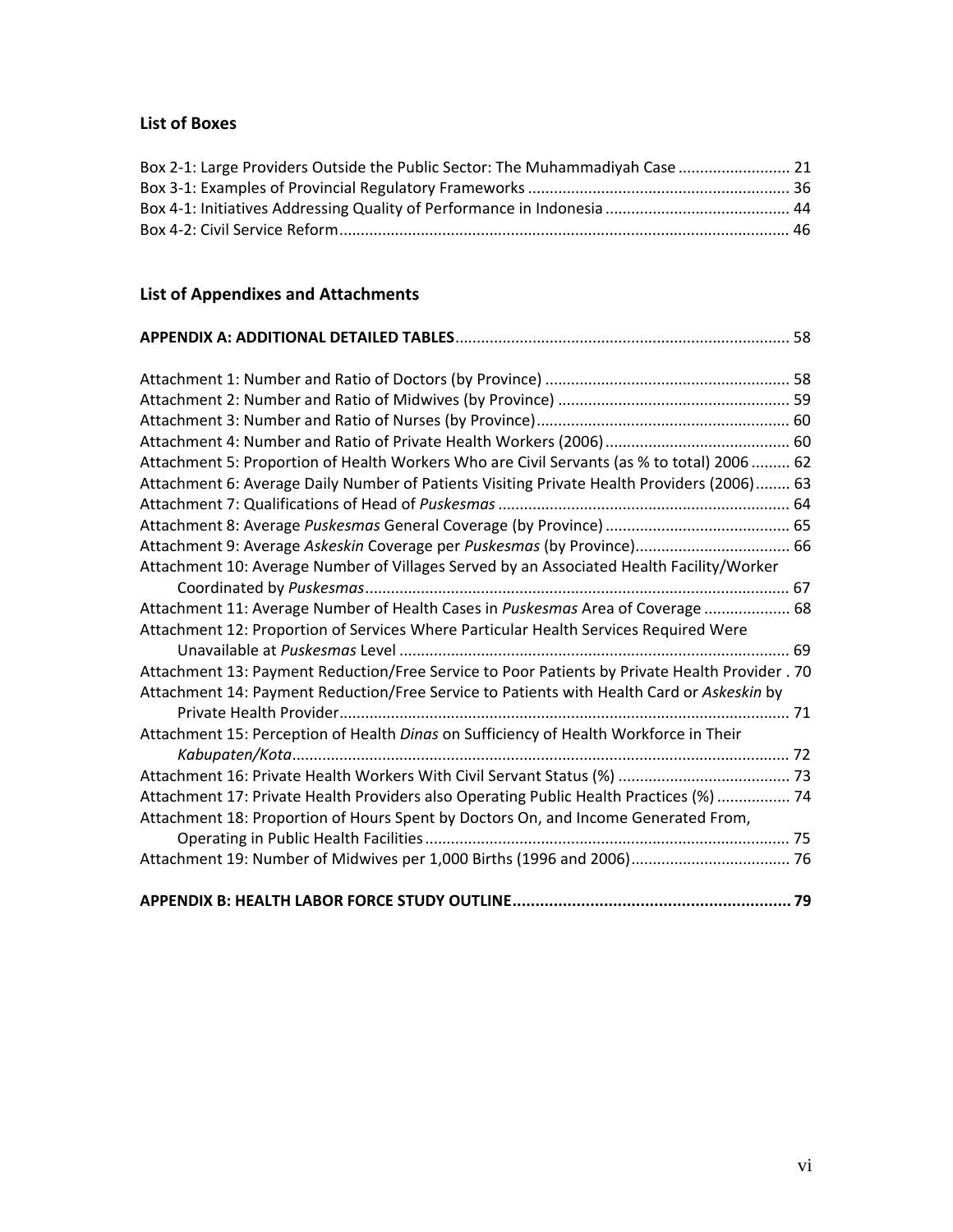# **EXECUTIVE SUMMARY**

**This paper is one of several inputs prepared for a comprehensive Health Sector Review that the Government of Indonesia is currently conducting.** It compiles, analyzes and interprets available information on Indonesia's health service providers; doctors, midwives and nurses. Within the limitations imposed by questions about the accuracy and timeliness of current workforce data, the paper describes the stock and distribution of health workers. The paper draws attention to weaknesses in the workforce planning methods in use, and then reviews the human resource policies, including governance structures and the regulatory framework, that affect health workers. It concludes by describing future challenges and some suggested ways of addressing these challenges.

**The number of medical doctors and specialists, midwives, and nurses in Indonesia rose significantly between 1995 and 2006.** There was a commensurate improvement in the ratio of doctors and other health service delivery staff per 100,000 population during this period but, despite these gains, Indonesia's overall ratios still lag behind other countries in the region. In addition, inequities in distribution between urban and rural areas as well as between affluent and less affluent areas persist. There are now almost 80 thousand midwives in Indonesia. The ratio per 100,000 population and their geographical distribution have improved over time and there were more midwives in rural than in urban areas in 2006. However, the data do not allow credible estimates of current numbers and distribution of nurses to be determined.

**An estimated 60 to 70 percent of health service providers who are publicly employed have second jobs or operate a private practice after hours**. Initially, the opportunity to engage in a dual practice was offered as an incentive to encourage workers to move to remote areas by providing a government salary that was, in effect, an income floor. Over time, however, various adverse consequences of the dual set‐up have been experienced, for example competition for public time resulted in absenteeism, resource misallocations and the diversion of public patients to private practices.

**Health facility utilization patterns are an important indicator of the efficiency of dual practice arrangements and the quality of participating health providers.** In Indonesia, the utilization of health facilities by those seeking treatment for an illness has declined since the economic and political crisis which began in 1997 and, although some improvements have been seen in the past three years, the rates remain below the 1997 level. In addition to a reduction in overall utilization rates, there has been a shift in choice of providers; in 1997 more than half of those seeking care did so at a private facility, but by 2004 most patients were seeking treatment at public facilities.

**When correlating health worker ratios with utilization, there is a positive linkage between doctor 'ratios' and utilization**. The correlation remains positive when analyzing public utilization, but is weaker than for private utilization. This may explain a preference for private utilization in the case of doctors. In the case of midwives, there was a positive correlation between skilled birth attendance and higher numbers of midwives in 1996, but a negative correlation in 2006. The impact of the doctor ratio is discerned in these surprising results‐‐when there is a choice there is a preference for a doctor for skilled delivery.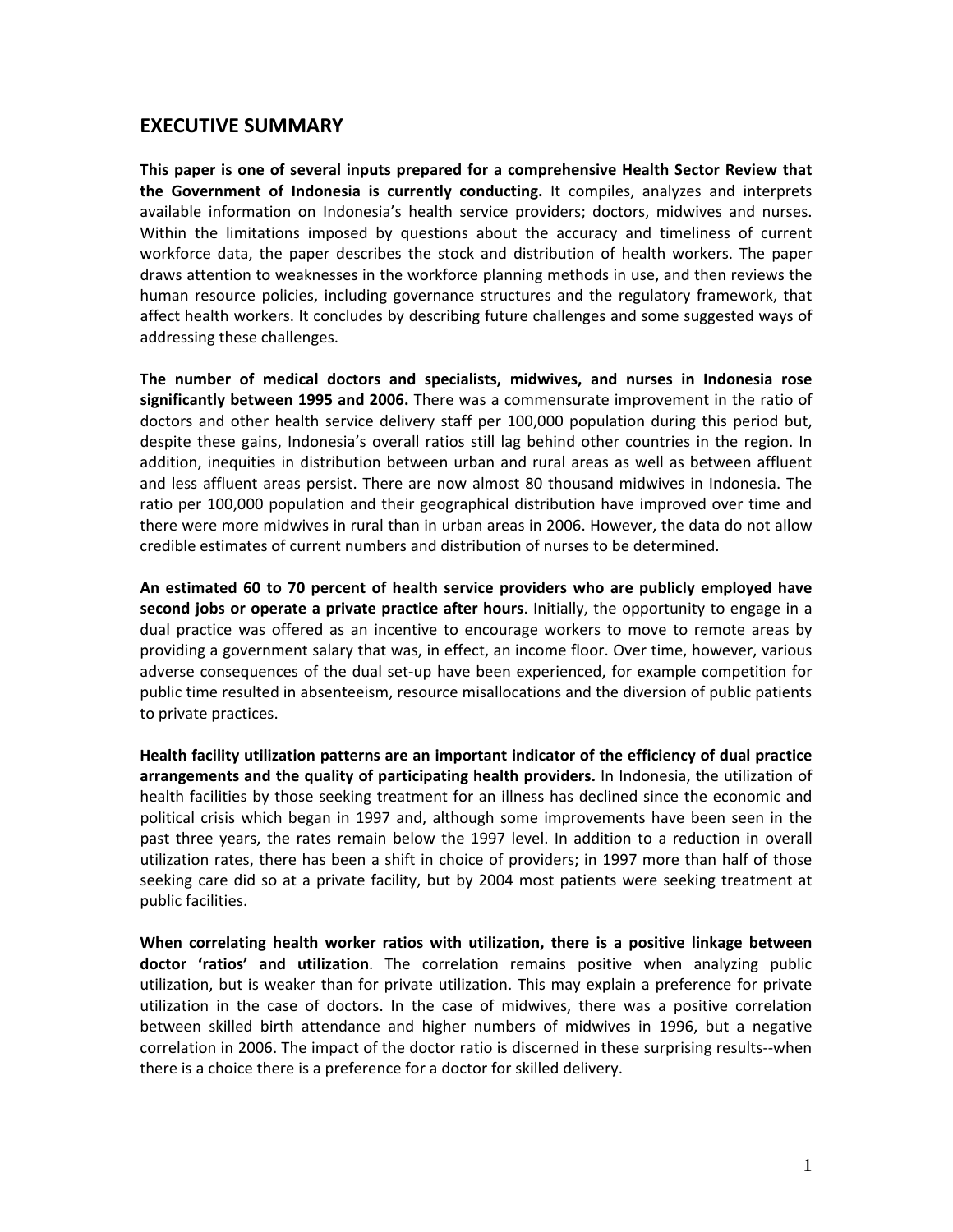**It is likely that demographic and epidemiological transitions, as well as increased utilization of services as health insurance coverage expands, will drive the increased demand for health services and health workers**. Indonesia has increased its capacity to produce health workers during the last two decades. For example, in the 1990s there were 183 *Sekolah Perawat Kesehatan* (SPK) and 76 diploma (D3) nursing schools. There are now some 682 nursing schools altogether producing some 34 thousand nurses each year. There are also 52 medical schools producing an average of 5 thousand new medical doctors each year as well as 465 midwifery schools producing 10 thousand midwives.

**This expansion, however, has focused on multiplying the number of workers, with quality given less attention.** In particular, there are serious quality concerns around the education provided in a large number of the more recently established and privately‐owned schools as well as quality concerns about the subsequent certification of the graduating health professionals coming out of these schools. Similar concerns apply to some publicly‐owned schools. For example, a review of the current governance set‐up and accreditation and certification processes of schools and graduates noted the absence of standards and the lack of staff and institutions that can conduct proper accreditation and certification according to nationally agreed norms. As a result, there are wide variations in the quality of graduates and subsequent service provision.

**Policies regarding health human resources in Indonesia have undergone various changes over time but there has not been a comprehensive evaluation of the effect of these policies.<sup>1</sup>** The most important policy changes centered on sustaining the health workforce numerically after the zero‐growth policy was instituted and improving the distribution of health workers in remote and underserviced areas. Allowing dual practice, hiring medical doctors on attractive contracts with the possibility of further training for working in remote areas, as well as compulsory service were among the measures instituted. However, when decentralization was implemented, some policies continued and some changed. In the confusion some responsibilities are not being handled as expected, for example information on where health workers work is not being collected.

**Meanwhile, new challenges are further complicating the management and planning of the health workforce in Indonesia**. The demographic and epidemiological transitions change the demand for services; increasing demand from a larger group of older people; increasing demand for more sophisticated services as well as more inpatient services. A number of programs that have been introduced such as *Desa Siaga<sup>2</sup>*, Conditional Cash Transfers (CCT) and *Askeskin*/*Jamkesmas* have increased, and are likely to continue to increase, demand for primary health services as well. Health workforce planning in Indonesia has long been based on ratios rather than demand and need projections and the described changes in demand will make planning even more complex in the future.

**In brief, this paper identifies a number of main challenges in the health workforce in Indonesia.** These are: (i) there is a shortage and inequitable distribution of medical doctors and specialists; (ii) the education of health professionals is of poor quality and the accreditation and

 $\overline{a}$ 

 $1$  Although the Ministry of Health has commissioned a study of the contracted doctor program, no draft report was available at the time of writing this paper.

available at the time of writing this paper. <sup>2</sup> *Desa Siaga (Desa Siap Antar Jaga)*: Prepared Village.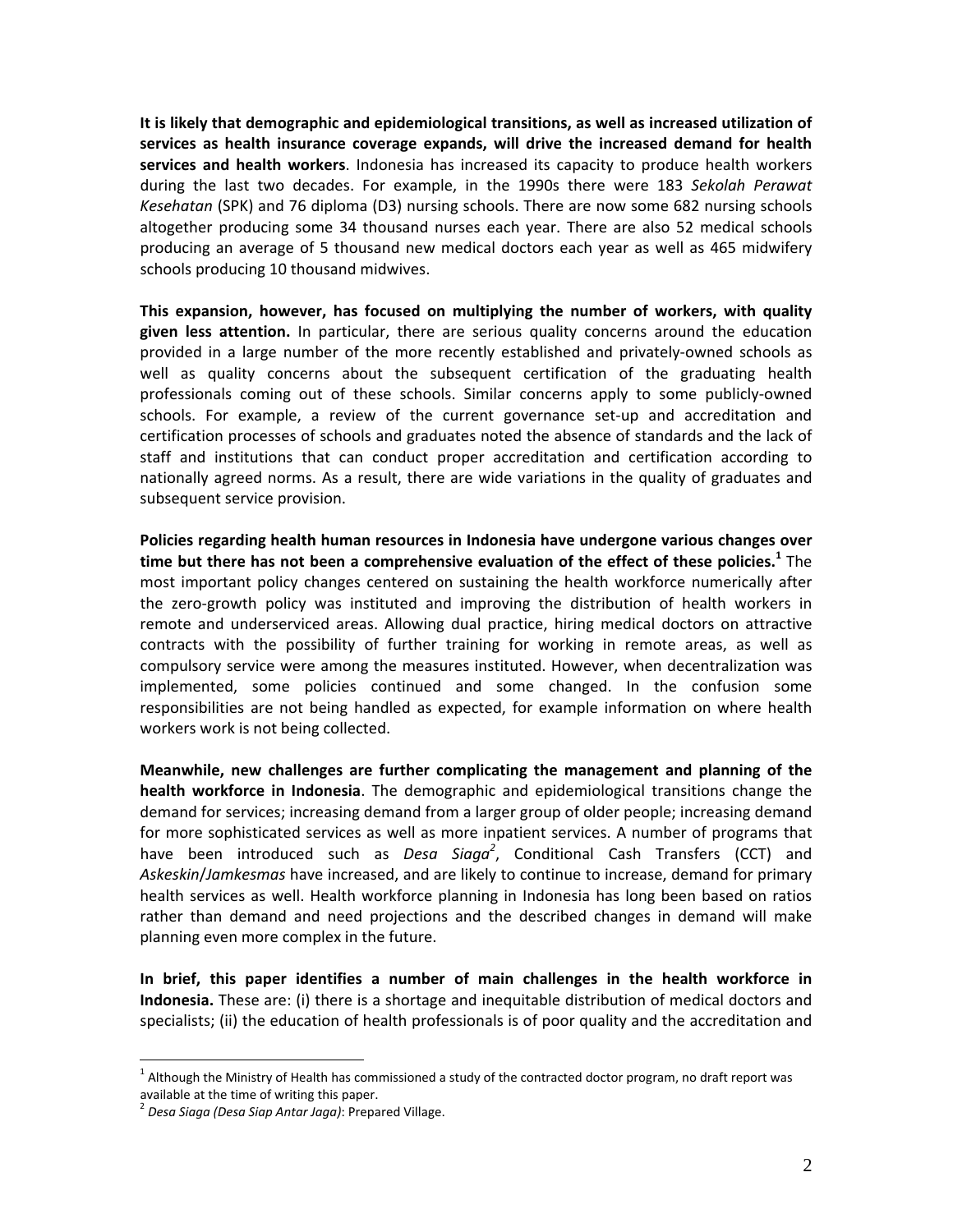certification system is weak; (iii) health workforce policy development and planning are not based on evidence or demand, but rather on standard norms that do not reflect real need or take into account the contribution of the private health sector; nor have they adapted to a decentralized paradigm, and finally; (iv) the growing and changing demand for health care due to demographic and epidemiological changes will increase the burden on the already ineffective health system. The final section of this paper makes nine suggestions designed to address these main challenges.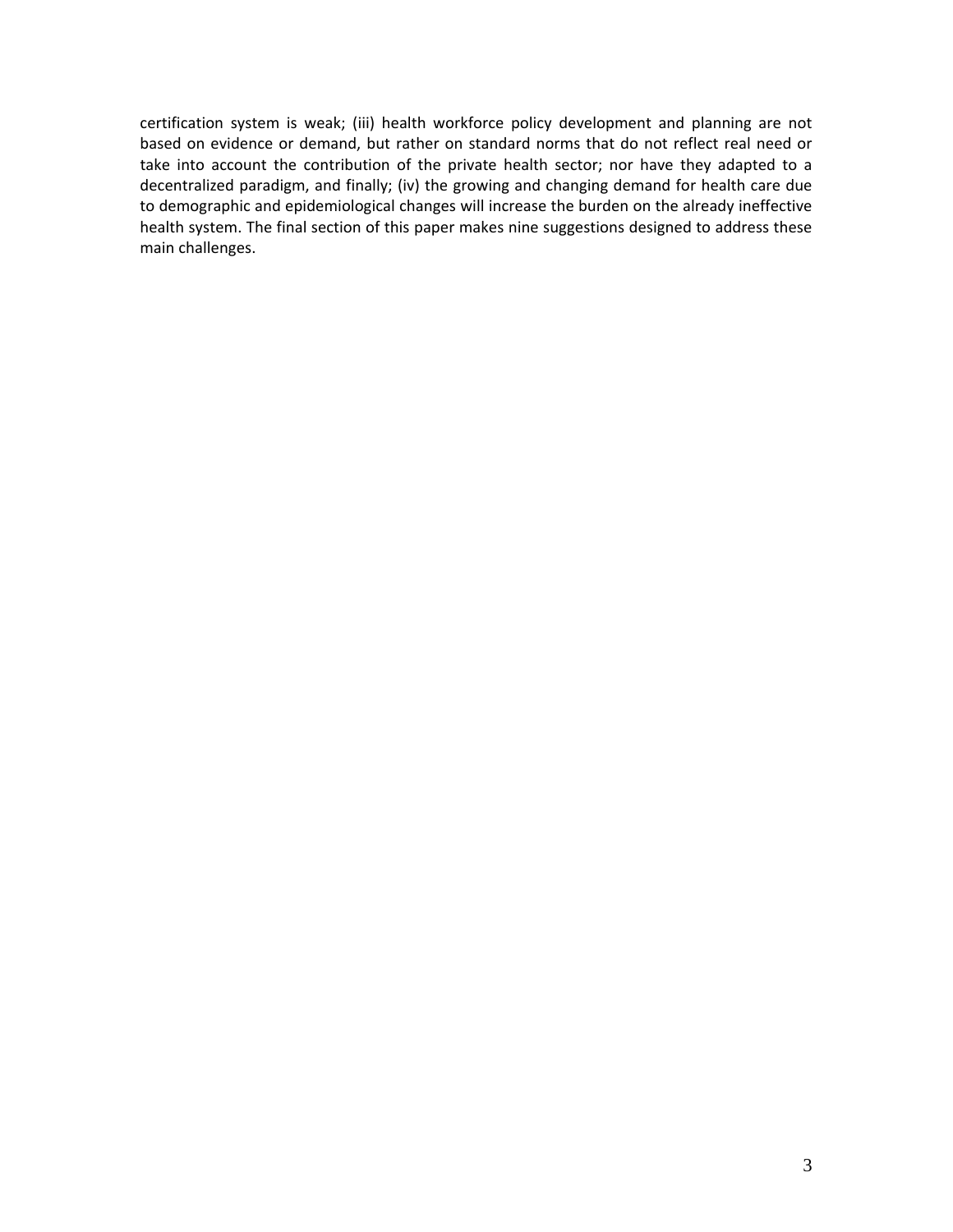# **CHAPTER ONE: INTRODUCTION**

 $\overline{a}$ 

**This review paper compiles, analyzes and interprets information currently available on Indonesia's health workforce.** The paper serves two purposes: to stocktake and identify the challenges and options for the GoI‐led comprehensive Health Sector Review and to provide a background overview for the upcoming Health Labor Force Study (see Appendix B). As part of this work, the paper also includes an in‐depth analysis of current information and data on the health labor force and smaller‐scope studies on recruitment policies and the education of health professionals in both private and public practice.<sup>3</sup> The GoI is strongly committed to improving health workforce management policies with the end goal of improving the quality of service provision, especially the MDG‐related outcomes. A strong sign of its commitment, not only to strategies but also to implementation, is that the government has borrowed substantial funds through three World Bank loans and a new project<sup>4</sup> is being identified.

**The Government of Indonesia requested the World Bank and other donors to assist in a comprehensive review of the health sector and an assessment of the functioning of the health system**. The background study for this comprehensive review identified some policy questions to guide the stocktaking in this sector paper and the Health Labor Force Study. These were:

- How does the phenomenon of dual practice and the growth of the private sector affect access to care for the poor and non‐poor?
- How do current civil service rules and procedures associated with decentralization affect the ability to staff health facilities?
- Are there any incentives built into compensation packages that enhance health facility staffing, especially in remote areas? If so, what are they and how do they work?
- Is it more cost-effective for government to rely on other appropriately-skilled health practitioners such as nurse practitioners rather than doctors in underserviced communities?
- What are the key strengths and weaknesses in the current system for training, distributing, and motivating health personnel?
- **What accreditation and regulatory procedures are being implemented to guarantee quality** care through both the public and private sectors?
- What policies are needed to improve the quality of service delivery, especially in the private sector?
- Should accreditation of private and public providers be a criterion for inclusion in the provider network and reimbursement in the government- supported health insurance scheme?

**The paper starts by describing the current supply of health workers (the stock) including, for example, the number of workers by category and how they are distributed (that is where do they live and work).** This is followed by an overview of the system that produces new health workers in Indonesia and a discussion of the regulatory framework guiding the education of health professionals. Recruitment and deployment policies are described and there is a discussion on the progress in reforming these policies as well as past reforms. Both long‐existing

<sup>&</sup>lt;sup>3</sup> See also Kluyskens & Firdaus "Assessment of Regulatory Responsibilities and Management of Health Work Force", June 2007; Nida Nasution " Health work force deployment policies and data collection on PTT‐PNS program, Indonesia, August 2007; Rosalia Sciortino & Neni Ridarineni "Muhammadiyah Health Care Provision; a case‐study", August 2008; and Pierre Jean "Assessment of Medical Education in Indonesia", 2008.<br><sup>4</sup> The GoI and the World Bank are jointly preparing a new project to improve the quality of medical and health

professional education.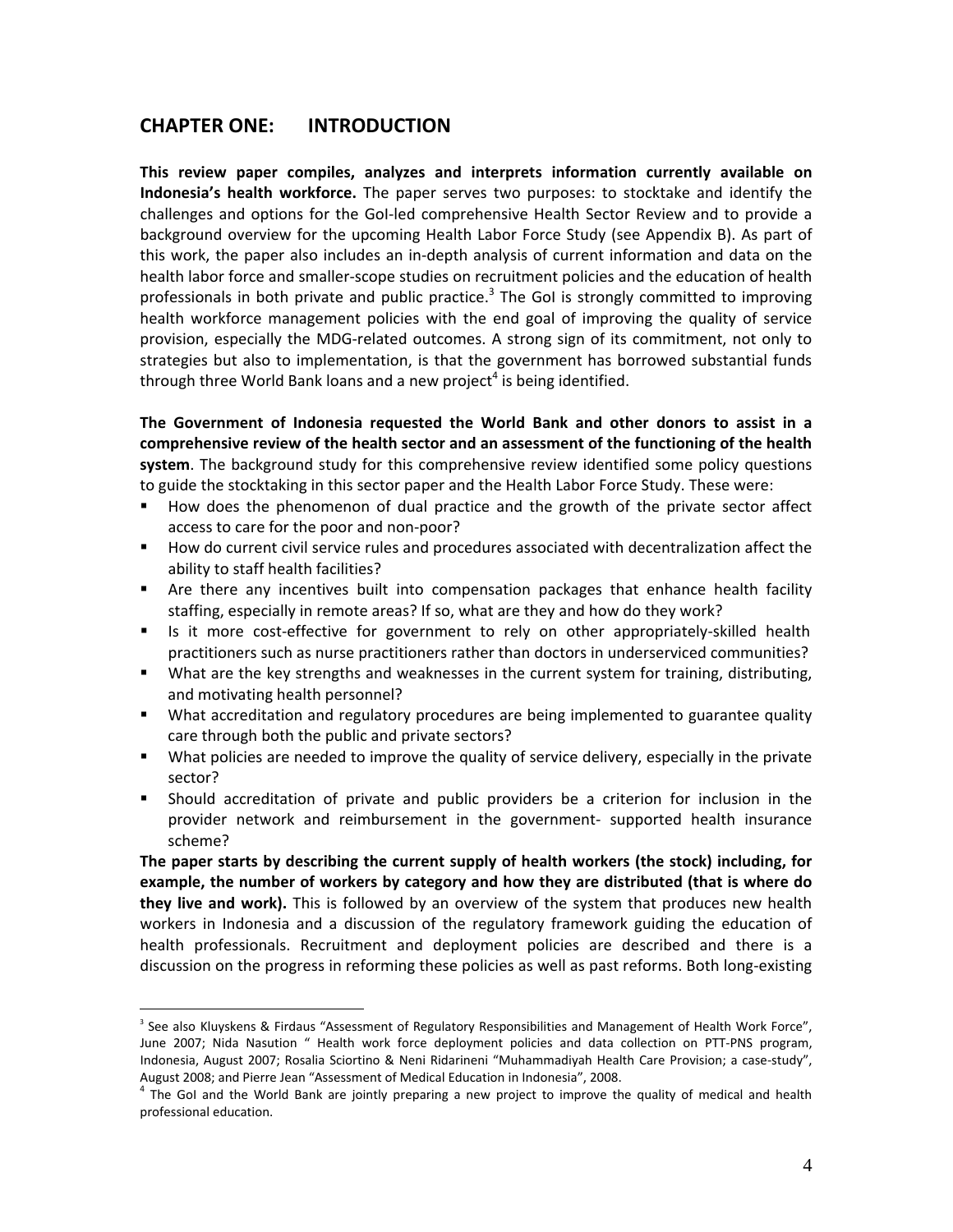problems and new challenges that have arisen since decentralization, demographic and epidemiological transitions as well as new programs and policies to meet future demand for health workers are all identified. Finally, the paper consolidates the prospects and issues and provides a number of ideas to address them in future policy decisions.

# **1.1 Objectives**

 $\overline{a}$ 

**There are several reasons why a review of the health workforce in Indonesia is relevant and timely:**

- **The performance of the health system is intrinsically linked to the availability and effectiveness of health workers.** The most recent estimates show Indonesia's maternal mortality rate at 420 per 100,000 live births, one of the highest rates in East Asia (Lancet 2007). Indonesia is also falling behind on other important MDGs, such as malnutrition among young children and progress on infant mortality appears to have stagnated. Health system outputs such as immunization rates, skilled birth attendance, and institutional deliveries show poor performance in remote and poor areas of Indonesia and these trends inevitably raise questions about the allocation, staffing and training of health workers.
- **Since the early 1990s, Indonesia has made important adjustments and introduced new health workforce policies.** Most notable is the introduction of the contracted doctor scheme (PTT) to improve geographical deployment; the *Bidan di Desa* program to increase access to skilled birth attendance in non-urban areas and private sector initiatives such as the *Bidan Delima* program to improve the quality of care. Where possible, the impact of these policies will be addressed in this paper using information from earlier publications and case‐studies to inform policy options for future reform.
- **The health workforce constitutes a substantial share of expenditures for health.** Indonesia currently has more than 70 thousand medical doctors‐‐15 thousand specialists and 55 thousand general practitioners (KKI, cited in Nasution 2007)‐‐about three times as many nurses and almost 80 thousand midwives (PODES 2006). Overall salaries and allowances for personnel comprise more than half of the total public budget for health (World Bank 2008b). At the subnational (province and district) level, in particular, personnel expenditures are a significant portion of budgetary expenditures, at approximately 80 and 65 percent of the available health budget respectively. However, many *Puskesmas* do not have a doctor and, of those that do, a recent audit study (Chaudhury et al 2006) found that nearly 40 percent of medical doctors were absent from their posts during working hours. Midwives and nurses are also not distributed equitably in remote areas. These facts raise the question of how well this public money is being spent.
- **Private health sector growth and changes in the demand for health services have implications for the health workforce.** The number of private health providers has grown dramatically in Indonesia since the legalization of dual practice<sup>5</sup>, liberalization of hospital ownership, the introduction of a zero-growth policy on civil service numbers and the passing of decentralization legislation in 1999. Dual practice was even encouraged from the 1970s with GoI recognition that public salaries were low. An expanding source of investment in the health sector comes from local Indonesian construction and property development companies (including the Lippo Group and Astra Group). Foreign interest has also been growing since the formation of the ASEAN Free Trade Area (AFTA) in 1992, and the opening

 $<sup>5</sup>$  Dual practice allowed health workers to work in both the public and private sector.</sup>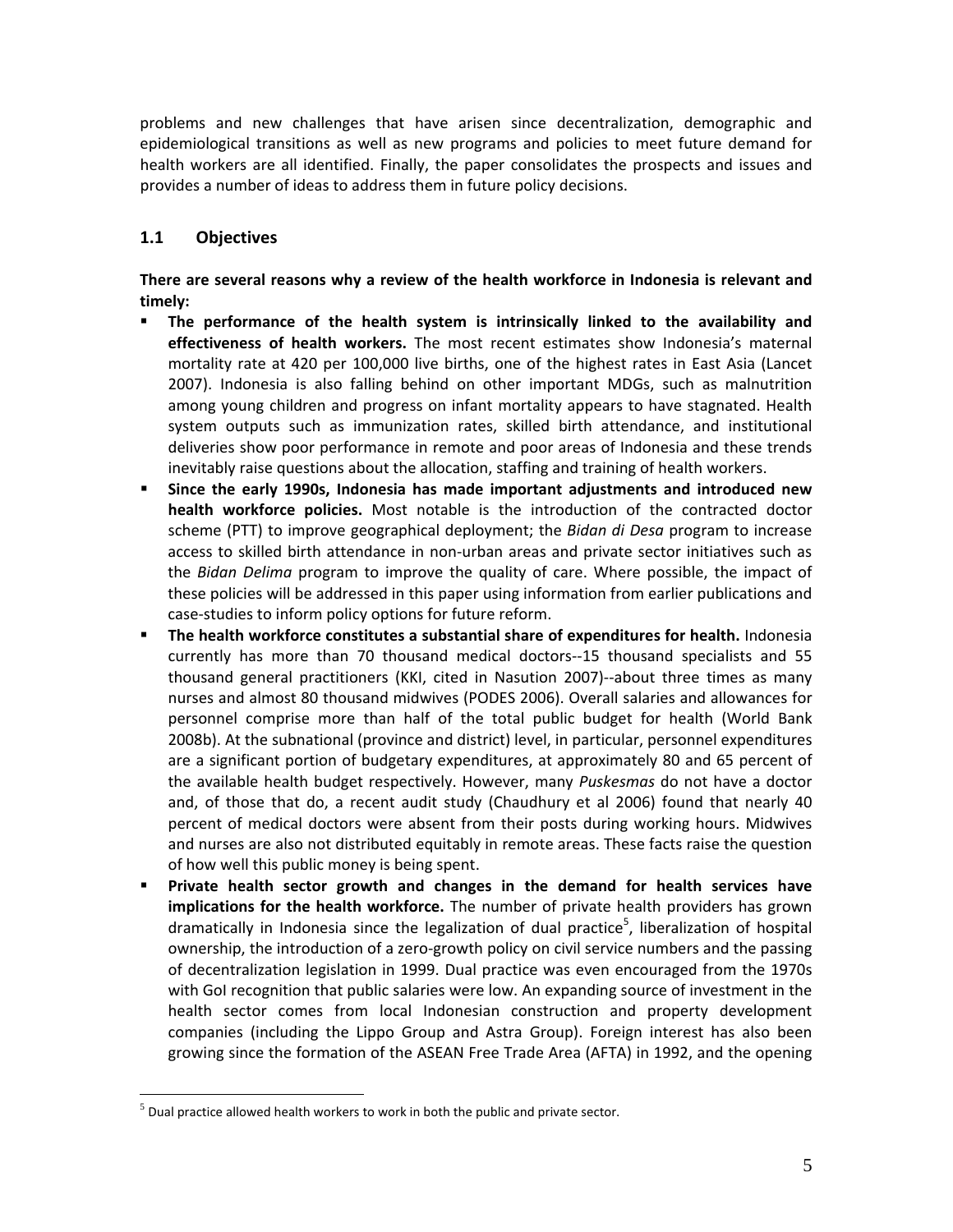of the health sector to foreign investment up to a 65 percent ownership limit. As the market tightens, competition between private and public providers can be expected to intensify, impacting in multiple ways on health care quality, utilization and outputs.

- **The quality of care is an important determinant of both demand for health services and health outcomes** and is often measured as physical infrastructure and equipment, availability of drugs and total number of personnel. However, what is often not measured, because it is inherently very complicated, is the quality of health personnel, including their competency. To the extent possible, this review includes a discussion on health personnel education and quality in Indonesia, and their changes over time. The Health Labor Force Study, using Indonesia Family Life Survey (IFLS) vignettes data results, includes an analysis of the quality of service provision by the various types of health workers.
- **The introduction of the health insurance program** *Jamkesmas* **has increased access to, and utilization of, health services by the poor (World Bank 2008b).** The implications of Law No. 40/2004 calling for universal coverage and health insurance need to be assessed. The insurance scheme will have major implications for the workforce, not only in terms of numbers, but also in terms of policies regarding recruitment, production, incentive structures, competition, and accreditation, certification and licensing to ensure quality of services.

## **1.2 Scope and Audience**

**This review paper builds upon earlier reports and papers, compiling what already exists and adding new information.** The *Indonesia's Health Work Force; Issues and Options* report (World Bank 1994) conducted a stocktake and reviewed health human resources policies as of 1994 and provided recommendations. The 2002 *Health Strategy in A Post‐Crisis, Decentralizing* Indonesia (World Bank 2002) provided an update emphasizing the opportunities brought about by the decentralization of government authority and services in 2001. These papers and others are used as the basis for this report.

**This review paper will emphasize the health service delivery workforce as opposed to administrative staff.** Within the service delivery workforce, doctors, nurses and midwives are the key categories that will be addressed. Although allied workers<sup>6</sup> constitute about 15 to 20 percent of total health workers, there is very little information available on them, and so examining these workers has not been considered within the scope of this paper. In addition, no specific references have been made to the international experience in this paper as a separate paper is being developed.

**In addition to the Ministries of Health, Planning and Finance, the GoI stakeholders include the Ministry of Education (specifically the Director General of Higher Education), Ministry of State Apparatus Reform, Ministry of Home Affairs and provincial and local officials and members of** parliament. The non-Indonesian stakeholders include World Bank staff, other donors and their staff as well as the general health community for whom this work will supplement the global evidence base.

 $\overline{a}$ 

 $6$  Pharmacists, nutritionists, sanitation workers and so forth.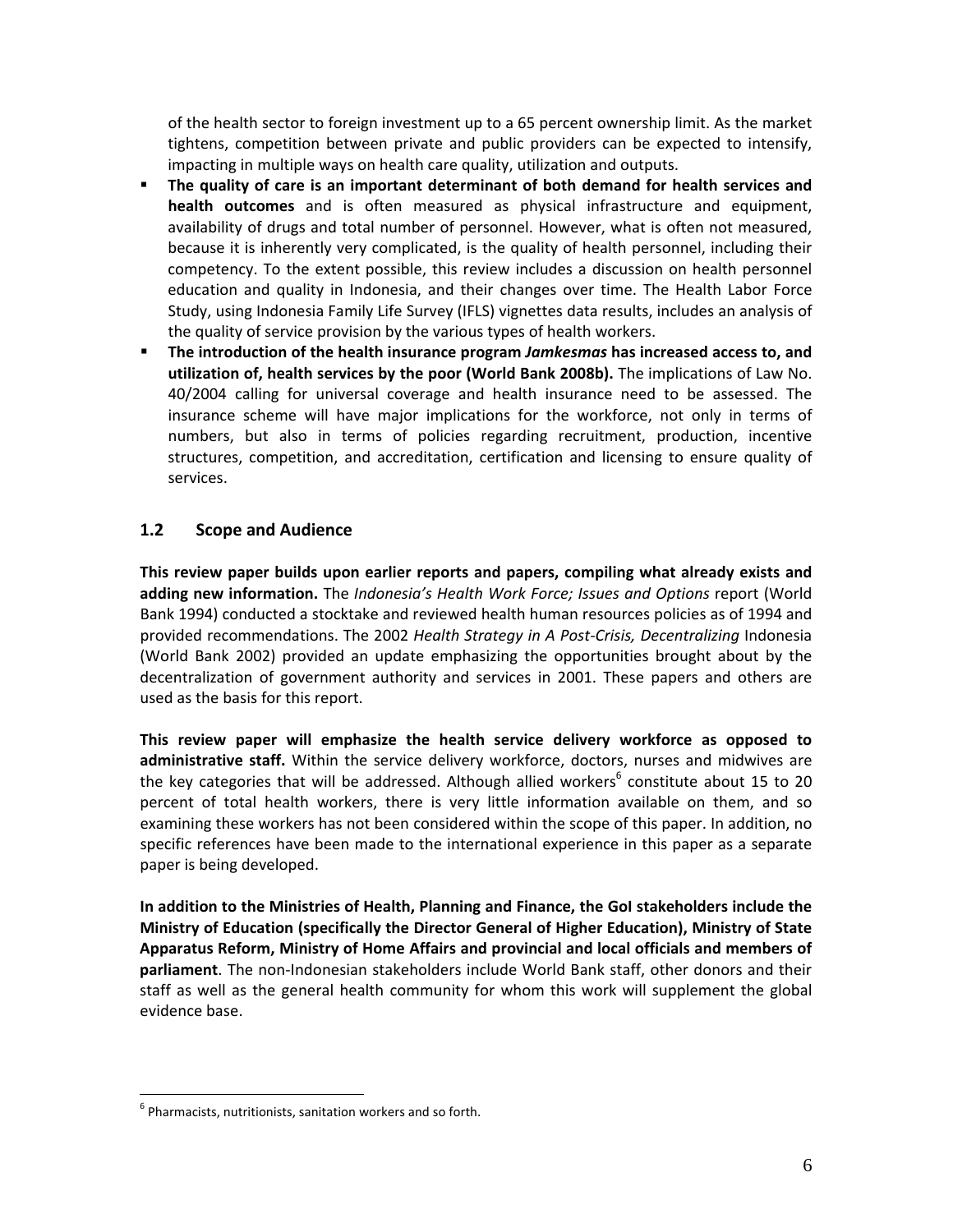#### **1.3 Government Strategy for Human Resources for Health (HRH)**

**The government's strategy for HRH is laid out in the** *Revised Strategic Plan for Health 2005‐ 2009* **and the** *Healthy Indonesia 2010* **strategy.** The main objectives of the strategy are to improve the amount, type, quality, and distribution of human resources to improve health outcomes. The strategy aims to improve equity, accessibility and quality of health services, especially for the poor, through the provision of free-of-charge access for the poor to health centers and hospitals. To achieve both adequate numbers and an equitable distribution of health service providers, the government has set targets for additional health personnel by 2010 (see Table 1‐1). From Table 1‐1 it appears that private sector providers are included but underreported.

**The implementation policies to achieve these targets include the preparation of appropriate policies, manuals and legislation, and direct advocacy and socialization of these policies.** In addition to policies and advocacy, much attention will be given to developing a system for more efficient planning and the creation of partnerships with the private sector and nongovernmental institutions. Information systems, including those for training and management of education of health workers, will be improved at the national and regional levels. More details on these policies are discussed in subsequent sections of this paper.

| No.            | <b>Types</b>                  | <b>Indicator</b><br>/100,000<br>population<br>(2010) | <b>Need of Health</b><br><b>Personnel</b><br>(2010) | <b>Number of Health</b><br>Personnel up to<br>2006 | Ratio /100,000<br>population<br>(2006) |
|----------------|-------------------------------|------------------------------------------------------|-----------------------------------------------------|----------------------------------------------------|----------------------------------------|
| A              | <b>Medics</b>                 |                                                      | 117,969                                             | 68,227                                             |                                        |
|                | <b>Specialist</b>             | 9                                                    | 21,234                                              | 12,374                                             | 5.53                                   |
|                | <b>General Practitioner</b>   | 30                                                   | 70,782                                              | 44,564                                             | 19.93                                  |
|                | 3 Dentist                     | 11                                                   | 25,953                                              | 11,289                                             | 5.05                                   |
| $\overline{B}$ | Nursing                       |                                                      | 587,487                                             | 395,688                                            |                                        |
|                | 4 Nurse                       | 158                                                  | 372.783                                             | 308,306                                            | 137.87                                 |
|                | 5 Midwife                     | 75                                                   | 176,954                                             | 79,152                                             | 35.40                                  |
|                | 6 Dental Nurse                | 16                                                   | 37,750                                              | 8,230                                              | 3.68                                   |
| C              | Pharmaceutical                |                                                      | 63,703                                              | 49.313                                             |                                        |
|                | 7 Pharmacist                  | 9                                                    | 21.234                                              | 10.207                                             | 4.56                                   |
|                | <b>8 Assistant Pharmacist</b> | 18                                                   | 42,469                                              | 39.106                                             | 17.49                                  |
| D              | <b>Public Health</b>          |                                                      | 42,469                                              | 27,833                                             |                                        |
|                | 9 Graduate of Public Health   | 8                                                    | 18,875                                              | 9.739                                              | 4.36                                   |
|                | 10 Sanitarian                 | 10                                                   | 23,594                                              | 18,094                                             | 8.09                                   |
|                | E.11 Nutrition                | 18                                                   | 42.469                                              | 15.342                                             | 6.86                                   |
|                | F.12 Physical Therapy         | 4                                                    | 9,438                                               | 5,290                                              | 2.37                                   |
|                | 13 Medical Technique          | 6                                                    | 14,156                                              | 10,318                                             | 4.61                                   |

#### **Table 1‐1: Health Personnel Numbers (2006)**

*Source:* BPPSDMK Profile 2007 (MoH 2007:30)

**Professionalizing the management of human resources is also a key objective in the** *Healthy Indonesia 2010* **strategy**. It stresses the importance of re‐examining human resource management and then strengthening management practices to improve effectiveness and efficiency. This includes defining clear roles and responsibilities (for health workers and their managers), developing job descriptions and policies on recruitment, deployment, education, training evaluation, promotion, incentives and career development. The strategy acknowledges that with decentralization, each administrative level requires new competencies and skills. At the provincial and district level, new skills were required for planning, program management,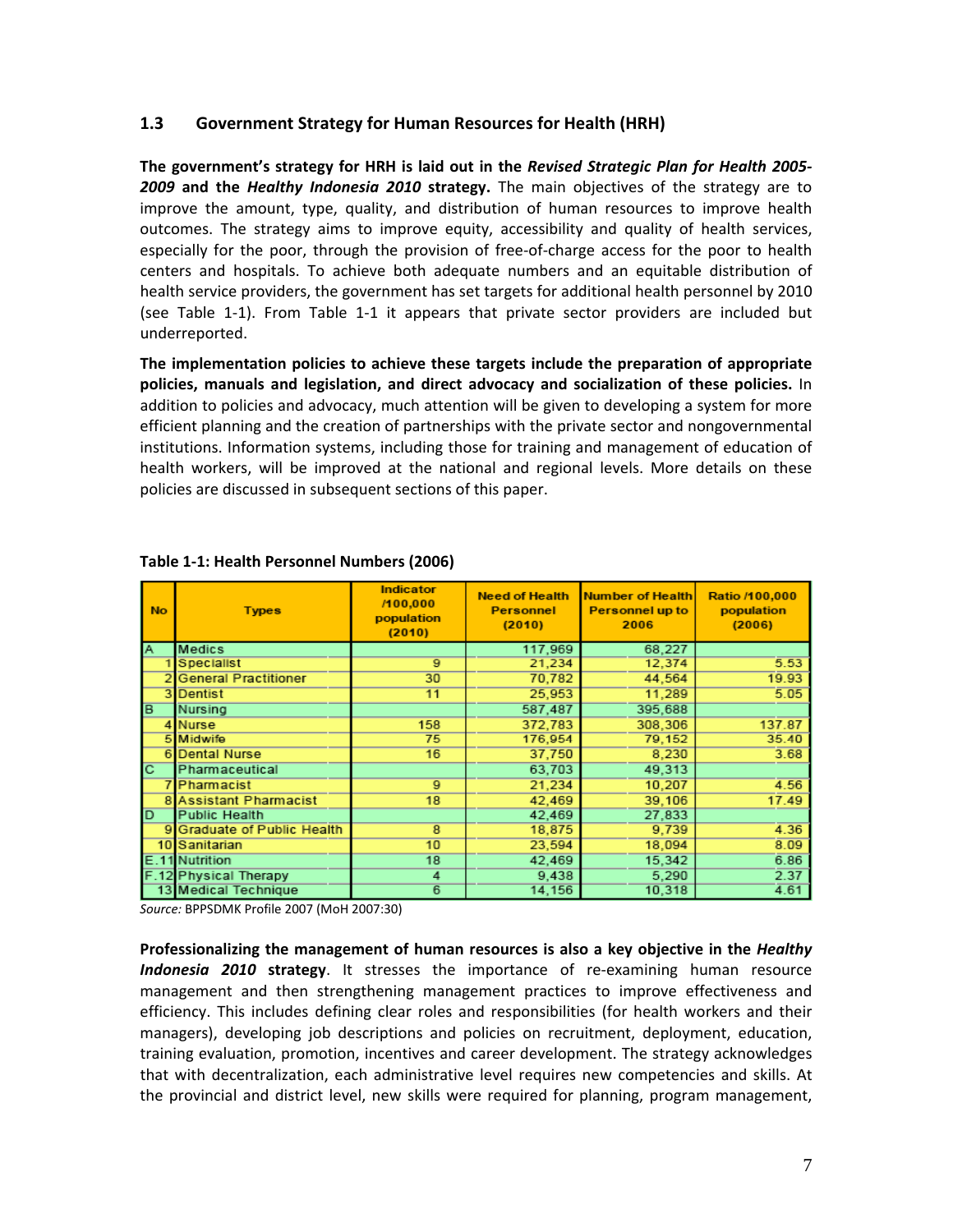decision making and problem solving; all functions initially performed by the central government.

## **1.4 International Comparison**

**Indonesia's health workforce is low in numbers and service ratios relative to other countries in the region.** Compared with countries that have similar income levels, Indonesia has considerably smaller doctor to population ratios; 21 doctors per 100,000 compared with 58 in the Philippines and 70 in Malaysia. Even when compared with countries with lower income per capita than Indonesia, such as Vietnam and Cambodia, Indonesia has a lower ratio (Figure 1‐1). Indonesia does somewhat better, however, in regional comparisons of midwives and nurses to population ratios with 62 nurses and 50 midwives per 100,000 head of population**.** 

DOCTOR SUPPLY VS INCOMEœ  $\circ$ Dodorsper 1,000 Doctors per 1,000  $\overline{4}$  $\overline{c}$  $\infty$  $\circ$ o<br>O ႜၜ  $\circ$  $\sim$  $\overline{8}$ <sub>o</sub>  $\circ$  $\alpha$  $\mathsf{N}$  $\circ$  $\overline{\phantom{0}}$  $\circ$  $C<sub>1</sub>$  $\infty$ **Indonesia Samoa Composition Cambodia**<br>Cambodia Malay Sia Philippines<br>Thailand Office Sia Philippinesia  $\circ$ 10 100 250 1000 2500 10000 25000 GDP per capita Source: World Dev elopment Indicators, WHO 2007 Note: GDP per capita in current US\$; Log scale

**Figure 1‐1: Global Health Workers to Population Trendline**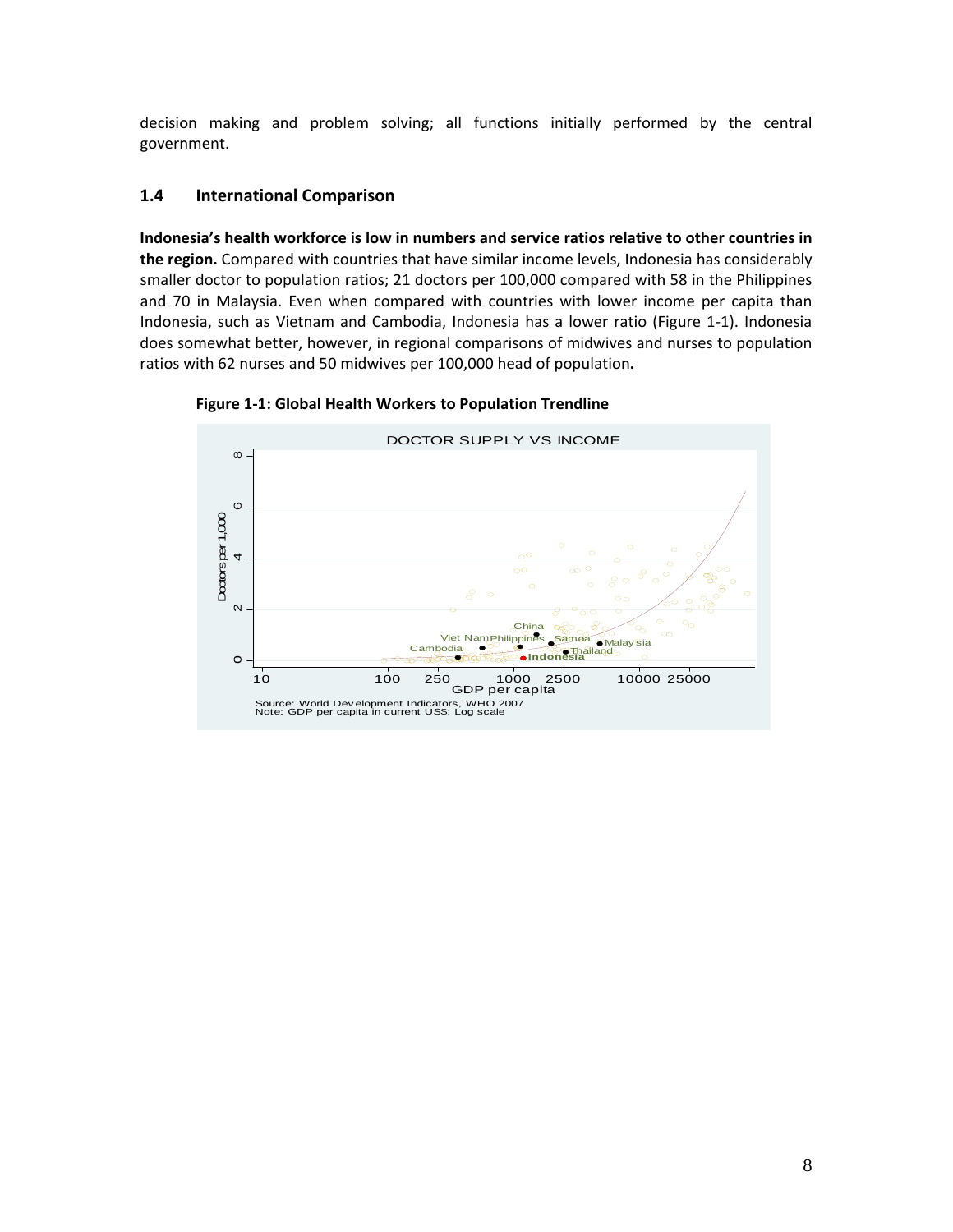

**While Indonesia does not compare very favorably with other East Asian countries, globally Indonesia is one of the low‐income countries addressing human resources stock, distribution as well as quality of workers**. Indonesia is also considered ahead of many countries in dealing with health worker shortages thanks to an impressive growth in the number of schools for health professionals over the past decade as well as having a very high level of interest in careers as a health worker in Indonesia.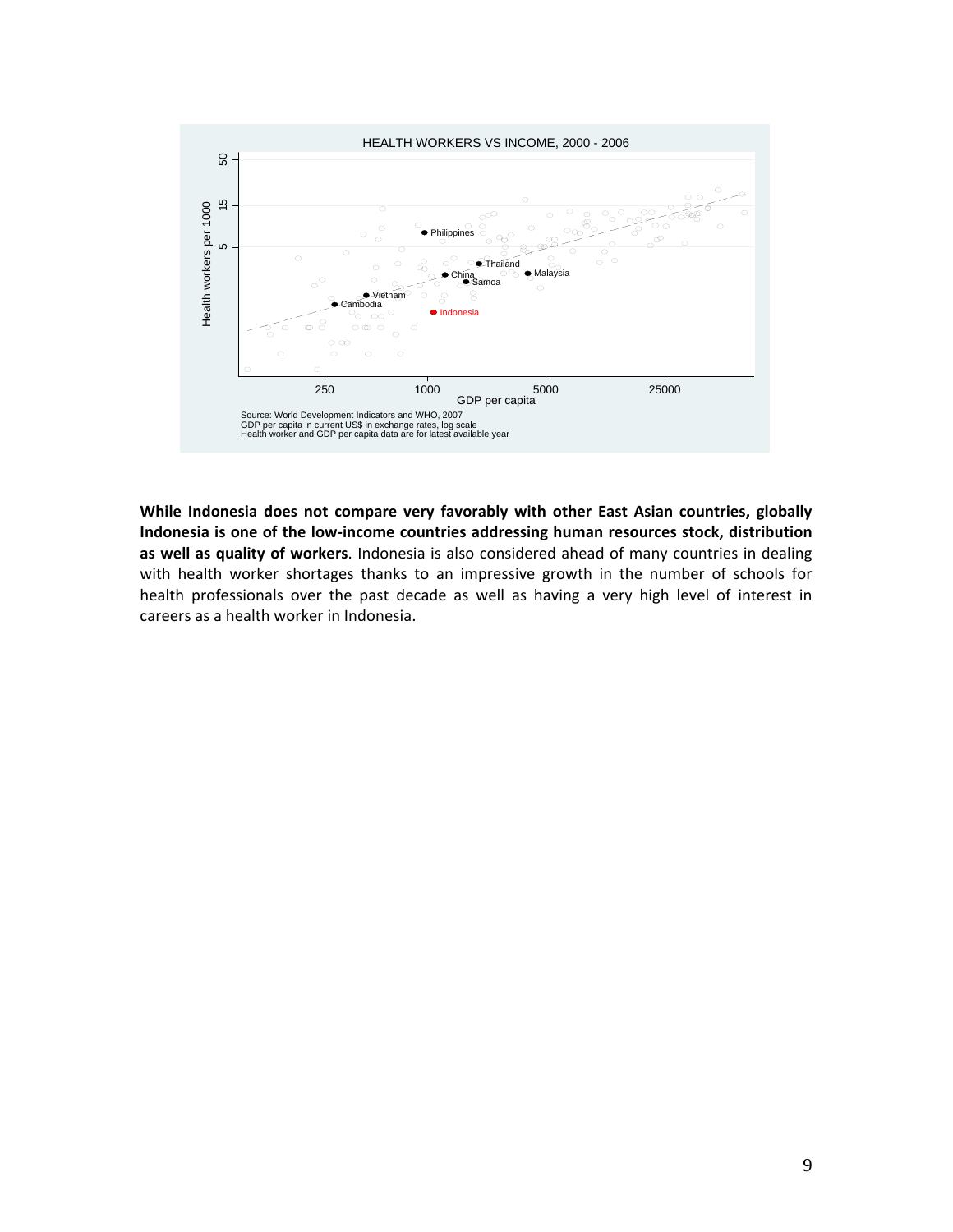# **CHAPTER TWO: THE PRESENT: INDONESIA'S HEALTH WORKFORCE**

#### **2.1 Current Status/Stock and Distribution of Health Workers in Indonesia**

#### **2.11 Available Data**

 $\overline{a}$ 

**There are few sources of publicly available survey data that can be used to estimate the current stock of health workers in Indonesia.** PODES (*Potensi Desa*) and the *Governance and Decentralization Survey* (GDS‐2) are two surveys that provide the most up‐to‐date information as of 2006 when the latest rounds of each survey were conducted.<sup>7</sup> With PODES, it is also possible to distinguish trends as multiple rounds of the same survey have taken place since the early 1990s. PODES is census data that is gathered by interviewing *desa* (village) and *kelurahan* (city block) heads using detailed questionnaires. Each *desa* and *kelurahan* head represents a population of approximately 3,000 and they are knowledgable on the workforce and people living in their jurisdictions.

**The PODES survey covers almost all villages in Indonesia, of which there are nearly 70 thousand**. PODES asks the village head about the number of health providers located within the village (including hospitals and pharmacies) and the number of each type of health worker‐‐ doctor, nurse and midwife‐‐who live within the village boundaries. We assume that the majority, if not all, health workers who live in the village were active and are providing health services. The number of health workers in PODES includes those working in both the public and private sectors but, unfortunately, there is no information in PODES that can be used to distinguish between those who work as private or public providers. Although *kelurahan* heads are familiar with the people living in their area, they are less well‐informed about the health workers living there and therefore PODES may underreport the number of urban health care providers. Another caveat to keep in mind is that PODES records where health professionals reside, which is not necessarily the same location as where they practice.

**With PODES data it is possible to distinguish trends, since it, unlike GDS, has multiple rounds of the surveys**. However, we focus only on PODES 1996 and 2006. The other two rounds, PODES 2000 and 2003, suffer from anomalies that can not be explained by policy changes that occurred before and after the surveys.<sup>8</sup>

**GDS‐2 may provide more straightforward information on the stock of health workers than PODES.** GDS-2 copied information on the numbers of doctors, midwives and nurses working within the district area from secondary documents obtained from the district health office

<sup>7</sup> *Sakernas*, the labor force survey, would have been another good data source to estimate the stock of health workers, however there have been changes in the sampling methodology and occupation code that make it difficult to compare the number of health workers before and after 2000.<br><sup>8</sup> One possible explanation for why the 2000 and 2003 rounds of PODES produced inconsistent numbers across

periods is that there were changes in geographical boundaries of the village due to merging/splitting, changes of status, or reassignment of a village to a new *kabupaten* or province. PODES data indicates that some villages no longer existed in the following rounds while there are also new villages that did not exist in a previous round. This caveat should be kept in mind when comparing the distribution of health workers across provinces from the 1996 and 2006 rounds. A decline in the number of doctors, for example, could be due to one of these geographical reasons and not necessarily due to a change in HRH‐related policy.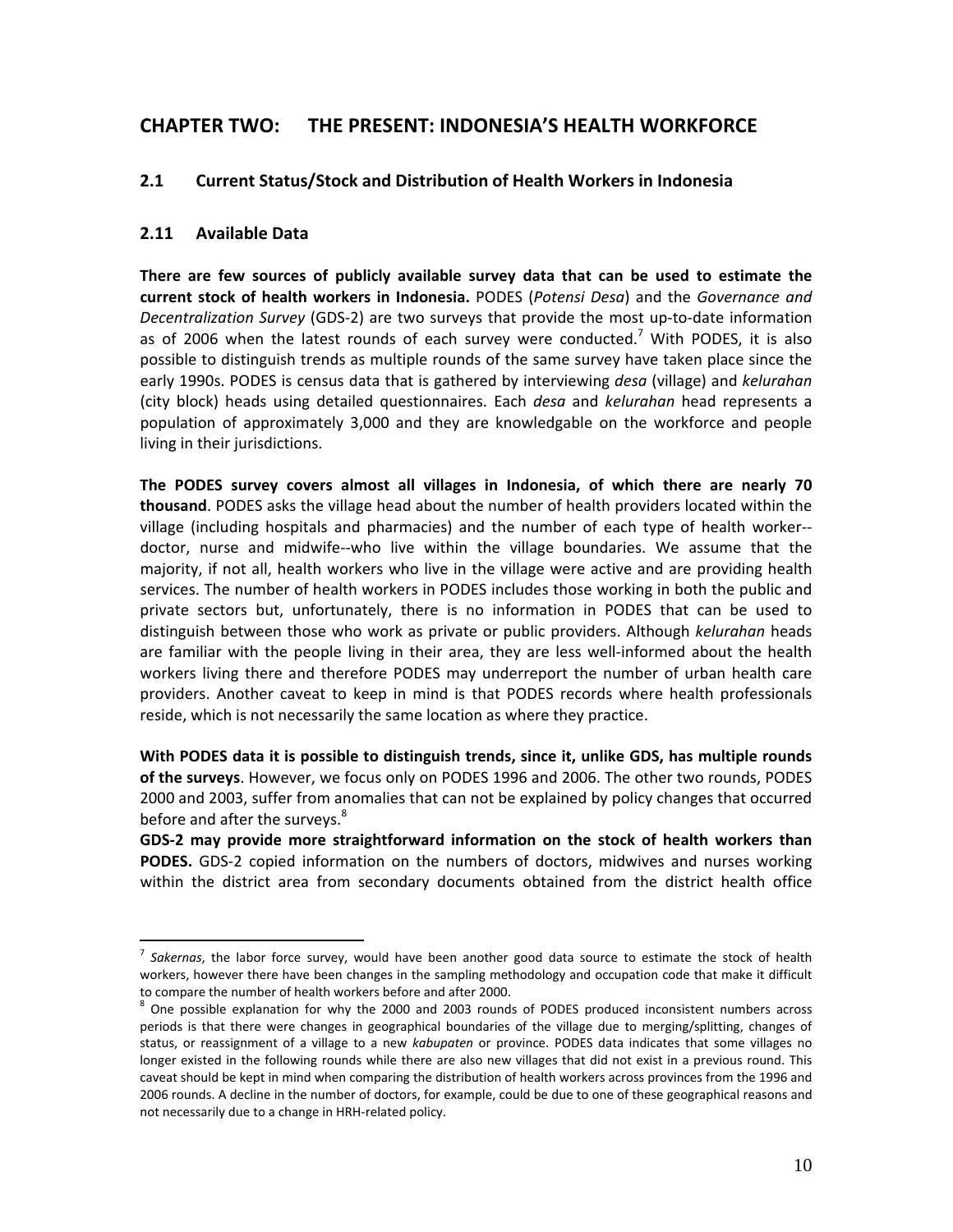(*Dinas Kesehatan*).<sup>9</sup> However GDS‐2 only sampled 139 out of more than 400 districts in 2006 and those that were sampled are not necessarily representative across Indonesia. Therefore, even if all active doctors, nurses and midwives operating within the district boundaries were registered at the *Dinas*, one still needs to correctly weight these values to estimate the population of health workers both at provincial and national level. Unfortunately, GDS‐2 does not provide the necessary weight for such a purpose. This report will later explain how a weight was constructed in order to compare the data from GDS‐2 with the data from PODES. Nevertheless, there are some provinces that lack representation (including DKI Jakarta, Southeast Sulawesi, West Sulawesi and West Papua) as GDS‐2 did not sample any *kabupaten/kota* in these four provinces.

**Other data sources include the annual** *Indonesia Health Profile* **published by MoH and the Indonesian Medical Council (KKI).** The profile data, which is administrative data, is gathered by the central level MoH administration from district and provincial health administrators and reports the number of public doctors, nurses and midwives by province. However, an analysis of this data shows many discrepancies and missing data points. Districts are no longer legally responsible for submitting human resources information to the province or central governments. Most recently the Indonesian Medical Council (KKI) was authorized to require the registration of all medical doctors before licensing. Whether doctors register as public or private providers is not known and the registry information does not allow for the disaggregation of this information. Although this source is considered very reliable, the registration data is only available for 2007 and there may be overregistration–nonpracticing doctors who have registered to preserve the opportunity to practice in the future.

**A number of other agencies and institutions also maintain information on the health workforce.** The Board for Health Human Resources (BPPSDMK), together with the Bureau of Personnel at the MoH and IDI all maintain databases. The midwives and nurses' associations, IBI and PPNI, are in the process of putting together databases. However, these databases include information on a voluntary membership. Basic information on workforce numbers by category are contained in these Health Management Information Systems. The Health Human Resources Information System (SIM‐PPSDMK) database on the stock of the health workforce in Indonesia is primarily obtained from administrative data from MoH and local government.

**This review suggests it is critical for policy and decision makers to have access to better information on the health workforce**. Information should include numbers and distribution based not only on supply‐side ratios but also on workload and actual demand for services. It should take into account private providers and information should be available at the national as well as subnational level where decisions about recruitment and deployment are‐‐or should be--made. Not only is collecting information in different databases important, but it is also important to share it across agencies, ensuring harmonization of data entry and analyzing the data for the impact of policy and other changes. Last, but not least, information on the performance of the health workforce is crucial for policy decisions on incentives and deployment.

## **2.12 Medical Doctors and Specialists**

 $\overline{a}$ 

<sup>9</sup> *Dinas:* A regional government service agency.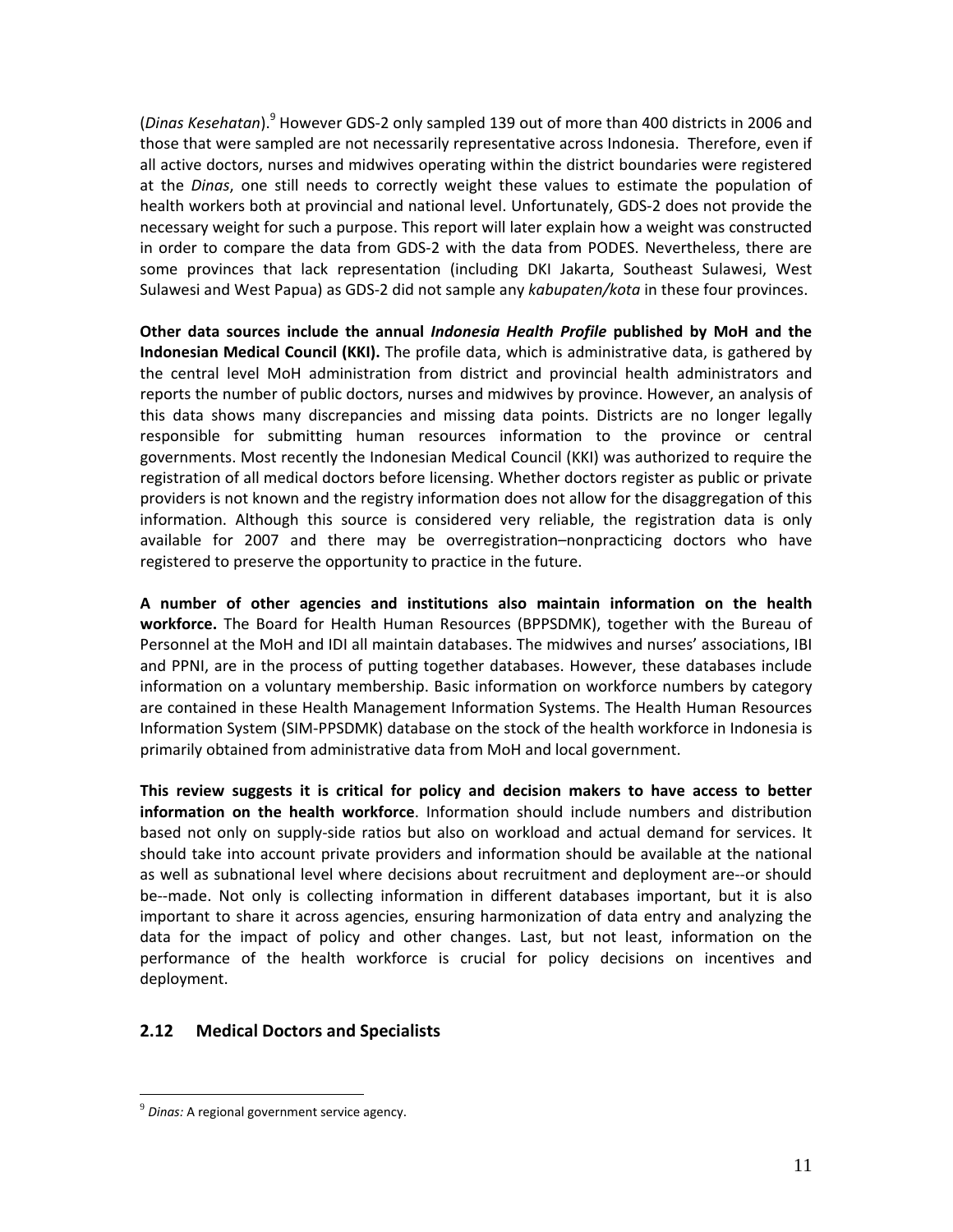**According to the KKI, as of July 2007, a total of 72,249 doctors, including 15,499 specialists, were registered nationally.** This number is very likely to be the most accurate information available for 2007 because registration with the KKI is a legal prerequisite for obtaining a license to practice medicine, and therefore, there is a strong incentive for doctors to register. At the same time, it should be noted that this number may include an overestimation of the number of available doctors as nonpracticing doctors may also have registered. This first registration was a one‐off registration without a competency test, with the exception of new graduates. Registering after 2007 requires competency testing. The aggregate numbers mask large inequities in the distribution across provinces. Figure 2‐1 illustrates the differences in the ratio of medical doctors to population by province using the most recent KKI data.

#### **Figure 2‐1: Ratio of General Doctors per 100,000 Population by Province (2007)**



Data source: KKI, 2008

**PODES 2006, which is the most appropriate current source for trend analysis, puts the total number of medical doctors at almost 40,000**(Table 2‐1). Using this number, Indonesia has more than 18 medical doctors for every 100,000 people, representing a 6 percent increase in the doctor per 100,000 population ratio since 1996. In 1996 there were 17.3 doctors per 100,000 population while in 2006 there are 18.4 doctors per 100,000 population (PODES). The most recent medical doctor registration data from KKI shows a ratio of 25 doctors per 100,000. While these ratios remain low by international standards, there has been an increase in the ratio over time.

| Table 2-1: Total Number and Ratio of General Practitioners to Population (1996-2007)* |  |
|---------------------------------------------------------------------------------------|--|
|                                                                                       |  |

| Source                | <b>Total Doctors</b> |        |          | Ratio per 100,000 Population |       |          |
|-----------------------|----------------------|--------|----------|------------------------------|-------|----------|
|                       | 1996                 | 2006/7 | % change | 1996                         | 2006  | % change |
| <b>Profiles (MoH)</b> |                      | 44.564 |          |                              | 20    |          |
| PODES**               | 31.543               | 39.684 | 25.81    | 17.30                        | 18.40 | 6.36     |
| KKI (2007)            |                      | 55,379 |          |                              | 25.00 |          |
| $GDS-2***$<br>28,161  |                      |        | 18.80    |                              |       |          |

*Note*: \* Profiles totals do not include West Sulawesi, North Maluku, West Papua, Banten, Kep. Bangka Belitung and Kep. Riau due to lack of data.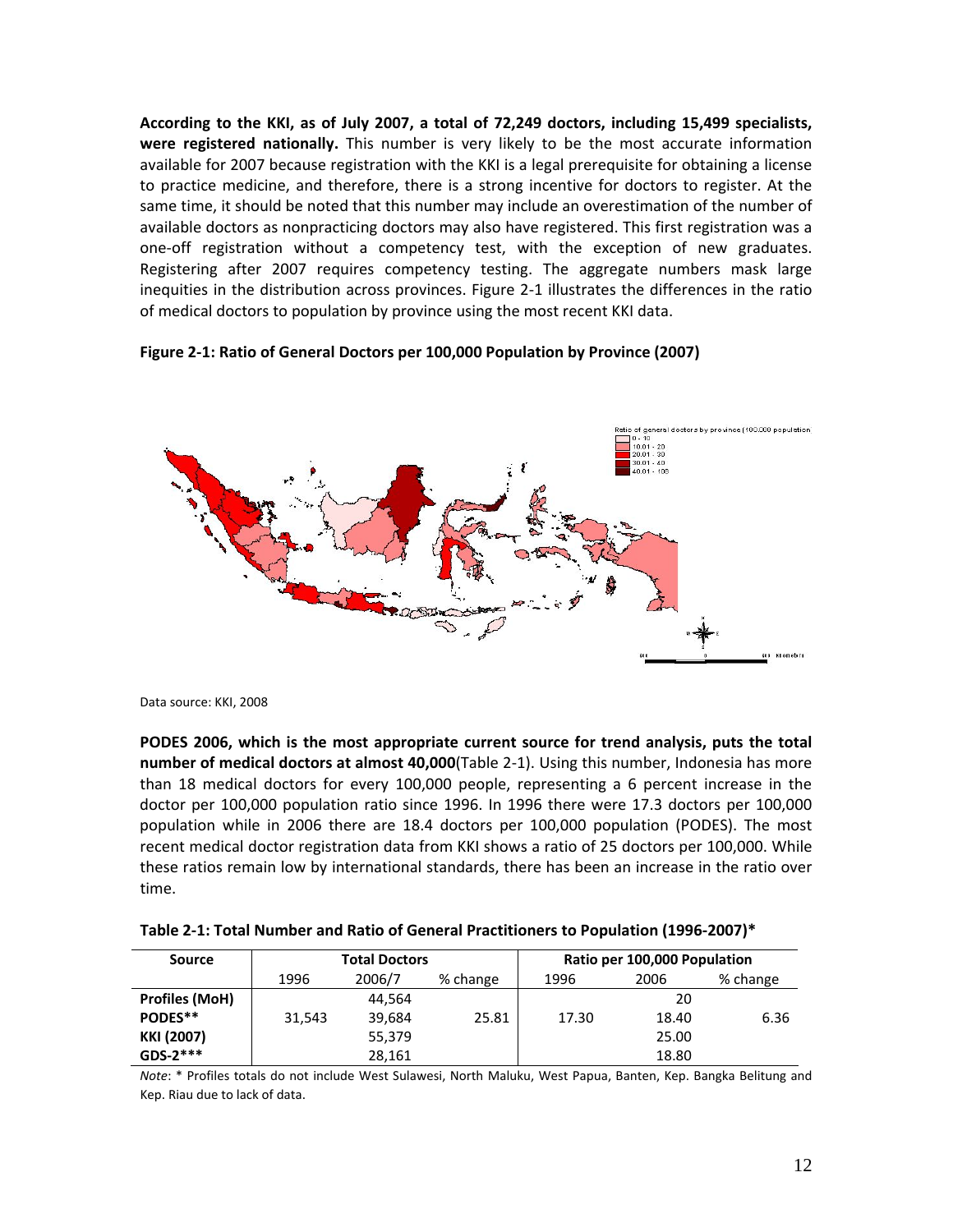\*\* Represents the number of doctors living in the village.

\*\*\* Adjusted using a scaling factor derived from the PODES report of the number of doctors living in the village.

**The aggregate numbers mask significant inequity in the distribution between urban and rural areas with a clear urban‐bias**. Urban areas in all regions consistently have more doctors per 100,000 people at ratios at least five times greater than in rural and remote areas.<sup>10</sup> PODES data shows that the number of doctors in both 1996 and 2006 was much higher in Java/Bali than outside Java/Bali<sup>11</sup> (Table 2-2) with the distribution following population size in each region. After normalizing the number of doctors per 100,000 head of population, the urban ratio is more favorable outside Java/Bali with 40 doctors for every 100,000 population. However, this normalization does not take into account the discrepancies due to remoteness and inaccessible areas which are more important outside Java/Bali. While in urban areas in Java/Bali there is a doctor for every 3,000 people, in rural areas in Java/Bali there is only one doctor for every 22,000 people. Outside Java/Bali there are more doctors per head of population, but still only one doctor for every 12,000 people in rural areas and one for every 15,000 people in remote areas while there is one doctor for every 2,430 people in urban areas.

**There have also been significant fluctuations in the ratio of doctors to population with improving ratios in rural and remote areas of Indonesia and declining ratios in urban areas.** The 13 percent decline in the ratio of doctors to population in urban areas of Java/Bali since 1996 is most likely due to migration from rural to urban areas, resulting in increased population density in these areas. The substantial increase<sup>12</sup> in the number of doctors in remote areas may be the effect of changes in the definition of remoteness or the effect of *pemekaran*–the creation of new districts and the redefinition of district capitals. As a result of this process, some areas that were earlier considered to be rural may now be deemed sub‐urban.

| <b>Region</b>            | Level  |        |          | Ratio Per 100,000 Population |      |          |
|--------------------------|--------|--------|----------|------------------------------|------|----------|
|                          | 1996   | 2006   | % change | 1996                         | 2006 | % change |
|                          |        |        |          |                              |      |          |
| Java/Bali                | 19,635 | 23.944 | 21.95    | 16.2                         | 18.5 | 14.20    |
| Urban                    | 16,141 | 20,896 | 29.46    | 39.0                         | 34.1 | $-12.56$ |
| Rural                    | 3.494  | 3.048  | $-12.76$ | 4.4                          | 4.5  | 2.27     |
|                          |        |        |          |                              |      |          |
| <b>Outside Java/Bali</b> | 11,908 | 15,740 | 32.18    | 14.8                         | 18.1 | 22.30    |
| Urban                    | 7,738  | 11,187 | 44.57    | 43.2                         | 40.9 | $-5.32$  |

| Table 2-2: Number of General Practitioners in Indonesia by Region (1996-2006) |  |  |
|-------------------------------------------------------------------------------|--|--|
|-------------------------------------------------------------------------------|--|--|

 $\frac{12}{12}$  It should be noted, however, that this increase has been from a comparatively low base.

 $\overline{a}$ 

<sup>&</sup>lt;sup>10</sup> BPS does not provide common definition on remoteness. Accordingly we have created a definition of remoteness in which we use some characteristics listed in PODES. For consistency, we use characteristics that are available in all rounds of PODES. We define a remote village as a rural village which is located in a hilly area. Remoteness in PODES may also be based on distance from the district capital but this information is not available for all villages in PODES. In addition, while one may argue that the distance from village to district capital is likely to remain constant over time, the recent creation of many new districts has shortened the distance of previously remote villages to the new district capital, so changing the status of a village that at one time was classified as remote to one that is no longer remote. The definition of remoteness here is not necessarily comparable with the one used in MoH which uses information from village heads to classify a village as remote or non-remote.<br><sup>11</sup> Java/Bali includes: Banten, West Java, Central Java, Yogyakarta, East Java and Bali. Outside Java/Bali includes: NTT,

NTB, Sumatra (all), Riau, Jambi, Bengkulu, Lampung, Bangka Belitung, Aceh, Kalimantan (all), Sulawesi (all), Maluku<br>(all) and Papua.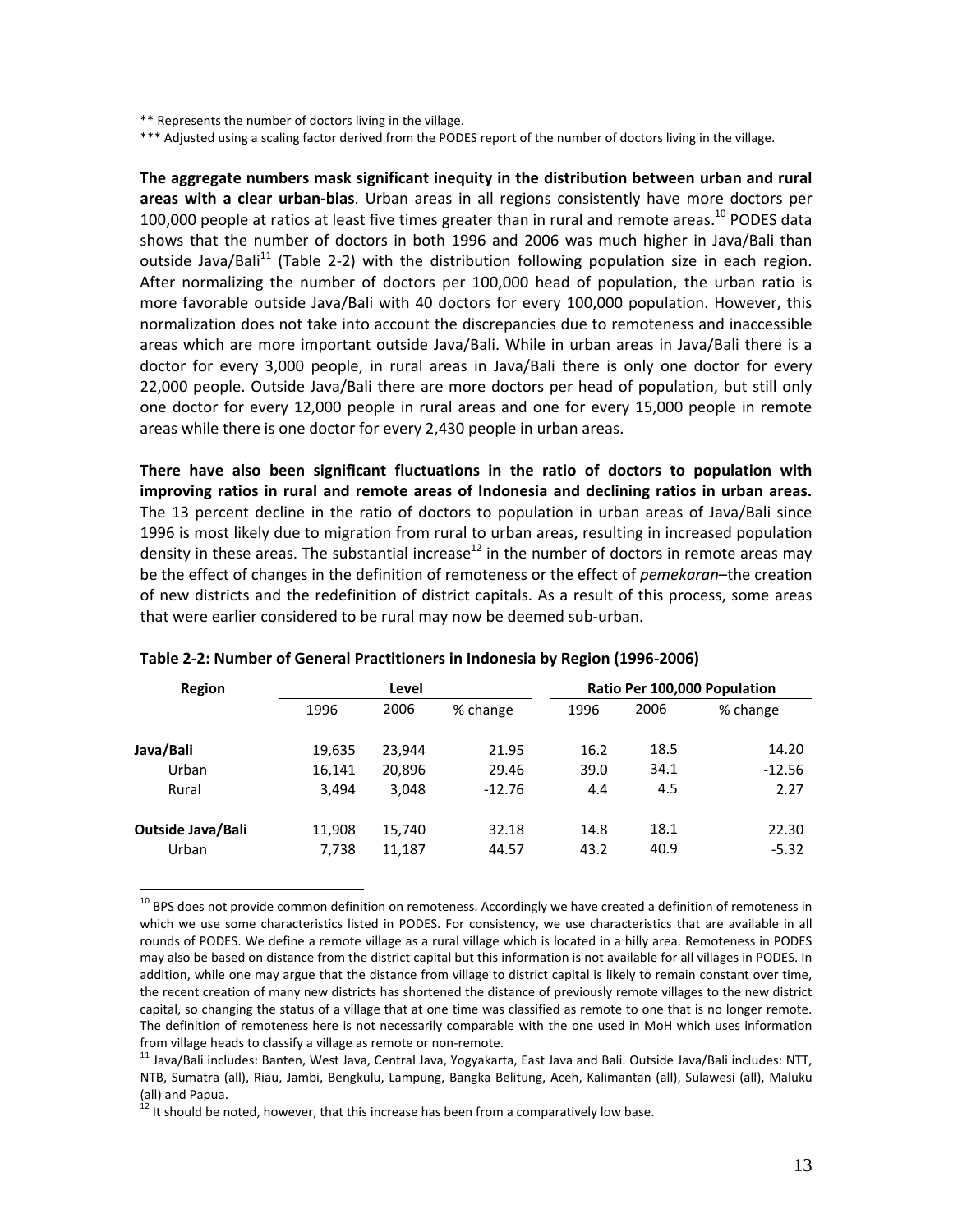| Rural  |     | 3,638 3,141 | $-13.66$ | 7.1 | - 8.3 | 16.90 |
|--------|-----|-------------|----------|-----|-------|-------|
| Remote | 532 | 1,412       | 165.41   | 4.7 | 6.6   | 40.43 |

*Source*: Various years of PODES.

*Note*: The number of doctors in these tables was obtained from a question in PODES that asked the head of the village about the number of doctors living within the boundary of the village.

**The data for the number and ratio of specialists in Indonesia is very limited (Table 2‐3).** The most reliable current estimate comes from KKI which has 15,082 registered specialist doctors or only seven specialists for every 100,000 Indonesians. Even in Jakarta, the ratio is only 42 per 100,000 population. In addition, there are also large differences in the number of specialists between provinces, with the large majority of specialists, over 10,000, in Jakarta, Yogyakarta and West, Central and East Java (UGM 2005). Data are not provided in disaggregated form, and it is not possible to calculate the distribution of specialists across urban, rural and remote areas. However, the distribution is not expected to have improved significantly since 1992 as no specific policies have been initiated to vary this distribution. The province with the lowest specialist to population ratio is NTT with only one specialist per 100,000 population, while Bengkulu, Lampung, Central Kalimantan, NTB, Central Sulawesi, and Southeast Sulawesi have two specialists per 100,000 population.

| Table 2-3: Total Number and Ratio of Specialists to Population (1994-2007) |  |  |
|----------------------------------------------------------------------------|--|--|
|----------------------------------------------------------------------------|--|--|

| Source          | <b>Total Specialists</b> |        |          | Ratio per 100,000 Population |      |          |
|-----------------|--------------------------|--------|----------|------------------------------|------|----------|
|                 | 1996                     | 2007   | % change | 1994-6                       | 2006 | % change |
| <b>Profiles</b> | 6.832                    | 9.717  | 42.23    | 3.21                         | 5.18 | 61.37    |
| KKI             |                          | 15.082 |          |                              |      |          |

*Note*: Profiles totals do not include West Sulawesi, North Maluku, West Papua, Banten, Kep. Bangka Belitung and Kep. Riau for lack of data.

## **2.13 Midwives and Nurses**

**Aside from voluntary registration with the professional associations, there is no central registration system for nurses or midwives**. This fact, together with incomplete information in the administrative databases maintained by the Ministry of Health, confirms there is no up-todate information on the number of midwives and nurses in Indonesia as there is for medical doctors.

**According to PODES, the most accurate data source for nurses and midwives at present, Indonesia had almost 80,000 midwives in 2006.** This represents about 50 midwives per 100,000 or about one per village, fulfilling the MoH policy of one midwife per village (Table 2‐4). The ratio for midwives has improved significantly over time, from 42 midwives per 100,000 in 1996 to 49 midwives per 100,000 in 2006, an increase of 17 percent. However, as with medical doctors this aggregate figure masks imbalances in distribution. Unlike the distribution of doctors however, rural areas show higher ratios than urban areas (Table 2-5). PODES data for both numbers of midwives and nurses per 100,000 population are also higher in provinces outside Java/Bali and in poorer provinces of Eastern and Central Indonesia. These two findings indicate a more equitable distribution of midwives in Indonesia (Figure 2‐2).

#### **Table 2‐4: Total Number and Ratio of Midwives to Population (1994‐2007)**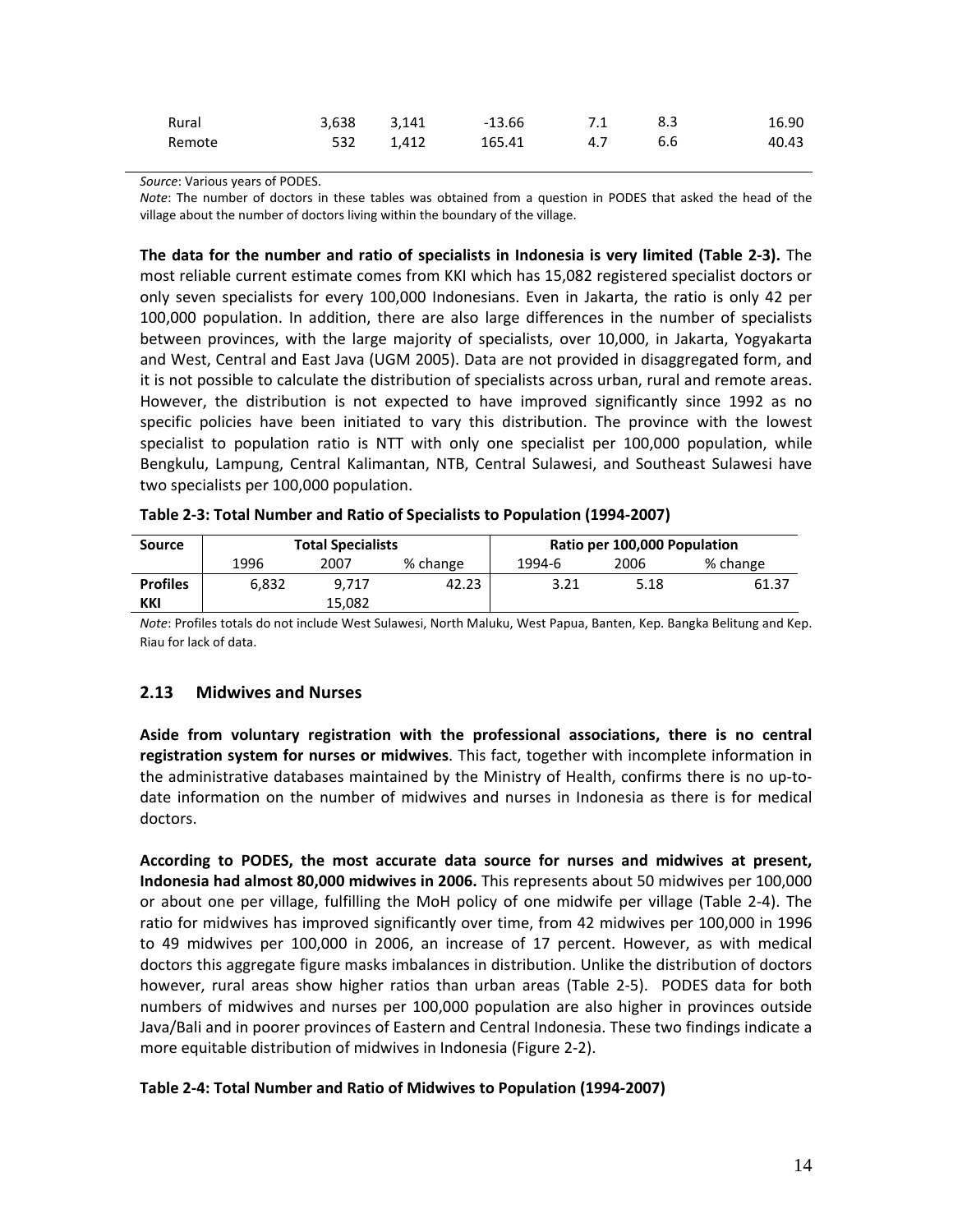| <b>Source</b>   | <b>Total Midwives</b> |        |          | Ratio per 100,000 Population |      |          |
|-----------------|-----------------------|--------|----------|------------------------------|------|----------|
|                 | 1996                  | 2006   | % change | 1996                         | 2006 | % change |
| <b>Profiles</b> |                       | 66,860 |          |                              | 30.1 |          |
| PODES2*         | 71.015                | 79.661 | 12.17    | 41.7                         | 48.6 | 16.55    |
| $GDS-2**$       |                       | 68,644 |          |                              | 31.8 |          |

*Note*: Profiles totals do not include West Sulawesi, North Maluku, West Papua, Banten, Kep. Bangka Belitung and Kep. Riau for lack of data.

\*Represents the number of midwives living in the village.

\*\* Adjusted using factor obtained from number of midwives living in the village.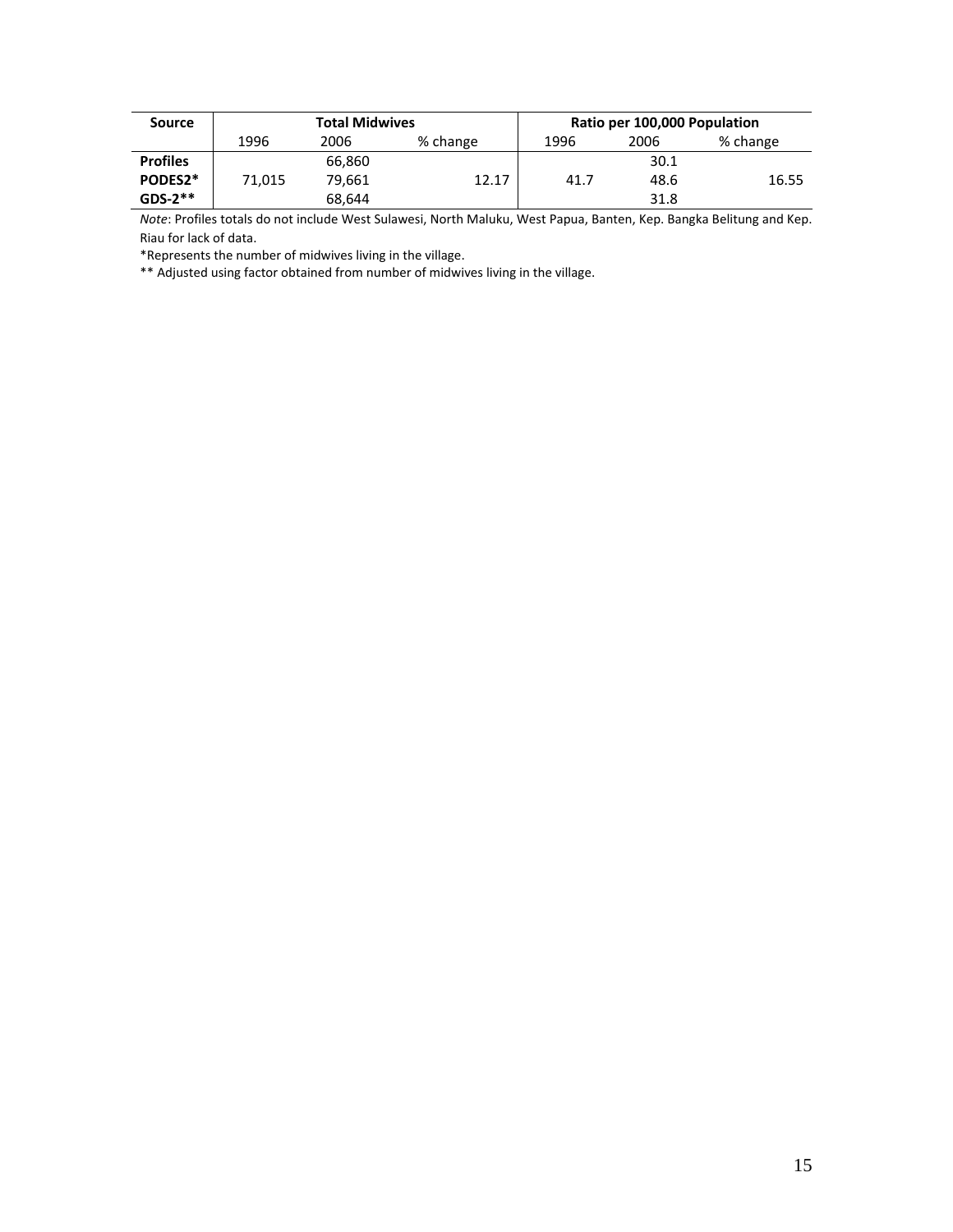**Figure 2‐2: Ratio of Midwives per 100,000 Population by Province (2006)** 



*Source*: *Indonesia Health Profile* 2006, MoH 2008.

**The total number of midwives in Java/Bali did not change over time, but a shift has taken place between urban and rural areas (Table 2‐5).** While in 1996 in rural areas there were almost 30 midwives per 100,000 population (one midwife for every 3,300 people), in 2006 there are 27 midwives per 100,000 population (one midwife for every 3,700 people). In urban areas, the opposite trend took place. In 2006 there are more midwives (25) per 100,000 population than there were in 1996 (less than 24). Nevertheless, in comparing urban and rural areas in both 1996 and 2006 there continue to be more midwives per 100,000 population in rural than urban areas, although this gap had narrowed from 5.7 percent in 1996 to just 2 percent in 2006.

**Outside the Java/Bali region, there has been an overall increase in the number of midwives in the past decade from a ratio of 47 to almost 53 midwives per 100,000 population.** A significant increase in the absolute number of midwives in remote areas has contributed to this change while the ratio of midwives to population has shown the largest increase in rural areas (from 46 to 55 per 100,000 population over the decade). Some of these shifts may be explained by changes in the definition of remote areas, but the main explanation is the strong emphasis of the government in placing midwives in rural areas through the *Bidan di Desa* (BDD or village midwife) program which was started in the early 1990s. Outside Java/Bali, the highest ratio of midwives to population can be found in remote areas, the lowest in urban areas. In Java/Bali there is a midwife for every 4,000 people in urban areas and one for every 3,700 people in rural areas. Outside Java/Bali, there is a midwife for every 2,200 people in urban areas, one for every 1,800 people in rural areas and one for every 1,700 people in remote areas. Changes over time have been mainly positive for the rural and remote areas.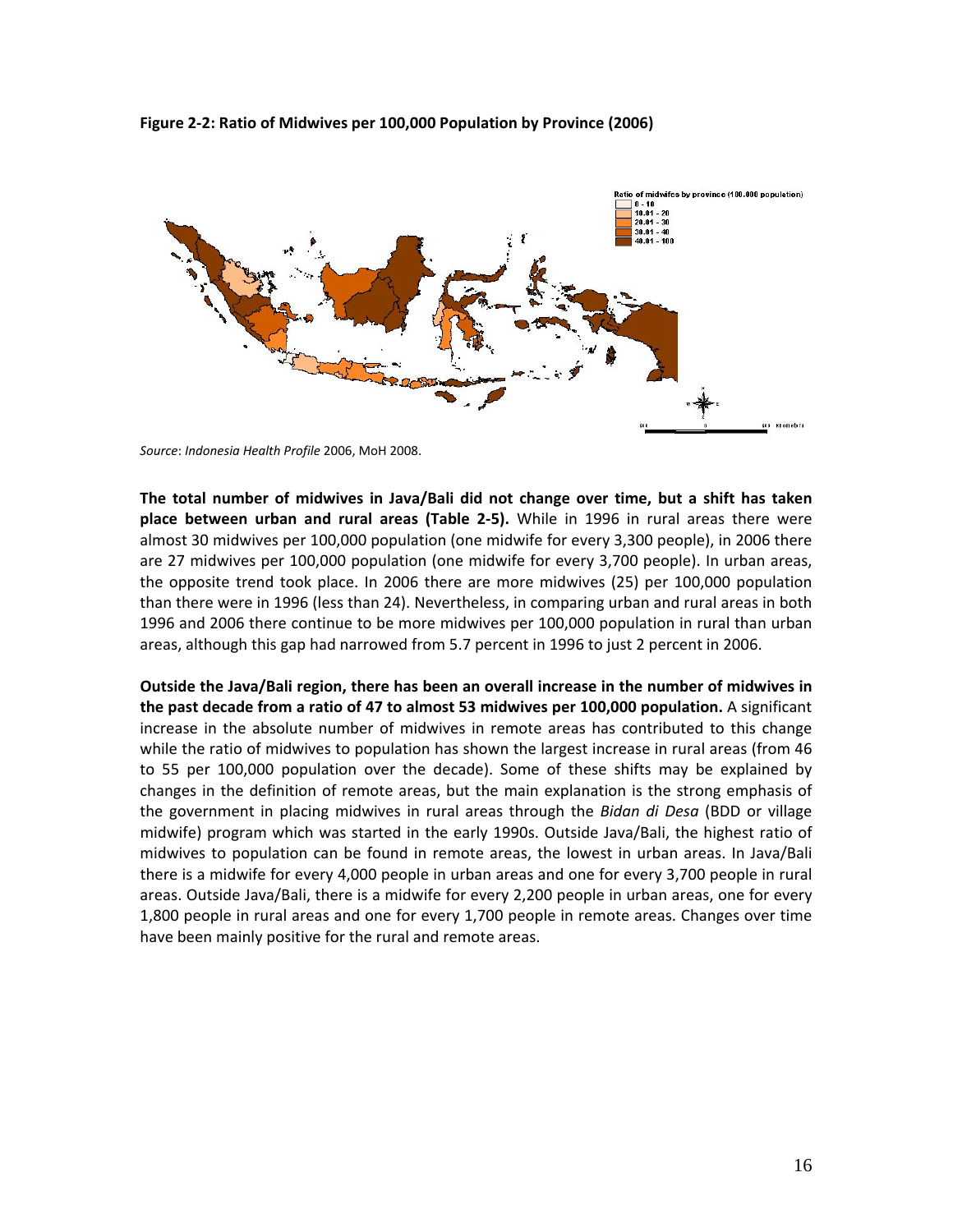| Region                   |        | Level  |          | Ratio Per 100,000 of Population |      |          |
|--------------------------|--------|--------|----------|---------------------------------|------|----------|
|                          | 1996   | 2006   | % change | 1996                            | 2006 | % change |
|                          |        |        |          |                                 |      |          |
| Java/Bali                | 33.436 | 33.755 | $-0.18$  | 27.5                            | 26.1 | $-5.09$  |
| Urban                    | 9.874  | 15,388 | 55.84    | 23.8                            | 25.1 | 5.46     |
| Rural                    | 23,562 | 18,367 | $-22.05$ | 29.5                            | 27.1 | $-8.14$  |
|                          |        |        |          |                                 |      |          |
| <b>Outside Java/Bali</b> | 37,579 | 45.906 | 22.16    | 46.8                            | 52.8 | 12.82    |
| Urban                    | 8,084  | 12,421 | 53.65    | 45.1                            | 45.4 | 0.67     |
| Rural                    | 23,487 | 20.957 | $-10.77$ | 46.0                            | 55.1 | 19.78    |
| Remote                   | 6,008  | 12,528 | 108.52   | 53.4                            | 58.1 | 0.09     |
|                          |        |        |          |                                 |      |          |

#### **Table 2‐5: Number of Midwives in Indonesia by Region (1996‐2006)**

*Source*: PODES.

*Note*: The number of midwives in this table was obtained from a question in PODES that asked the head of village about the number of midwives living within the boundary of the village.

**The number of midwives per 1,000 births follows a similar pattern (Table 2‐6)**. Combining the data on number of births from the *Indonesia Health Profile* and PODES shows that, at the national level, there were about 20 midwives per 1,000 births in 2006 which represents an increase from 16 in 1996. These numbers, however, mask large discrepancies between provinces in and outside Java/Bali.<sup>13</sup> In Java/Bali, there were about 12 midwives for every 1,000 births in 1996 with little change in 2006. Outside Java/Bali, however, the number of midwives increased by 26 percent (from 17.5 to approximately 22) over the same period. These findings, on one hand, might reflect an unequal placement or distribution of midwives across provinces but, alternatively, may also indicate the local preference for a provider to help with a delivery. In other words, the much lower number of midwives per 1,000 births in provinces in Java/Bali may reflect a lower demand for a midwife's service relative to other more modern private health providers.

| <b>Region</b>        | Level |       |          |  |  |
|----------------------|-------|-------|----------|--|--|
|                      | 1996  | 2006  | % change |  |  |
| <b>All districts</b> | 16.29 | 19.93 | 22.34    |  |  |
| Java/Bali            | 12.25 | 12.51 | 2.12     |  |  |
| Outside Java/Bali    | 17.50 | 22.09 | 26.23    |  |  |

#### **Table 2‐6: Number of Midwives per 1,000 Births by Region (1996 and 2006)**

*Source*: *Indonesia Health Profile* (1996 & 2006), PODES (1996 & 2006), calculated by authors.

**The data regarding the number of nurses do not appear to be reliable**. PODES shows a significant decrease in numbers of nurses of almost 50 percent between 1996 and 2006, while there is reasonably reliable data that an estimated 34,000 new nurses enter the labor market every year. It is very unlikely that none of these would be recorded in the PODES survey. Using

 $\overline{a}$ 

 $13$  The data does not allow an urban/rural analysis.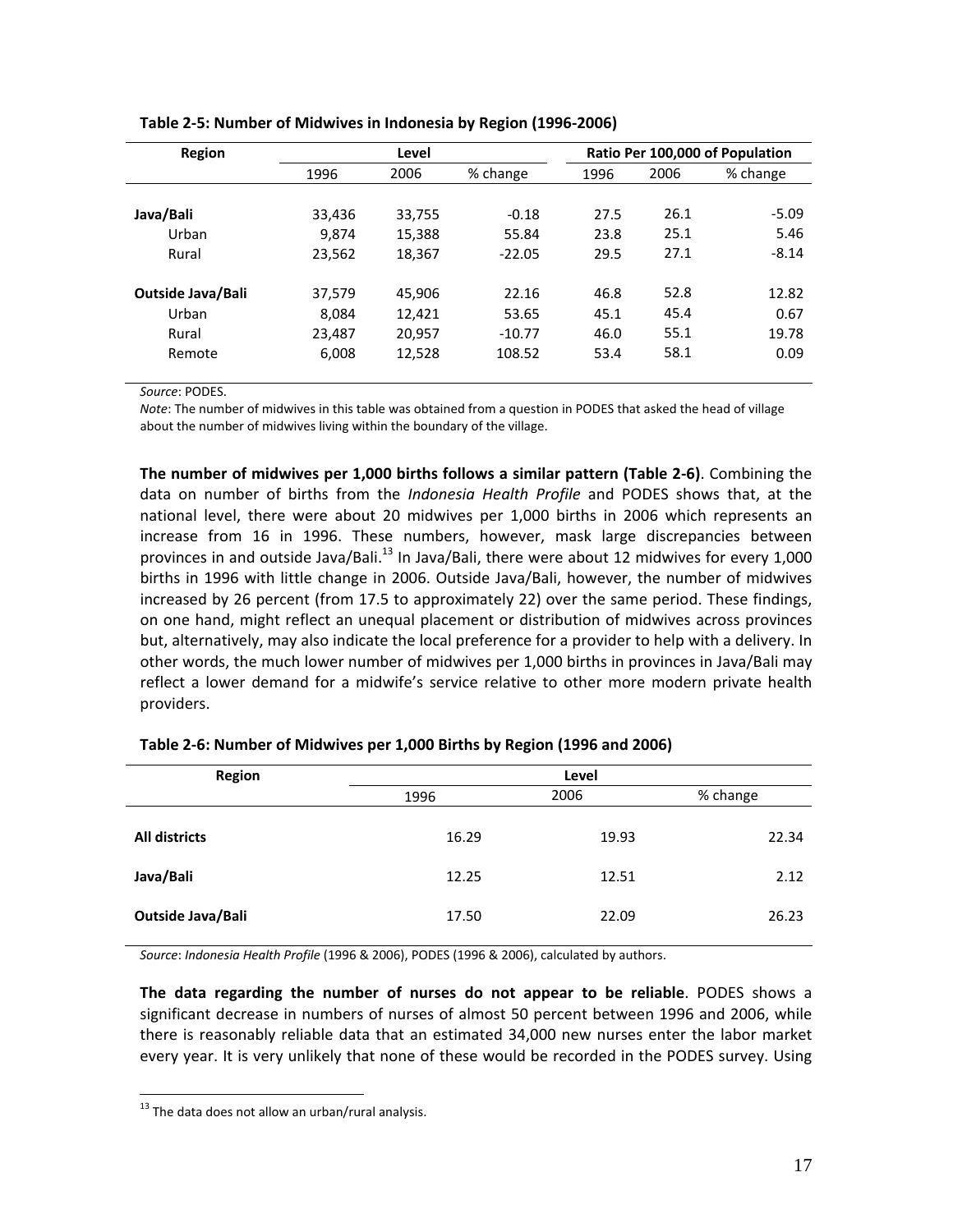PODES data, one may expect a downward bias in estimates of nurses because nurses do not run their own practices (at least legally), and so village heads may underestimate the number of nurses in the community. On the other hand, *Indonesia Health Profile* and GDS‐2 each provide significantly higher numbers of nurses than PODES. The 2007 BPPSDMK reports a total of 308,306 nurses in Indonesia as of 2006.

**Nurses are often the only health workers in remote and poor rural areas and end up carrying out services and medical treatment for which they are neither trained nor allowed to perform under the Medical Practice law**. Given that Eastern Indonesia has the lowest ratio of medical doctors to population, it appears that this region relies, to a greater extent, on midwives and nurses to provide health care.

## **2.2 Private–Public Providers**

 $\overline{a}$ 

**An estimated 60 to 70 percent of publicly employed health staff have second jobs, many in private solo practice or private facilities**. GDS‐2 data, in particular, show that the proportion of *Puskesmas* medical staff‐‐which includes doctors, midwives and nurses‐‐who also operate private practices in Java/Bali and outside Java/Bali respectively is 72.80 and 59.75 percent (Table 2‐7). In some provinces, especially some new ones such as Jambi, Kepulauan Riau and Gorontalo, all of the interviewed *Puskesmas* health staff are operating their own private practice (see Attachment 18). In addition, the data show that *Puskesmas* health workers who also operate private practices spend about 70 percent of their weekly working hours in the *Puskesmas* and on other *Puskesmas*‐related work (meetings with *dinas* personnel, supervising *Pustu<sup>14</sup>* and so forth). Other evidence is probably more indicative of the potentially negative effect of dual practices: the proportion of income earned from public practice is, on average, less than 50 percent. In some provinces the number is as low as 27 percent (Bangka Belitung and Kepulauan Riau).

<sup>14</sup> *Pustu*: *Puskesmas Pembantu*: A secondary health center that provides a more basic range of services than a *Puskesmas*.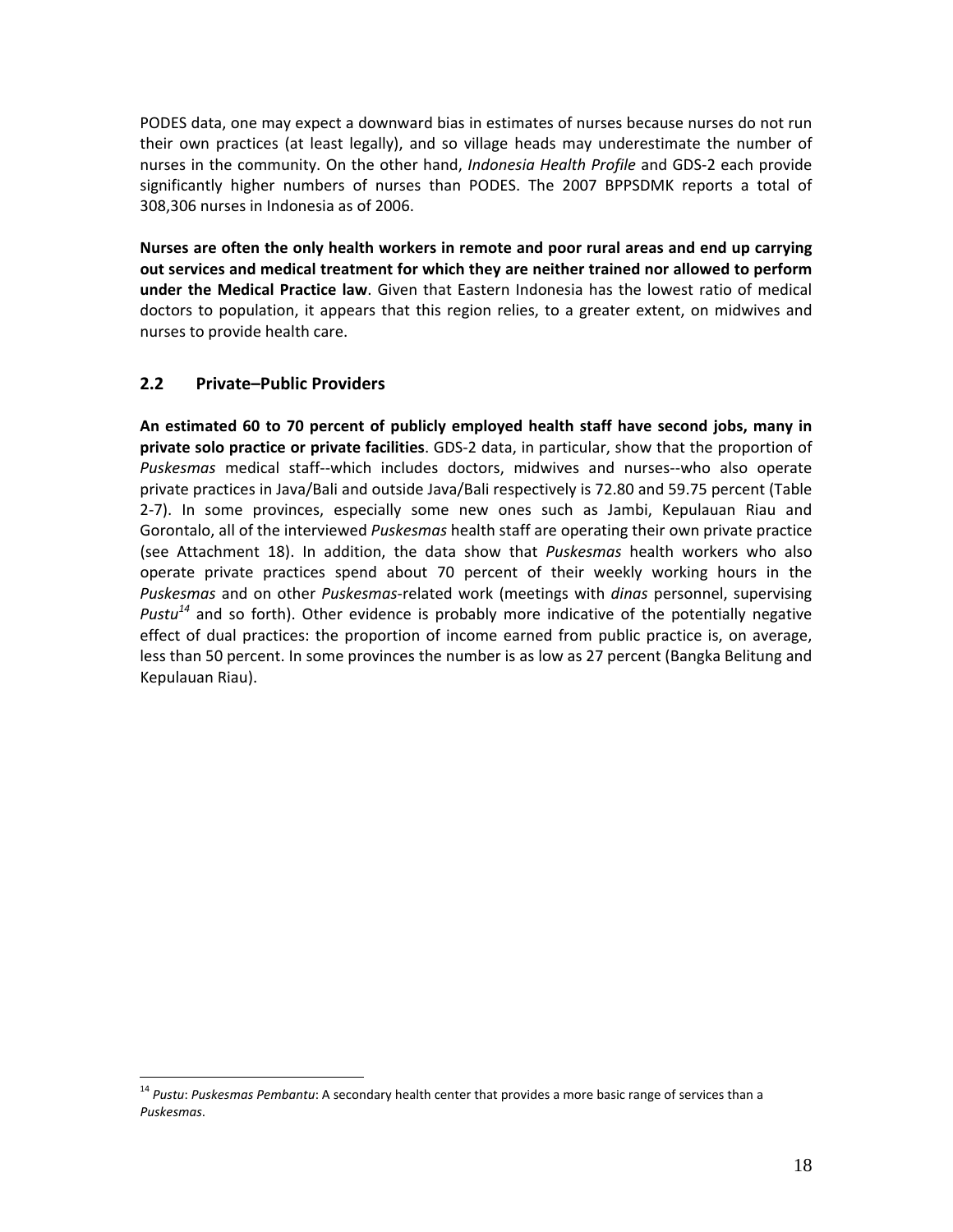| Region                   | <b>Staff with Dual</b><br>Practice (%) | <b>Hours Served Last</b><br>Week | <b>Income from Public</b><br>Practice (%) |
|--------------------------|----------------------------------------|----------------------------------|-------------------------------------------|
| <b>All Districts</b>     | 63.78                                  | 70.54                            | 46.87                                     |
| Java/Bali                | 72.80                                  | 70.90                            | 44.05                                     |
| <b>Outside Java/Bali</b> | 59.75                                  | 70.77                            | 48.35                                     |

#### **Table 2‐7:** *Puskesmas* **Health Workers Engaged in Dual Practice**

*Source*: GDS‐2, calculated by authors.

**Given that private practice can provide substantial supplemental income, especially for medical doctors, the lack of private practice opportunities in poor and remote regions is a factor that deters deployment to these regions.** There are benefits and costs to dual practice. A benefit arises if the government can only afford to offer below‐market wages. In this case, dual practice helps the public sector to retain a share of a doctor's time despite public budget constraints. The possible negative consequences of dual practice include resource misallocation, competition for public time, and the diversion of public patients to private practices. The major cost is the continual balancing of where a civil servant allocates his or her time. However, there are no definitive studies that have documented either the positive or negative impacts of dual practice and the debate, therefore, remains theoretical and anecdotal.

**It is important to note that, in Indonesia, the practice of holding second jobs is tolerated across the entire civil service and is not simply an issue for the health sector alone.** In addition, the introduction of *Jamkesmas* and a growing number of insured people in rural areas will boost the demand for, and thus attract, more private providers to those areas. Nevertheless, there are many other determinants of a doctor's decision to settle in rural areas including, among others, children's education, entertainment and spouse employment.

**Data show that outside Java/Bali, about two‐thirds of doctors are civil servants (PNS) while in Java/Bali only 46 percent are PNS (Table 2‐8 and 2‐9).** To determine who is working in the public and private health sectors, we use information from the GDS‐2 which asks about the civil service status of private health providers. Districts outside Java/Bali rely more heavily on public providers. This confirms the importance of public providers of health care outside the Java/Bali region and has implications for deployment policy options; the promise of appointment as a PNS may increase the willingness of young graduates to serve in remote areas outside Java/Bali. In Java/Bali, by contrast, private sector opportunities are greater and provide stronger incentives. This updates and reconfirms earlier work (Chomitz et al 1998) on incentives for medical doctors to relocate to remote areas (see Chapter Three for more details).

**According to the data, the proportion of midwives and nurses who are civil servants is more than two‐thirds for the country overall and highest outside of Java/Bali.** However, there is doubt that this is a true reflection of the situation as there are many more graduates per year than can be absorbed by the civil service. It is estimated that only 10 percent of those midwives who graduate can be absorbed into the civil service (Cumberford 2003). Other information obtained from interviewing private health providers for GDS‐2 shows similar results.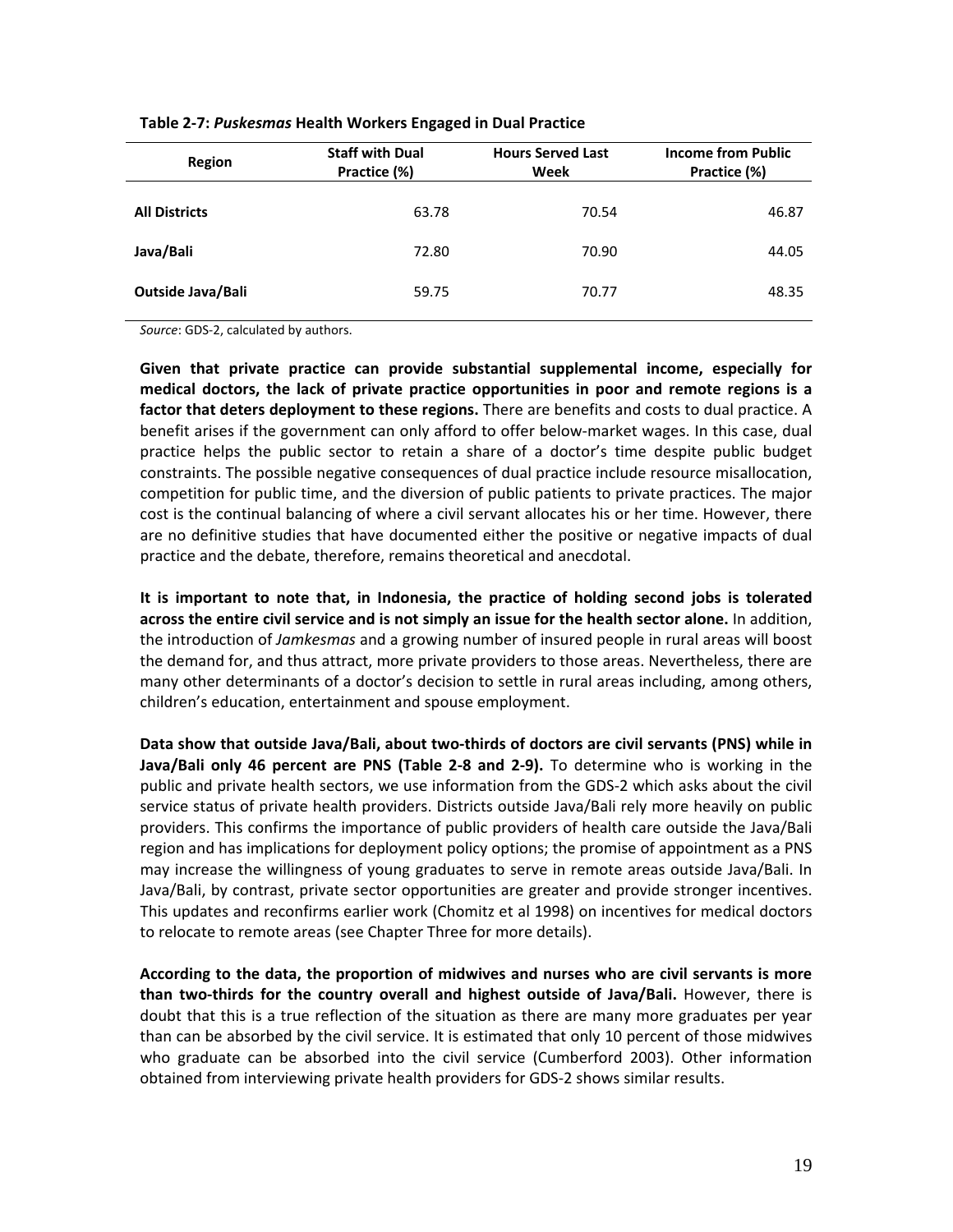| <b>Region</b>        | <b>Doctors</b> | <b>Midwives</b> | <b>Nurses</b> |
|----------------------|----------------|-----------------|---------------|
| <b>All Districts</b> | 58.92          | 71.66           | 79.92         |
| Java/Bali            | 46.03          | 67.19           | 73.28         |
| Outside Java/Bali    | 66.08          | 73.90           | 83.37         |

#### **Table 2‐8: Proportion of Private Health Workers Who are Civil Servants (PNS)(%)**

*Source*: GDS‐2, calculated by authors.

#### **Table 2‐9: Proportion of Private Health Providers Who Also Operate Public Health Practices (%)**

| Region               | <b>Doctors</b> | <b>Midwives</b> | <b>Nurses</b> |
|----------------------|----------------|-----------------|---------------|
| <b>All Districts</b> | 60.62          | 68.08           | 68.70         |
| Java/Bali            | 44.44          | 61.66           | 62.75         |
| Outside Java/Bali    | 69.60          | 71.31           | 71.79         |

*Source*: GDS‐2, calculated by authors.

## **2.3 Consequences of Utilization of Health Care for Health Workforce**

**Utilization patterns in respect of who is providing services and the locations where services are provided are both important for policy decisions regarding future investments in health workers.** Correlations of numbers of health workers and utilization rates at province level are analyzed and discussed after a more general description of utilization patterns and changes over time. It should be kept in mind that utilization of private services refers to both private facilities and individual private providers. We begin with a brief analysis of the changes over time in reported morbidity.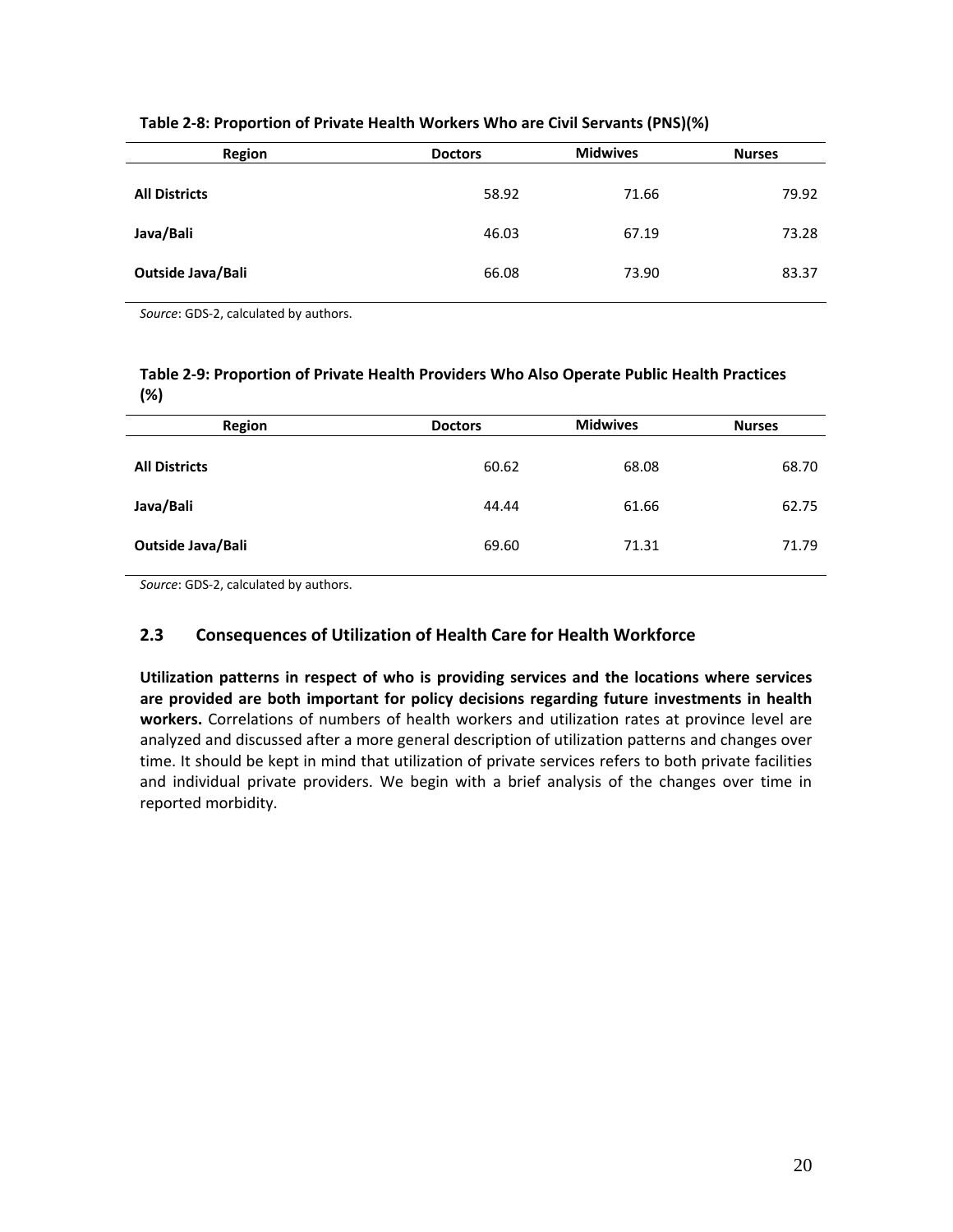#### **Box 2‐1: Large Providers Outside the Public Sector: The Muhammadiyah Case**

**1. Since its founding, Muhammadiyah, the second largest Muslim organization in Indonesia, has devoted attention to improving the education and health of the Indonesian population.** Muhammadiyah comprises a parallel structure for women members, Aisyiyah, to promote women and family welfare from an Islamic perspective. Muhammadiyah‐Aisyiyah also manages medical and paramedical education. The number of Muhammadiyah health facilities (AUK – *Amal Usaha Kesehatan*) is significant although they are concentrated in Java; these include 98 polyclinics, 69 general and specialized hospitals, 62 maternity clinics, 25 MCH centers and 16 health centers.

**2. Muhammadiyah‐Aisyiyah health services have similar problems as their public counterparts in finding sufficient numbers of personnel.** The public sector still employs a large proportion of health personnel, especially at the primary health level, and wealthier corporate providers can offer more attractive options to independent practitioners, making it difficult for AUK to find regular employees and attract temporary staff. Furthermore, AUK's regular employees generally engage in dual or even multiple practices and are not always present in their assigned workplaces as they juggle conflicting interests. The problem of scarcity is especially acute for medical specialists. Most medical personnel are employed in the public sector, and when they have to choose additional practice options they may give up their association with smaller, less‐profitable options, such as Muhammadiyah.

3. Polyclinics, maternity clinics and health centers find it difficult to employ doctors and, in many cases, **doctors or specialists are simply 'hanging their shingle', with some attending as little as one hour per week.** In Muhammadiyah‐Aisyiyah health services, nursing and midwifery personnel are the main providers of primary level health care. Midwives govern MCH care and nurses provide a 'cure' as well as 'care'. As their colleagues in public health centers have done for decades, nurses in smaller AUK units *de facto* engage in curative practices.

**4. The minimum staffing requirements for AUK are somewhat lower than for their public counterparts.** These lower requirements are understandable because AUK operates in areas where *Puskesmas* are available and, unlike their government counterparts, they are not designed to serve an average of 30,000 persons. Still, questions remain on the adequacy of the AUK workforce, especially in relation to the AUK comparative advantage in providing quality primary health care services.

**5. The students of Muhammadiyah's educational institutions do not necessarily choose to work at an AUK facility.** In part, this is because their enrollment is not always motivated by their membership or affiliation with the organization, with students coming from all walks of life and having diverse religious backgrounds. Even when their educational choice has been inspired by Muhammadiyah's values, their first preference would normally have been to attend public universities and academies. Their inability to do so is because of the higher costs and/or due to their having failed at the entrance examination. In their view, and that of those students who have decided not to enroll at Muhammadiyah institutions, public education is of a higher quality and can lead to better employment opportunities in the future.

**6. Muhammadiyah is trying to improve its human resources practices including its hiring, deployment, remuneration and incentive systems.** This is both to enhance the quality of its services and to reduce its personnel costs which are burdened by the high number of non‐permanent general practitioners and medical specialists. Better links between Muhammadiyah‐Aisyiyah educational and health institutions are being considered to encourage more students to apply for a job at the AUK. In addition, Muhammadiyah has taken up the challenge of improving AUK's personnel policies to make the organization more competitive in attracting regular personnel.

## **2.31 Morbidity Across Indonesia**

 $\overline{a}$ 

**In 2006 there were more individuals reporting health problems than in 1996.** *Susenas* data analysis shows a three percent higher incidence of reported illness in 2006 compared with 1996 (Table 2-10).<sup>15</sup> The increase in reported health problems is observed more outside Java/Bali than

<sup>15</sup> *Susenas*, across years, asks whether an individual has had a health complaint in the preceding month.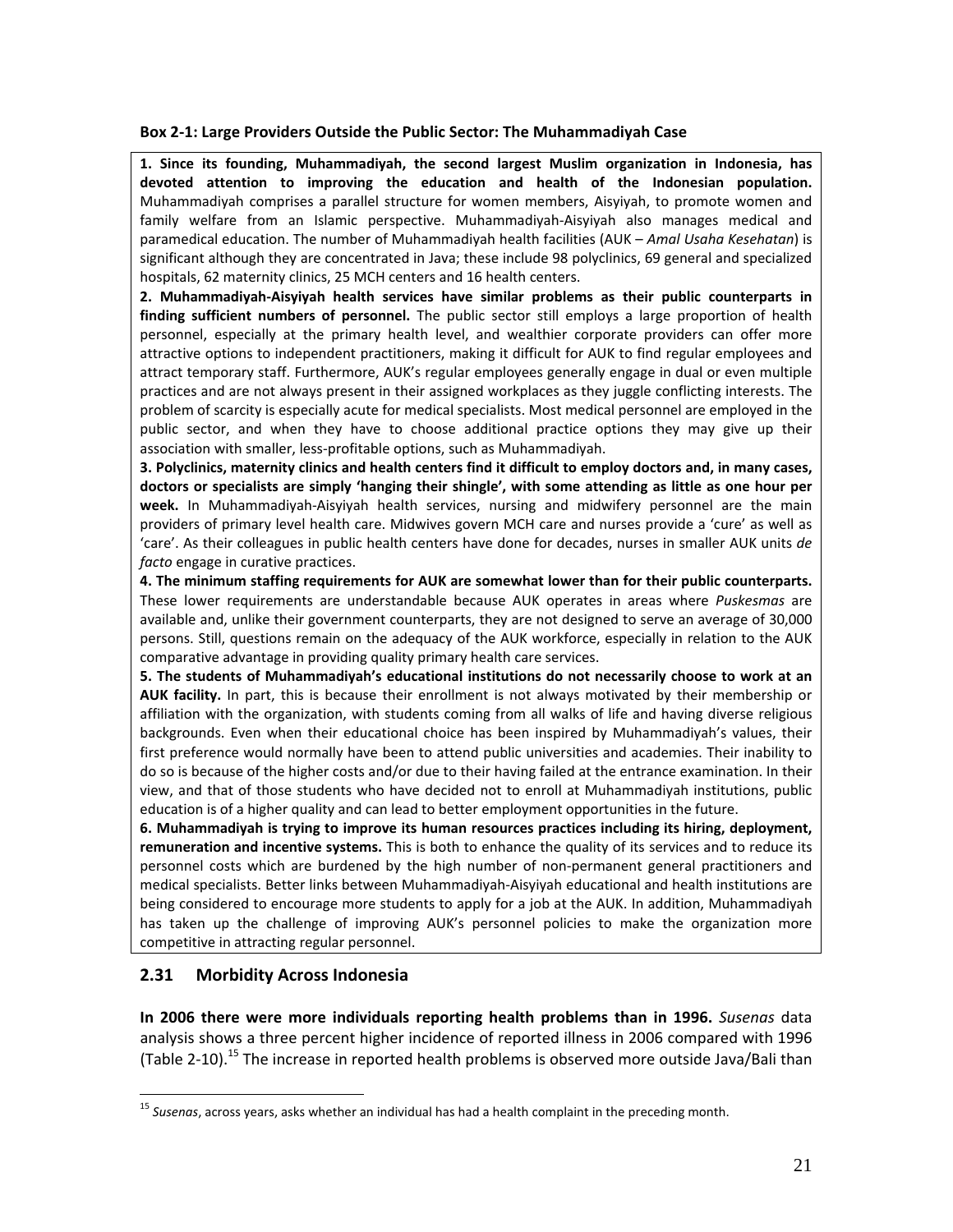in Java/Bali (4.3 versus 1.2 percentage points). In addition, the increase in reported morbidity rates is higher in rural than in urban areas and this trend is consistent for provinces in and outside Java/Bali.

| Region            |       | 1996 | 2006 | % change |
|-------------------|-------|------|------|----------|
| <b>National</b>   | Total | 25.5 | 28.5 | 3.0      |
|                   | Urban | 26.2 | 27.5 | 1.3      |
|                   | Rural | 25.1 | 29.0 | 3.9      |
| Java/Bali         | Total | 27.3 | 28.5 | 1.2      |
|                   | Urban | 28.9 | 27.1 | $-1.8$   |
|                   | Rural | 26.3 | 29.4 | 3.1      |
|                   |       |      |      |          |
| Outside Java/Bali | Total | 24.1 | 28.4 | 4.3      |
|                   | Urban | 23.5 | 27.3 | 3.8      |
|                   | Rural | 24.4 | 28.9 | 4.5      |

**Table 2‐10: Morbidity Rates Across Regions in Indonesia (1996 and 2006)(%)**

*Source*: Calculated from *Susenas* 1996 and 2006.

 $\overline{a}$ 

## **2.32 Utilization Patterns and Trends Over Time**

*Susenas* **data show an increase in the utilization of health facilities<sup>16</sup> during the period from 1996 to 2006.** This is measured as the number of people seeking treatment as a percentage share of the total population (for those reporting ill). The largest increase is found in provinces on Java and Bali. The trends tend to be similar in both urban and rural areas (Table 2‐11). However, Indonesians have increasingly changed their treatment‐seeking behavior away from outpatient facilities. In the years following the economic crisis of 1997/8 there was an increase in the number of people relying on self-treatment, with more than 50 percent of people in 2005 reporting that they relied on self‐treatment during their last illness by obtaining medication at pharmacies or drug‐stores. In 2006 however, there was a significant increase in visits to health facilities. Of those people who reported an illness in 2007, 42 percent sought treatment from an established facility. A higher percentage, however, continues to self‐treat (45 percent) while 13 percent sought no treatment for an illness (Figure 2‐3).

<sup>16</sup> Health facilities include public and private facilities, ranging from a *Puskesmas* to a doctor's clinic and includes traditional medical treatments.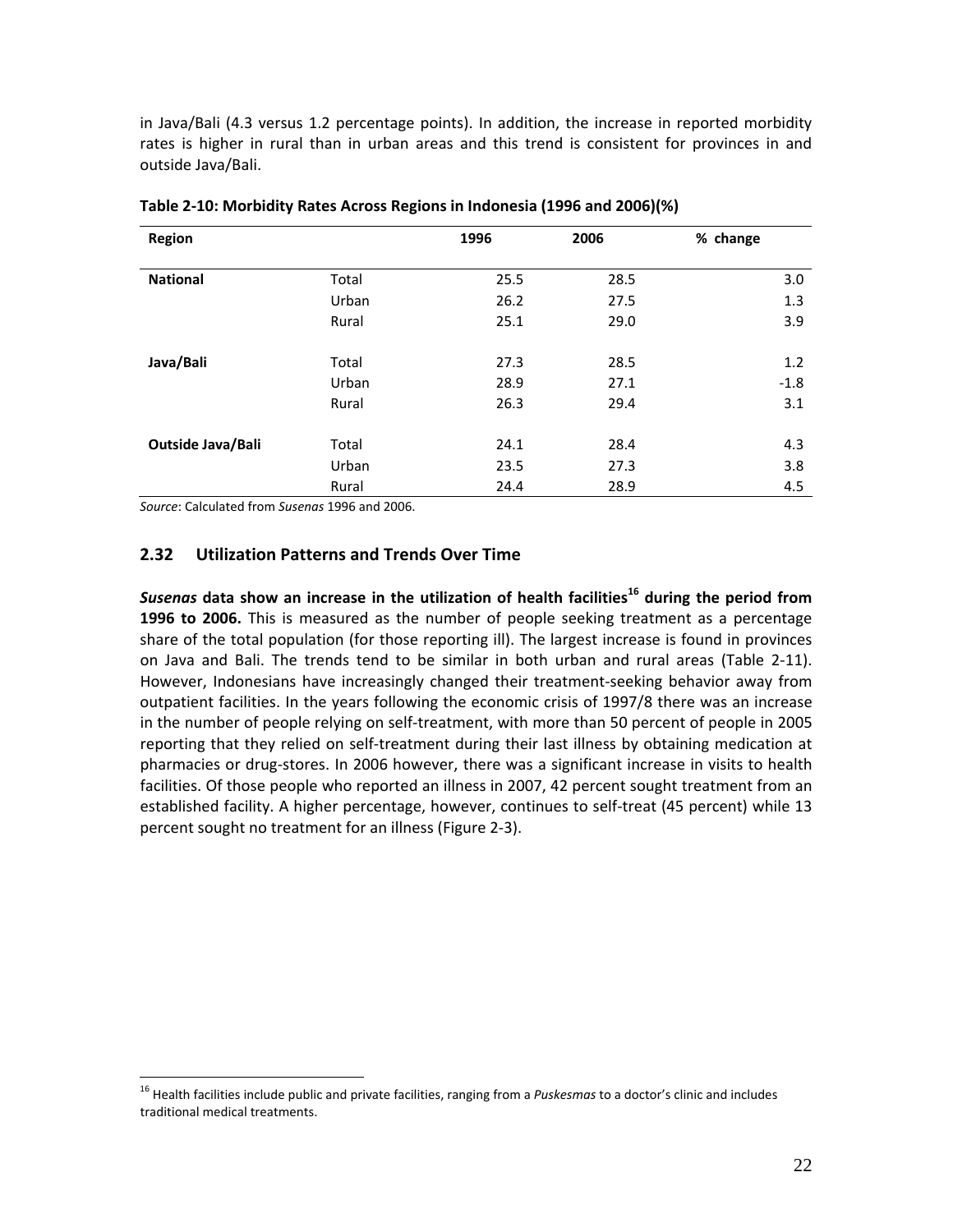| <b>Region</b>            |       | 1996 | 2006 | % change |
|--------------------------|-------|------|------|----------|
|                          |       |      |      |          |
| <b>National</b>          | Total | 15.1 | 33.7 | 18.6     |
|                          | Urban | 17.6 | 37.3 | 19.7     |
|                          | Rural | 13.9 | 31.7 | 17.8     |
| Java/Bali                | Total | 12.7 | 38.0 | 25.3     |
|                          | Urban | 15.0 | 39.8 | 24.8     |
|                          | Rural | 11.1 | 36.2 | 25.1     |
|                          |       |      |      |          |
| <b>Outside Java/Bali</b> | Total | 16.9 | 31.7 | 14.8     |
|                          | Urban | 20.8 | 35.2 | 14.4     |
|                          | Rural | 15.6 | 30.2 | 14.6     |

#### **Table 2‐11: Utilization of Health Facilities as Proportion of Population Reporting Ill in the Preceding Month 1996 and 2006)(%)**

*Source*: Calculated from *Susenas* 1996 and 2006.



**Figure 2‐3: Care‐seeking Behavior Among Those Reporting Ill (1993‐2007)**

*Source*: World Bank staff calculations based on various years of *Susenas*.

**Since 2004, public service utilization has increased, while private provider utilization has decreased.** Public health service utilization rates have increased from 5 to almost 10 percent since 2004, while private service utilization rates have decreased (Figure 2‐4). This could be the result of a substitution effect, whereby those previously seeking private health services are now serviced by public providers. In 2007, public service provision accounted for 65 percent of total health service utilization, while the private sector's share had shrunk to less than 30 percent (Figure 2‐5).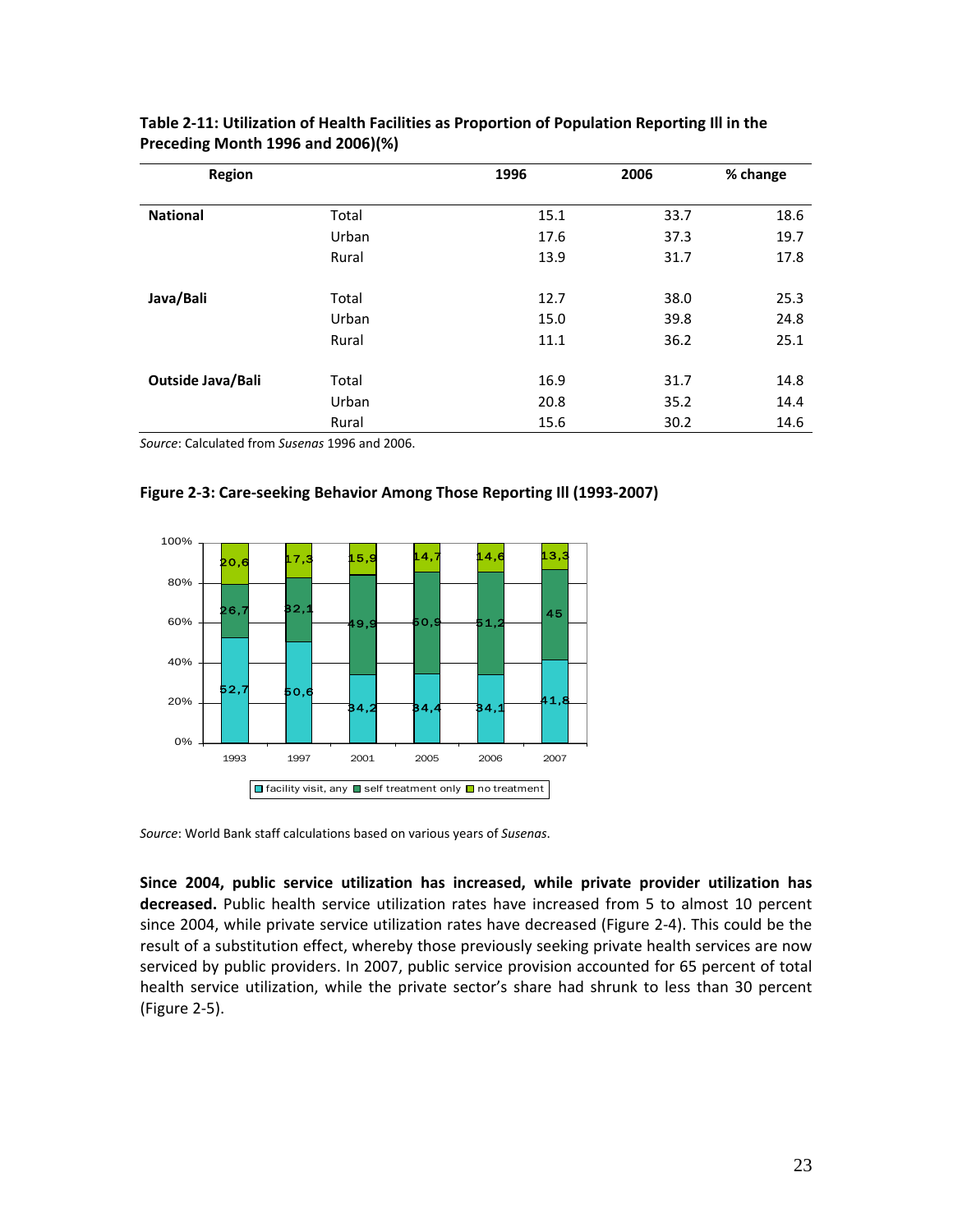

**Figure 2‐4: Outpatient Utilization in the Previous Month by Provider Type (1999‐ 2007)(Percentage of Total Population)**

**Figure 2‐5: Choice of Provider for Health Services**



*Source*: World Bank staff calculations based on various years of *Susenas*.

**Analysis of utilization data for outpatient visits to public clinics, as well as for inpatient visits to public hospitals**, shows that the poor increased their utilization of public health care providers in 2006 compared with 2005--an increase that is most likely explained by the introduction of the *Askeskin* program.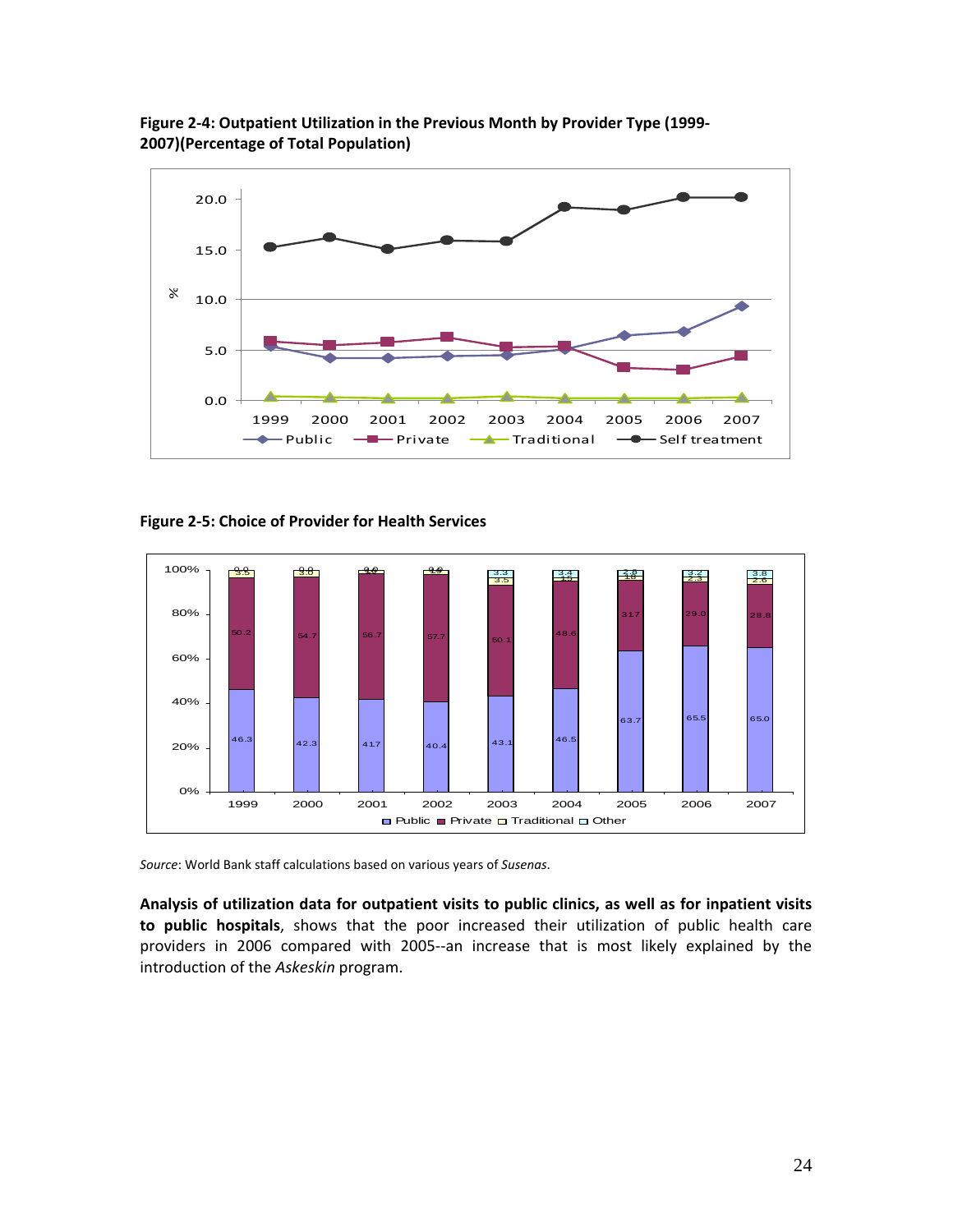

**Figure 2‐6: Contact Rates by Type of Health Care by Income Quintile**

*Source*: World Bank staff calculations based on *Susenas*, 2007.

*Note:* Percentage of sick people who visited the provider at least once a month in the previous month out of the total number of sick people in the quintile.

#### **In terms of the provision of health care and utilization, maternal care has made progress.**

While home deliveries are still the most common method of delivery for poor and middleincome women giving birth in Indonesia, more births are now attended by skilled personnel. In 2007, about 73 percent of live births were attended by a trained birth attendant, that is a doctor, midwife, or village midwife. At the same time, important inequity issues remain with large variations between provinces (Figure 2‐7). At the national level the use of a skilled birth attendant increased by 20 percentage points between 1996 and 2006. Similar increases occurred in and outside Java/Bali, however the most significant increase has predominantly occurred in rural areas (Table 2‐12).



**Figure 2‐7: Skilled Birth Attendance (1992‐2007)(by Province)**

**Table 2‐12: Skilled Birth Attendance by Region (1996 and 2006)(%)**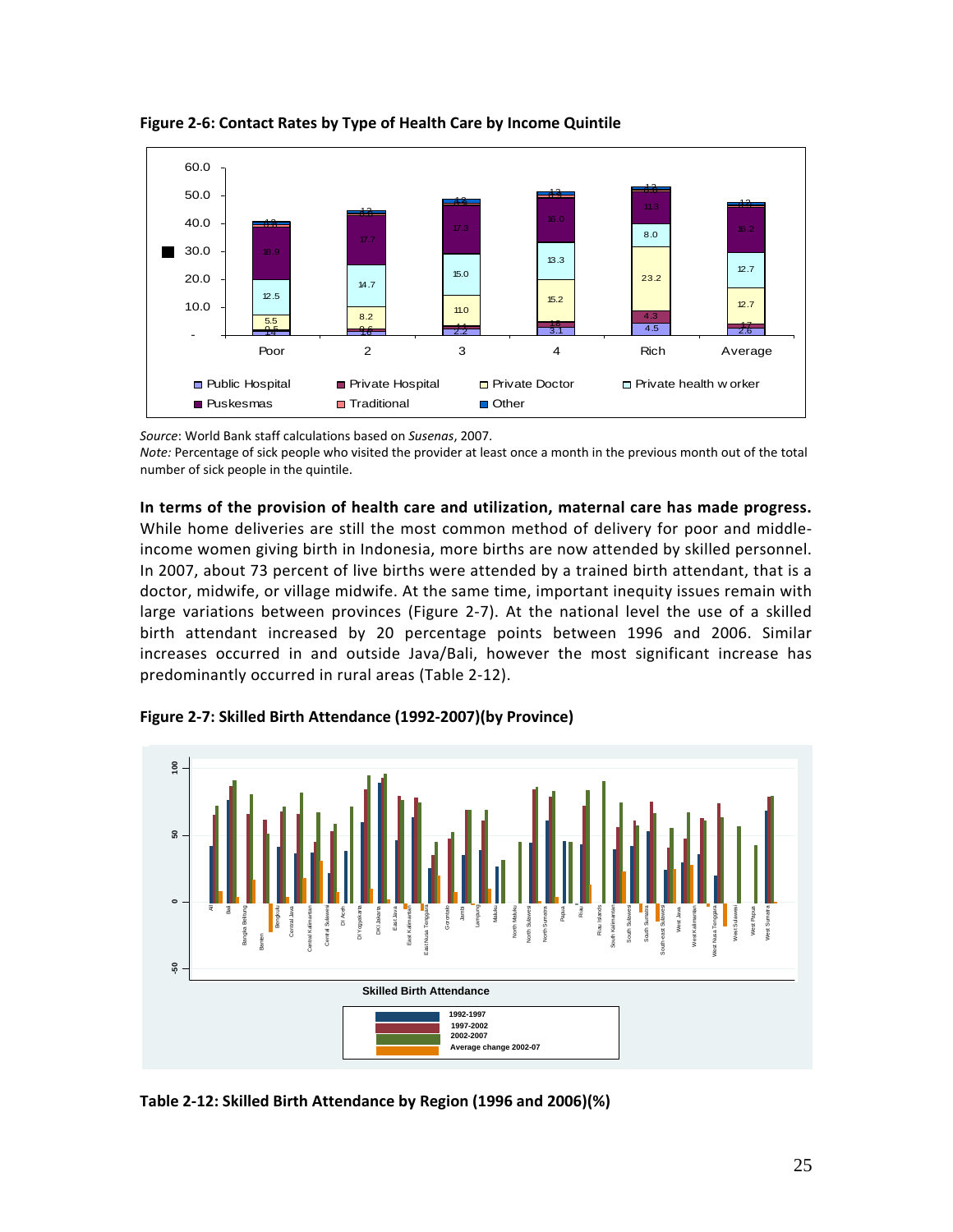| <b>Region</b>     |       | 1996 | 2006 | % change |
|-------------------|-------|------|------|----------|
| <b>National</b>   | Total | 46.8 | 67.5 | 20.7     |
|                   | Urban | 79.7 | 86.2 | 6.5      |
|                   | Rural | 33.7 | 57.1 | 23.4     |
| Java/Bali         | Total | 50.8 | 70.9 | 20.1     |
|                   | Urban | 79.1 | 84.7 | 5.6      |
|                   | Rural | 35.2 | 55.6 | 20.4     |
| Outside Java/Bali | Total | 44.5 | 63.6 | 19.1     |
|                   | Urban | 80.2 | 84.6 | 4.4      |
|                   | Rural | 33.0 | 54.8 | 21.8     |

*Source*: *Susenas* 1996 and 2006.

**The percentage of women giving birth in a facility instead of at home increased from 20.3 percent in 1997 to 46 percent in 2007 (IDHS 2007).** Most institutional deliveries take place in private facilities or with private providers (midwives' homes). Across wealth groups and over time, more women are delivering in private facilities than in public facilities. Among the poor, the proportion of births in a facility is only 11 percent of which two-thirds (7 percent) happens in private clinics. For the middle-income group, nearly three-quarters choose a private facility when delivering their baby in a facility while the rich choose private in more than 80 percent of deliveries in a facility (Figure 2‐8). In all three income groups these figures have increased over time, and for the poor and the middle‐income groups this has been particularly the case since the crisis.





*Source*: World Bank staff calculations based on various years of IDHS.

*Note:* \* the sum of two figures (public and private facilities) is the percent of institutional births.

The category 'other deliveries' are deliveries that are not assisted, or assisted by 'unskilled' personnel, such as TBAs or family help.

## **2.33 Quality of Health Providers**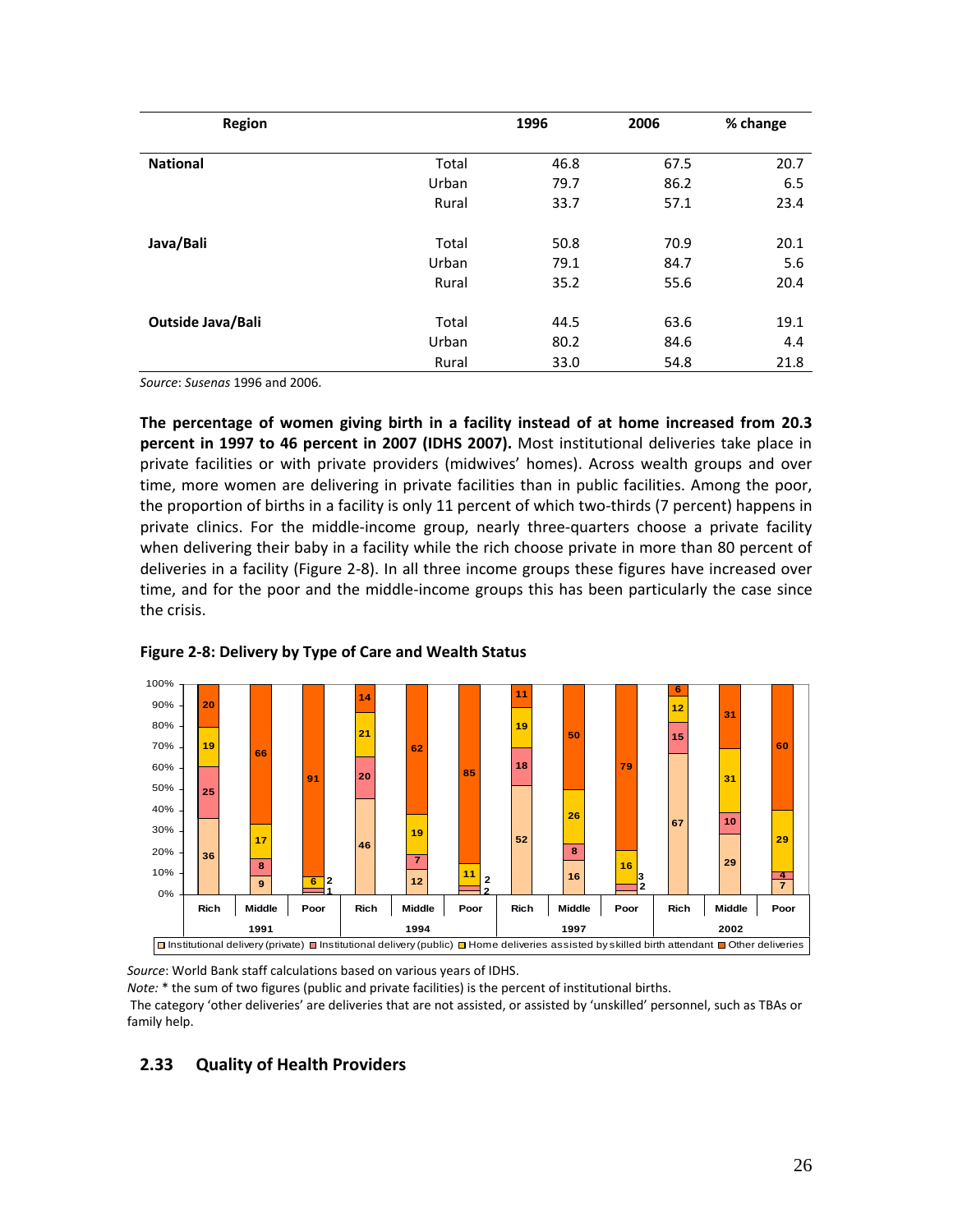**The Indonesia Family Life Survey (IFLS) is, to date, the only source of information on the quality of health providers**. The survey measures technical capacity of different types of health provider using clinical case scenarios. There was a 10 year gap between the quality measurements in IFLS 1997 and the most recent, in 2007. The IFLS 1997 survey, in general, suggests there is a low level of knowledge of health providers in the scenarios tested (Figure 2‐ 9).<sup>17</sup> Private nurses, who at times are the sole provider in remote areas and are mostly used by the indigent population, performed poorly. Regional discrepancies in accessing quality care are shown by the differences in heath providers' performance from Java/Bali and those from outside Java/Bali (Barber et al 2007). The ongoing Health Labor Force Study will further analyze changes in trends in the quality of health providers as well as make an effort to link it to health outcomes.



#### **Figure 2‐9: Comparison of Quality Scores by Clinic Setting (1997)**

SOURCE: Indonesian Family Life Survey, 1997.

 $\overline{a}$ 

NOTES: Java-Bali is defined as provinces in Java-Bali. Outer Java-Bali is defined as provinces in Sumatra, Kalimantan, and the Eastern Islands. Adults are defined as age fifteen and older.

# **2.34 Correlation of Utilization and Health Worker Ratio**

**In general, the increase in the ratio of doctors per 100,000 population is positively correlated with utilization rates at all types of health facility both in 1996 and 2006.** The coefficients are mostly significant at a 95 percent confidence level (Table 2‐13). The size of the coefficient correlation for total utilization rates at the national level is similar for both 1996 and 2006 (0.047

 $17$  An analysis of the IFLS 2007 will be undertaken and included in a later research paper.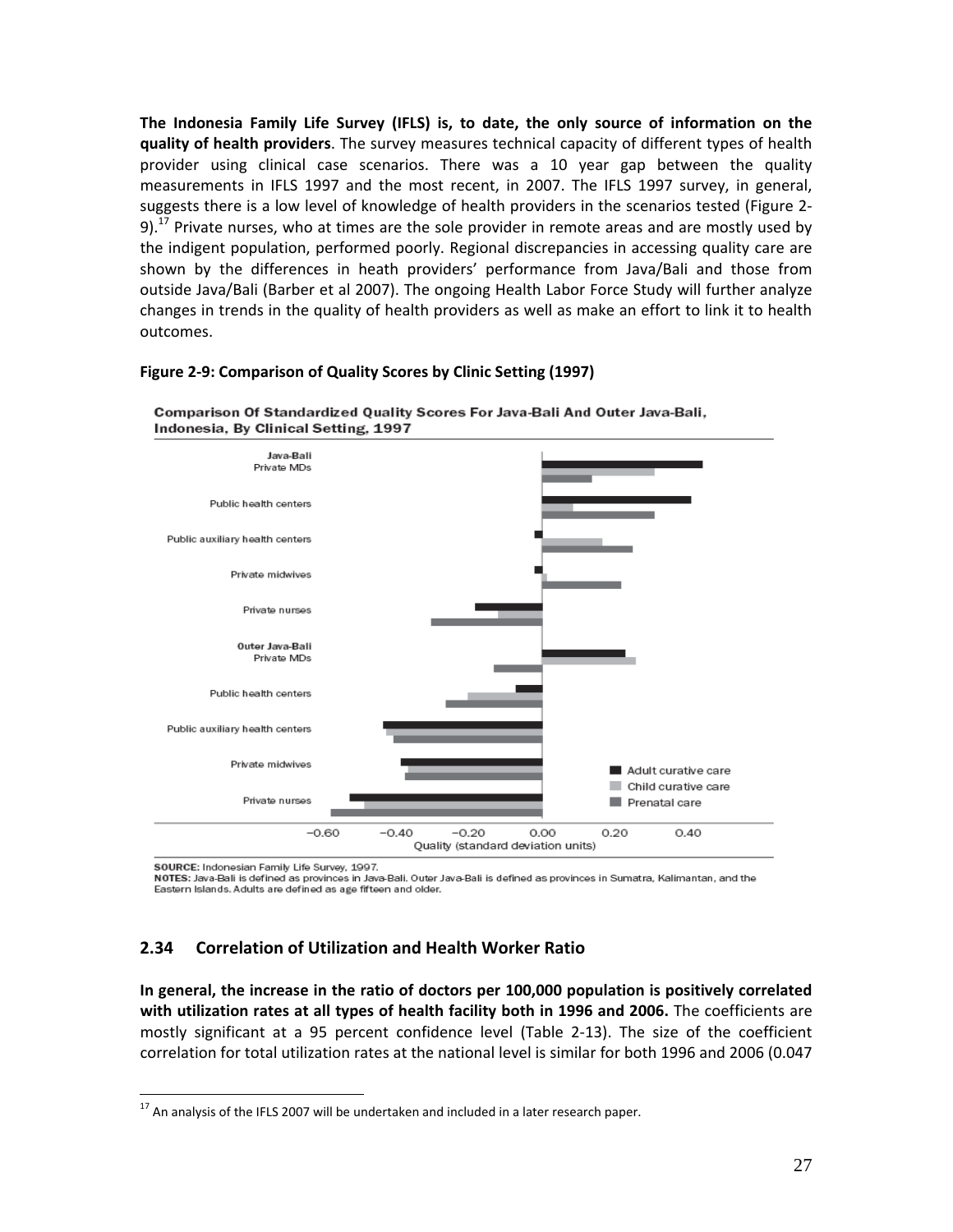and 0.041 respectively). Comparing Java/Bali and outside Java/Bali, although the correlation is consistently positive in both years, the direction of the change differs. In Java and Bali there is an increase and change of significance in the correlation between ratio of doctors per 100,000 population and utilization levels. Outside Java/Bali, in contrast, we find that the strength of association between the two variables declines. Disaggregating the sample into rural and urban areas, the data show there is a large difference in the size of the coefficient correlation between the two variables in 1996. This implies that the doctor-to-population ratio is more strongly associated with utilization rates in urban areas than in rural areas. The urban‐rural gap in the association between the two variables was smaller in 2006. Outside Java/Bali, the data indicate that the correlation between the doctor ratio and utilization rate is stronger in rural than urban areas.

**Positive but weaker associations are generally found between the doctor ratio and utilization rate in public facilities.** At the national level, the correlation between the two variables is stronger in 2006 than in 1996. This trend is consistent for both urban and rural areas. However, disaggregating the sample into Java/Bali and outside Java/Bali, the data show that an increasing trend of association between the two variables only occurred in Java/Bali from 1996 to 2006. On the contrary, outside Java/Bali, we observe that the association between the two variables weakens in 2006 relative to 1996.

| Number of Doctors per 100,000 Population |          |          |          |          |          |  |
|------------------------------------------|----------|----------|----------|----------|----------|--|
|                                          | 1996     |          | 2006     |          |          |  |
| Total                                    | Urban    | Rural    | Total    | Urban    | Rural    |  |
|                                          |          |          |          |          |          |  |
| $0.047*$                                 | $0.037*$ | $0.049*$ | $0.041*$ | $0.022*$ | $0.048*$ |  |
| $0.016*$                                 | $0.013*$ | $0.021*$ | $0.022*$ | 0.001    | $0.035*$ |  |
|                                          |          |          |          |          |          |  |
|                                          |          |          |          |          |          |  |
| 0.004                                    | $-0.006$ | 0.003    | $0.042*$ | $0.015*$ | $0.067*$ |  |
| $-0.004$                                 | $-0.008$ | $-0.003$ | $0.023*$ | 0.007    | $0.037*$ |  |
|                                          |          |          |          |          |          |  |
|                                          |          |          |          |          |          |  |
| $0.083*$                                 | $0.089*$ | $0.073*$ | $0.024*$ | $0.013*$ | $0.029*$ |  |
| $0.039*$                                 | $0.037*$ | $0.042*$ | $0.034*$ | $0.006*$ | $0.046*$ |  |
|                                          |          |          |          |          |          |  |

#### **Table 2‐13: Simple Correlation of Ratio of Doctors to 100,000 Population to Utilization Rates (As Share of Total Population)**

*Note*: Calculated from *Susenas* and PODES. The number of doctors is estimated from the number of doctors living in the village as in PODES.

\* The utilization rate is significant at 95 percent level of reliability.

**Regarding increases in numbers of midwives and skilled birth attendance rates the picture was most favorable in rural areas in 2006 (Table 2‐14)**. At the same time, however, the national level data show a negative correlation between the number of midwives per 100,000 population and the rate of skilled birth attendance in 2006. In 1996 the correlation is positive. The negative trend in 2006 is seen in both urban and rural areas. Dividing the sample into Java/Bali and outside Java/Bali, there are opposite trends. In Java/Bali, in 1996, the midwife ratio negatively correlates with the skilled birth attendance rate but is positive in 2006. In contrast, the correlation outside Java/Bali is positive in 1996 but negative in 2006.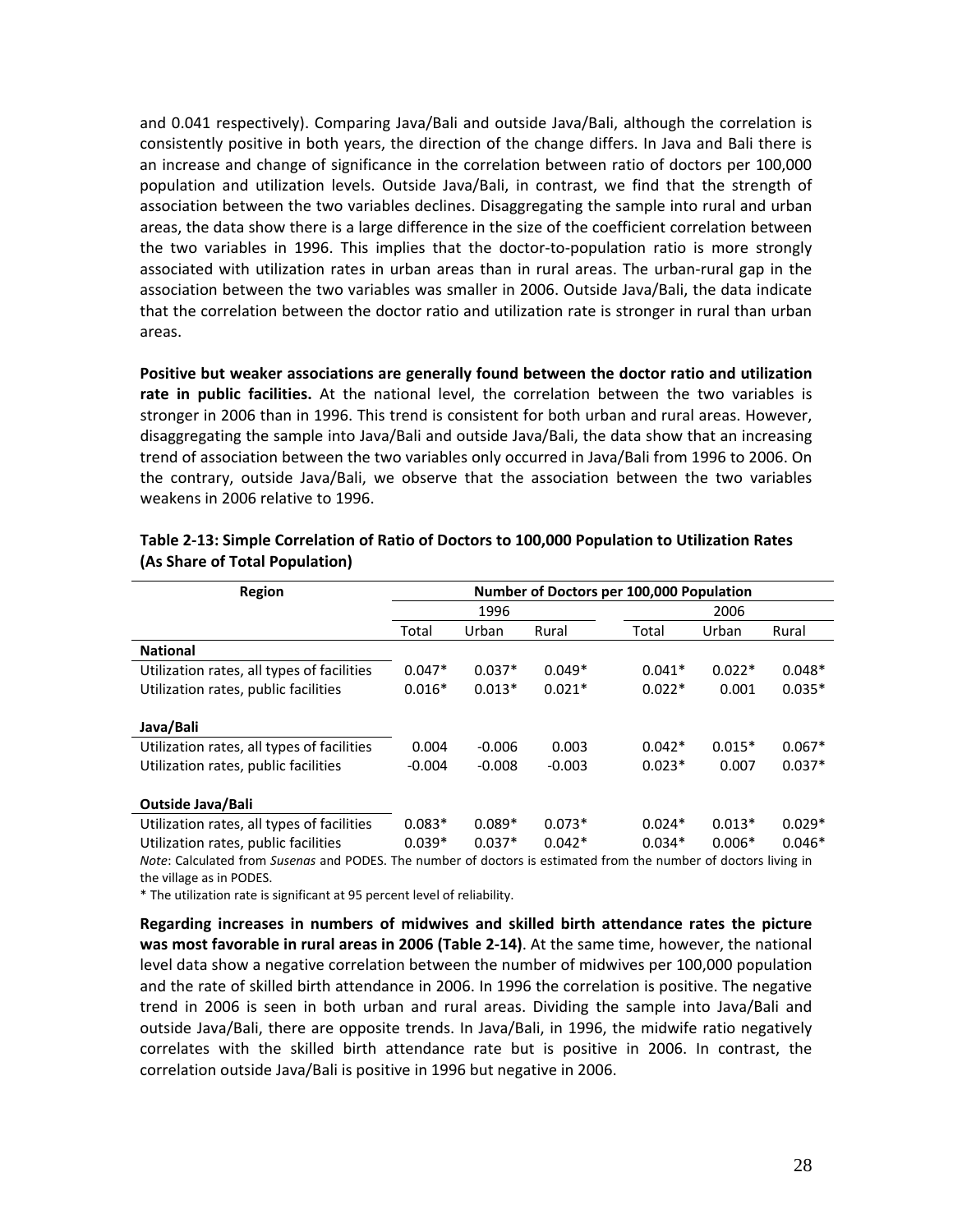**The negative correlation between number of midwives per 100,000 population and skilled birth attendance is surprising and requires further examination**. The numbers in Table 2‐15 can probably provide a partial explanation of why the increase in the number of midwives per 100,000 population has a negative correlation with the utilization rate of skilled birth attendance. It indicates a weakening but positive association between the number of doctors per 100,000 population and the skilled birth attendance rate across periods and regions. This might imply that the increase in the utilization of skilled birth attendance is helped more by the presence of more doctors than by more midwives.

| Region                                             | <b>Skilled Birth Attendance</b> |           |          |           |           |           |  |  |
|----------------------------------------------------|---------------------------------|-----------|----------|-----------|-----------|-----------|--|--|
|                                                    | 1996                            |           |          | 2006      |           |           |  |  |
|                                                    | Total                           | Urban     | Rural    | Total     | Urban     | Rural     |  |  |
|                                                    |                                 |           |          |           |           |           |  |  |
| <b>National</b>                                    |                                 |           |          |           |           |           |  |  |
| Number of midwives per 100,000 pop.                | $0.070*$                        | $0.070*$  | $0.130*$ | $-0.118*$ | $-0.048*$ | $-0.061*$ |  |  |
|                                                    |                                 |           |          |           |           |           |  |  |
| Java/Bali                                          |                                 |           |          |           |           |           |  |  |
| Number of midwives per 100,000 pop.                | $-0.045*$                       | $-0.100*$ | $0.212*$ | $0.013*$  | $-0.007$  | $0.209*$  |  |  |
|                                                    |                                 |           |          |           |           |           |  |  |
| <b>Outside Java/Bali</b>                           |                                 |           |          |           |           |           |  |  |
| Number of midwives per 100,000 pop.                | $0.202*$                        | $0.156*$  | $0.207*$ | $-0.057*$ | $0.023*$  | $-0.028*$ |  |  |
| $\cdots$ $\cdots$ $\cdots$ $\cdots$<br>$1 - 2 - 7$ | $\cdots$                        | $\cdots$  |          |           |           |           |  |  |

#### **Table 2‐14: Simple Correlation of Ratio of Midwives per 100,000 Population to Skilled Birth Attendance (by Region)**

*Note*: Calculated from *Susenas* and PODES. (\*) indicates significant at 95 percent confident level.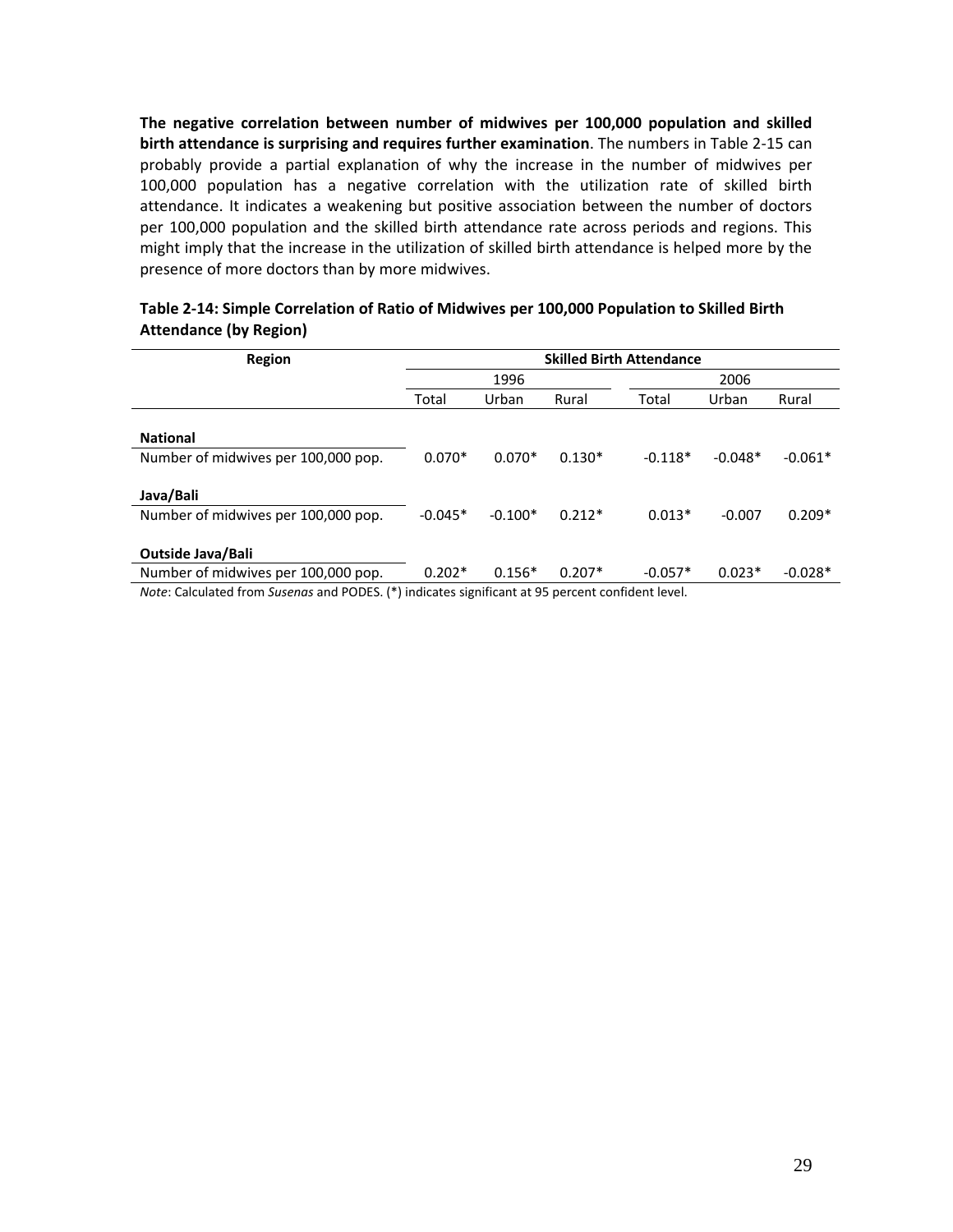| Region                                                                                          |          |          |          | <b>Skilled Birth Attendance</b> |          |          |
|-------------------------------------------------------------------------------------------------|----------|----------|----------|---------------------------------|----------|----------|
|                                                                                                 |          | 1996     |          |                                 | 2006     |          |
|                                                                                                 | Total    | Urban    | Rural    | Total                           | Urban    | Rural    |
|                                                                                                 |          |          |          |                                 |          |          |
| <b>National</b>                                                                                 |          |          |          |                                 |          |          |
| Number of doctors per 100,000 pop.                                                              | $0.173*$ | $0.110*$ | $0.170*$ | $0.084*$                        | $0.067*$ | $0.076*$ |
|                                                                                                 |          |          |          |                                 |          |          |
| Java/Bali                                                                                       |          |          |          |                                 |          |          |
| Number of doctors per 100,000 pop.                                                              | $0.197*$ | $0.117*$ | $0.191*$ | $0.174*$                        | $0.125*$ | $0.198*$ |
|                                                                                                 |          |          |          |                                 |          |          |
| <b>Outside Java/Bali</b>                                                                        |          |          |          |                                 |          |          |
| Number of doctors per 100,000 pop.                                                              | $0.161*$ | $0.106*$ | $0.157*$ | $0.020*$                        | 0.008    | $0.026*$ |
| Nata: Calculated from Sucange and DODES (*) indicatos significant at 05 norsent confident lovel |          |          |          |                                 |          |          |

#### **Table 2‐15: Simple Correlation of Ratio of Doctors per 100,000 to Skilled Birth Attendance (by Region)**

*Note*: Calculated from *Susenas* and PODES. (\*) indicates significant at 95 percent confident level.

**These analyses raise important questions and highlight the need not only for better data but also for more in‐depth research into the motives and incentives of health workers**. To gain a better understanding of how human resources policies are affecting both the utilization and availability of quality health care workers in Indonesia a Health Labor Force Study will be conducted. Panel data from the four rounds of the IFLS and supplements to these data as well as primary analyses with information from other existing data sources will be analyzed in this study. Using the IFLS allows for the matching of information on health service providers to individuals, households and communities. The study focuses on three main areas of research: (i) the effect of dual practice and private sector opportunities on access to care; (ii) substitutability between health workers, particularly doctors and nurse practitioners; and (iii) decentralization effects (see Appendix B for the full proposal).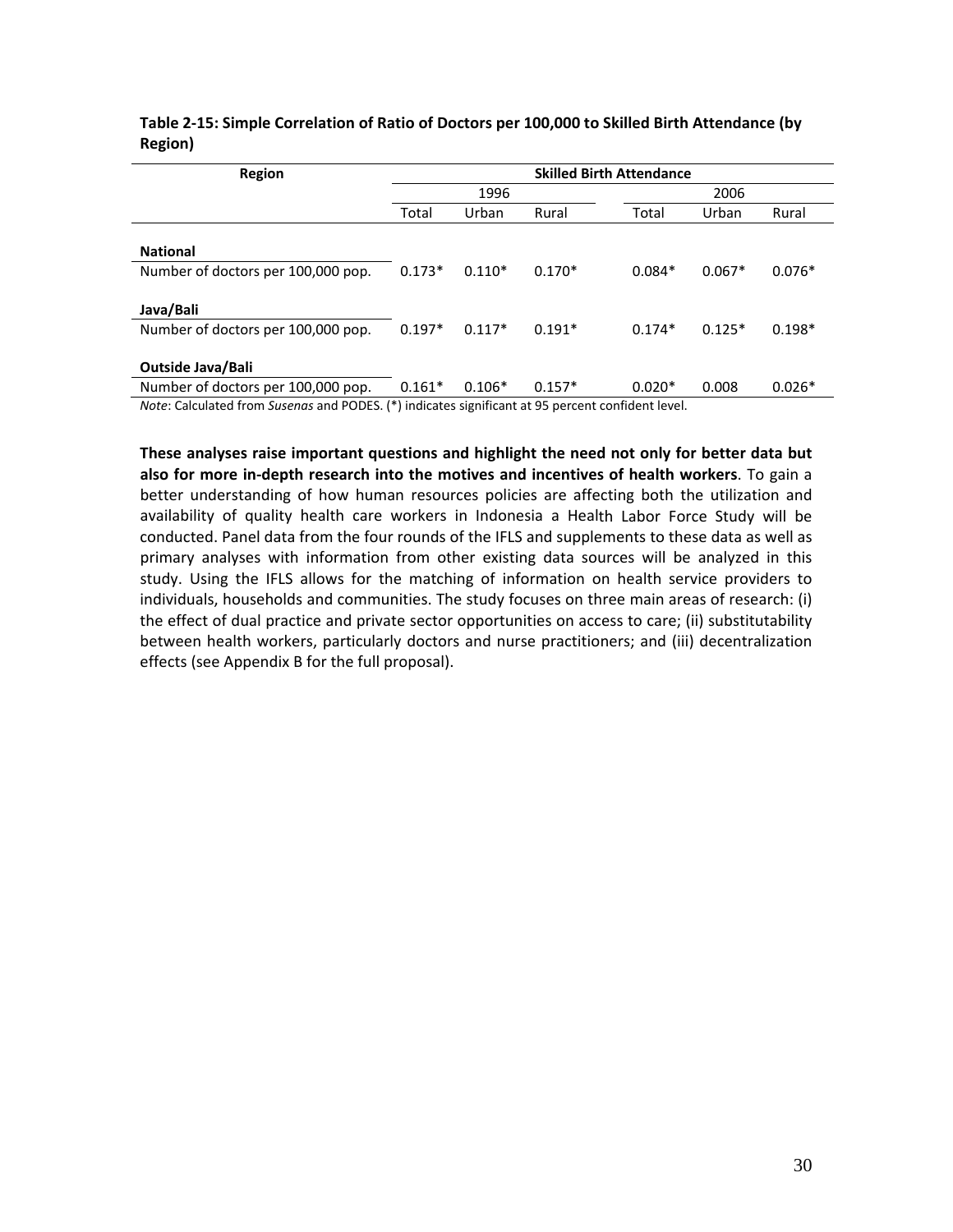# **CHAPTER THREE: PRODUCTION OF HEALTH WORKERS**

The need for a larger cadre of health workers, each with the mix of skills and supported by the **incentives required to respond to a changing health scene is well established.** One way of responding to future increased needs for health workers, is of course producing more. This section describes current production and trends and highlights those medical education issues related to future demand. With regards to medical education, this section draws, among others, on a recent report on medical education commissioned by Commission X of the Indonesian Parliament (2008) and ongoing work for the preparation of the new health professional's education project. Data on preservice training and production can be obtained from databases maintained by *Pusdiknakes* (Center for Health Workforce Education), MoH, and the Directorate of Higher Education (Dikti), MoNE.

**Although there has been a very rapid increase in the number of medical, midwifery and nursing schools since 2000, the regulatory framework for the licensing of new schools remains inadequate.** Current production policies reflect the same thinking that shaped deployment policies in the predecentralization era. Decentralization has led to increased requests from district government to open new medical schools in their district to respond to increased demand for doctors. There are two other factors that may have contributed to the rapid increase in the number of medical schools as well as midwifery and nursing schools. These are the deregulation of the process for establishing new hospitals and the introduction of *Jamkesmas*.

## **3.1 Medical Doctors and Specialists' Production**

**Although there are currently 52 medical schools in the country producing an average total of 5,500 new medical graduates per year, the quality of graduates is an issue.** This total represents an increase of 40 percent since 2001, mainly due to the increasing number of private medical schools, of which there are now some 27. In addition, there are 12 new schools currently waiting to be licensed.<sup>18</sup> Although clinical teaching for medical students occurs in around 70 hospitals, only 37 hospitals have legal status as a teaching hospital. Some of the hospitals may have accreditation from MoH for services provided, but they may not necessarily meet MoNE's academic criteria as a teaching hospital. On the other hand, doctors who provide clinical training in hospitals to medical students are mostly MoH employees whose salary is paid by MoH, while MoNE, which oversees medical education, does not yet have a clear mechanism for compensating MoH doctors for their involvement in medical teaching. Nor is it clear who pays the medical students during their internships. The above examples are some of the challenges currently faced by the Higher Education Directorate of MoNE in ensuring the quality of medical education in the country. These issues have also been raised in the recent report on medical education commissioned by Commission X of the DPR.

**These problems have become even more acute with the shift to a competency‐based curriculum (CBC) for medical education**, following the model of the World Federation of

<sup>&</sup>lt;sup>18</sup> AIPKI communication September 2008.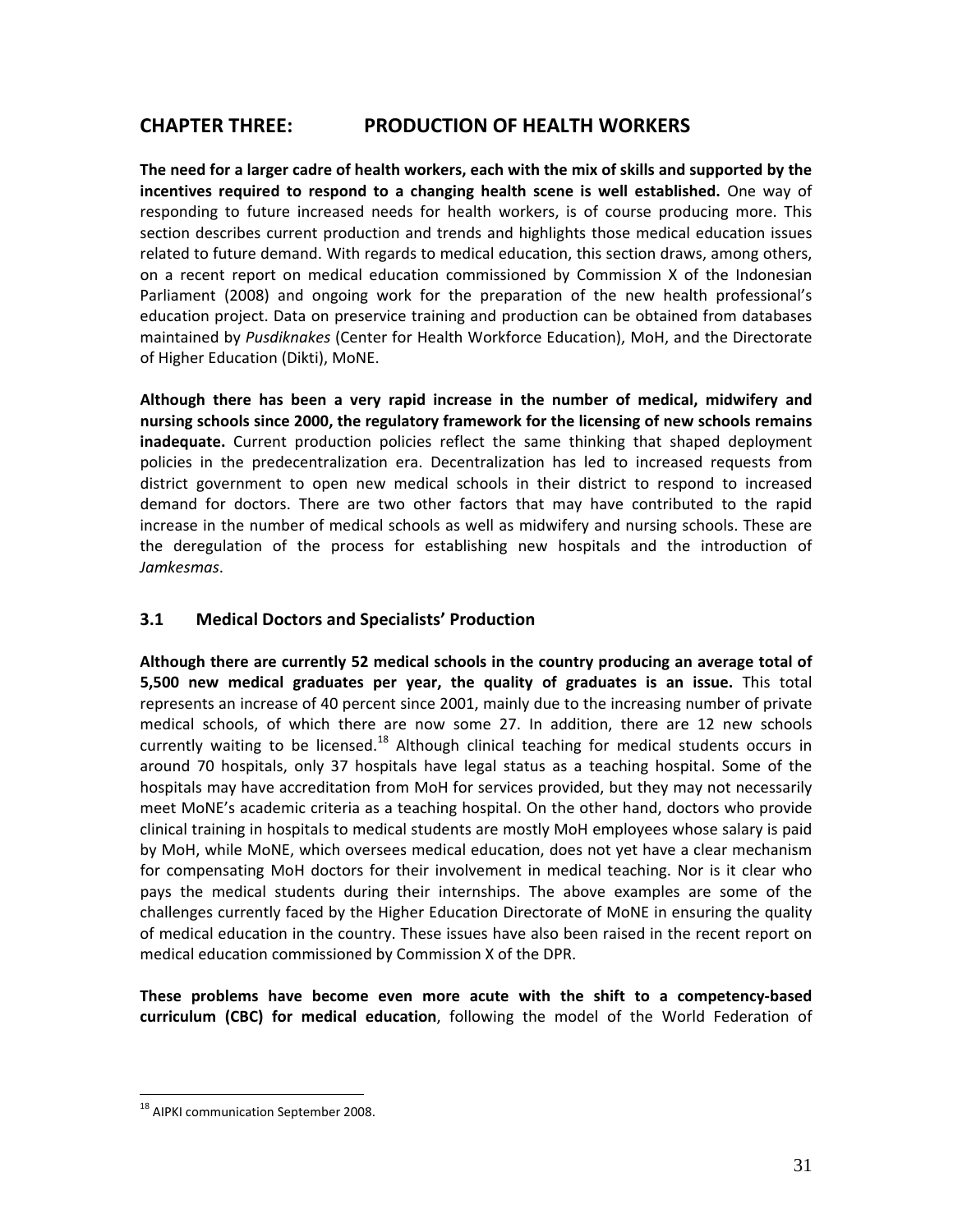Medical Education (WFME<sup>19</sup>) in order to gain international recognition. The change in curriculum has serious consequences for the cost of medical education and requires changes in teaching and learning methods and tools. With Law No. 29/2004 on Medical Practice, the Indonesian Medical Council (KKI) was created and charged with curriculum development and the registration and certification of graduates. In most medical schools, the CBC was introduced simultaneously with the adoption of Problem-Based Learning (PBL) and the integration of various medical disciplines. Introducing the three reforms at the same time represents a major and daunting reform task for even the best medical schools in the country; in Canada it took at least 30 years to accomplish. As a consequence, although it was mandated by the DGHE, only a few of the best medical schools are ready to adopt the new curriculum while most are at varying stages of implementation. Each school has its own specificity and capacity, and the CBC is implemented in different ways in different schools.

**Only 14 of the 52 medical schools offer a specialist training program; all of these are publicly owned.** The current production of specialist doctors is low--at only around 1,200 per year (Affandi 2007)‐‐a highly inadequate output compared with the size and growth in population and the growing need for specialist services.<sup>20</sup> According to 2005 data from MoH-UGM, of 229 Class C hospitals in Indonesia, 29 percent do not meet the requirement of having at least the four basic specialist services (internal medicine, pediatrics, obstetrics‐gynecology, and surgery (UGM 2005).

**In 2006, MoH set increased access to specialist services as a priority target for the health sector.** To meet the target, scholarships for up to 7 thousand specialist candidates are to be provided by 2010. Achieving this target though requires significant changes to increase the capacity for specialist training. A task force consisting of multiple stakeholders is finalizing the development of a competency‐based specialist training program. The training is hospital based using modules, and involves provincial/district hospitals as affiliate and satellite hospitals to support the main teaching hospital. The new methodology allows doctors to provide limited specialist services at the district level even before the doctor completes the whole training module. The grand design for the new program is ready and the first batch will start in July 2008. Despite the strong pressure to start the program in 2008, the biggest challenge is in ensuring training quality. MoNE estimates the cost of training a medical specialist at between Rp 85 million and 100 million per student.<sup>21</sup> Money has been allocated in 2007 to pay for the direct training cost of the candidates, but there is much less clarity regarding who should or will pay for the needs of the training institutions/hospitals in terms of both physical infrastructure and manpower.

**Data from 2003 shows the number of applications to medical schools was considerably higher than other schools, demonstrating a very high level of interest in the profession of medical doctor**. As a result of this level of interest in a medical education and the limited space at public universities, a high number of students attend private universities although the quality of education provided at some private universities is less than that of established public

<sup>&</sup>lt;sup>19</sup> The WFME is a global organization concerned with medical education and training of medical doctors as well as<br>undergraduate students.

<sup>&</sup>lt;sup>20</sup> See the Backaround Paper on the Indonesian Health System in Support of the Government of Indonesia Health *Sector Review* (World Bank, 2008a) and *Investing in Indonesia's Health: Challenges and Opportunities for Future Public*

<sup>&</sup>lt;sup>21</sup> This varies by specialization.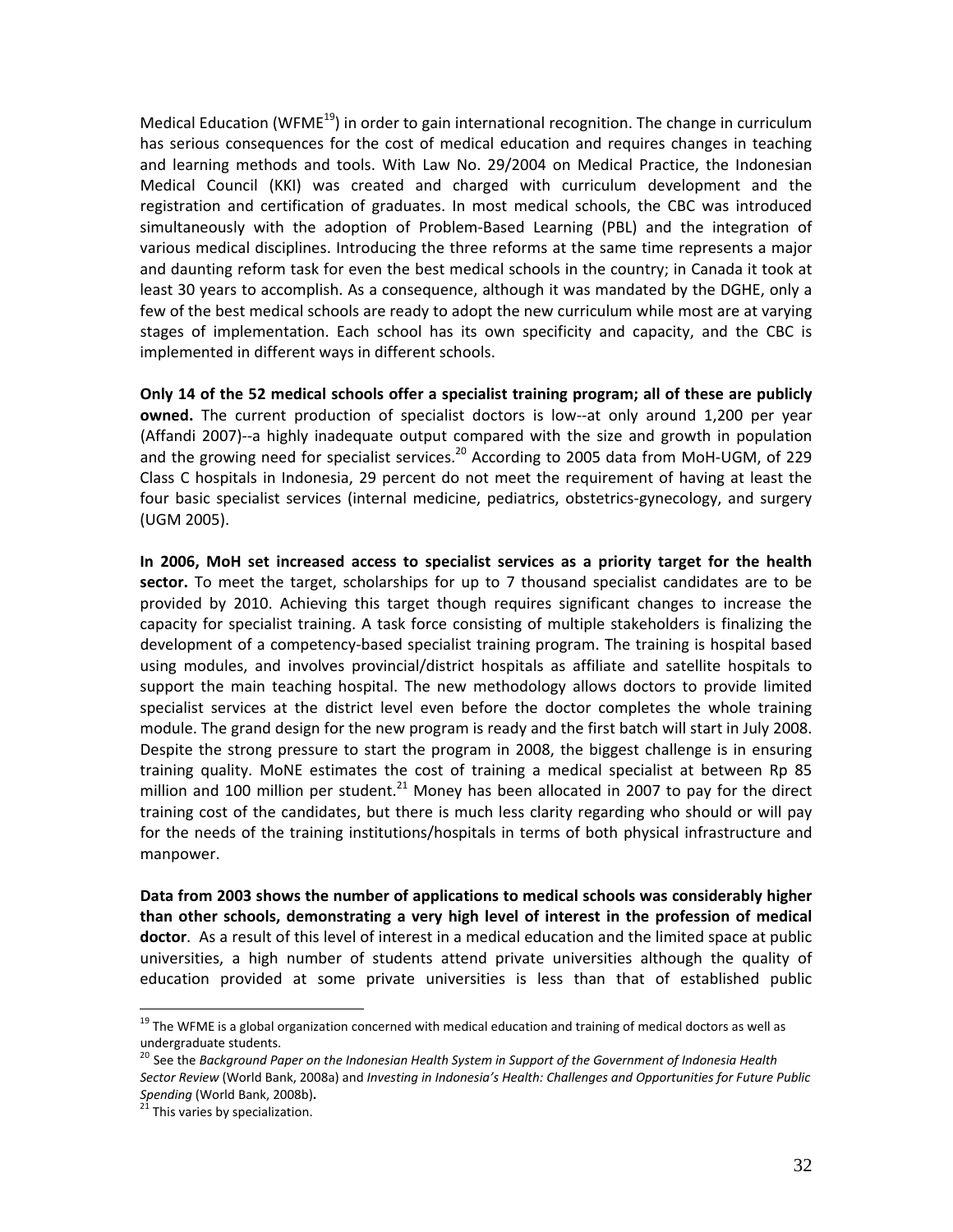universities. An interesting observation is the high percentage of applications from women for medical school (Table 3‐1).

| Institution                            | Capacity to<br><b>Train</b> | <b>Applications</b><br><b>Received</b> | <b>Applicants</b><br>Accepted | <b>Students</b><br><b>Listed</b> | <b>Completed</b><br><b>Training</b> |
|----------------------------------------|-----------------------------|----------------------------------------|-------------------------------|----------------------------------|-------------------------------------|
| All medical schools<br>combined (2003) | 4,706                       | 83,816                                 | 8,969                         | 34,402                           | 6,774                               |
| Percentage of women                    | n.a.                        | 53.0                                   | 52.0                          | 65.0                             | 76.0                                |
| All medical schools<br>combined (2004) | 4,457                       | 50,582                                 | 6,814                         | 32,917                           | 3,601                               |
| Percentage of women                    | n.a.                        | 66.0                                   | 63.0                          | 63.0                             |                                     |
| Public medical schools<br>(2004)       | 1,767                       | 11,671                                 | 3,528                         | 15,969                           | 1,105                               |
| Percentage of women                    | n.a.                        | 56.0                                   | 59.0                          | 60.0                             |                                     |
| Private medical schools<br>(2004)      | 2,690                       | 38,911                                 | 3,286                         | 16,948                           | 2,496                               |
| Percentage of women                    | n.a.                        | 69.0                                   | 66.0                          | 64.0                             | 63.0                                |

**Table 3‐1: Overview of Indonesia's Medical Schools (2003 and 2004)**

*Source*: DEPKES 2007.

 $\overline{a}$ 

#### **3.2 Midwives and Nurses' Production**

**There are 465 schools offering midwifery education and 682 schools offering nursing education in Indonesia.** Of these, 389 midwifery schools (84 percent) and 354 nursing schools (52 percent) are privately managed. While government‐managed schools are distributed more or less evenly throughout the country, privately‐owned schools are heavily concentrated in Java with 52 percent of all private midwifery schools and 52 percent of all private nursing schools located in Java. After decentralization, more local governments established midwifery and/or nursing schools. There are currently 14 midwifery schools (representing 3 percent of the total number of schools) and 64 nursing schools (9.4 percent of the total) belonging to local governments.

**The majority of midwifery and nursing schools offer a D3 education (academy) level**. This is consistent with the policy decision taken by MoH in the late 1990s to abolish SPK level education<sup>22</sup> for nurses and D1 level education<sup>23</sup> for midwives. Lately, the Indonesian Nurses Association (PPNI) has been pushing for an even higher qualification for nurses as reflected in the growing number of schools offering a bachelor degree (S1) program in nursing. At the moment, 174 schools or 25.5 percent of all nursing schools offer an S1 education.

**The midwifery and nursing schools are producing 10,000 midwives and 34,000 nurses per year.** It is unclear what percentage of these numbers is absorbed annually by the public sector and it is likely that many of them work in private facilities or open their own private practice. A large number of publicly and privately-employed midwives and nurses are known to also have their own private practice.

<sup>&</sup>lt;sup>22</sup> SPK (*Sekolah Perawat Kesehatan*): Junior high school plus 3 years of nursing school.<br><sup>23</sup> D1 midwife education: SPK plus 1 year of midwifery school. This program was introduced in the early 1990s to support the government's village midwives crash program.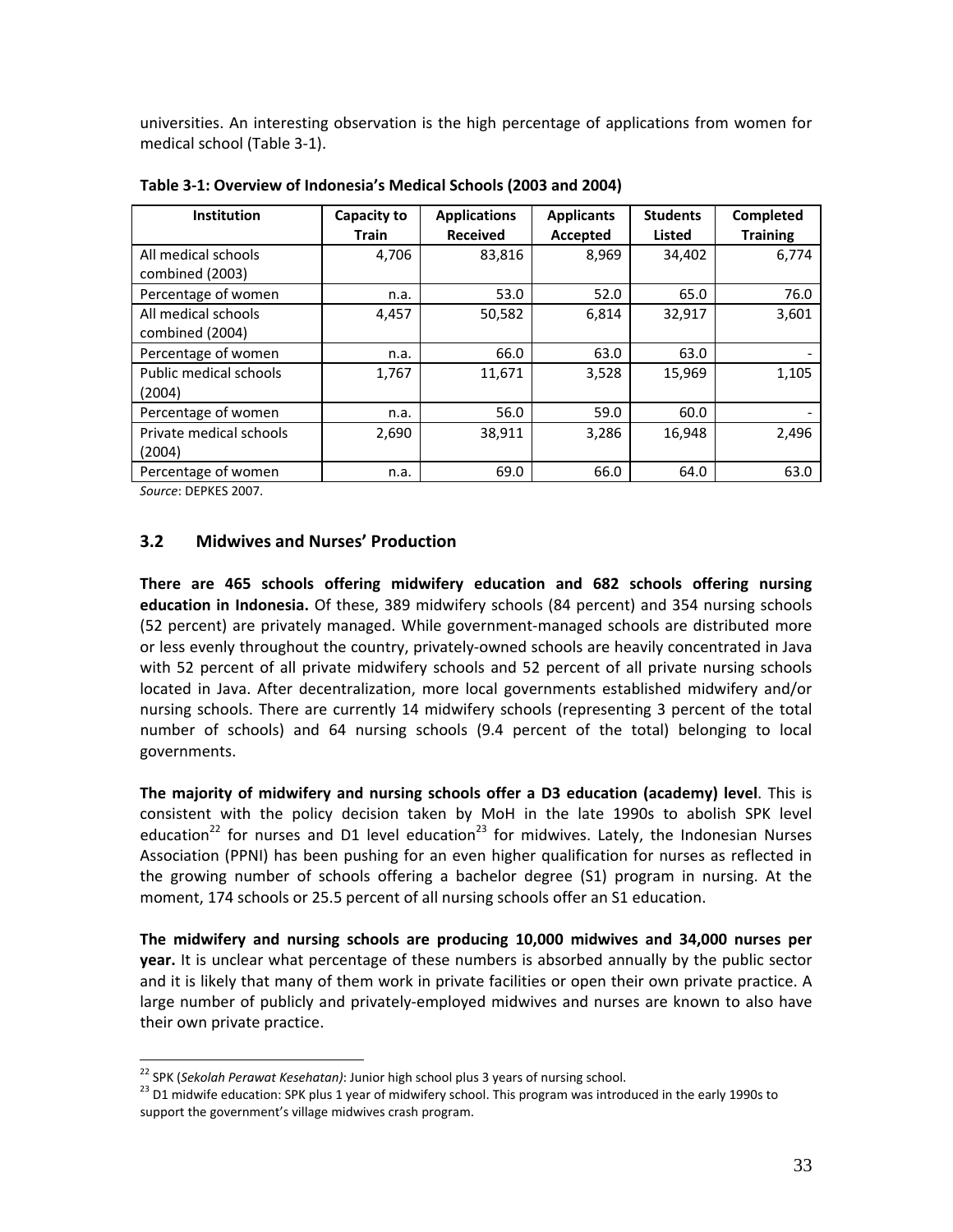### **3.3 Regulatory Framework: Certification, Licensing and Accreditation**

**There are serious quality concerns about the education system itself and the subsequent certification and accreditation of health workers.** In addition, as is described in the following overview of the regulatory framework and its functioning, there is a serious gap in capacity. Although some systems have been established, such as those systems that accredit medical and midwifery and nursing schools, this is not done by an independent body and there are few professionals capable of performing the accreditations. In addition, there is a serious deficiency in the standards themselves, making accreditation very difficult to begin with, while those accreditations that have been conducted are not published. The decentralization of government authority in 2001 came with unclear rules regarding responsibilities in regulatory systems and the situation has since worsened because some local governments now issue permits/licenses to schools to operate without obtaining a license from the Higher Education Directorate of MoNE.

### **3.31 Licensing and Accreditation of Schools**

**The Law on the National Education System (Law No. 20/2003) and the Law on Medical Practice (Law No. 29/2004) govern medical education.** However, there is no legal umbrella that encompasses medical education comprehensively; the roles and responsibilities of faculties of medicine, the Indonesian Medical Council (KKI), MoNE and MoH are unclear. The most acute problem, however, are the agreements regarding standards of accreditation and criteria for the establishment of new university faculties of medicine (see Commission X Medical Education Working Group Report, 2008).

**The accreditation of medical faculties is undertaken by BAN‐PT (the national accreditation body for higher education).** BAN‐PT is supposed to accredit the medical faculties according to the medical education standards promulgated by the KKI. However, one of the main problems encountered is the weak status of BAN‐PT which impedes it from performing independent and adequate accreditations. It does not have an independent budget line, and reports to the head of the research and development director at MoNE. The Association of Medical Education Institutions (AIPKI) is assisting BAN‐PT to develop the required accreditation instruments.

**Local governments are increasingly demanding the establishment of their own medical faculties to fulfill the increased demand for new doctors in their districts.** The licensing of new medical faculties is the responsibility of MoNE, however MoNE does not currently have sufficient capacity to assess the actual needs of local governments or the capacity to assess the readiness of a local university to open a medical faculty. At present, MoNE collaborates with the Association of Family Physicians to conduct some of these assessments, albeit using neither standardized nor agreed instruments.

**There are great variations in the quality and standards of preservice training for nurses throughout the country.** The education law stipulates that all education above high school level (D3 level and above) is under the jurisdiction of MoNE. In reality, the MoH Center for Health Workforce Education (*Pusdiknakes*) continues to control the publicly‐owned D3 level education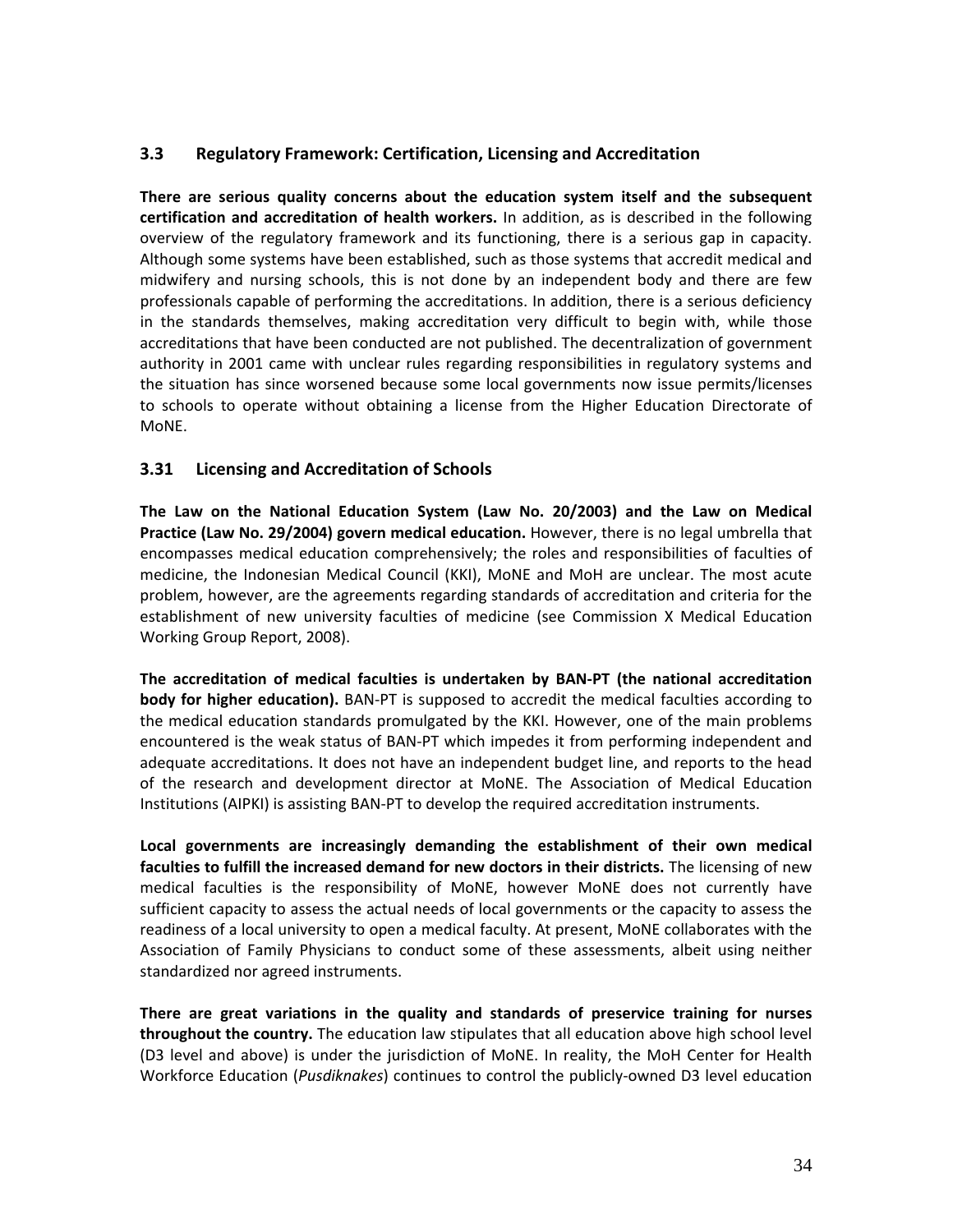of nurses delivered through 33 *Poltekkes*<sup>24</sup> while the accreditation of other midwifery and nursing education institutions, including those that are privately owned, is done by BAN‐PT in collaboration with the professional associations, IBI and PPNI. *Pusdiknakes* and BAN‐PT do not use the same instruments to accredit the schools; the former uses a more technical instrument allowing a more clinical focus, while BAN‐PT places more emphasis on the administrative aspects.

**While both** *Pusdiknakes* **and BAN‐PT are working to improve accreditation procedures, there is not yet a common approach and criteria for either public or private schools** and it is widely acknowledged that the accreditation processes are not aligned with international standards of independence, credibility and transparency to the public. In addition, after decentralization, many new private schools were established with only a license from the *Bupati* (district head) at the district level, thereby increasing the risk of producing poorly‐educated and poor quality graduates. There have been no detailed studies undertaken as to whether the graduates of preservice training that follows the national curriculum actually meet the needs of local health services.

**To improve the quality of midwives and nurses, the government is requiring an upgrading of D1 training to D3 level.** In order to implement this new policy, there will be a need to provide more D3 training institutions and qualified teachers. Schools are encountering difficulties in attracting personnel with good clinical backgrounds and field experience to train as teachers. Moreover, there seems to be too much emphasis on the academic qualifications of the teachers and insufficient attention given to their pedagogical skills.

## **3.32 Licensing and Certification of Graduates**

 $\overline{a}$ 

**The new curriculum (CBC) for medical education introduced in 2005 consists of seven semesters of general and medical sciences to obtain a bachelor of medicine degree, and an additional three semesters of clinical teaching to become a medical doctor.** The medical school awards the medical degree after the student passes a national examination. The aim of the new curriculum is to train primary care physicians, and the plan is to complement the curriculum with a one‐year internship program in a primary care facility upon graduation from medical school. The internship program will be managed by MoH and the program is expected to be ready for implementation in 2011 when the first batch of graduates under the CBC completes their medical training.

**The new standards also require graduates, from both public and private schools, to take competence testing to get a certificate of competence from the College of Indonesian Doctors (KDI).** With the certificate, the new doctors can register with the KKI and obtain a license to practice from the local government. Doctors have to renew their registration with the KKI every five years. The certificate of competence is not yet a requirement for doctors already working for registration with the KKI, but will be when they renew their registration. However, it is already a requirement for fresh graduates. These new requirements will improve information about medical doctors and where they practice.

<sup>24</sup> *Poltekkes (Politeknik Kesehatan)*: Polytechnics at provincial level for allied health professional training.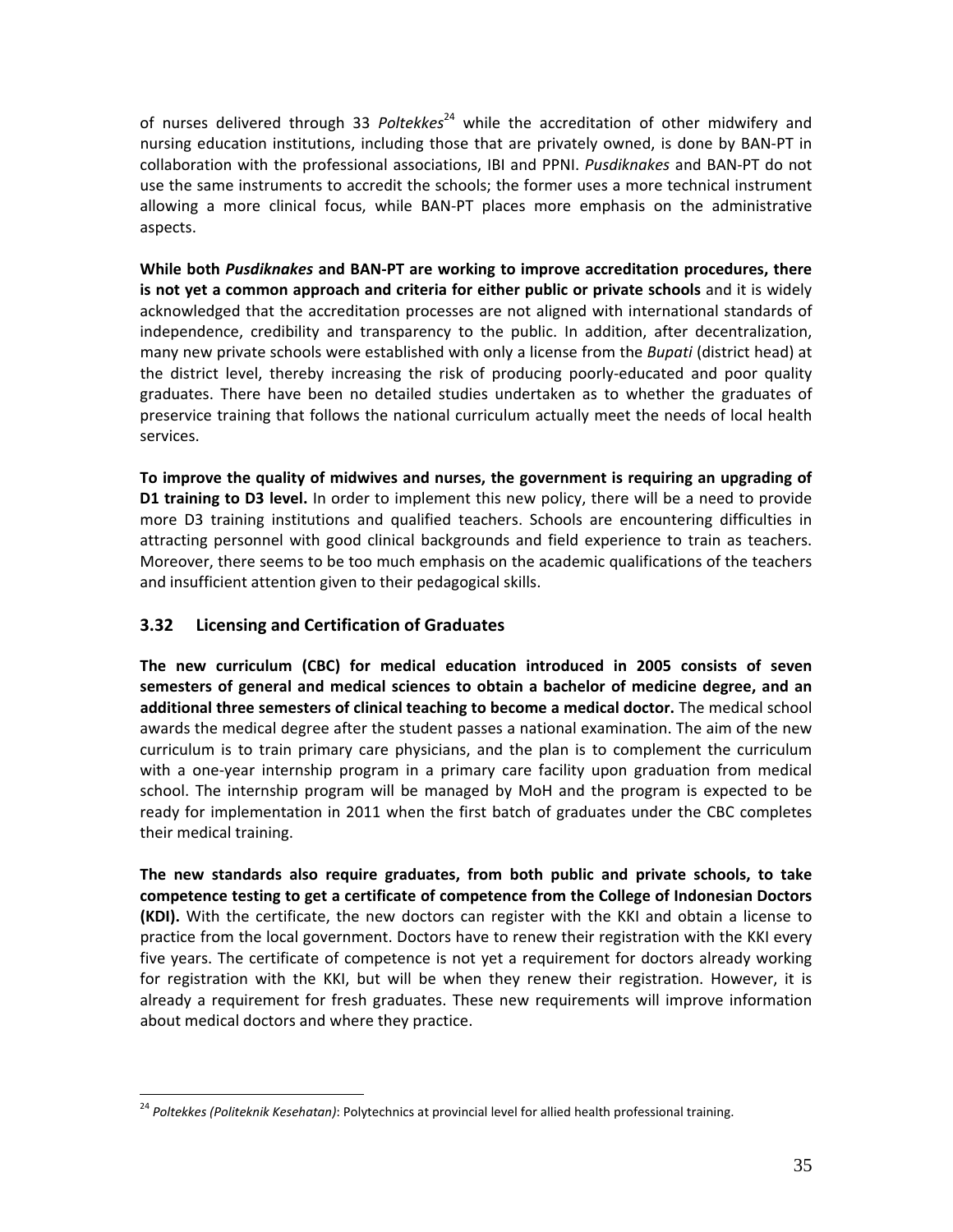**Improving the quality of HRH became a priority of MoH with the introduction of the** *Healthy Indonesia 2010* **vision in 1999.** Currently, MoH working closely with professional associations has completed competency standards for ten health professions including those for midwives and nurses. MoH will soon introduce a policy requiring midwives and nurses to pass a competency test as a prerequisite to obtaining their professional license. MoH has also prepared a draft regulation for the establishment of a provincial health workforce council (MTKP) in each province. It is being piloted in the four Health Workforce and Services Project (HWS) locations that are supported by the World Bank. Yogyakarta and Central Java are early examples of this initiative (see Box 3‐1) and have provided inputs into its conception. The MTKP will have the authority to organize the competency testing for health professionals in collaboration with the relevant professional associations.

**Students currently receive a graduation certificate from their schools without reference to national competency standards**. On the basis of this certificate, the provincial health office issues a license as a midwife or nurse (*Surat Izin Bidan*‐SIB and *Surat Izin Perawat*‐SIP). Registration with IBI (Indonesian Midwives' Association) or PPNI (Indonesian National Nurses' Association) is not mandatory. However, when a midwife or nurse requests a license to open a private practice from the local government, he or she has to obtain a letter of recommendation from IBI or PPNI. There are currently no standards for assuring continuing education or license renewal once a license has been issued.

#### **Box 3‐1: Examples of Provincial Regulatory Frameworks**

• **Yogyakarta provides a good example of a province that established a regulatory framework requiring all health providers to produce a certificate of competence to get a license**. An independent province-based quality council has been set up to perform competency testing in collaboration with the relevant professional associations. This arrangement works well for testing midwives, nurses and pharmacists but the council cannot apply the same approach for doctors and dentists. As long as the doctor or dentist shows proof that they are registered with the KKI, by law the district cannot require them to undergo competency testing as a prerequisite to the issue of a license to practice.

• **The Central Java Health Professional Council is another good example of an effective regulatory regime that conducts licensing examinations operating under provincial governor Decree No. 24/2004.** Central Java utilizes international methodology which is applied to all new graduates from training in Semarang. This testing covers doctors, dentists, nurses, midwives and pharmacists with plans to extend it to assistant pharmacists, dental nurses, physiotherapists, radiographers, laboratory technicians and nutritionists.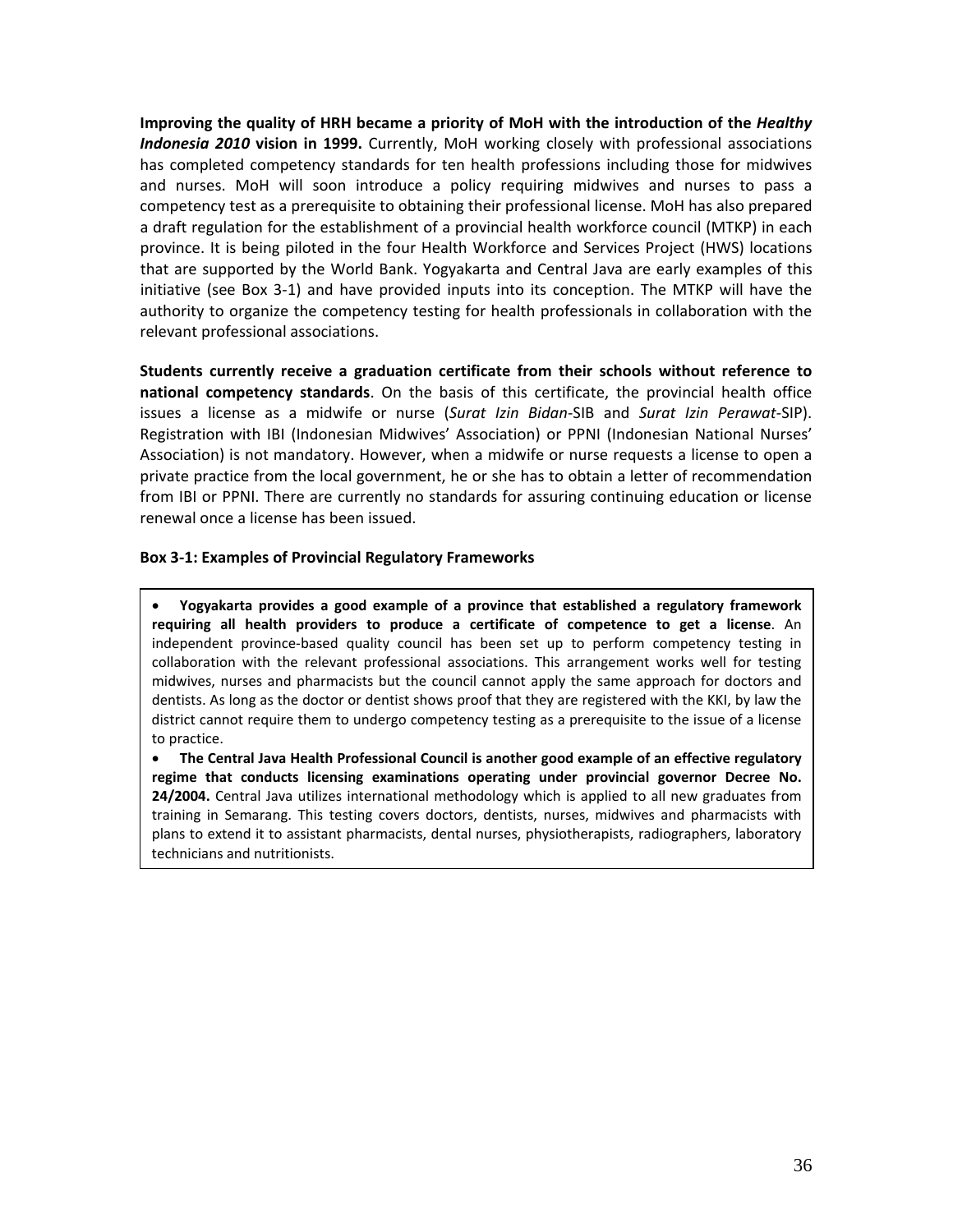## **CHAPTER FOUR: HEALTH WORKFORCE POLICIES**

**Policies regarding the health workforce in Indonesia have evolved and undergone various changes over the past few decades.** Indonesia has been aware of health workforce related issues and problems since the early 1990s as reflected in the National Development plans of 1994‐1999 and 1999‐2004. The key objectives of Indonesia's health policies for human resources have always been to increase overall access to services, especially in remote areas. To date, however, no comprehensive evaluation or assessment of the effects of the policies on health workforce deployment or density has been carried out. In part this is due to the lack of good data to carry out these analyses. In the following section we present a description of the governing bodies for health workers, employment and deployment policies as well as a review of past policies and their possible impacts. The final section describes professionalism and incentives for the three types of health workers, doctors, midwives and nurses and the impact of decentralization on the health workforce.

### **4.1 Health Workforce Governing Bodies**

**The regulatory environment includes the large number of agencies that share responsibility for managing the national and regional civil services. MENPAN, the Ministry of State Apparatus Reform, is responsible for all policies, procedures and instruments related to the management of PNS**. These include remuneration policy, performance appraisal and job descriptions as well as procedures, instruments and regulations for the management of PNS. It also approves the '*formasi'* which is an annual update of authorized PNS posts in central agencies and regional governments. Local governments recruit, based on the *'formasi'*, under strict guidelines and supervision from MENPAN. This task is of paramount importance and makes MENPAN a relatively powerful player.

**The role of MoHA has become more important since decentralization as it is involved in personnel transfers which influence efficiency decisions at local level.** MoHA manages and/or approves, in coordination with BKN (the national civil service agency), certain personnel actions at the regional level‐‐for example transfers of personnel between districts/cities, between provinces or between the regions and central ministries. This influences the opportunities for local governments to 'right‐size' their health personnel. The absence of a clear framework for the division of responsibilities remains a problem and, although in 2006 MoHA initiated the 'Grand Design' which redefines the functions of government at various levels, most continue to be unclear.

**BKN plays an important role in the incentive structure of the health workforce.** BKN issues technical guidelines for personnel management including guidelines on hiring, firing and promotions; regulating the size of the civil service; salary policy, early retirement policy; and transfer policy and management (in coordination with MoHA). BKN also prepares legislation on civil service matters and is in charge of ensuring compliance with regulations. Most BKD's, the regional office of BKN, have weak capacity in terms of planning and are mainly processing institutions.

**The National Institute for Public Administration (LAN) is the national training institute that serves all civil servants in Indonesia.** LAN has various branches throughout Indonesia that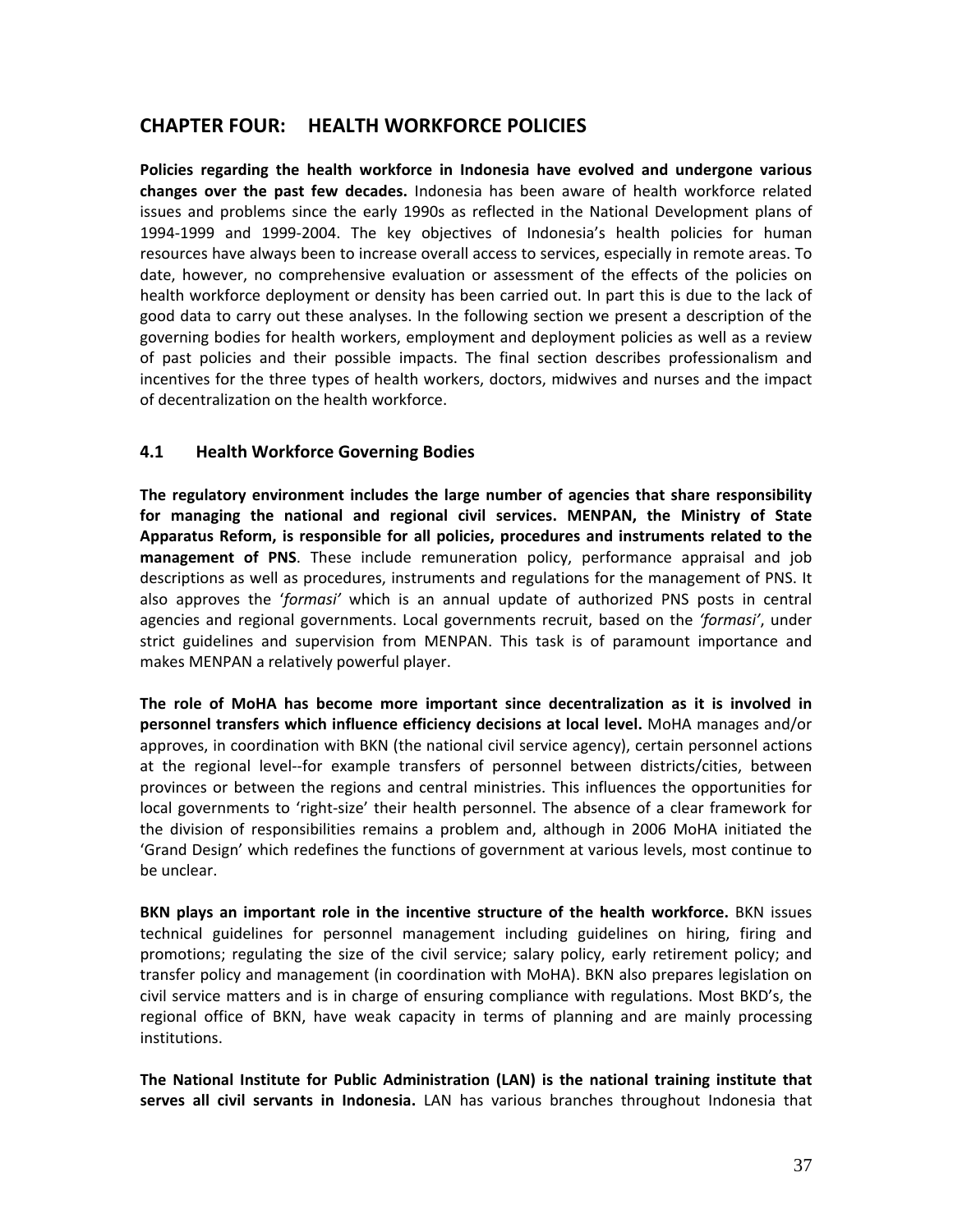provide training to civil servants in structural positions (leadership training) and preservice PNS training.

**The Ministry of Finance role is in allocating the budget for PNS salaries and contract posts.** The volume and size of the budget allocations determine the size of the civil service and the entire wage bill. Local governments receive block grants which include the salary of permanent civil servants. The allocation of extra posts, whether permanent (PNS) or temporary (PTT), is provided and paid by MoH, these are not part of the block grant but are negotiated as the need arises and are often of an ad hoc nature. Various pressures from the regulatory agencies, the public, the professional associations and others may account for this ad hoc decision‐making process.

**Within the Ministry of Health there are 2 players responsible for policies and procedures regarding the health workforce but an overall vision and clarity of roles and responsibilities are still being developed.** The BPPSDMK is responsible for HRH policy and planning (PUSRENGUN); preservice preparation and education (PUSDIKNAKES); in‐service health education and training (PUSDIKLAT), and promoting the international placement of Indonesian professionals (PUSPRONAKES). The Bureau of Personnel under the Secretary General of MoH is responsible for the policy and procedures of all public health personnel and for managing SIMPEG, the human resources information system.

**Although it is the key institution in the management of Indonesia's health workforce, BPPSDMK's lines of responsibility are fragmented and overlap with other institutions.** The MoH function of managing the number and quality of health workers is an important part of its responsibilities but it can only be successful if it attempts to create a more comprehensive approach to the challenges of the health workforce and addresses the overlapping functions. For example, both PUSRENGUN and the Bureau of Personnel are working on developing human resources information systems.

**As a professional organization, the Indonesian Medical Association (IDI) has the responsibility for ensuring the quality of doctor services through establishing professional and ethical standards, but it also has the task of protecting the interests of the constituency it represents**. Even after the Indonesian Medical Council (KKI) was established, the IDI remains an influential player in the field of medical education with all colleges of medical sciences under its wing. At present, the IDI issues letters of recommendation for doctors to obtain a license to practice at a local health office. In the future, it may play a larger role with the KDI (The College of Indonesian Doctors) in certifying the competence of doctors after their completion of an internship program.

**The KKI was established in 2005 as an actualization of the Medical Practice Law No. 29 that was promulgated in 2004**. The law states that KKI has three functions; (i) to register doctors and dentists, (ii) establish medical education standards for health professionals and (iii) to supervise and improve the quality of medical practices. In 2006, KKI produced, among others, standards of competency and medical education. These two important documents are to be implemented nationwide, however a system to support the implementation has not yet been established because KKI has limited outreach capacity. The Indonesian Midwives' Association (IBI) and the Indonesian National Nurses' Association (PPNI) have also prepared draft laws that will establish separate councils for each, but the draft laws are awaiting ratification by parliament.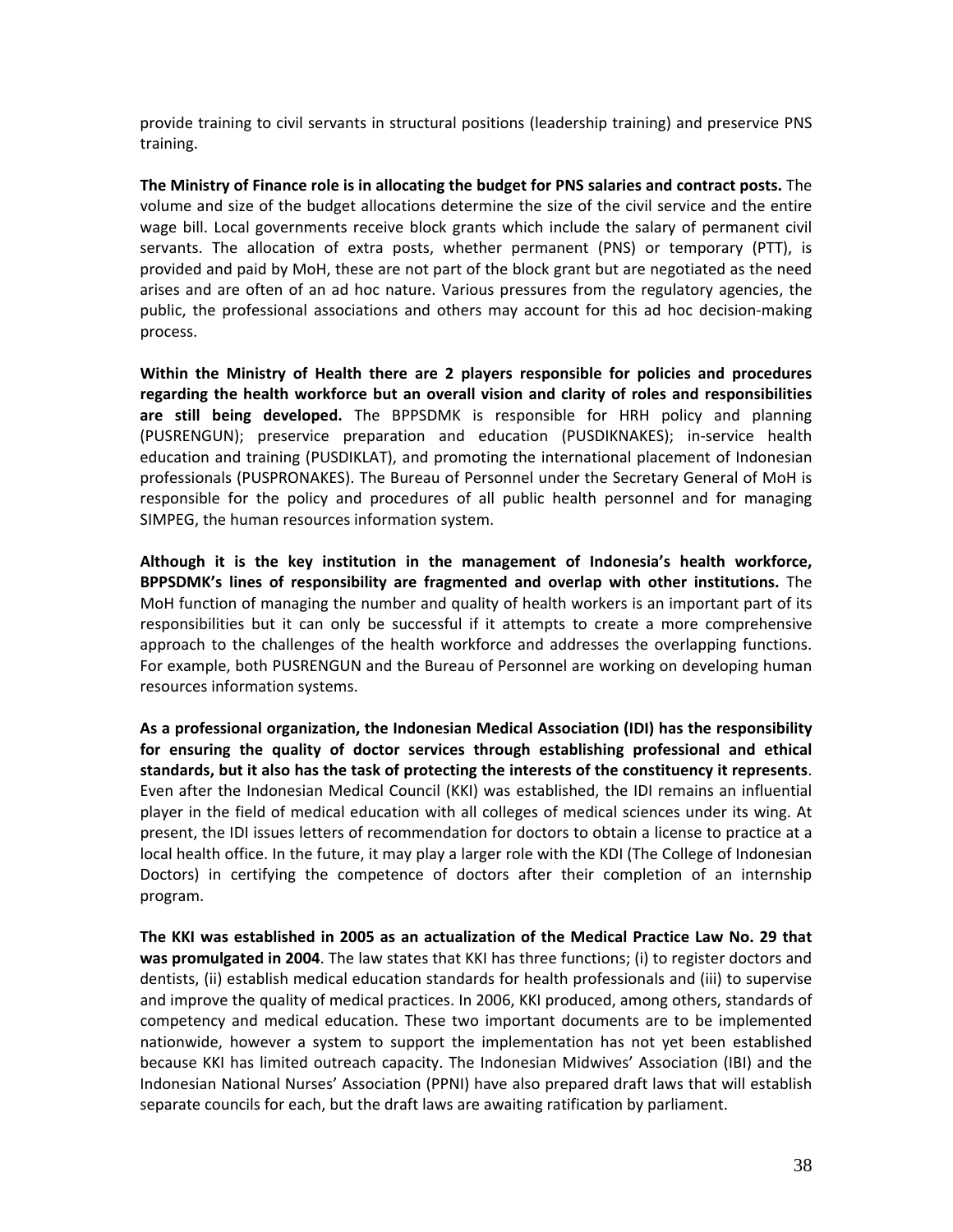#### **4.2 Health Workforce Employment, Recruitment and Deployment Policies**

**At the United Nations Alma Ata conference in 1978, the objective of bringing primary health care to all was captured in the declaration 'Health for All by the Year 2000'. Through the 1980s this was effected in Indonesia by building thousands of** *Puskesmas* **throughout the country and staffing them with a team of health workers.<sup>25</sup>** The target was to sustain one *Puskesmas* per 30,000 people, staffed with one doctor and a team of paramedical staff. In support of this policy the GoI made it compulsory for fresh medical school graduates to be bonded to government service, mainly at a *Puskesmas*, as a PNS for a minimum of five years in Java or three years outside Java. For very remote postings, the compulsory service was for only 1‐2 years. Upon completion of the compulsory service, some doctors took further training to become a specialist, some continued to work in the *Puskesmas* or accepted a management position at a district or provincial health office. Most maintained their PNS status and as a result, the majority of health workers in public health facilities in Indonesia have PNS status.

**Dual practice is an important policy element that was introduced in the early 1970s to address and supplement the low salaries paid to civil servant health workers.** With dual practice in place, health workers were expected to remain as a PNS in their assigned areas, reducing the risk of shortages. Nevertheless, Chomitz (1998) found that, despite wages being two times higher in remote areas, medical graduates in Indonesia still tended to prefer urban employment because they could make an equal or higher wage through managing a dual practice. Allowing dual practices without proper oversight mechanisms to ensure accountability for public working hours and quality works against the policy it was set out to achieve.

**Following the introduction of the zero growth policy for the civil service, the GoI launched the PTT (***Pegawai Tidak Tetap***) program in 1992**. Under this program, newly graduated doctors were no longer hired as PNS but, instead, their compulsory assignment was handled through a nonrenewable three year appointment as 'nonpermanent employees'. Upon graduation, doctors were posted for a three year period in a province where a post was available. After completion of their PTT compulsory service, they had three basic choices: (i) continue with their education to become a specialist; (ii) become a PNS by taking the PNS examination<sup>26</sup>; or (iii) go into the private sector.

**There is no documentation on how many PTT doctors were converted to PNS status during that period and whether in fact this attracted graduates.** The goals of the PTT program were largely geared towards avoiding a drop in the number of health workers and increasing service access. In general, although no official evaluations have been done, the PTT program is seen to have been successful in reducing shortages, especially in the early years, but it did not achieve equity in its deployment objectives. Decentralization could have brought reforms in the health workforce as it changed responsibilities and roles and could have contributed to a more efficient

<sup>&</sup>lt;sup>25</sup> In each *Puskesmas*, a team of health workers led by a general practitioner (doctor) provided curative and a range of<br>health prevention and promotion services including through outreach services.

<sup>&</sup>lt;sup>26</sup> General practitioners (GPs) in very remote areas reportedly had a 90 percent chance of being appointed to the PNS after completion of their service; GPs in remote areas had a 50 percent chance while those serving in other areas had only a 10 percent chance of appointment as a PNS (Kluyskens & Firdaus 2007).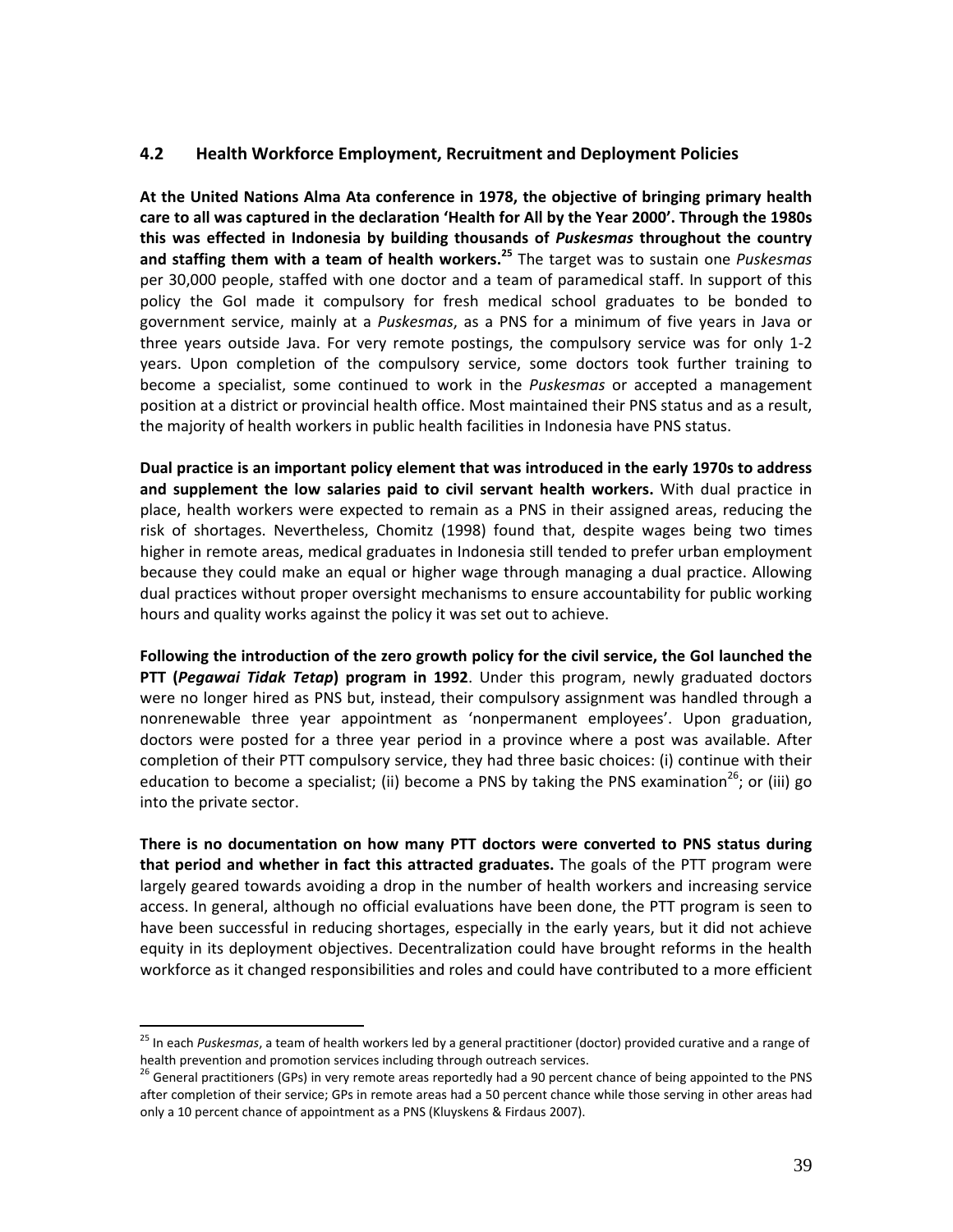use of the workforce and improved local accountability mechanisms. However, there is little, if any, evidence of this having taken place.

**The PTT program was extended to midwives (PTT BDD) in 1994 following the issue of** *Keppres* **(Presidential Decree) No. 23**. The decree stated that midwives selected for the PTT program are not PNS but would be appointed to serve as a midwife for three years with a maximum extension of a further three years. After that they were expected to be appointed by the government as a PNS, employed by a private practice, open their own practice or continue their education. A University of Indonesia economic analysis of the program in 2001 (CfHR-UI, 2001) concluded that the placement of a BDD midwife contributed to reducing IMR and MMR as well as improving the coverage of other primary health programs. In 2000, the Minister of Home Affairs issued an instruction requesting all governors, *bupati*s and mayors to continue to employ PTT BDD midwives and, if possible, to engage them as regional civil servants (PNS).

**A number of important policy questions surrounded the medium and long‐term viability of the PTT strategy.** From the public viewpoint, the policy of offering PNS appointment and specialist training as an incentive was effective in getting doctors to serve in rural areas. However, it is very expensive, with the cost of providing specialist training to one person estimated to be Rp 60 million. Furthermore, it is a potentially ineffective investment since specialist practice and rural public health management require different skills and attitudes and specialists are less likely to remain in these areas. Although many lessons could be learned from this policy, no formal evaluation of the PTT program has been undertaken to date.<sup>27</sup>

**In 2001, under decentralization, local governments were encouraged to recruit, appoint and pay PTT staff out of local resources, while the central government would continue to recruit PTT doctors for deployment in remote and very remote areas**. Local governments could determine and offer local incentives to attract doctors but, in practice, due to fiscal constraints, very few local governments recruited local PTTs to staff *Puskesmas*. There is also a high risk that the flexibility regions have in wage setting, combined with disparities in funding, will further increase inequalities in the allocation of the health workforce. In addition to fiscal constraints, local governments lack the capacity to identify and recruit qualified personnel.

**The challenge of placing doctors in** *Puskesmas* **increased when, soon after introducing the policy, MoH came under strong pressure from the medical community to abolish compulsory service for fresh graduates.** Every year, the cohort of graduates leaving medical school was higher than the number of available posts, resulting in long waiting times for PTT doctors before they could start their mandatory service. Moreover, petitioners argued that the compulsory service was unattractive since the income was low and placement locations unattractive. Enforcement of compulsory service was also considered to be an infringement of human rights as doctors should be allowed to practice at their choice of location. Many graduates are women who are less likely to aspire to a remote posting and appeared to prefer an administrative rather than a remote posting. In response to the pressure, the Minister of Health released a decree in 2002 that introduced additional alternatives for fresh graduates to fulfill their compulsory service, for example by serving in clinics belonging to state-owned enterprises, in nonprofit private clinics, or by working as a lecturer in a public or private medical faculty. Fresh graduates

<sup>&</sup>lt;sup>27</sup> The World Bank commissioned a short consultancy to assess the feasibility of such a study using the administrative data from the PTT and PNS programs however the data set is considered to be too unreliable to use for this purpose.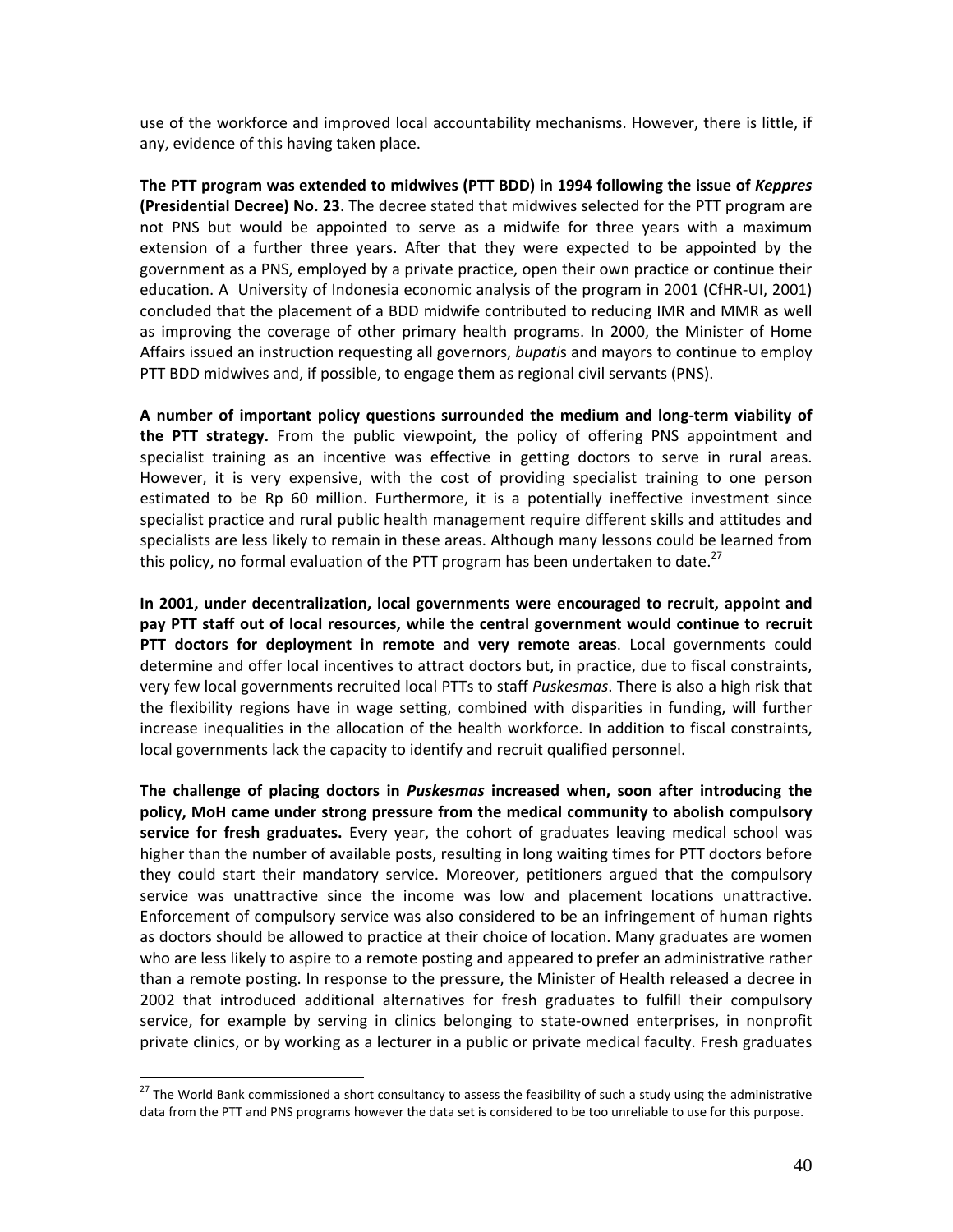who wanted to continue to specialist education were allowed to postpone their compulsory service.

**In response to further pressure, the PTT program was formally abolished in April 2007 with the introduction of Minister of Health** *Permenkes* **No. 512/2007.** Under the new regulation, medical school graduates as well as specialists can directly enter the labor market as private providers. As doctors moved outside the government system into the private sector, information about them was lost to the government. Decentralization has further compounded this lack of information as many districts no longer respond to requests for information, including information on staff.

**MoH has also introduced several policies to improve access to specialist services, particularly in unattractive and remote areas.** These included the provision of larger incentives to specialists for remote postings, reducing the length of service in remote locations, and collaboration with specialist training programs to send senior residents to district hospitals for certain periods of time. A survey of specialist doctors conducted by UGM in eight provinces (mostly in Sumatra) reported that specialist doctors earned an average of around Rp 30‐35 million per month, much higher than the Rp 7.5 million currently offered by MoH to specialists for a remote posting (UGM 2005). However, it is not easy to draw conclusions on the impact of these policies on access to specialist care in remote areas because so far no evaluation has been done.

**The turning point for specialist production and deployment might be MoH's policy made effective in 2008 to provide scholarships to 7 thousand specialists by 2010**. MoH covers most of the training cost while the local government is responsible for selecting the candidates. Candidates will be bonded by an MOU to return to their original districts upon completion of the training. Although the whole module‐based training program requires three to five years to complete, the program includes sending the doctors back to their local hospitals upon completion of the modules for general or most common cases. They will manage such cases in the local hospital for a year before going back for training on the remaining modules. This approach is expected to accelerate access to specialist care.

### **4.3 Professionalism and Incentives**

**Doctors as general practitioners have an essential, albeit ill‐defined, role in the Indonesian health care system.** There is no real job description for a doctor in Indonesia, although there is list of competencies that are required of medical practitioners. In addition, there is little clarity about the different job descriptions between a general practitioner, a primary care physician and a family physician. It appears that only doctors who have been recertified by the College of Family Medicine after a period of continuing medical education (250 credit points) are entitled to present themselves as family physicians. The work done by the three types of doctors is, however, the same.

**Medical doctors in** *Puskesmas* **are frequently asked to assume the functions of a team leader although their medical training does not prepare them for such tasks.** Even if they are trained to provide medical care, most general practitioners in public health care centers spend about one‐half of their time doing administrative work. Any new training and planning of training should include management and supervision skills.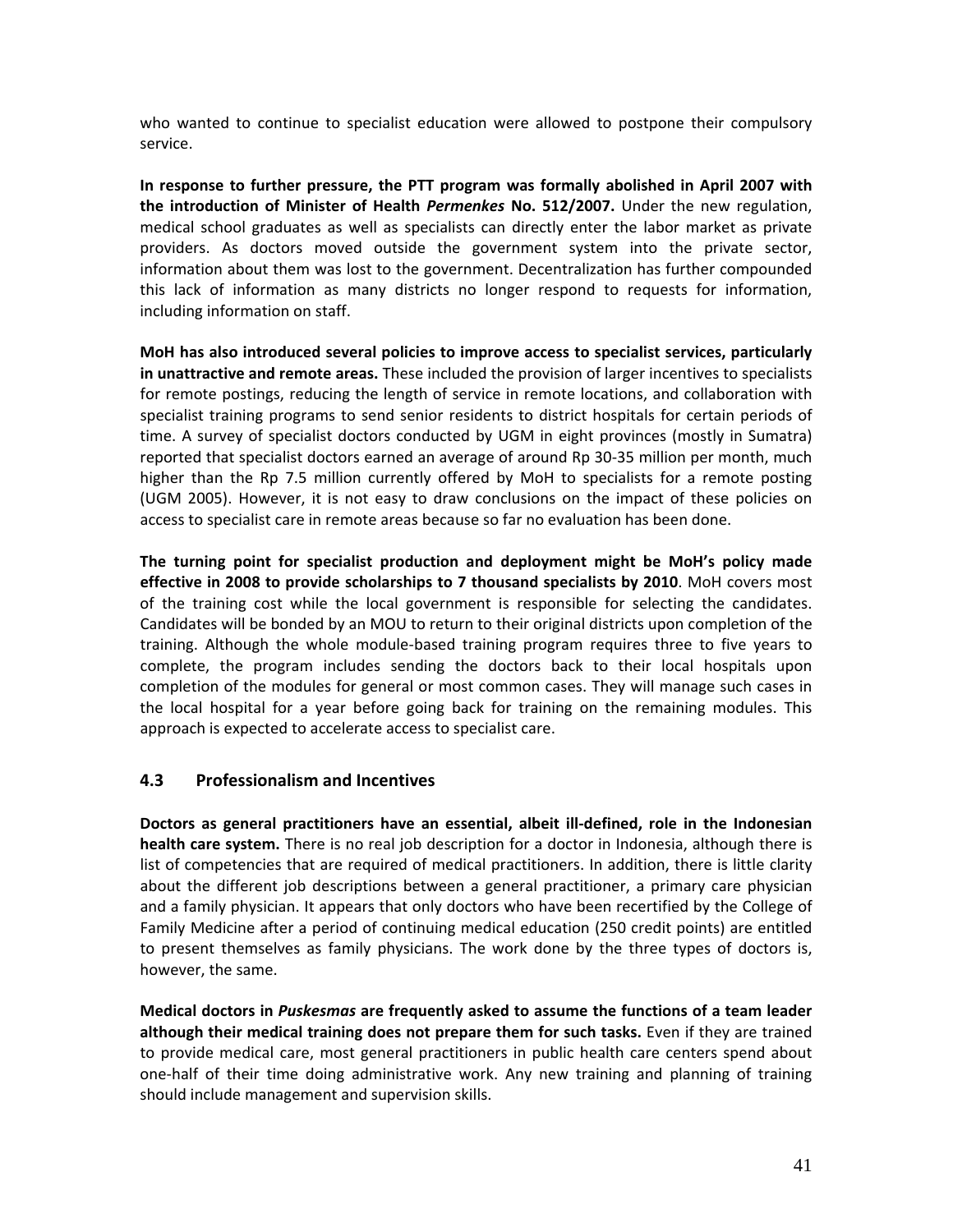**In regard to nurses and midwives, there are a number of different grades of each profession but these are not consistently defined and the role and responsibilities attached to the different grades are variable**. This problem is further compounded by the lack of job descriptions attached to the grades. The lack of these regulatory standards, both regarding job descriptions and responsibilities, as well as for education and clinical competence make it difficult for nurses and midwives to match their skills to the work undertaken. As they often end up being the sole providers in rural and remote areas, and often even in a *Puskesmas*, they feel obliged to undertake clinical activities that go beyond what they were trained for (Hennessy et al 2006, paper 1). At the same time, a study to determine the training needs for nurses and midwives by the same researchers demonstrates that having a clear job description made very little difference to how midwives interpret their jobs (Hennessy et al 2006, paper 2).

**The absence of job descriptions also impedes the introduction of a performance‐based management system.** There are few job descriptions in the civil service overall, and those that exist (mostly for structural positions) are poorly done, making it difficult to hold the employee responsible for their duties and tasks. An instrument for performance appraisal does exist (DP3) but indicators are uniform, very subjective and applied to all ranks and levels. Superiors preparing the appraisal see it as a routine and meaningless activity. Advancement therefore remains largely automatic, based on seniority and divorced from performance while disciplinary action that affects position and remuneration is rarely taken. Supervision is done in a hierarchical fashion and serves the purpose of capacity building as well as standard monitoring, but, as it is not standardized, it depends on the individual and the quality of supervision varies widely.

**To become a doctor in the Indonesian Civil Service (PNS doctor) is a major incentive within the health human resources system**. PNS doctors get fast‐track attention for specialist education support, a desire of about 80 percent of medical students and are also allowed to maintain a private practice outside working hours. Studies indicate that about two‐thirds of a doctor's income comes from the provision of private services. Another significant attraction for PNS doctors is the pension plan that comes with the status of PNS.<sup>28</sup>

**As one of its policies to assist in deployment to remote areas, MoH offered PTT doctors not only an appointment as PNS but also monetary incentives and shortened length of service.** The purpose was to make remote and very remote postings more appealing to graduates. The amount of the monetary incentive and length of service were adjusted several times during the fifteen year life of the program. Nevertheless, under the PTT program, the number of general practitioners (GPs) per *Puskesmas* in remote and very remote areas declined by 30 percent between 1994 and 1998 (Barber et al 2006a). This indicates that the policy failed to achieve its objective of deploying doctors evenly across the nation and ensuring that each *Puskesmas* had a staff doctor. Observers have suggested that the incentives, including the 'promise' to become PNS, were not sufficient to attract PTT doctors to remote and very remote areas.

**Considering the differences in amenities associated with remote postings, the salary incentives were relatively modest.** In their analysis of 'willingness to accept' remote

<sup>&</sup>lt;sup>28</sup> Recently, however, there have been discussions around the financial sustainability of PT. TASPEN, the SOE responsible for pensions of civil servants in Indonesia.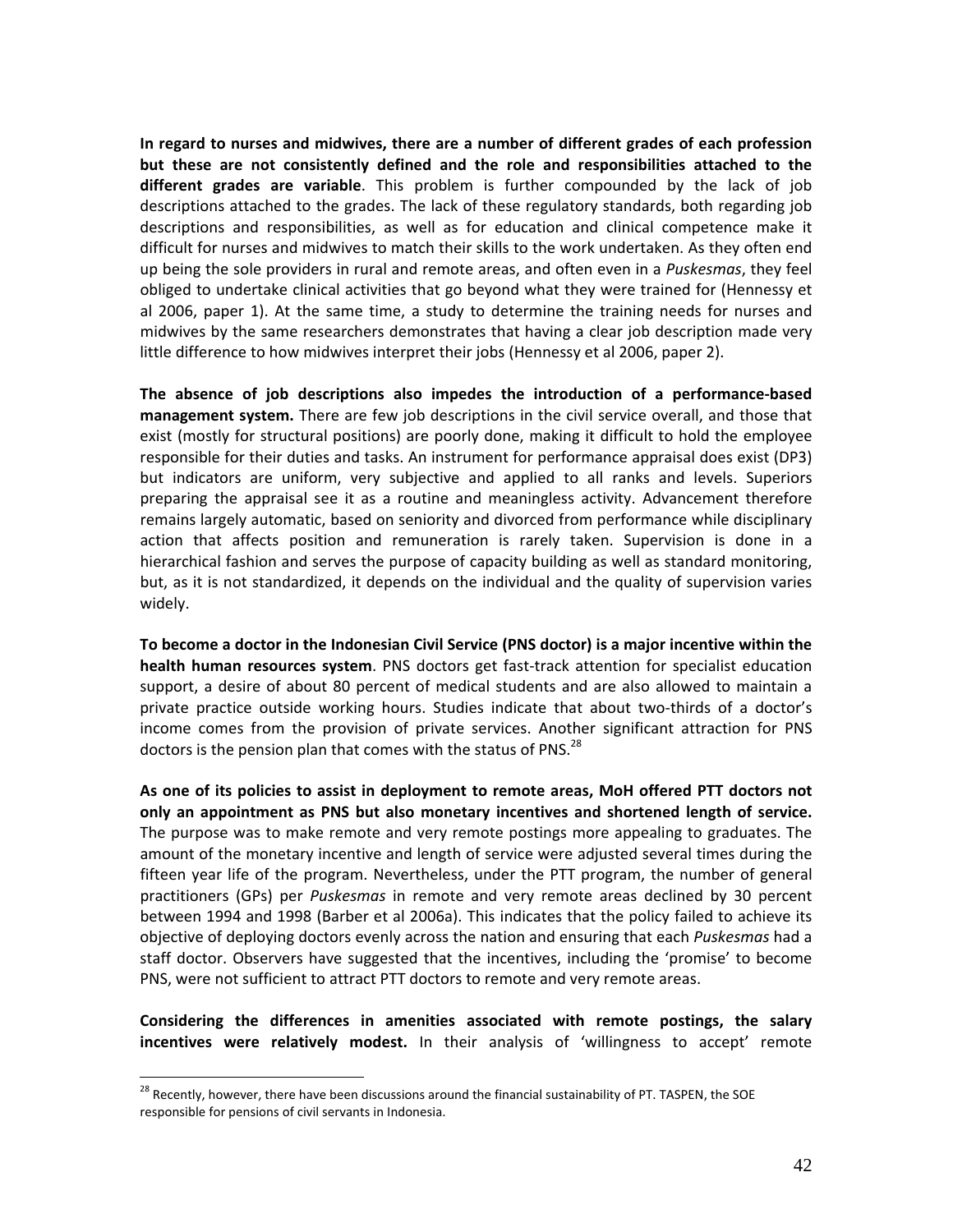assignments using monetary incentives and preferential admission to specialist education, Chomitz et al (1998<sup>29</sup>) found that, for doctors originally from a remote area, the extra costs to induce acceptance were modest. On the other hand, doctors who were not originally from a remote area demanded a wage that was exorbitantly high and unrealistic to encourage them to take up a posting in a remote area. Preferential admission to specialist education did have some effect. The policy of mandatory placement of PTT doctors has been abolished. The current policy to attract PTT doctors to remote areas is to offer them a base salary of Rp 5 million per month and short-term postings of six months. Critics of this policy, however, argue that six months does not allow the health workers to become sufficiently acquainted with the population to be of any assistance nor gain adequate experience during such a short period.

**As described in Chapter 2.2, allowing dual practice as an incentive for physicians, midwives and other health workers may have positive and negative effects on access to care**. On the positive side, dual practice and private sector opportunities may lead to an increased supply of health service providers. On the negative side, the poor may have less access to care, or households with less ability to cover the fees of private doctors may have no alternative but to seek care from less qualified health care providers. In order to gain a better understanding of what applies to the Indonesian context, the ongoing health labor force study analyses how dual practice affects access to care and quality of care received.

**For specialist doctors the situation is slightly different as there is an advantage in allowing specialists to serve in multiple settings**. Since the need for specialists per setting is lower, serving in multiple practices allows them to provide care to a larger number of patients. However, to prevent specialists merely lending their names to institutions and 'spreading themselves too thin', clear regulations need to be in place.

**Attracting midwives to rural and remote areas has been more successful**. Indonesia has implemented a number of successful strategies such as the *Bidan di Desa* program to encourage midwives to work in underserviced areas. As a result, there are more midwives in rural and remote areas than doctors although this presents both benefits and problems. In practice, nurses and midwives are the main health care providers in most rural and remote areas because there are no doctors. At the *Puskesmas,* nurses often run the outpatient clinic, treating patients and diagnosing medical complaints, tasks they are not legally allowed to perform and for which they have not been trained. Even in less remote or rural areas, nurses and midwives start providing curative care because of the weak regulatory system, giving rise to serious quality concerns and risks for patients.

<sup>&</sup>lt;sup>29</sup> Although this work was done 10 years ago it remains relevant as no specific policy changes have been made over this time.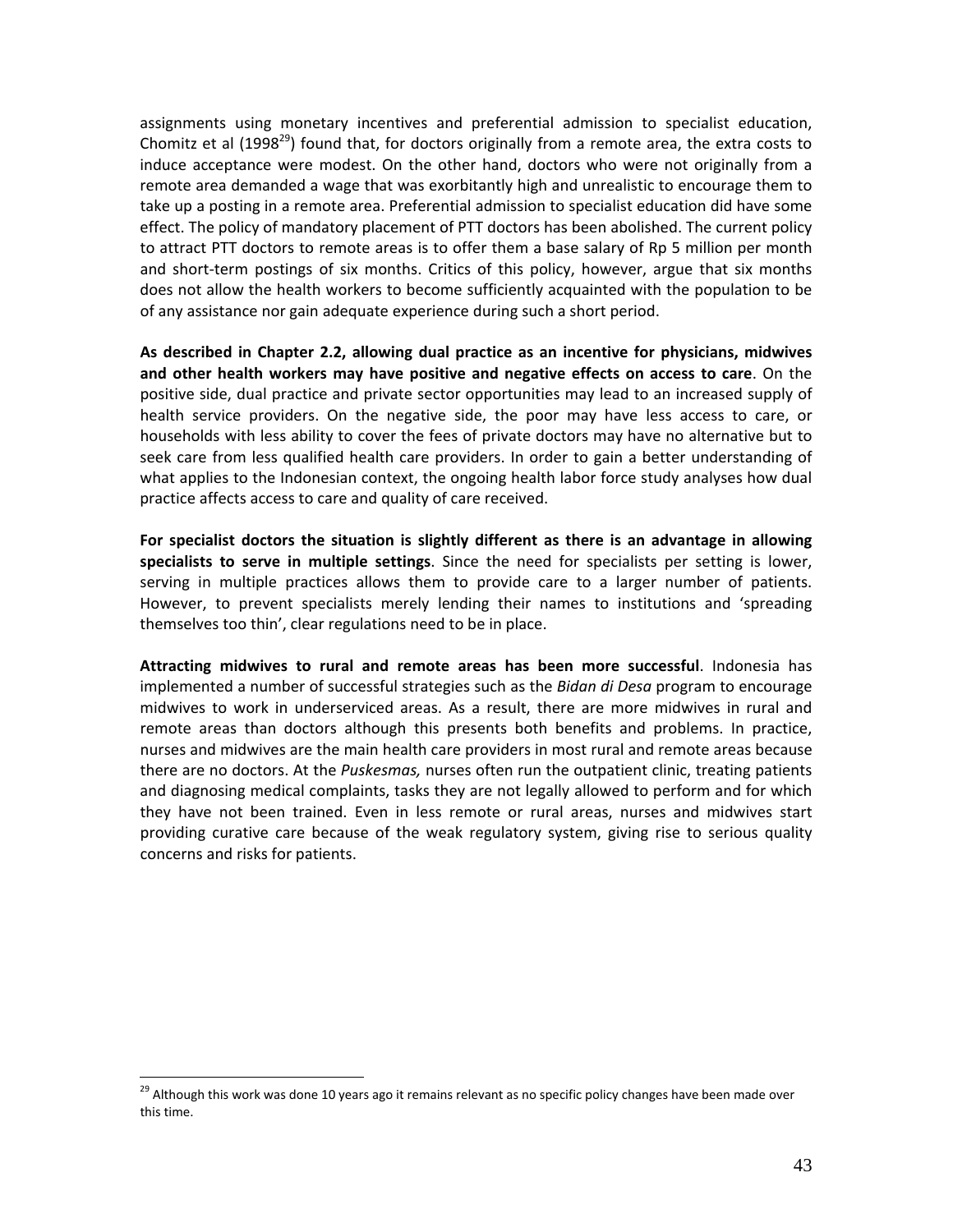#### **Box 4‐1: Initiatives Addressing Quality of Performance in Indonesia**

**Several initiatives have started addressing the quality and performance issues by improving the link between job description and performance for nurses and midwives.** The Directorate of Nursing Services, together with WHO and Gadjah Mada University (UGM), in 2001 developed a model for performance improvement of nurses and midwives, which later became known as Development of Performance Management (DPM). This model was implemented in five districts in Java and Bali. An evaluation in 2003 showed that there was an increase in performance of nurses and midwives after they joined DPM activities (GTZ, 2006b).

**A second example is the Clinical Performance Development and Management System for Nurses and Midwives in Hospitals and Community (CPDMS)**. The MoH, with funding from WHO, the World Bank and ADB, introduced a system to promote the development of a quality control system for nursing and midwifery services. By 2004, the CPDMS had been tested and implemented in hospitals and health centers in 35 districts in nine provinces in Indonesia. The approach focuses on providing clear standards and the dissemination of those standards to providers; adapting job descriptions to local circumstances; clear performance indicator-based monitoring systems and group discussions. It further contributed to the review of the midwifery diploma curriculum in 2002 (GTZ 2006; Hennessy 2006).

### **4.4 The Impact of Decentralization on the Health Workforce**

 $\overline{a}$ 

**Decentralization has disrupted workforce matters in general and especially for health workers**. Various levels of government remain unclear about their roles and responsibilities and complex financial and fiscal regulations have added to the confusion. A 2005 case study concluded that there is significant overlap and duplication of tasks and functions across levels of government and resulting inefficiencies in organizing the delivery of services (World Bank 2005). The lack of progress on civil service reform has compounded the incapacity of districts to right‐ size their workforce.<sup>30</sup>

**Implementing health services and management of health personnel became the responsibility of local government with the passing of Law No. 22/1999.** The central Ministry of Health relinquished, in‐principle, the personnel management function and their main role became the establishment of minimum standards, a task they now share with MoHA. Nevertheless, the law did not define what the specific functions of local governments are within these sectors and some local governments interpreted this to mean that they were responsible for all tasks.

**At the same time though, the Ministry remains involved in planning and managing regional staff.** The key reasons for this are the lack of skilled workers in many districts to formulate health workforce development policies and to manage personnel. There was also a certain reluctance to give up the Ministry's traditional duties. Until now MoH continues to hire, assign

<sup>&</sup>lt;sup>30</sup> Many observers have documented and analyzed the long-standing absence of effective management of the civil service which is rooted in the complexity and ambiguities of the regulatory framework, combined with a flagrant lack of enforcement of the rules and widespread corruption. At the central level, ministries enjoy considerable freedom to recruit their own staff and seek extra remuneration for their employees from projects and other sources. The only constraints are an overall cap on numbers (central approval of the *formasi* and controls over the total wage bill) and the obligation to seek approval from the regulatory agencies for certain personnel actions (The World Bank 2005).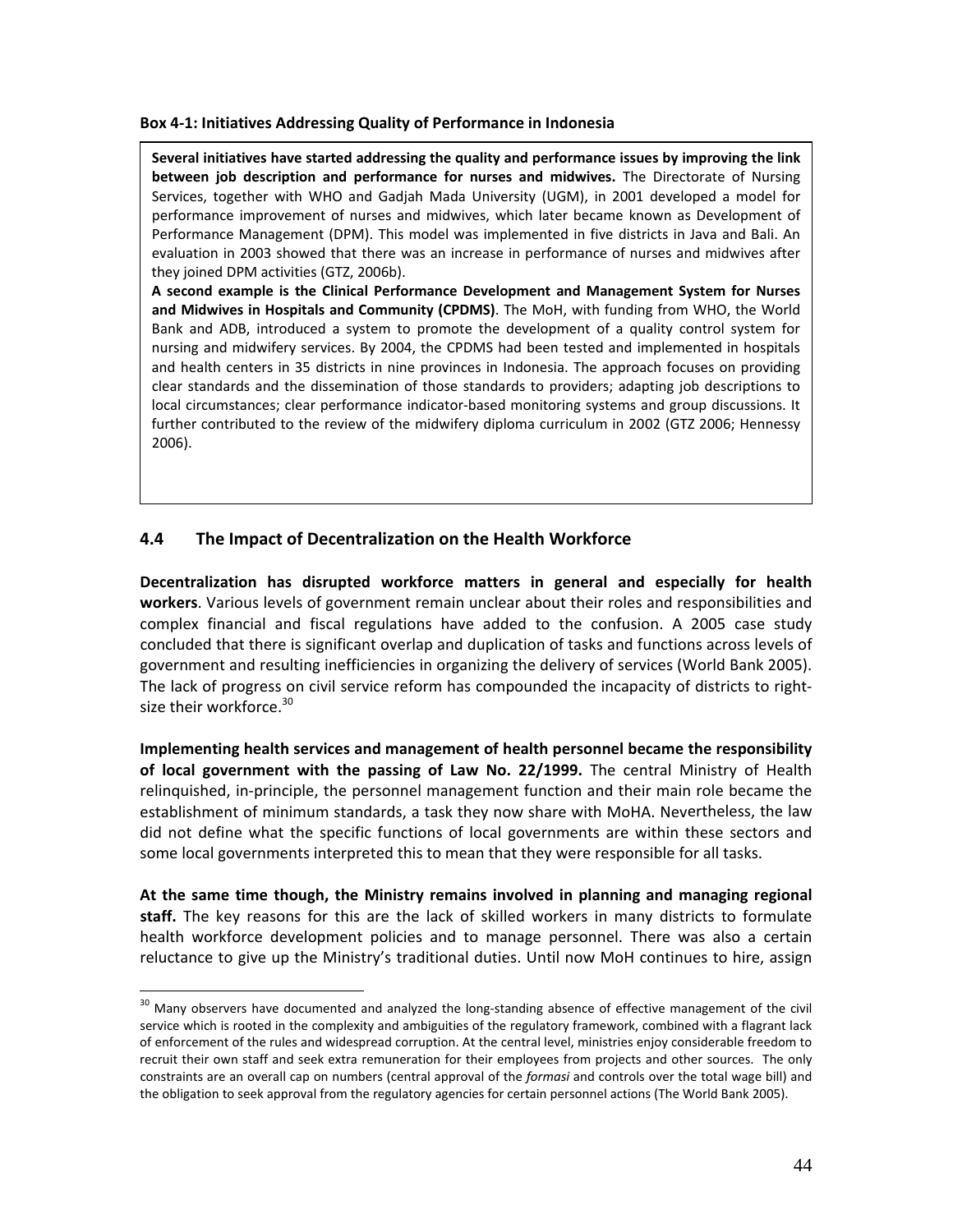and regulate contracted PTT staff and PNS and to allocate these to regions considered to be in need. To add insult to injury, the ministry mandated that local government finance PTT contract doctors after two years, with the exception of those working in remote areas. In reality, very few local governments comply with this. Sectoral ministries also undermine local government's attempts to be lean by encouraging them to mirror central level organization with the promise of access to deconcentrated funds.

**For their part, since decentralization, districts have virtually stopped reporting to MoH, thereby ignoring longstanding or newly stated requirements set by the central government**. Reporting is now voluntary rather than mandatory and has led to a serious breakdown in the health workers' information system as discussed in Chapter One of this paper.

**The situation has led districts, despite being in charge of health workforce planning and management, to continue with the national system practice despite its flaws.** Not only do districts not have sufficient capacity to take over the responsibility without guidance, they also found themselves without a choice regarding accepting the integration of large numbers of staff transferred for administrative purposes. Following the implementation of Law No. 22/1999, over a quarter of a million health staff were transferred from central level administration to local government administration that need to use output and outcome criteria to determine 'right‐sizing' rather than norms. District officials do believe, however, that there is a need for right-sizing, but need assistance on how to undertake this. It is clear that new responsibilities require new types of jobs, reprofiling of old ones and the addition or abolition of positions.

**There are promising examples of provinces where reforms to local health workforce planning were carried through.** Supported by strong local political and administrative leadership, the province of Yogyakarta created a human resource health taskforce under the World Bank supported first Provincial Health Project (PHPI) with the mandate to develop a master plan for a cost‐neutral reshaping of the local human resources deployment to better match local circumstances. The task force found the province needed only 480 staff of the 960 they had inherited through the transfer, and a different mix of workforce skills. A downsizing plan included early retirement, introduction of functional positions, redeployment, voluntary resignation and so forth.

**Unfortunately there are difficulties for provinces in carrying through their planned reforms due to continuing and sometimes contradictory central regulations.** A civil service paper reporting on civil service reforms refers to the Yogyakarta initiative and reports that implementation of the initiative was prevented due to legal impediments; the law forbids the province to downsize. Yogyakarta did not move forward with the reform out of concern that at any time the rules of operation could change and undo reforms that had already been started. Although some progress has been made regarding broader civil service reforms (see Box 4‐2), more is needed in order to have a positive impact on the management of health human resources.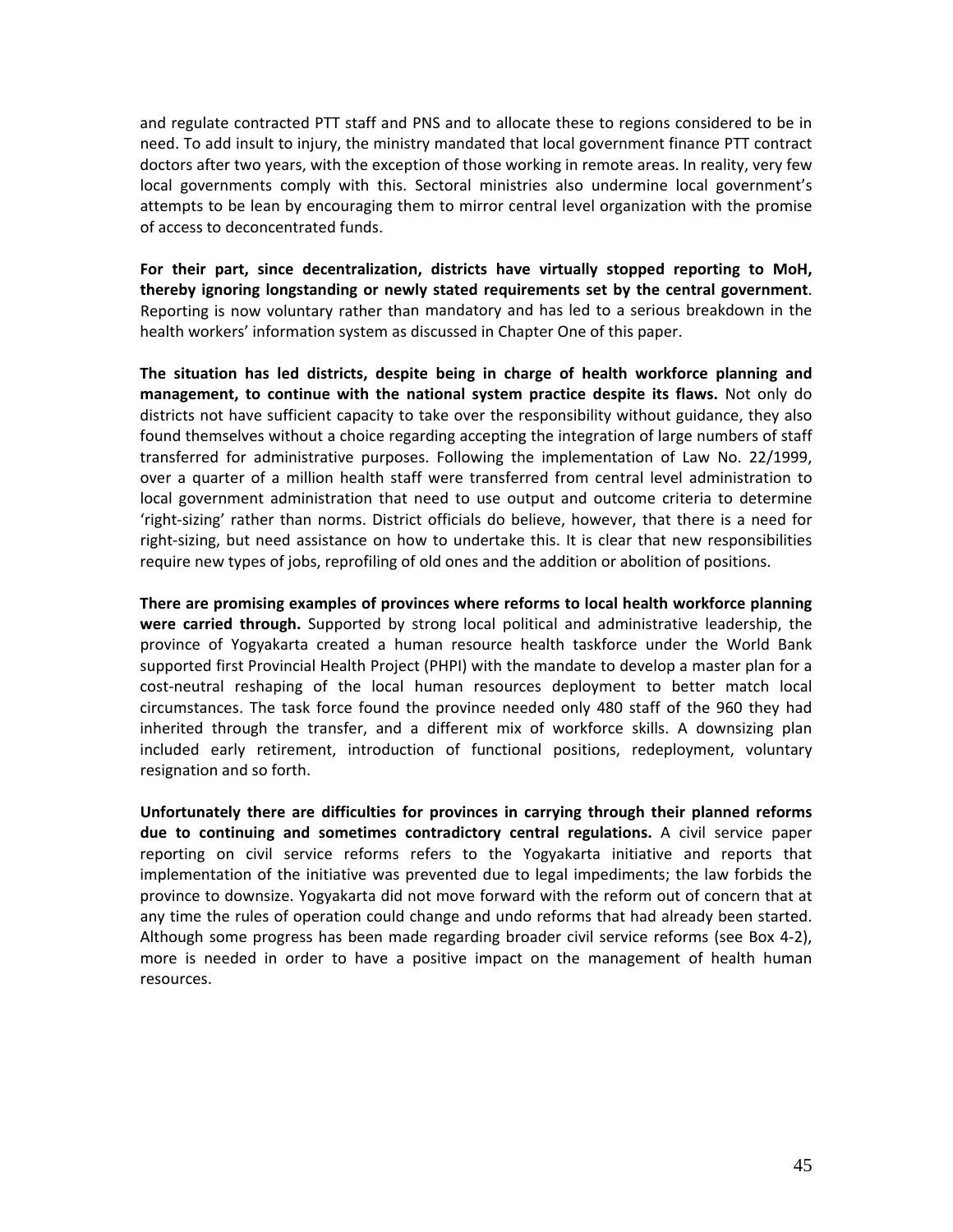#### **Box 4‐2: Civil Service Reform**

The government has undertaken certain initiatives that may open some promising opportunities for civil service reform, including reform of the remuneration system, in coming years (The World Bank 2008b).

- A key first step has been the effort to design a new remuneration policy for high-ranking state **officials,** the so‐called '*pejabat negara'* (for example ministers, legislators, judges and heads of special commissions and agencies). The Minister of Finance has set up an interagency task force to examine the entire compensation package with the goal of creating a more transparent, systematic and coherent framework of pay and allowances linked to a comprehensive review of job classifications and categories. This is intended to lead to an independent remuneration commission to recommend both the level and structure of the compensation package for Indonesia's highest ranking political officials. The work of the commission would be based on the modern techniques of functional analysis, development of job descriptions and pay grading. Such an approach would be followed by a similar comprehensive review of pay issues for the whole civil service.
- **Individual ministries are considering important initiatives that could serve as a model for a more comprehensive civil service reform**. The introduction of Law 14/2005 (Teacher Law) has offered a dramatic increase in the total take‐home pay for teachers on the basis of merit and qualifications through special 'professional allowances' for those passing through a certification process. The Ministry of Finance is considering a comprehensive reform of its civil service, integrated with a restructuring of the Ministry's core services in treasury execution, taxes, and customs.
- **The legal framework for the civil service is being reviewed and revised,** including Law No. 43/1999 (Civil Service), Law No. 32/2004 (Government Organization) and Law No. 11/1969 (Pensions). Included in this review are a range of government regulations encompassing decentralization of the civil service, performance appraisal, separations, and civil service discipline.
- **The '***Reformasi* **Work Unit' might be a window of opportunity to push much needed civil service reform forward.** The new Presidential Work Unit on Managing the Policy and Reform Program (referred to as the *Reformasi* Work Unit or UKP3KR) has 'implementing reforms of bureaucratic administration' as one of its five working areas (*Reformasi*, 3 November 2006).
- **There are also strong civil service reform initiatives in several regional governments**, including in such areas as performance budgeting, one‐stop public services, productivity improvement measures and transparent recruitment for key positions. Promising initiatives have been launched in Yogyakarta, Jembrana (on Bali) and Solok (in West Sumatra)(World Bank 2006). In addition to these initiatives, there is a real, ongoing need to clarify functions between the different tiers of government.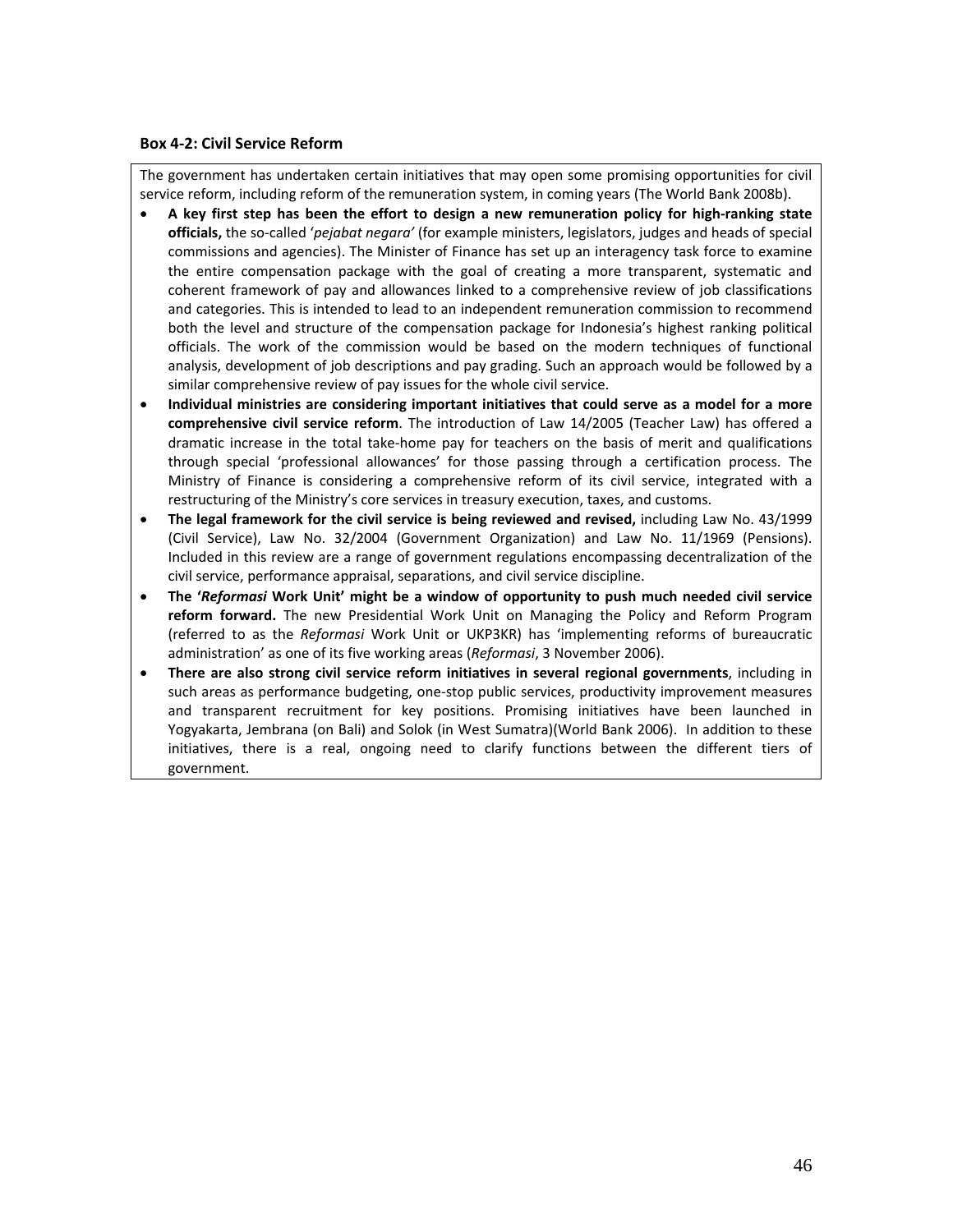# **CHAPTER FIVE: INCREASING NEEDS FOR HEALTH WORKFORCE**

**With clear challenges already looming for the health workforce (inequalities, quality concerns, shortages in remote areas, HR management) new challenges are arising as well.** As the population ages, there will be more demand from the elderly for sophisticated health care. As seen in other countries where these demographic transitions have already taken place, it has been calculated that health care costs and demand for more specialists and nurses will require almost a doubling in the size of the workforce. Not all regions in Indonesia are experiencing these transitions at the same time and same speed; communicable diseases remain a very high public health priority in Eastern Indonesia for example. In addition, a number of new policies and programs, such as the *Desa Siaga* and CCT programs will increase the demand for primary health care workers in remote areas.<sup>31</sup>

**At the same time as these new challenges present themselves, the planning methodology Indonesia uses to fulfill the need for new health workers is outdated.** The private sector growth is important and the opportunities offered to health workers by the private sector continue to influence where they take up work. To date this has not been sufficiently taken into account when establishing health workers policies. The growing demand for sophisticated treatment needed for the prevention and cure of noncommunicable diseases will further influence these choices and make the distribution more inequitable.

### **5.1 Growing and Changing Demand**

 $\overline{a}$ 

**In Indonesia, as in many other countries, fertility rates have declined and the population is starting to age.** In the future there will be a shift in the public health focus from communicable to noncommunicable diseases (NCDs) as a result of aging and an increased prevalence of risk factors such as obesity and smoking. As a consequence, changes in health care demand can be expected. The demand for curative care and inpatient care will increase, creating important requirements for new health personnel and number of hospital beds. At the same time, the demand for core public health functions will continue or may even increase as well, especially due to the effects of global warming. It is clear that in responding to the curative demands of rising rates of noncommunicable diseases, resources for public health will be even more stressed.

**Demographic and epidemiological transitions and the subsequent change in demand for health care were estimated in a recent study by Choi et al which focused on two provinces; East and Central Java**. According to the estimates, the relative importance (share) of NCDs in the future disease burden in these two provinces will increase from 39 percent in 2005 to 56 percent in 2020, if the assumption of significant reductions in communicable diseases holds. Even with no change in the incidence of communicable diseases, the share of NCDs would rise to 43 percent. The study also demonstrates that the physician to population ratio would need to be tripled and the current output by medical schools will not suffice in meeting future demand.

<sup>&</sup>lt;sup>31</sup> CCT (Conditional Cash Transfer): CCT is based on the principle of mutuality. In return for financial assistance from the government, recipients will be required to comply with a number of basic health standards such as immunization and antenatal care. By providing demand side incentives, demand for services goes up.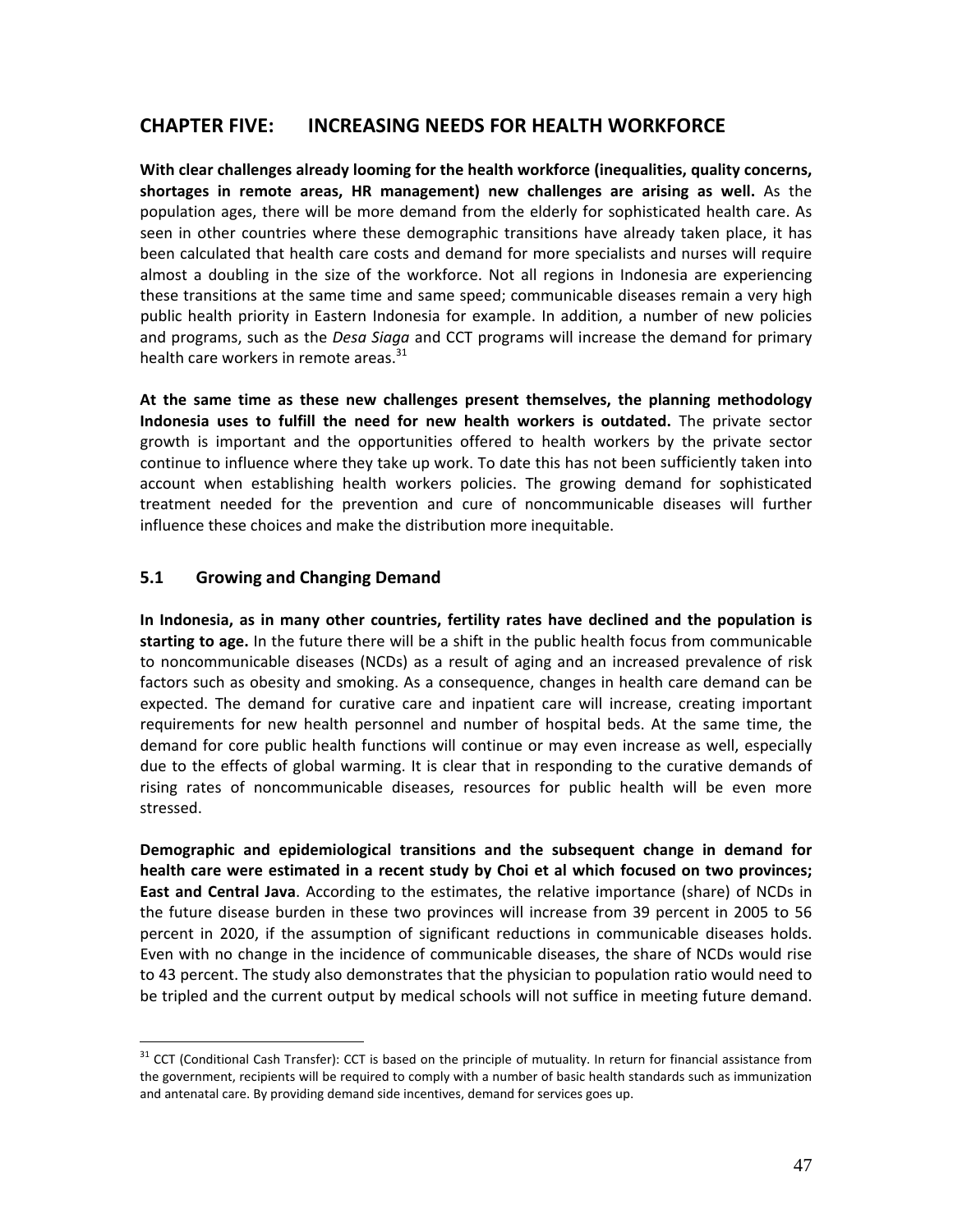On the other hand, if the current 4.8 nurse to physician ratio is maintained at the same level, there will be no need to increase the output of nurses.

**Outside Java/Bali utilization rates for treatment of communicable diseases such as tuberculosis and malaria are much higher than in Java/Bali**. Although much more research is needed on skills mix, and the health labor force study is looking into this in more detail, an initial idea about differences in needs for specific skills can be derived from the results of the tuberculosis survey (Table 5‐1).

| <b>Region</b>        | Prevalence   | <b>Treatment Seeking Behavior for TB</b> |                   |                 |       |                     |                                            |                                                 |            |  |
|----------------------|--------------|------------------------------------------|-------------------|-----------------|-------|---------------------|--------------------------------------------|-------------------------------------------------|------------|--|
|                      | (per 100,000 |                                          | Public            |                 |       | Private             |                                            |                                                 |            |  |
|                      | population)  | Public<br>Hospital                       | Health<br>Centers | Lung<br>Clinics | Total | Private<br>Hospital | Private<br>Doctor<br>Practice or<br>Clinic | Private<br>Midwife/<br><b>Nurse</b><br>Practice | Total $32$ |  |
| Indonesia            | 104          | 21.9                                     | 24.6              | 5.5             | 52.0  | 10.3                | 32.3                                       | 4.7                                             | 47.3       |  |
| Java/Bali            | 59           | 21.3                                     | 17.5              | 6.3             | 45.1  | 12.4                | 38.0                                       | 3.7                                             | 54.1       |  |
| Outside<br>Java/Bali | 174          | 23.2                                     | 41.9              | 3.9             | 69.0  | 5.4                 | 18.2                                       | 6.9                                             | 30.5       |  |
| Sumatra              | 160          | 22.1                                     | 36.8              | 5.9             | 64.8  | 10.3                | 17.7                                       | 5.9                                             | 33.9       |  |
| Eastern<br>Indonesia | 189          | 23.1                                     | 44.8              | 2.2             | 70.1  | 2.2                 | 19.4                                       | 8.2                                             | 29.8       |  |

| Table 5-1: Treatment Seeking Behavior for Tuberculosis (TB) |  |
|-------------------------------------------------------------|--|
|-------------------------------------------------------------|--|

*Source*: Indonesia Tuberculosis Prevalence Survey 2004 – NIHRD MoH.

 $\overline{a}$ 

**In 2005 MoH introduced** *Desa Siaga* **with the aim of serving every village with appropriate HRH and putting in place an efficient referral system.** The plan is to deploy 70 thousand health professionals, mainly consisting of a nurse or a midwife, a sanitarian, and a nutritionist in each village. The objective is to improve certain aspects of public health, such as the surveillance and promotion of good nutritional practices which were discontinued with decentralization (GTZ 2006).

**In 2005 the Government of Indonesia raised the administered price of fuel by more than 150 percent in order to rein in the cost of fuel subsidies.** To compensate for the impact on the poorest Indonesians who were most affected, the government established an unconditional cash transfer (UCT) program. A targeted UCT payment was made to more than 70 million people in four quarterly tranches commencing 1 October 2005. A second UCT program was established by the government following a further rise in fuel prices averaging 28.7 percent in May 2008. As UCT payments are less likely to be as effective as conditional transfers (CCT), the GoI proposes to replace them with a CCT program in future. The CCT program will have consequences for the health sector in that it increases demand through the conditionalities; transfers are made on the basis of compliance with a number of conditions including prenatal visits and child health visits to a *Puskesmas*. Currently the design only provides for the recognition of public health sector

 $32$  The sub-totals for treatment sought at public and private facilities do not add up to exactly 100% because the small number (approximately 1%) who sought treatment elsewhere has not been included in the table.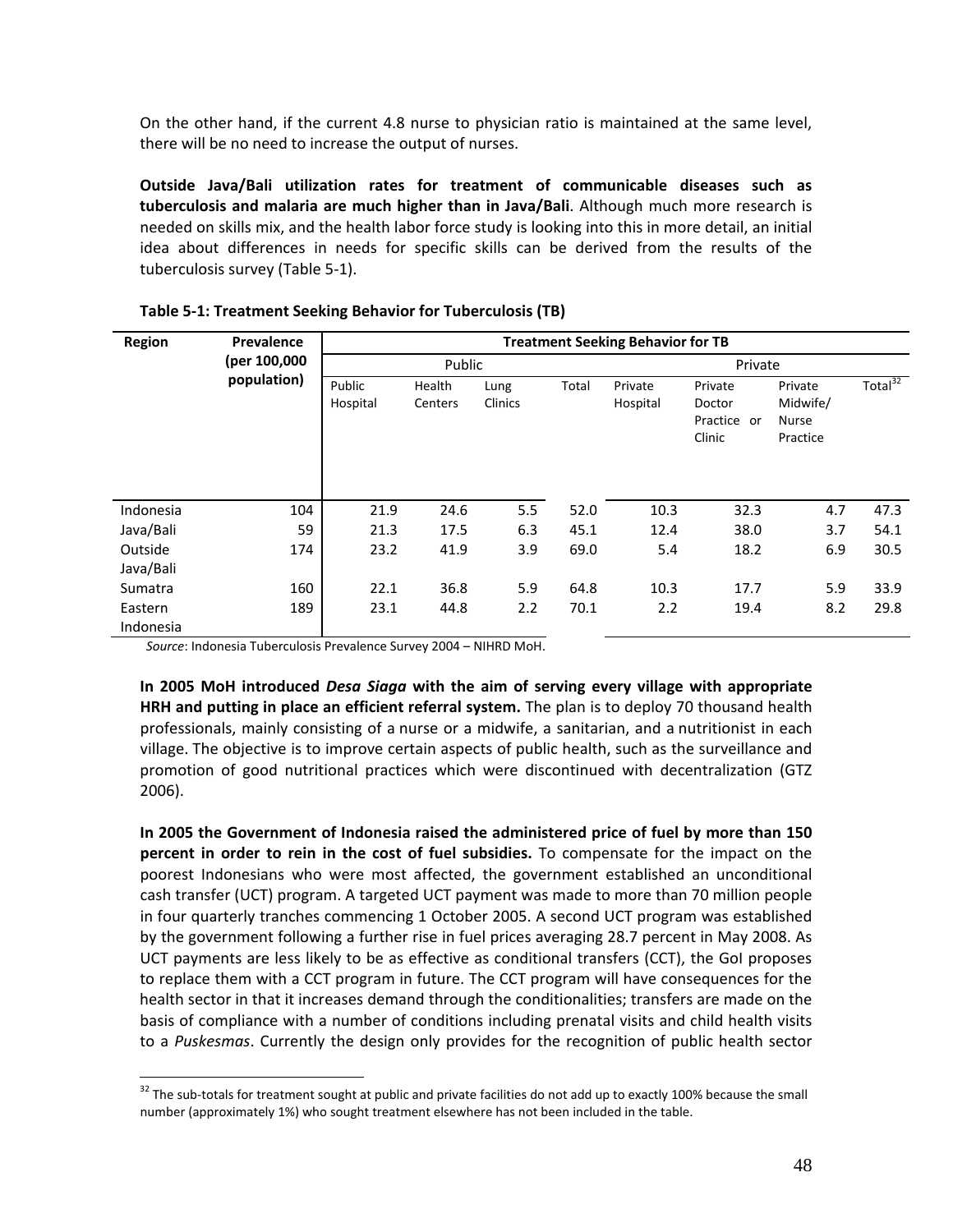conditions and does not see visits to private providers as fulfillment of the conditionalities. The health system will, therefore, come under even more stress to provide services, and quality may be constrained further. Evaluations of the impact on demand are ongoing with the CCT pilot in the field.

**The community‐driven development program (KDP) is set to be scaled up to national level in the near future as the PNPM, following its success in reducing the incidence of poverty.** The construction or improvement of community health centers can be found in numerous community-based proposals under this program. For every health center built under a community‐driven development program, an agreement is made with the district health office to provide health personnel. However, these facility improvements and even construction of new facilities are not linked to central staff planning and supervision and the provision of supplies. An important question in this regard is also whether there is really a need for more facilities, or whether the needs relate to improving efficiency since a large number of *Puskesmas* are underutilized (World Bank 2008b).

**There are concerns about the acceptability of Indonesian nurses and midwives in the international labor market**. The liberalization of goods and services trade in the ASEAN region for the health sector--one of the agreed priority sectors--has materialized with the signing of the Mutual Recognition Arrangement (MRA) on Medical Practitioners in August 2008. The MRA facilitates the free movement of skilled medical practitioners within the ASEAN region. The MRA also regulates their quality through adoption of best practices on standards and qualification by member countries. This means that health professional education and certification in Indonesia needs to meet the agreed standards to be able to compete in the regional health market. In addition, regulations to oversee the practice of foreign medical practitioners need to be strengthened. Collectively, these changes in demand put additional pressure on current health workers, emphasizing the need to look at the health system comprehensively, including private sector provision in future planning.

### **5.2 Health Workforce Planning Methods**

**Since the 1980s, MoH has used several approaches to determine staff needs.** In the early 1980s MoH developed a projection of health workforce needs to fulfill the goal of 'Health for All by the Year 2000'. The projection was based on community health status, demographic changes and existing health programs. These projections were then interpreted as targets for the *Repelita*s (Five Year Development Plans during the New Order). The earliest approach was to use minimum standards for staff needs, for example one doctor per *Puskesmas*. Provincial and district health offices used the ISN (Indicator of Staff Need) method developed by the Bureau of Planning (MoH) to determine the number of staff required for each health facility (see Table 1‐ 1). ISN was widely considered impractical because it did not reflect actual need. In 1994, WHO introduced long‐term projections of staff need, taking into account demographic changes, economic growth and expenditures. But until now, none of these newer methods have actually been used as a basis for determining staff need.

**After decentralization in 2001, districts were given the authority to manage** *Puskesmas* **and public hospitals although they do not have the authority to hire and fire staff.** The districts channel demands for new staff, particularly strategic staff such as doctors, midwives, and nurses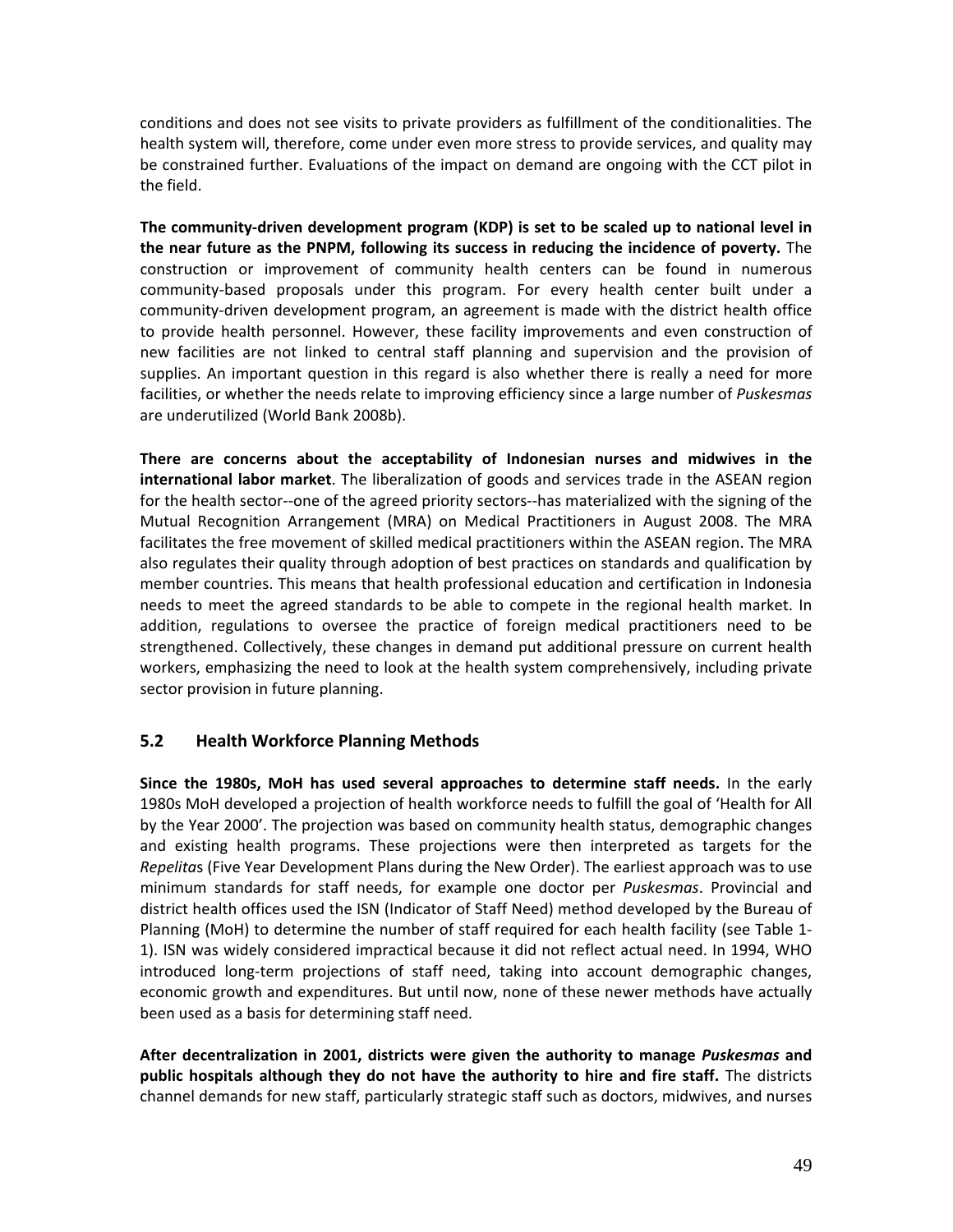to MoH through the province. Most districts still refer to national staffing standards rather than actual demand for services when sending their staffing request. MoH allocate staff based on available resources and the *formasi* for a particular district, while available *formasi* do not always match with district need.

**The** *Daftar Susunan Pegawai* **(DSP ‐ Staff List) was a new method developed after decentralization as a tool for district level managers to assist them in redeploying district level health staff according to workload**. Although this is an improvement, the method still does not reflect demand (based on needs following disease patterns). In addition, since hiring and firing of staff is beyond the district authority, the outcomes of this process are limited to movement only within the district itself. The Workload Indicator of Staffing Need (WISN)‐see next paragraph‐ follows the same principles and thus suffers the same limitations.

**In January 2004, the MoH released Ministerial Decree No. 81 on guidelines for provinces, districts, and hospitals in conducting health workforce planning**. The guidelines suggested four methods of workforce planning beside the previous ISN/DSP method: the Health Need Method, the Health Services Demand Method, the Health Services Target Method, and the Ratio Method. Little is known of the actual use of these methods in workforce planning by provinces and districts, except for WISN in NTT. However the question remains as to what can be done with these (successful) pilots as without changes in the regulatory framework they cannot be implemented on a larger scale.

**After decentralization, the original manual personnel records system was replaced by a number of different computer‐based information systems.** The latter were designed to meet the information needs of various sections and departments**.** The first civil service information system, SIMKA, was found to be ineffective and was subsequently replaced by SIMPEG, which is an improved Web‐based workforce information system. Among the main advantages is the potential to include in this system private providers as well as locally-recruited and military health workers. SIMPEG is administered by the Bureau of Personnel and currently includes only detailed information about public health sector employees. MoH plans to start including private sector workers in the system.

### **5.3 Estimating Increasing Needs**

**Planning to include future needs is becoming increasingly more complicated with demographic, epidemiological and nutritional (including behavior) transitions ongoing**. The demand for a different and more flexible health workforce is growing and as a result of the changes, the response is more difficult to plan. The usual norms and ratio‐based calculations for staffing needs are no longer adequate.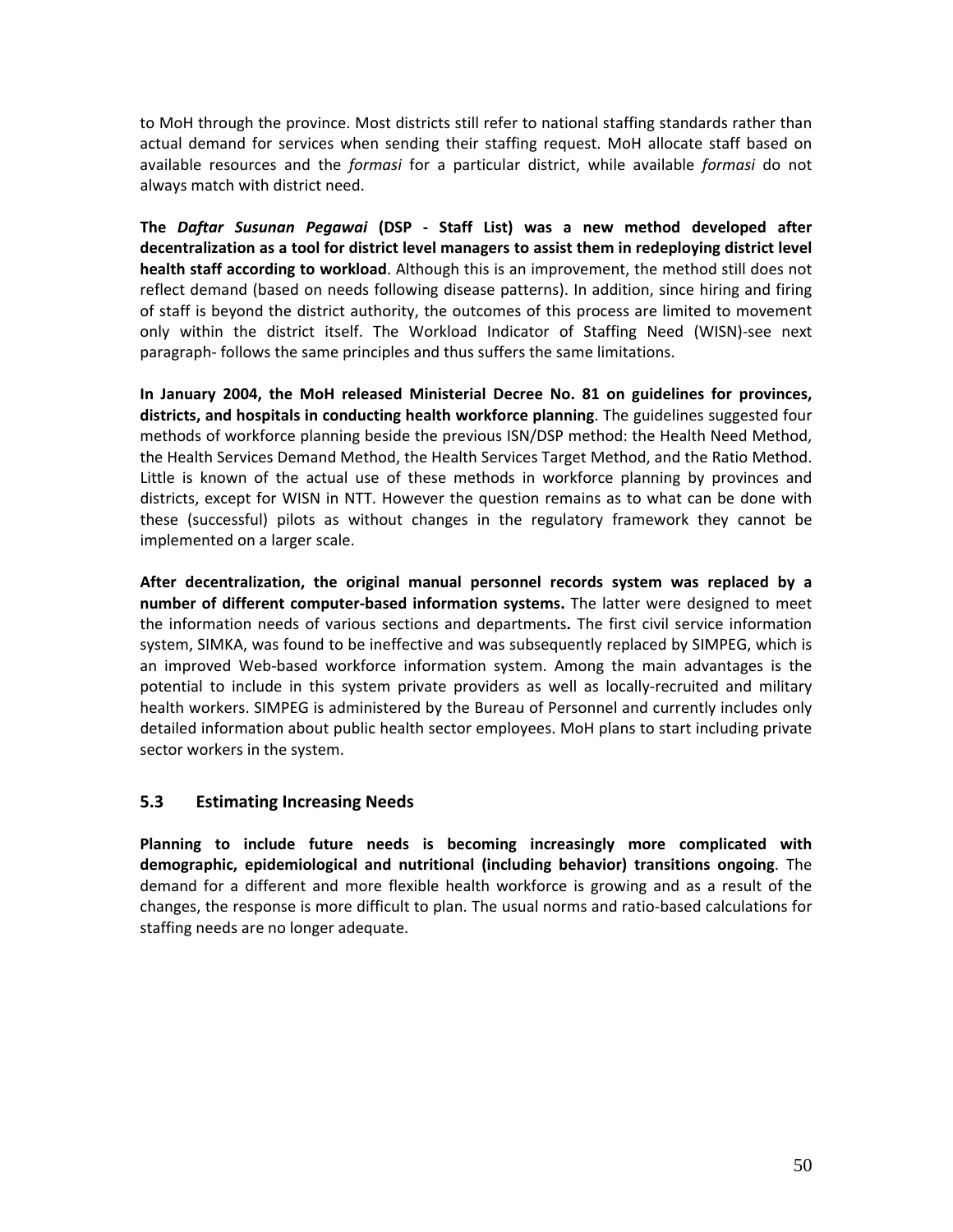**A study by Choi et al<sup>33</sup> to estimate the future costs of health care, based on changes in demand in East and Central Java estimates that the number of medical doctors needed over the next 20 years will almost triple**. The study concentrated on East and Central Java where the epidemiological transition is more advanced than in Eastern Indonesia. The incidence of noncommunicable diseases (NCD) has surpassed that of communicable diseases in East and Central Java and cardiovascular disease, diabetes and malignant neoplasm top the list of main causes of death. In East and Central Java, treatment of NCDs already constitutes the majority of inpatient services. Treating NCDs requires different skills and specialists than communicable diseases and the planning methods for Indonesia's health workforce have not yet been adapted to better reflect future needs.

**The same study applies changes in demand for health care to estimate increases in demand for health workers**. The *Healthy Indonesia 2010* vision calls for a tripling of the current number of medical doctors. In the two provinces studied, this would require nearly 8 thousand physicians over and above the current medical school output by 2020 (Table 5‐2). In order to fill that gap, about Rp 507 billion is required. $34$  On the other hand, assuming the current nursedoctor ratio (4.8) will be sufficient enough in 2020, the existing nursing school capacity will produce about 3 thousand nurses more than the expected demand by 2020, implying no shortfall in the training capacity for those personnel.

| <b>Service</b>                             | <b>Current</b><br>Capacity<br>(2005) | Demand<br>in 2020 | <b>Attrition</b><br><b>From</b><br><b>Current</b><br><b>Stock</b> | <b>Addition</b><br>(New<br>Graduates) | Gap      | Investment<br>Cost<br>(billion Rp.) |
|--------------------------------------------|--------------------------------------|-------------------|-------------------------------------------------------------------|---------------------------------------|----------|-------------------------------------|
| <b>Hospital beds</b><br>With<br>prevalence | 37,647                               |                   |                                                                   |                                       |          |                                     |
| rate change<br>Without<br>prevalence       |                                      | 52,586            |                                                                   |                                       | 14,939   | 12,211                              |
| rate change                                |                                      | 64,100            |                                                                   |                                       | 26,453   | 21,622                              |
| <b>Physicians</b>                          | 7,697                                | 27,191            | 1,155                                                             | 12,810                                | 7,839    | 507                                 |
| <b>Nurses</b>                              | 37.011                               | 130,274           | 5.552                                                             | 102.000                               | $-3,185$ |                                     |

#### **Table 5‐2: Current Capacity and Future Demand in Hospital Beds, Physicians and Nurses and Midwives**

*Note*: \* Assumption One: 90% bed occupancy rate for hospital beds and a ratio of 33.75 physicians per 100,000 people, triple the current ratio of 11.25; and nurse-doctor ratio of 4.79, the same as in 2005.

 $33$  The study in East and Central Java estimates changes in prevalence over time following age-sex specific trends of Years Lived with a Disability (YLD). YLD in Other Asia and Island regions (OAI, not including India, Japan and China) from the 1990 Global Burden of Diseases (Murray 1996) are used. Treatment rates were estimated using the 2004 *Susenas* household data. Friedman and Kosen (2006) apply two scenarios, one where they assume no change in prevalence rates in CDs and NCDs and they assume only demographic and economic changes will drive an increase in demand for health care. In the second scenario they assume the change in prevalence will follow the YLD trends. Summary statistics on service utilization of 2005 show 160 million outpatient visits of which half were for NCDs. The authors estimate 1.6 million inpatient visits of which 62 percent were related to NCDs; NCDs clearly dominate the disease pattern in East and Central Java. The majority of health spending goes to NCDs: 62 percent of total outpatient<br>spending and 73 percent of total inpatient spending (Choi et al, forthcoming).

<sup>&</sup>lt;sup>34</sup> Estimated unit cost is Rp 65 million/physician. This amount is based on phone interviews with the office of the deans from two medical schools in East and Central Java: University of Diponegoro in Semarang and University of Airlangga, Surabaya.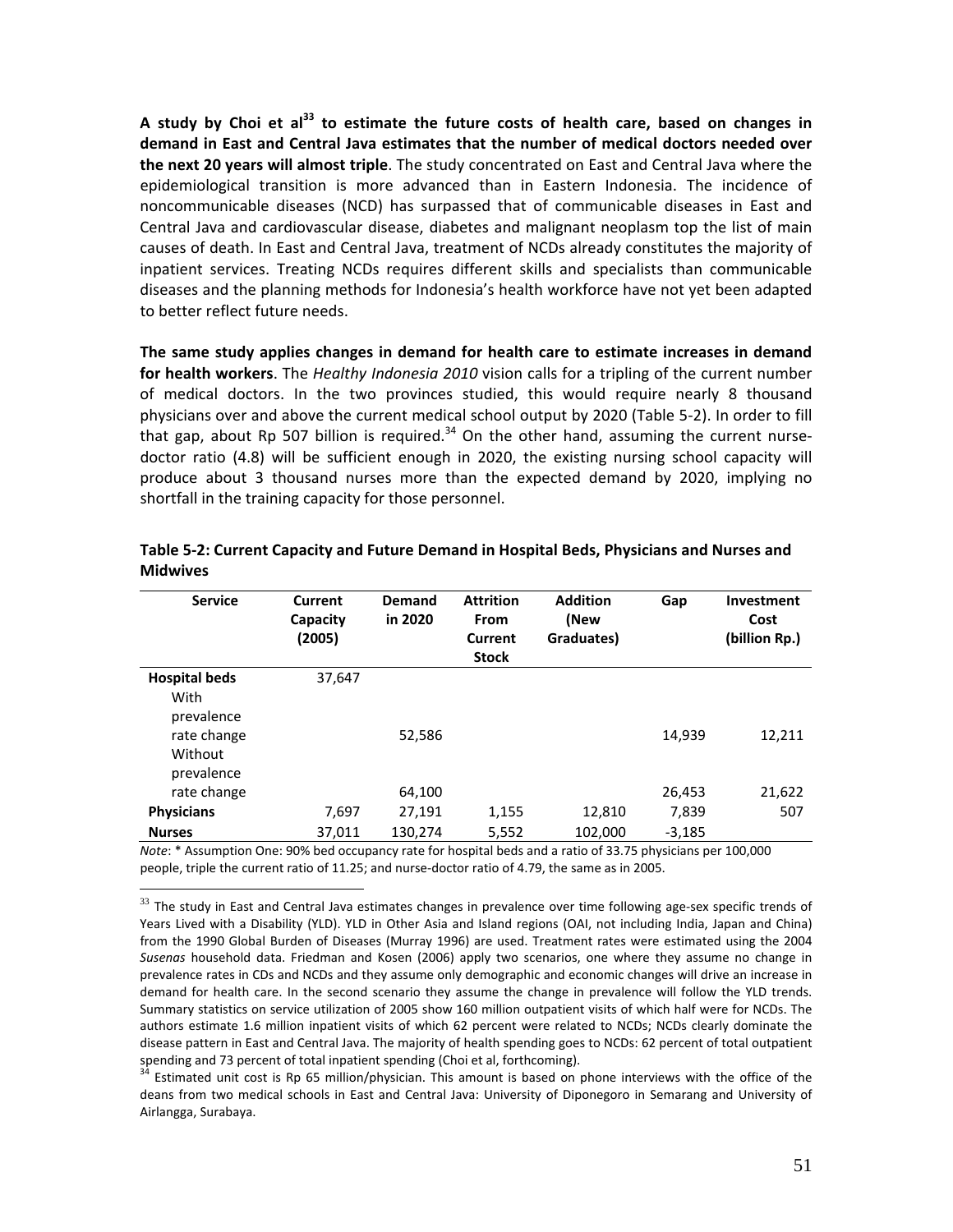\*\* Assumption Two: 15% of current personnel will leave due to retirement or move out of the provinces.

\*\*\* Assumption Three: 70% of newly trained personnel will remain in the province.

**The study is interesting in that it shows a substantial increase in the need for health workers in total but also a need for different skills.** There are limitations to the study as well. For example, the model used in the study does not include the move towards universal health insurance coverage following implementation of Law No. 40/2004. It is also limited to two provinces which are further along the path towards demographic transition than other provinces and, finally, the study focuses on costs and less on health workforce numbers which is the focus of this paper.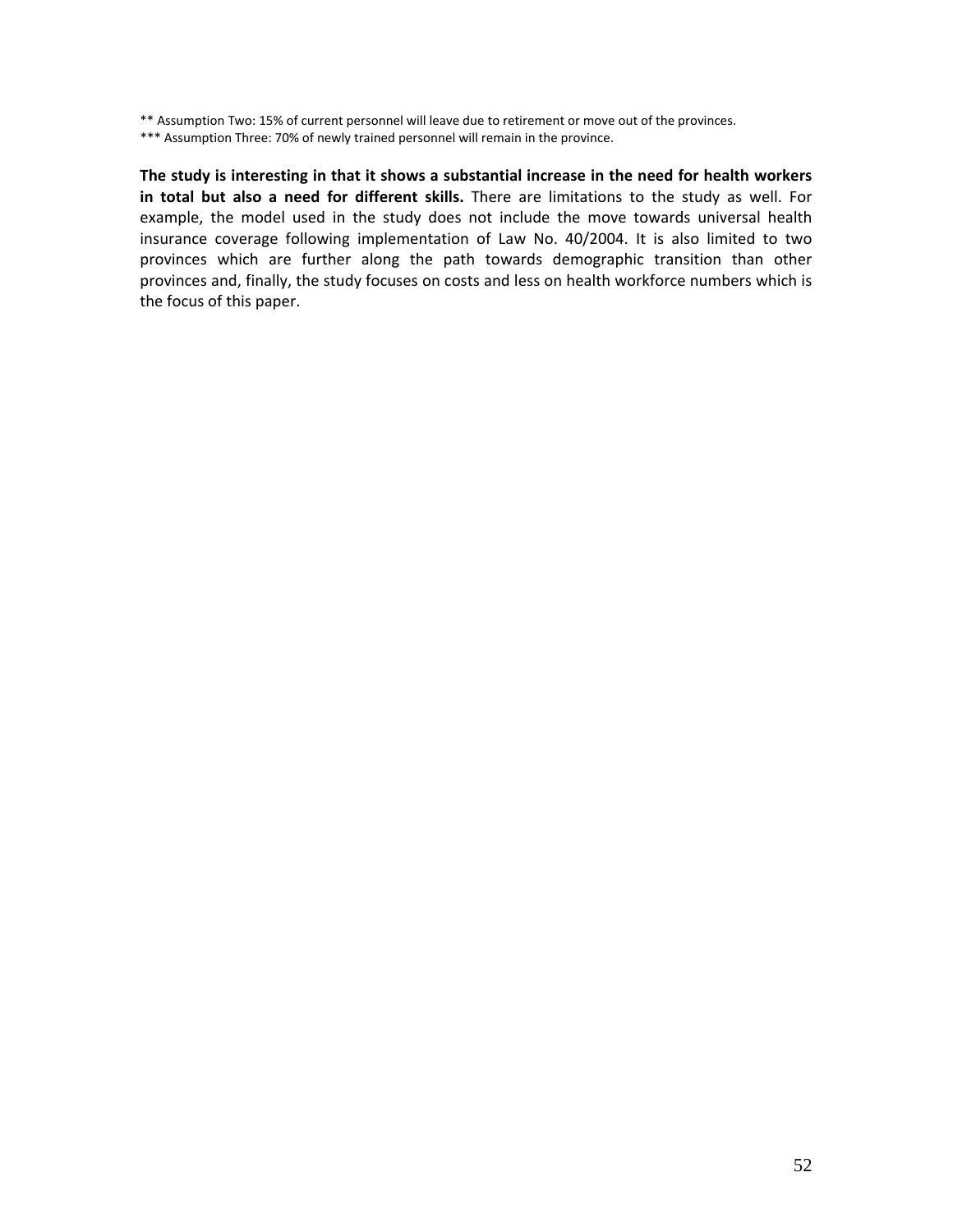# **CHAPTER SIX: CHALLENGES AND ALTERNATIVE FUTURES**

### **6.1 Shortage and Inequitable Distribution of Medical Doctors and Medical Specialists**

**Indonesia's health workforce has increased over time and the ratios of health workers to population have improved**. In 1996 there were 17.3 doctors per 100,000 population while in 2006 there are 18.4 doctors per 100,000 population (PODES). The most recent medical doctor registration data from KKI shows a ratio of 23 doctors per 100,000. While these ratios remain low in international comparisons, there has been improvement over time. The ratio for specialists is extremely low and has not changed much over time. The ratio for midwives has improved significantly over time, from 42 midwives per 100,000 in 1996 to 49 midwives per 100,000 in 2006, an increase of 17 percent. The data on nurses is unreliable. PODES shows a significant decrease over time, while combined school output is about 34,000 new nurses per year.

**On the supply‐side, Indonesia's doctor numbers are unequally distributed geographically while midwives are equally distributed**. While in urban areas in Java/Bali there is one doctor for every 3 thousand people, in rural areas in Java/Bali there is only one doctor for every 22 thousand people. Outside Java/Bali there are more doctors per population, but still only one doctor for every 12 thousand people in rural areas, one for every 15 thousand people in remote areas while there is one doctor for every 2,430 people in urban areas. The distribution of midwives is more favorable in rural and remote areas. In Java/Bali there is a midwife for every 4 thousand people in urban areas and one for every 3,700 people in rural areas. Outside Java/Bali, there is a midwife for every 2,200 people in urban areas, one for every 1,800 people in rural areas and one for every 1,700 people in remote areas. Changes over time have been mainly positive for rural and remote areas.

**The majority of health workers are employed as civil servants and work part‐time in a private practice**. With the exception of medical doctors in Java/Bali, more than 70 percent of doctors, nurses and midwives are civil servants. An estimated 65 percent of publicly employed staff have second jobs (GDS‐2 data, Health PER 2008).

## **6.2 Low Quality of Health Professional Education and Weak System of Accreditation of Schools and Certification of Graduates**

**The capacity to train health workers has improved in terms of quantity, but there are major quality concerns.** There are 52 medical schools in Indonesia, but only a few are considered to produce high quality graduates. Clinical teaching occurs in about 70 hospitals, of which only 37 have the legal status of teaching hospital. There are too few doctors who provide clinical medical training. A recent report on medical education commissioned by Commission X of the DPR identifies a lack of medical training facilities despite very high interest in medical studies, a lack of lecturers and interest in innovation in the medical schools and the very low levels of investment in medical education as key problems underlying the low quality of medical education in Indonesia. It is generally acknowledged that the current education system for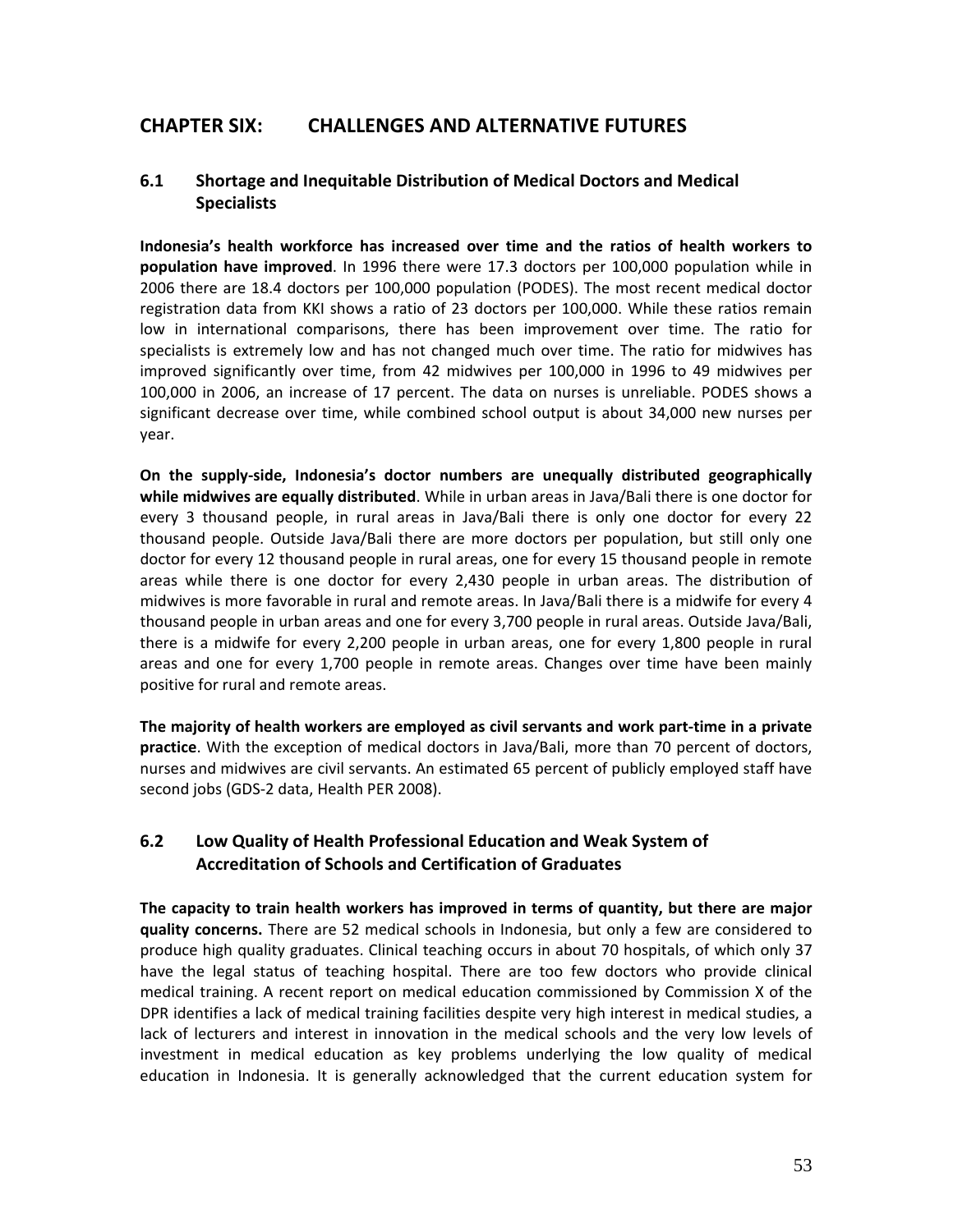health professionals in Indonesia does not support the production of good quality graduates and, as a result, does not always provide quality services.

**Nursing and midwifery education needs attention, especially with a view to improving maternal health which is a major challenge in Indonesia**. There is a significant involvement by the private sector in this area and a large number of new nursing and midwifery schools have been established during the last decade. Most of these are privately funded, but after decentralization in 2001 more districts also started establishing their own nursing, midwifery and medical schools. Despite the large number of schools, the accreditation system of these schools is weak and there is no competency-based system in place to certify graduates. This means thousands of nurses and midwives of questionable quality are entering the market each year.

**It is unclear whether the quality of the workforce has improved over time**. Other than improved ratios of skilled personnel per head of population, there have been few changes. Only 22 percent of all medical doctors are specialists. As an indicator of the quality of the health workforce, in 1992 graduating specialists represented some 23 percent of all graduating doctors. Today this ratio is slightly lower at 22 percent with 5,500 new medical doctors (1,200 of whom are specialists) graduating each year. This is due to a lack of space, rather than lack of interest from medical students. In 2003 all medical schools combined received a total of 83,816 applications of which only 8,969 were accepted.

**Midwives and nurses obtain their graduate certificates from the schools themselves rather than through independent standardized competence testing.** Doctors until recently fell under the same system, but as of 2007, all new graduates need to pass a standardized competency test applied by the KDI.

**There is evidence that health workers are providing poor quality services and upcoming work will provide more recent evidence on this topic**. The 1997 IFLS analysis of the quality of health workers shows very low levels of quality, especially among private nurses and health workers outside Java/Bali. IFLS does not include Eastern Indonesia where quality may be even lower. The ongoing labor health force study will provide more up to date analysis on quality.

### **6.3 Inadequate Health Workforce Policies and Planning**

**The methodology currently being used to plan and budget for health workers is based on the fulfillment of nationally set norms and standards or workload calculation at public facilities.** These methods do not adequately reflect demand, nor do they take into account the contribution of private providers who are not included in the system.

Almost half of all people who are ill and seek treatment do so at a private facility or with a **private provider.** Despite this significant contribution to providing care from the private sector, little is known about where they are and what quality of service they provide and neither factor is taken into account when planning for workforce deployment.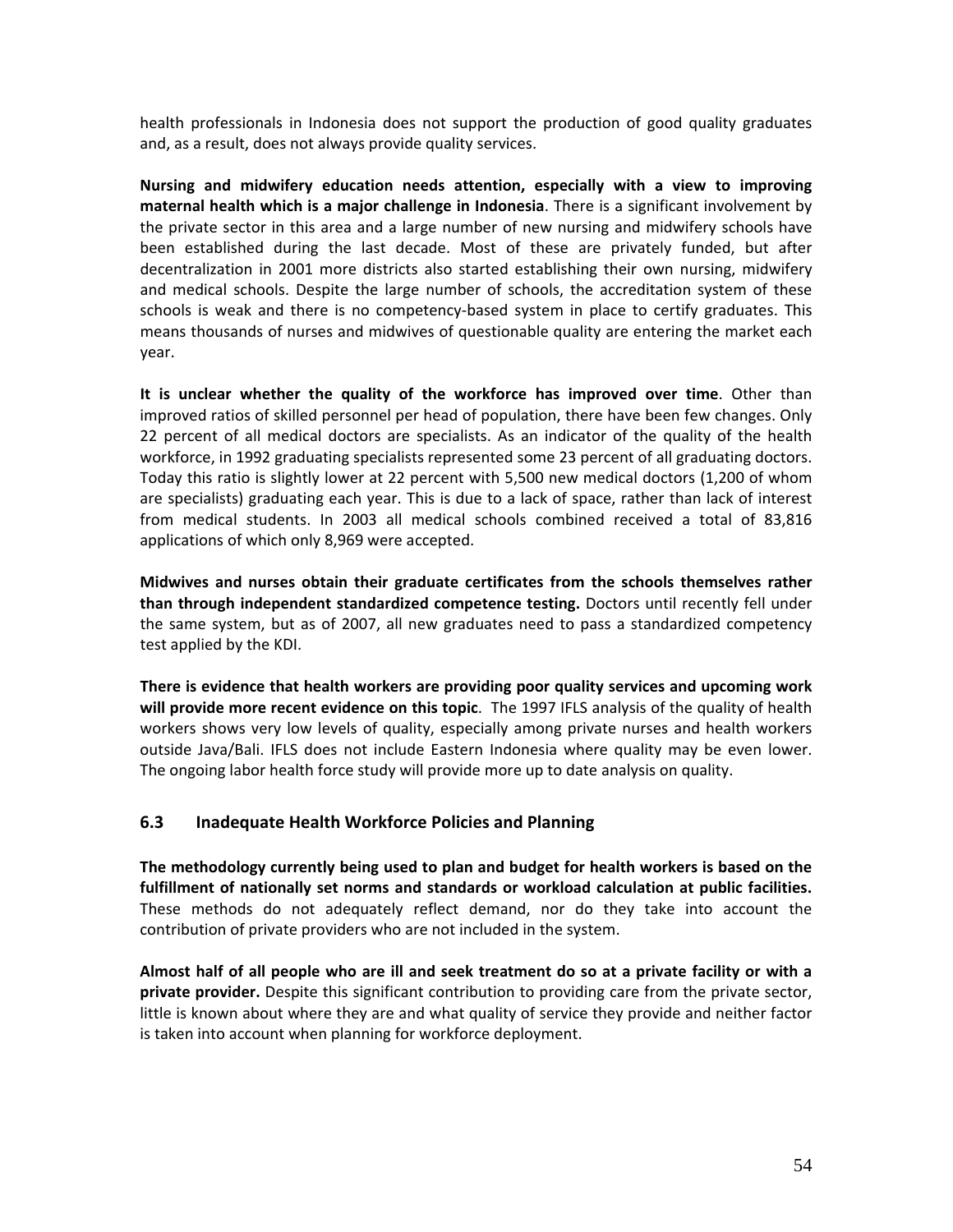**Districts, despite having been given the authority by law to manage the health workforce, are not able to do so.** This is due to the salaries of health workers being linked to the block grants (DAU) as well as the lack of civil service reform.

**The PTT program and the incentives put in place to entice doctors, nurses and midwives to remote areas have not paid off as expected**. Absenteeism among doctors during public working hours remains very high and is linked to the allowance of dual practice. Decentralized management has not increased the number of health workers in underserviced areas.

## **6.4 Growing and Changing Demand for Health Care**

**As the population ages more demand for sophisticated health care will come from the elderly.** As seen in other countries where these transitions have already taken place, it is estimated that health care costs and demand for more specialists and more nurses will require a doubling in the size of the workforce.

**Having more doctors and midwives available does increase overall utilization of health services but public money can be spent more efficiently by emphasizing deployment of publicly‐funded doctors and midwives to rural areas.** The analysis shows that adding more medical doctors in urban areas benefits primarily the private sector as they see an increase in utilization of services while the public sector experiences a decline. However, it is well‐known that the government continues to recruit and deploy PNS and PTT doctors to already well‐ serviced areas.

**The variations in the number and quality of skilled health workers may explain the variation in health outcomes in Indonesia.** The recent Indonesia Demographic Health Survey (IDHS) results show large differences in infant mortality, immunization coverage, fertility rates, and skilled birth attendance and institutional deliveries, all important intermediate outcome indicators, between provinces in Indonesia. Changes over time in these provinces in health outcomes such as infant and child mortality show an equally varied picture, with some provinces improving but others where mortality rates are increasing.<sup>35</sup> More analytical work on determinants is needed to obtain an in‐depth understanding of where policy options should be applied.

### **6.5 Nine Suggested Ways of Taking On These Challenges**

• **Provide better information about the dynamics of the health workforce at the national and subnational levels**. A total of 5,500 medical doctors, 34,000 nurses and 10,000 midwives graduate each year. At the same time, the data on the stock of health workers reports small increases per year. It is clear that the current information does not track accurately where the health workers take up jobs; whether this is in the private or public sector, rural or urban areas; who they serve and whether they maintain their skills after graduation. In addition, better information is needed regarding allied and administrative health workers and this need should be given high priority in the future research agenda and Human Resource Information System development. Finally, there is very little information

<sup>&</sup>lt;sup>35</sup> For more detailed analysis see the preliminary IDHS report.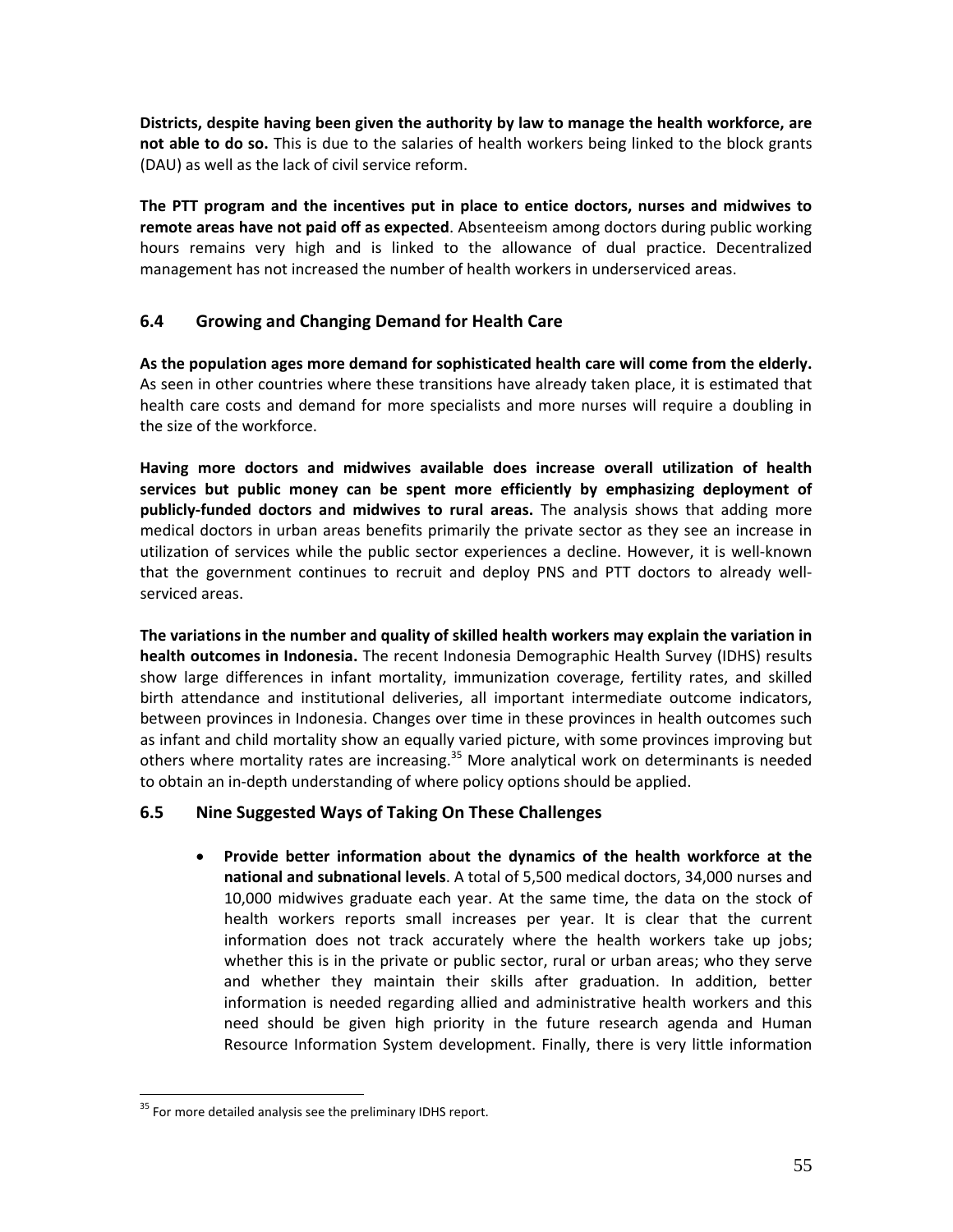on the salaries and income of health workers; information that is needed for a better understanding of incentive structures.

- **Modernize the planning methods for health workforce production and deployment to reflect real demand**. At the same time as new challenges to the health workforce present themselves, Indonesia applies health workforce planning methods that are not transparent or responsive to actual need.
- **Include the private sector in health workers recruitment and deployment**. Estimating the demand for future health workers needs to integrate an analysis of the demand for services and utilization patterns, from both the public and private sectors. There are large numbers of public facilities, especially in urban areas in Java/Bali, that are overstaffed and where utilization rates declined with increased ratios of doctors. On the other hand, private facilities often resort to the public sector to fulfill their need for doctors. Worker shortages can be improved with better planning which includes the private sector.
- **Limit the recruitment of publicly funded medical doctors in urban areas.** Given the fact that more medical doctors settle in urban areas because of private practice opportunities, it appears logical for the public sector to emphasize the placement of medical doctors in rural underserviced areas to increase the efficient use of public money.
- **Limit the recruitment of public servants to those who have been certified according to national standards.** In order to ensure the efficient use of public resources as well as to motivate health workers to obtain accreditation and certification, the public sector should apply clear criteria of nationally agreed upon accreditation and certification standards in their recruitment policies.
- **Limit the reimbursement of services for patients with health insurance to those services that have been provided by certified health personnel in both the public and private sector**. To ensure the quality of service provision, only those services rendered by qualified, that is certified, health personnel should be reimbursed under any insurance scheme.
- **Modernize health workforce policies based on an evidence‐based evaluation of past policies**. Allowing dual practice, the impact of decentralization, the PTT doctor scheme, the practice of contracting doctors on higher remuneration packages in remote areas and so forth are policies that may not have provided the impact foreseen for a variety of reasons. It is worthwhile trying different incentive initiatives to motivate health workers to work in remote areas. Other countries use point systems (Bangladesh) to allocate credits towards a future posting to an appealing location. In the United States, where medical education is very expensive, subsidized medical education is provided on condition of service in remote areas. Of course, getting the provider to the remote area, even with a good salary, does not entice them to provide a quality service (unless altruism is sufficiently strong). Introducing competition was suggested by Hammer and Jack (2001) however, this can be introduced only if the market allows it, which is a question for doctors assigned to rural areas.
- **Modernize and improve the quality assurance–certification, accreditation and licensing–of health workers and health professional education**. The regulatory and oversight system is weak in all aspects. In addition, the growth of private sector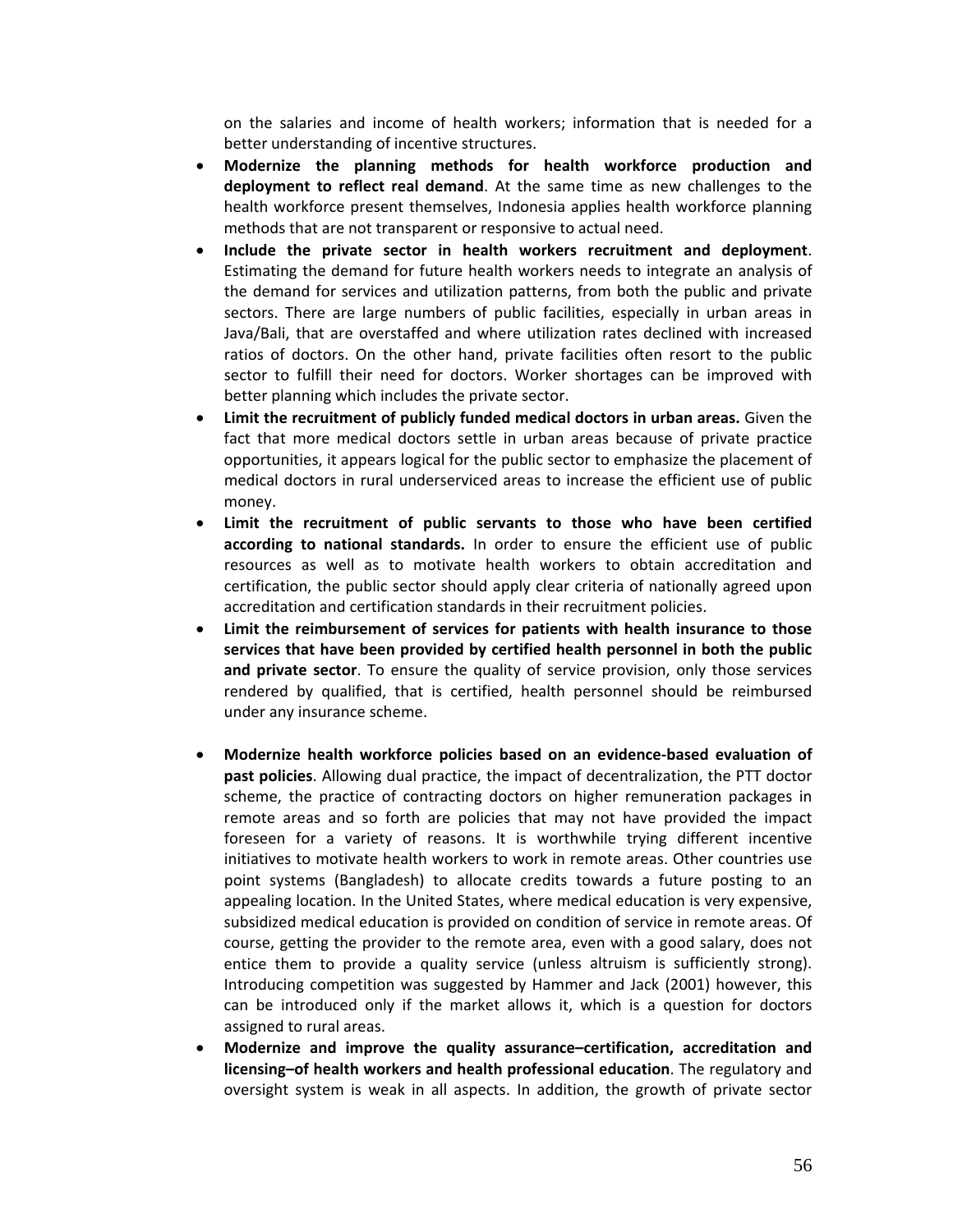involvement in medical and paramedical education warrants strong public sector oversight to ensure quality of service provision.

• **Strengthen not only the clinical competence of nurses and midwives, but also privilege them for providing clinical service in remote areas**. The importance of nurses and midwives for basic care at the community level in rural areas is evident. Studies clearly show that, in those areas, nurses and midwives are taking on many responsibilities beyond their skill level and without legal support. Improving the skills and legalizing the practice will improve the provision of health services in remote and rural areas.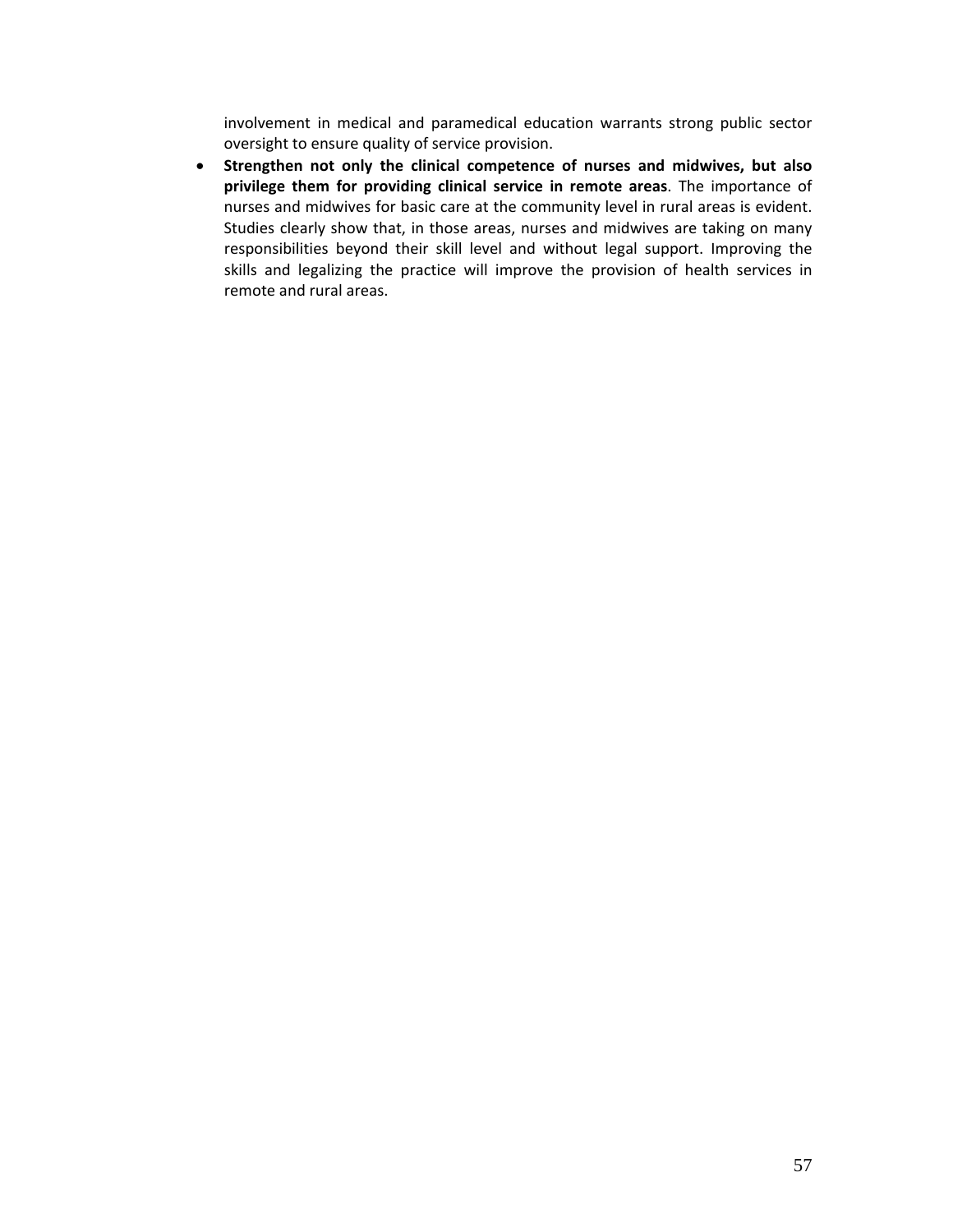## **APPENDIX A: ADDITIONAL DETAILED TABLES**

| <b>Province</b><br><b>Number</b> |       |       | Per 100,000 of Population |      |
|----------------------------------|-------|-------|---------------------------|------|
|                                  | 1996  | 2006  | 1996                      | 2006 |
|                                  |       |       |                           |      |
| Nanggroe Aceh Darussalam         | 564   | 820   | 14.7                      | 19.8 |
| North Sumatra                    | 2,042 | 2,761 | 19.0                      | 24.3 |
| <b>West Sumatra</b>              | 903   | 1,013 | 20.8                      | 22.0 |
| Riau                             | 558   | 903   | 14.2                      | 19.3 |
| Jambi                            | 345   | 537   | 12.4                      | 19.8 |
| South Sumatra                    | 1,093 | 1,002 | 12.4                      | 14.4 |
| Bengkulu                         | 217   | 311   | 13.7                      | 19.2 |
| Lampung                          | 486   | 710   | 7.5                       | 9.8  |
| Bangka Belitung                  |       | 187   |                           | 18.2 |
| Kepulauan Riau                   |       | 287   |                           | 22.8 |
| <b>DKI Jakarta</b>               | 3,591 | 2,893 | 41.6                      | 38.7 |
| West Java                        | 5,090 | 5,531 | 13.5                      | 14.7 |
| Central Java                     | 4,181 | 5,356 | 12.5                      | 16.3 |
| D.I. Yogyakarta                  | 1,006 | 1,307 | 31.0                      | 38.4 |
| East Java                        | 4,763 | 6,410 | 13.5                      | 17.8 |
| Banten                           |       | 1,069 |                           | 12.1 |
| Bali                             | 1,004 | 1,378 | 34.8                      | 42.1 |
| West Nusa Tenggara               | 248   | 502   | 9.8                       | 10.5 |
| East Nusa Tenggara               | 249   | 494   | 7.0                       | 11.7 |
| West Kalimantan                  | 350   | 445   | 12.4                      | 12.2 |
| Central Kalimantan               | 219   | 317   | 13.6                      | 16.5 |
| South Kalimantan                 | 418   | 520   | 14.8                      | 16.1 |
| East Kalimantan                  | 511   | 711   | 24.4                      | 24.2 |
| North Sulawesi                   | 770   | 937   | 28.8                      | 42.9 |
| Central Sulawesi                 | 325   | 360   | 12.0                      | 15.2 |
| South Sulawesi                   | 1,374 | 1,659 | 18.0                      | 19.6 |
| Southeast Sulawesi               | 191   | 306   | 12.4                      | 15.3 |
| Gorontalo                        |       | 173   |                           | 19.0 |
| Maluku                           | 269   | 176   | 12.9                      | 13.0 |
| North Maluku                     |       | 146   |                           | 16.3 |
| Papua                            | 324   | 463   | 10.9                      | 18.8 |

#### **Attachment 1: Number and Ratio of Doctors (by Province)**

*Source*: PODES, authors' calculation.

*Note*: Figures in this table were obtained from a question in PODES that asked the head of the village about the number of doctors living within the boundaries of the village. Some provinces such as Bangka Belitung, Kepulauan Riau, Banten, Gorontalo and North Maluku have no figures in 1996 as they were established after 2000. Two other new provinces not included in either PODES 1996 or PODES 2006 are West Sulawesi (which was formerly part of South Sulawesi) and West Irian Jaya (Papua). Papua province in 1996 was known as Irian Jaya. The figures in PODES 2006 for Papua do not include West Irian Jaya. Similarly, the figures for Maluku in PODES 1996 included North Maluku, but in PODES 2006, North Maluku had become a new province and its data is listed separately. Figures in PODES 1996 for East Timor have been excluded as it achieved independence in 1999.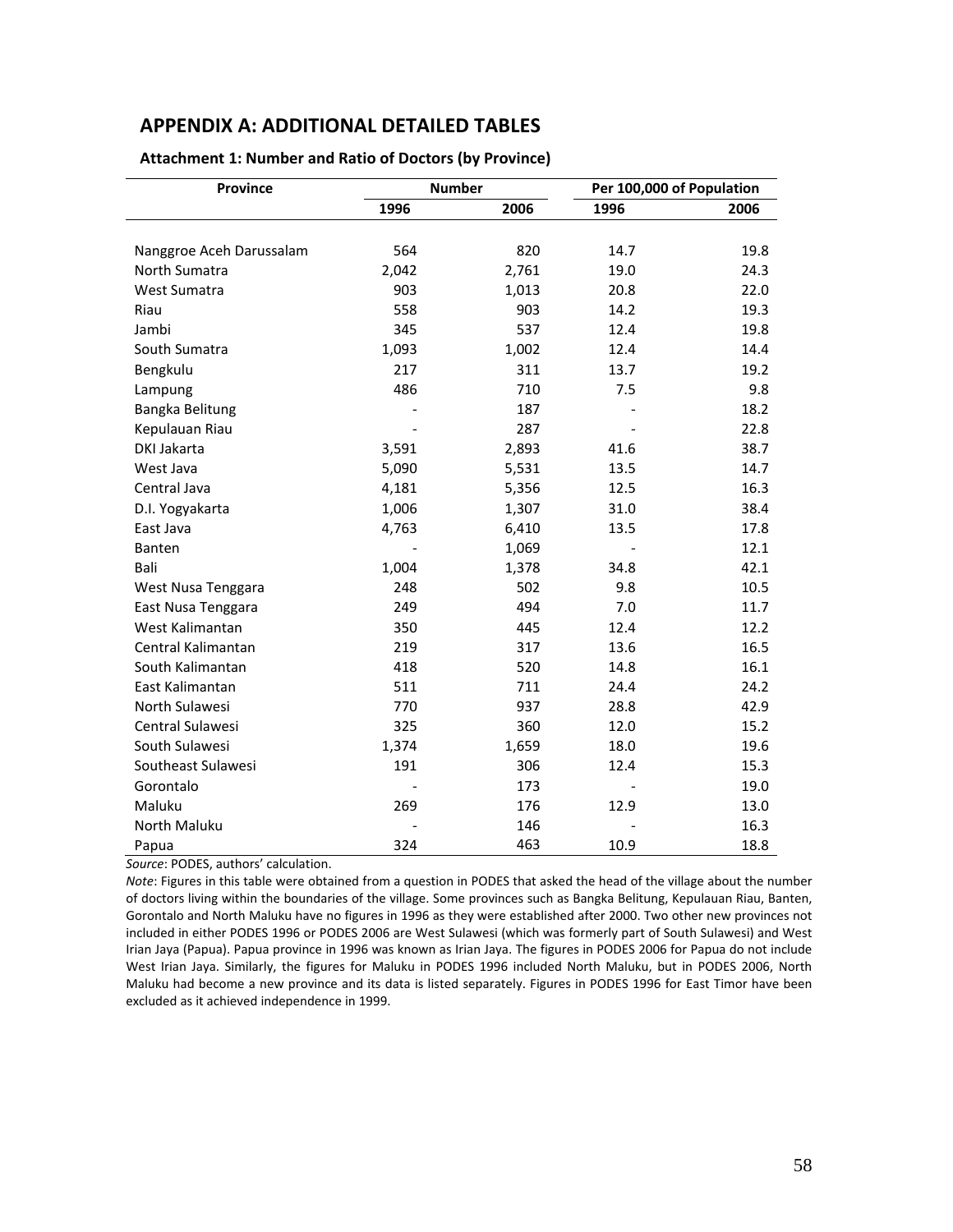| <b>Province</b>          | Level |        | Per 100,000 of Population |       |  |  |
|--------------------------|-------|--------|---------------------------|-------|--|--|
|                          | 1996  | 2006   | 1996                      | 2006  |  |  |
|                          |       |        |                           |       |  |  |
| Nanggroe Aceh Darussalam | 1,648 | 4,475  | 43.0                      | 108.1 |  |  |
| North Sumatra            | 3,841 | 7,142  | 35.8                      | 62.9  |  |  |
| West Sumatra             | 1,520 | 2,723  | 35.1                      | 59.1  |  |  |
| Riau                     | 471   | 1,616  | 12.0                      | 34.6  |  |  |
| Jambi                    | 601   | 1,270  | 21.7                      | 46.8  |  |  |
| South Sumatra            | 1,669 | 3,048  | 19.0                      | 43.9  |  |  |
| Bengkulu                 | 516   | 1,287  | 32.5                      | 79.4  |  |  |
| Lampung                  | 920   | 2,302  | 14.2                      | 31.9  |  |  |
| Bangka Belitung          |       | 346    |                           | 33.7  |  |  |
| Kepulauan Riau           |       | 436    |                           | 34.7  |  |  |
| <b>DKI Jakarta</b>       | 188   | 907    | 2.2                       | 12.1  |  |  |
| West Java                | 4,846 | 8,615  | 12.9                      | 23.0  |  |  |
| Central Java             | 4,999 | 9,973  | 14.9                      | 30.4  |  |  |
| D.I. Yogyakarta          | 119   | 792    | 3.7                       | 23.2  |  |  |
| East Java                | 5,156 | 10,294 | 14.6                      | 28.7  |  |  |
| Banten                   |       | 2,018  |                           | 22.8  |  |  |
| Bali                     | 427   | 1,156  | 14.8                      | 35.3  |  |  |
| West Nusa Tenggara       | 419   | 1,096  | 11.7                      | 25.9  |  |  |
| East Nusa Tenggara       | 751   | 3,077  | 21.2                      | 71.6  |  |  |
| West Kalimantan          | 452   | 1,367  | 12.4                      | 33.6  |  |  |
| Central Kalimantan       | 268   | 1,125  | 16.7                      | 58.4  |  |  |
| South Kalimantan         | 812   | 1,778  | 28.7                      | 54.9  |  |  |
| East Kalimantan          | 328   | 1,152  | 15.7                      | 39.3  |  |  |
| North Sulawesi           | 662   | 1,273  | 24.7                      | 58.3  |  |  |
| Central Sulawesi         | 486   | 1,541  | 17.9                      | 65.0  |  |  |
| South Sulawesi           | 1,100 | 3,242  | 14.4                      | 38.3  |  |  |
| Southeast Sulawesi       | 375   | 1,431  | 24.3                      | 71.8  |  |  |
| Gorontalo                |       | 374    |                           | 41.0  |  |  |
| Maluku                   | 486   | 1,009  | 23.2                      | 74.7  |  |  |
| North Maluku             |       | 712    |                           | 79.6  |  |  |
| Papua                    | 347   | 2,084  | 11.7                      | 84.5  |  |  |
|                          |       |        |                           |       |  |  |

#### **Attachment 2: Number and Ratio of Midwives (by Province)**

*Source*: PODES, authors' calculation.

*Note*: Figures in this table were obtained from a question in PODES that asked the head of the village about the number of midwives living within the boundaries of the village. Some provinces such as Bangka Belitung, Kepulauan Riau, Banten, Gorontalo and North Maluku have no figures in 1996 as they were established after 2000. Two other new provinces not included in either PODES 1996 or 2006 are West Sulawesi (which was formerly part of South Sulawesi) and West Irian Jaya (Papua). The figures in PODES 1996 for Papua do not include West Irian Jaya. Similarly, the figures for Maluku in PODES 1996 included North Maluku, but in PODES 2006, North Maluku had become a new province and its data is listed separately. Figures in PODES 1996 for East Timor have been excluded as it achieved independence in 1999.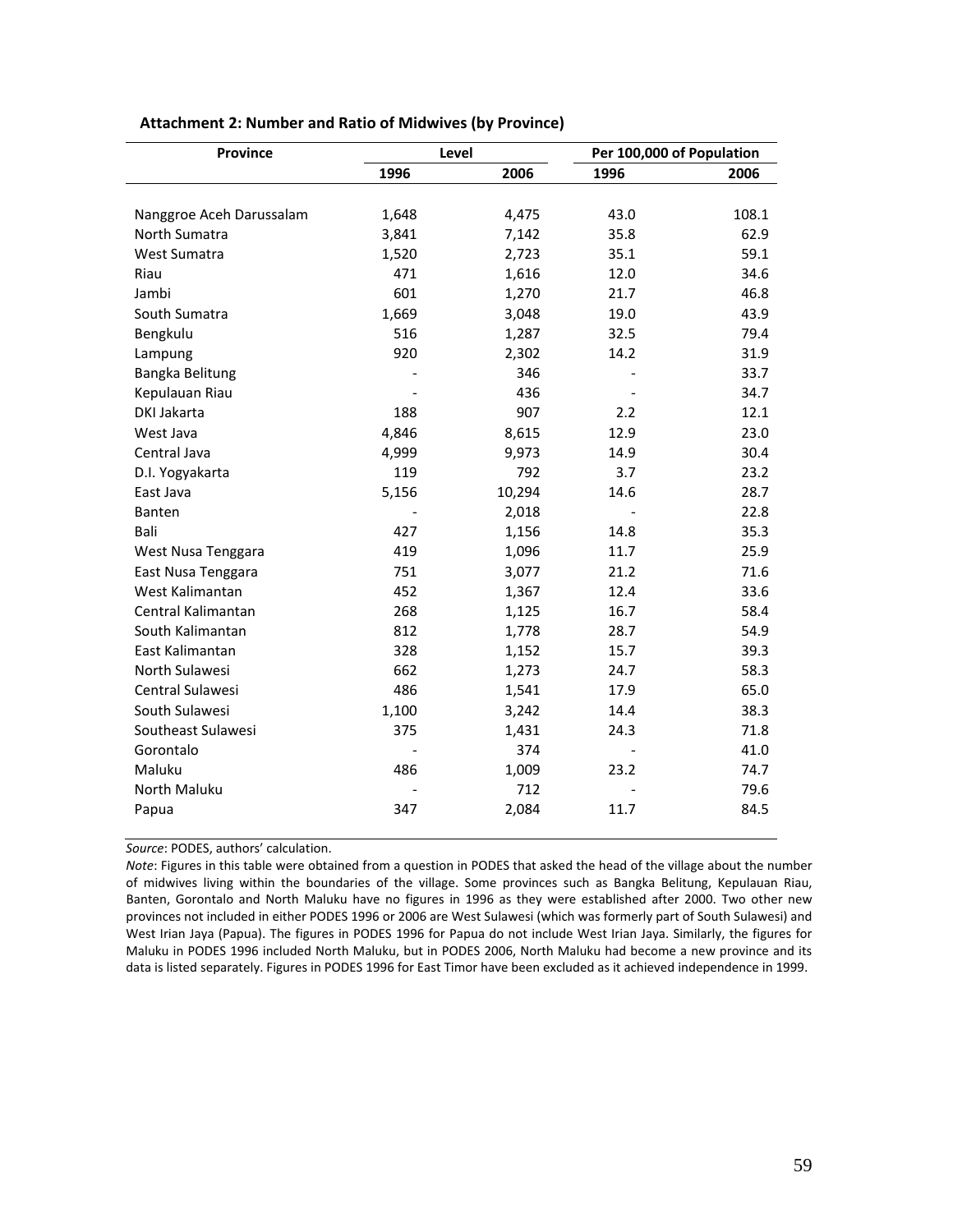| <b>Province</b>          | <b>Number</b> |       | Per 100,000 of Population |       |  |  |
|--------------------------|---------------|-------|---------------------------|-------|--|--|
|                          | 1996          | 2006  | 1996                      | 2006  |  |  |
|                          |               |       |                           |       |  |  |
| Nanggroe Aceh Darussalam | 3,248         | 2,158 | 84.8                      | 52.1  |  |  |
| North Sumatra            | 7,939         | 3,314 | 74.0                      | 29.2  |  |  |
| West Sumatra             | 3,212         | 779   | 74.1                      | 16.9  |  |  |
| Riau                     | 2,130         | 1,046 | 54.2                      | 22.4  |  |  |
| Jambi                    | 1,576         | 853   | 56.8                      | 31.4  |  |  |
| South Sumatra            | 3,638         | 1,388 | 41.4                      | 20.0  |  |  |
| Bengkulu                 | 1,243         | 587   | 78.3                      | 36.2  |  |  |
| Lampung                  | 2,119         | 1,437 | 32.6                      | 19.9  |  |  |
| Bangka Belitung          |               | 321   |                           | 31.3  |  |  |
| Kepulauan Riau           |               | 360   |                           | 28.7  |  |  |
| <b>DKI Jakarta</b>       | 1,826         | 130   | 21.1                      | 1.7   |  |  |
| West Java                | 11,710        | 6,101 | 31.1                      | 16.3  |  |  |
| Central Java             | 10,048        | 5,899 | 30.0                      | 18.0  |  |  |
| D.I. Yogyakarta          | 1,786         | 747   | 55.1                      | 21.9  |  |  |
| East Java                | 11,236        | 5,786 | 31.8                      | 16.1  |  |  |
| Banten                   |               | 1,088 |                           | 12.3  |  |  |
| Bali                     | 2,147         | 1,072 | 74.5                      | 32.8  |  |  |
| West Nusa Tenggara       | 1,659         | 1,428 | 46.3                      | 33.7  |  |  |
| East Nusa Tenggara       | 2,555         | 2,168 | 72.2                      | 50.4  |  |  |
| West Kalimantan          | 2,064         | 1,415 | 56.8                      | 34.8  |  |  |
| Central Kalimantan       | 1,821         | 1,353 | 113.2                     | 70.2  |  |  |
| South Kalimantan         | 2,109         | 1,224 | 74.4                      | 37.8  |  |  |
| East Kalimantan          | 2,032         | 1,305 | 97.0                      | 44.5  |  |  |
| North Sulawesi           | 3,290         | 1,913 | 123.0                     | 87.6  |  |  |
| Central Sulawesi         | 2,258         | 988   | 83.3                      | 41.6  |  |  |
| South Sulawesi           | 5,275         | 2,340 | 69.3                      | 27.6  |  |  |
| Southeast Sulawesi       | 1,388         | 1,089 | 90.0                      | 54.6  |  |  |
| Gorontalo                |               | 429   |                           | 47.1  |  |  |
| Maluku                   | 2,323         | 937   | 111.0                     | 69.4  |  |  |
| North Maluku             |               | 531   |                           | 59.4  |  |  |
| Papua                    | 3,604         | 2,926 | 121.1                     | 118.6 |  |  |

**Attachment 3: Number and Ratio of Nurses (by Province)**

*Source*: PODES, authors' calculation.

*Note*: Figures in this table were obtained from a question in PODES that asked the head of the village about the number of nurses living within the boundaries of the village. Some provinces such as Bangka Belitung, Kepulauan Riau, Banten, Gorontalo and North Maluku have no figures in 1996 as they were established after 2000. Two other new provinces not included in either PODES 1996 or 2006 are West Sulawesi (which was formerly part of South Sulawesi) and West Irian Jaya (Papua). The figures in PODES 2006 for Papua do not include West Irian Jaya. Similarly, the figures for Maluku in PODES 1996 included North Maluku, but in PODES 2006, North Maluku had become a new province and its data is listed separately. Figures in PODES 1996 for East Timor have been excluded as it achieved independence in 1999.

#### **Attachment 4: Number and Ratio of Private Health Workers (2006)**

| _______ | . <i>. .</i> | octors<br>m | uves:<br>w | H<br>353 |
|---------|--------------|-------------|------------|----------|
|---------|--------------|-------------|------------|----------|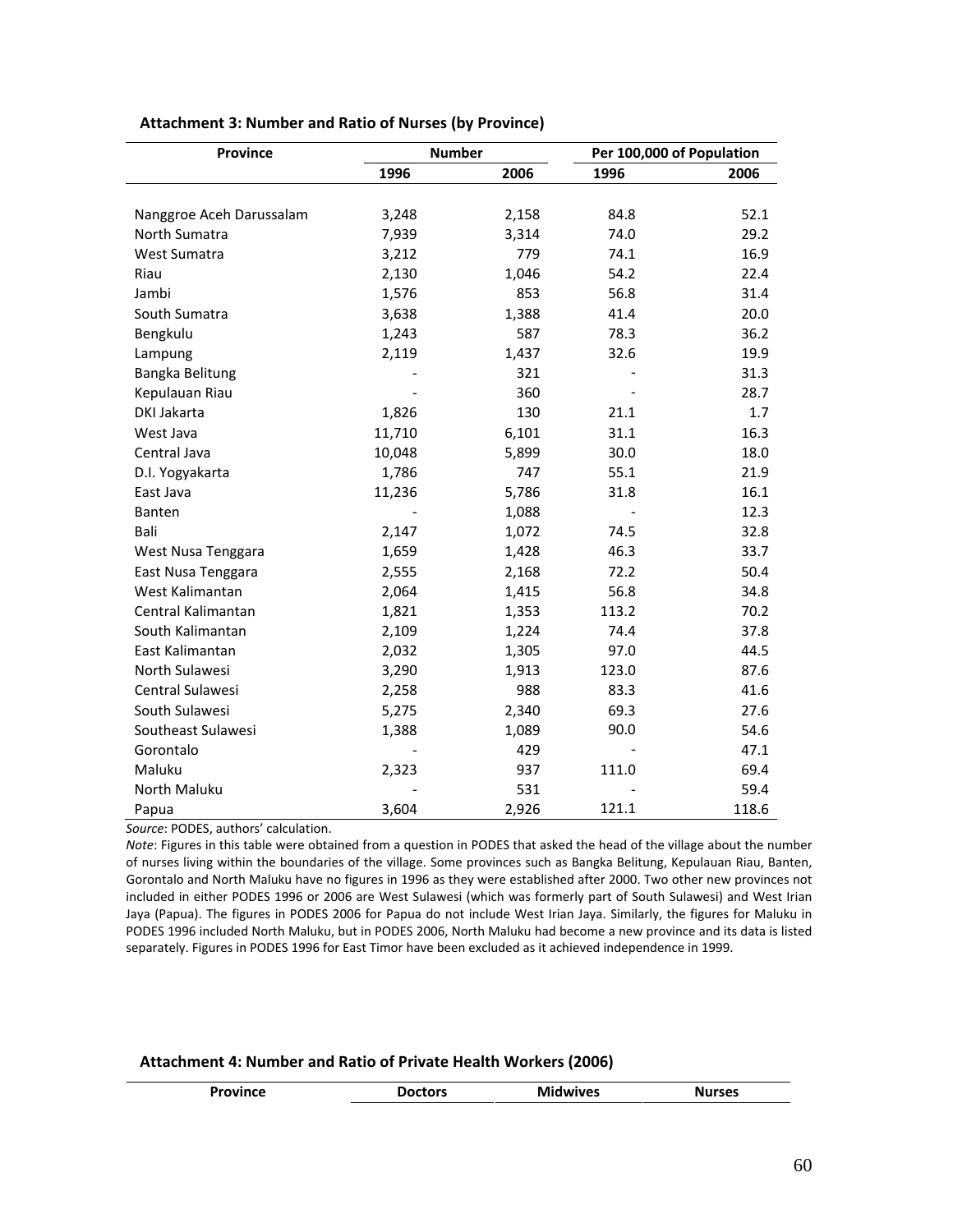|                          | Level | Per<br>100,000<br>of Pop. | Level  | Per<br>100,000<br>of Pop. | Level  | Per<br>100,000<br>of Pop. |
|--------------------------|-------|---------------------------|--------|---------------------------|--------|---------------------------|
|                          |       |                           |        |                           |        |                           |
| Nanggroe Aceh Darussalam | 451   | 19                        | 3,743  | 159                       | 2,400  | 102                       |
| North Sumatra            | 4,130 | 324                       | 8,201  | 644                       | 3,660  | 287                       |
| West Sumatra             | 481   | 21                        | 2,260  | 100                       | 2,144  | 95                        |
| Riau                     | 818   | 59                        | 1,518  | 109                       | 3,109  | 224                       |
| Jambi                    | 520   | 54                        | 1,451  | 150                       | 1,801  | 186                       |
| South Sumatra            | 239   | 17                        | 2,120  | 147                       | 4,190  | 290                       |
| Bengkulu                 | 221   | 32                        | 1,686  | 247                       | 1,074  | 157                       |
| Lampung                  | 592   | 31                        | 1,964  | 103                       | 1,657  | 87                        |
| Bangka Belitung          | 304   | 341                       | 412    | 462                       |        |                           |
| Kepulauan Riau           | 105   | 73                        | 291    | 203                       | 960    | 669                       |
| West Java                | 3,164 | 29                        | 5,540  | 50                        | 6,177  | 56                        |
| Central Java             | 8,426 | 71                        | 10,870 | 91                        | 15,230 | 128                       |
| D.I. Yogyakarta          | 407   | 22                        | 707    | 38                        | 805    | 43                        |
| East Java                | 2,751 | 16                        | 8,850  | 50                        | 11,035 | 63                        |
| Banten                   | 361   | 14                        | 803    | 32                        | 874    | 35                        |
| Bali                     | 181   | 17                        | 620    | 57                        | 1,049  | 97                        |
| West Kalimantan          | 265   | 14                        | 928    | 49                        | 1,595  | 85                        |
| West Nusa Tenggara       | 327   | 13                        | 1,940  | 78                        | 2,207  | 89                        |
| East Nusa Tenggara       | 308   | 25                        | 1,158  | 94                        | 1,341  | 109                       |
| Central Kalimantan       | 365   | 45                        | 1,335  | 166                       | 1,362  | 169                       |
| South Kalimantan         | 740   | 90                        | 1,790  | 219                       | 1,568  | 192                       |
| East Kalimantan          | 1,255 | 91                        | 1,737  | 126                       | 2,252  | 163                       |
| North Sulawesi           | 199   | 19                        | 750    | 71                        | 1,203  | 114                       |
| Central Sulawesi         | 234   | 21                        | 1,326  | 117                       | 1,670  | 148                       |
| South Sulawesi           | 3,428 | 133                       | 2,215  | 86                        | 4,373  | 170                       |
| Gorontalo                | 193   | 171                       | 365    | 324                       | 910    | 807                       |
| Maluku                   | 237   | 23                        | 929    | 89                        | 1,930  | 185                       |
| North Maluku             | 117   | 27                        | 458    | 107                       | 829    | 193                       |
| Papua                    | 422   | 107                       | 1,007  | 256                       | 1,652  | 419                       |

*Source*: GDS‐2, Head of *Kabupaten* health *dinas* book, secondary documents, authors' calculation.

*Note*: Figures in this table were obtained using secondary documents from the district health *dinas*. GDS‐2 sample does not include four provinces: DKI Jakarta, Southeast Sulawesi, West Papua, and West Sulawesi.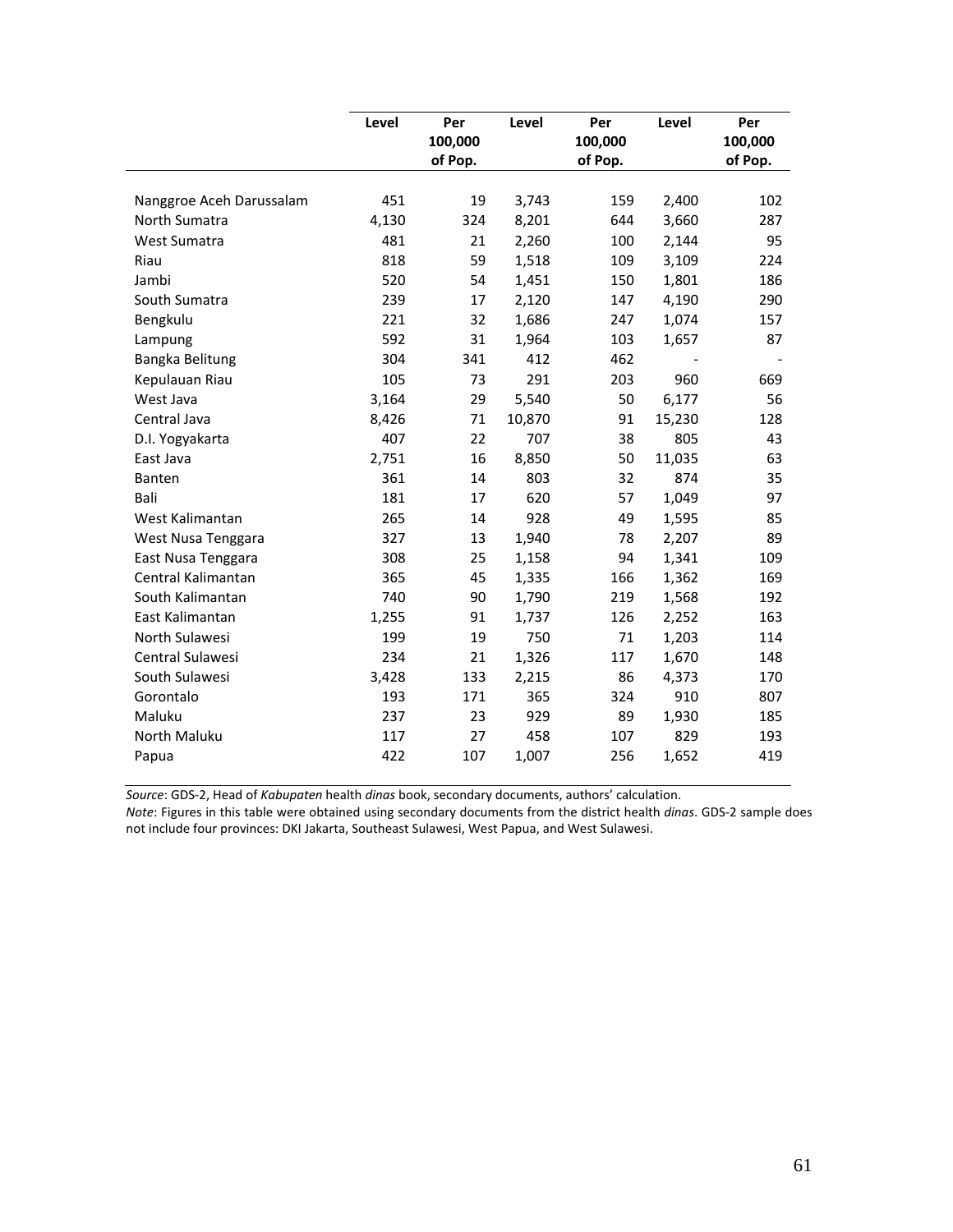| <b>Province</b>          | <b>Doctors</b> |     | <b>Nurses</b> |
|--------------------------|----------------|-----|---------------|
|                          |                |     |               |
| Nanggroe Aceh Darussalam | 89             | 67  | 80            |
| North Sumatra            | 67             | 58  | 75            |
| West Sumatra             | 61             | 75  | 81            |
| Riau                     | 38             | 78  | 68            |
| Jambi                    | 46             | 67  | 92            |
| South Sumatra            | 58             | 83  | 83            |
| Bengkulu                 | 50             | 58  | 83            |
| Lampung                  | 89             | 67  | 94            |
| Bangka Belitung          | 67             | 67  | 50            |
| Kepulauan Riau           | 83             | 17  | 67            |
| West Java                | 44             | 69  | 63            |
| Central Java             | 55             | 71  | 76            |
| D.I. Yogyakarta          | 56             | 72  | 94            |
| East Java                | 42             | 63  | 77            |
| Banten                   | 42             | 50  | 58            |
| Bali                     | 25             | 75  | 60            |
| West Kalimantan          | 75             | 63  | 75            |
| West Nusa Tenggara       | 74             | 81  | 78            |
| East Nusa Tenggara       | 55             | 70  | 75            |
| Central Kalimantan       | 65             | 63  | 88            |
| South Kalimantan         | 58             | 52  | 88            |
| East Kalimantan          | 60             | 89  | 73            |
| North Sulawesi           | 72             | 94  | 89            |
| Central Sulawesi         | 91             | 83  | 100           |
| South Sulawesi           | 81             | 83  | 85            |
| Gorontalo                | 50             | 83  | 83            |
| Maluku                   | 69             | 88  | 97            |
| North Maluku             | 50             | 93  | 94            |
| Papua                    | 83             | 100 | 100           |
|                          |                |     |               |

| Attachment 5: Proportion of Health Workers Who are Civil Servants (As % of Total) (2006) |  |  |  |  |
|------------------------------------------------------------------------------------------|--|--|--|--|
|------------------------------------------------------------------------------------------|--|--|--|--|

*Source*: Authors' calculation from GDS‐2, Head of *Kabupaten* health *dinas* questionnaire, secondary documents. *Note:* GDS‐2 sample does not include four provinces: DKI Jakarta, Southeast Sulawesi, West Papua, and West Sulawesi.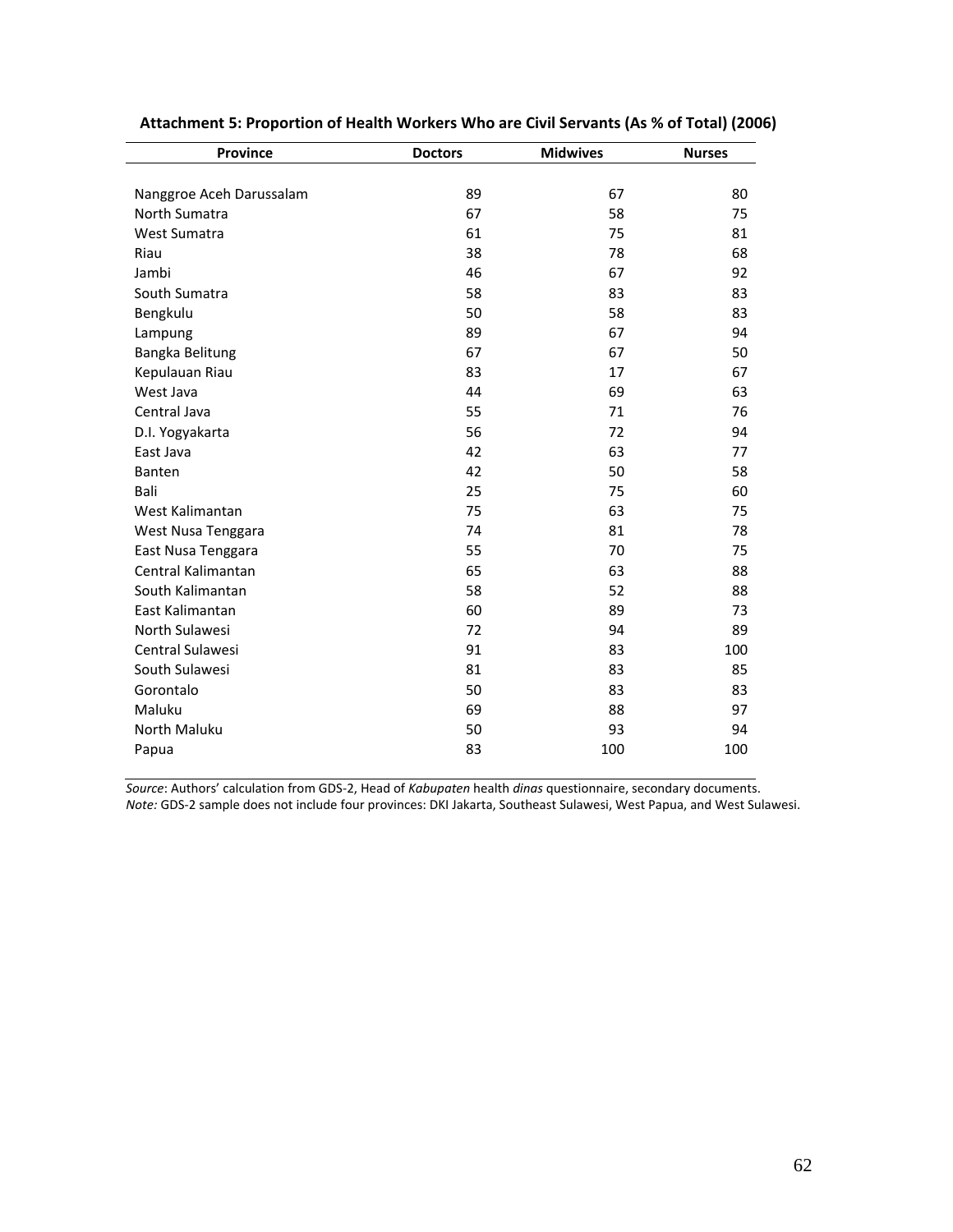| Province                 | <b>Doctors</b> | <b>Midwives</b> | <b>Nurses</b> |  |
|--------------------------|----------------|-----------------|---------------|--|
|                          |                |                 |               |  |
| Nanggroe Aceh Darussalam | 24.2           | 15.6            | 26.9          |  |
| North Sumatra            | 6.8            | 5.2             | 7.9           |  |
| West Sumatra             | 7.8            | 10.3            | 7.9           |  |
| Riau                     | 11.8           | 8.7             | 6.1           |  |
| Jambi                    | 7.4            | 6.6             | 5.0           |  |
| South Sumatra            | 12.1           | 6.5             | 4.7           |  |
| Bengkulu                 | 13.1           | 6.0             | 3.8           |  |
| Lampung                  | 14.7           | 8.3             | 5.9           |  |
| Bangka Belitung          | 9.3            | 11.7            | 5.3           |  |
| Kepulauan Riau           | 8.3            | 18.0            | 7.5           |  |
| West Java                | 22.6           | 11.8            | 13.0          |  |
| Central Java             | 23.4           | 10.3            | 8.8           |  |
| D.I. Yogyakarta          | 26.9           | 14.4            | 4.5           |  |
| East Java                | 16.6           | 11.1            | 10.7          |  |
| Banten                   | 26.8           | 18.2            | 7.9           |  |
| Bali                     | 18.4           | 9.5             | 6.6           |  |
| West Kalimantan          | 13.0           | 7.7             | 11.0          |  |
| West Nusa Tenggara       | 11.3           | 6.0             | 7.6           |  |
| East Nusa Tenggara       | 9.4            | 5.6             | 6.5           |  |
| Central Kalimantan       | 4.6            | 5.0             | 3.5           |  |
| South Kalimantan         | 8.2            | 4.6             | 7.0           |  |
| East Kalimantan          | 17.0           | 8.5             | 5.6           |  |
| North Sulawesi           | 13.6           | 5.9             | 6.7           |  |
| Central Sulawesi         | 12.7           | 2.8             | 4.4           |  |
| South Sulawesi           | 10.7           | 5.0             | 5.2           |  |
| Gorontalo                | 21.3           | 4.2             | 4.7           |  |
| Maluku                   | 15.8           | 6.0             | 5.7           |  |
| North Maluku             | 6.1            | 3.3             | 3.4           |  |
| Papua                    | 16.0           | 10.5            | 9.7           |  |

| Attachment 6: Average Daily Number of Patients Visiting Private Health Providers (2006) |  |  |  |  |
|-----------------------------------------------------------------------------------------|--|--|--|--|
|-----------------------------------------------------------------------------------------|--|--|--|--|

Source: Authors' calculation from GDS‐2, Private health providers' questionnaire.

*Note:* GDS‐2 sample does not include four provinces: DKI Jakarta, Southeast Sulawesi, West Papua, and West Sulawesi.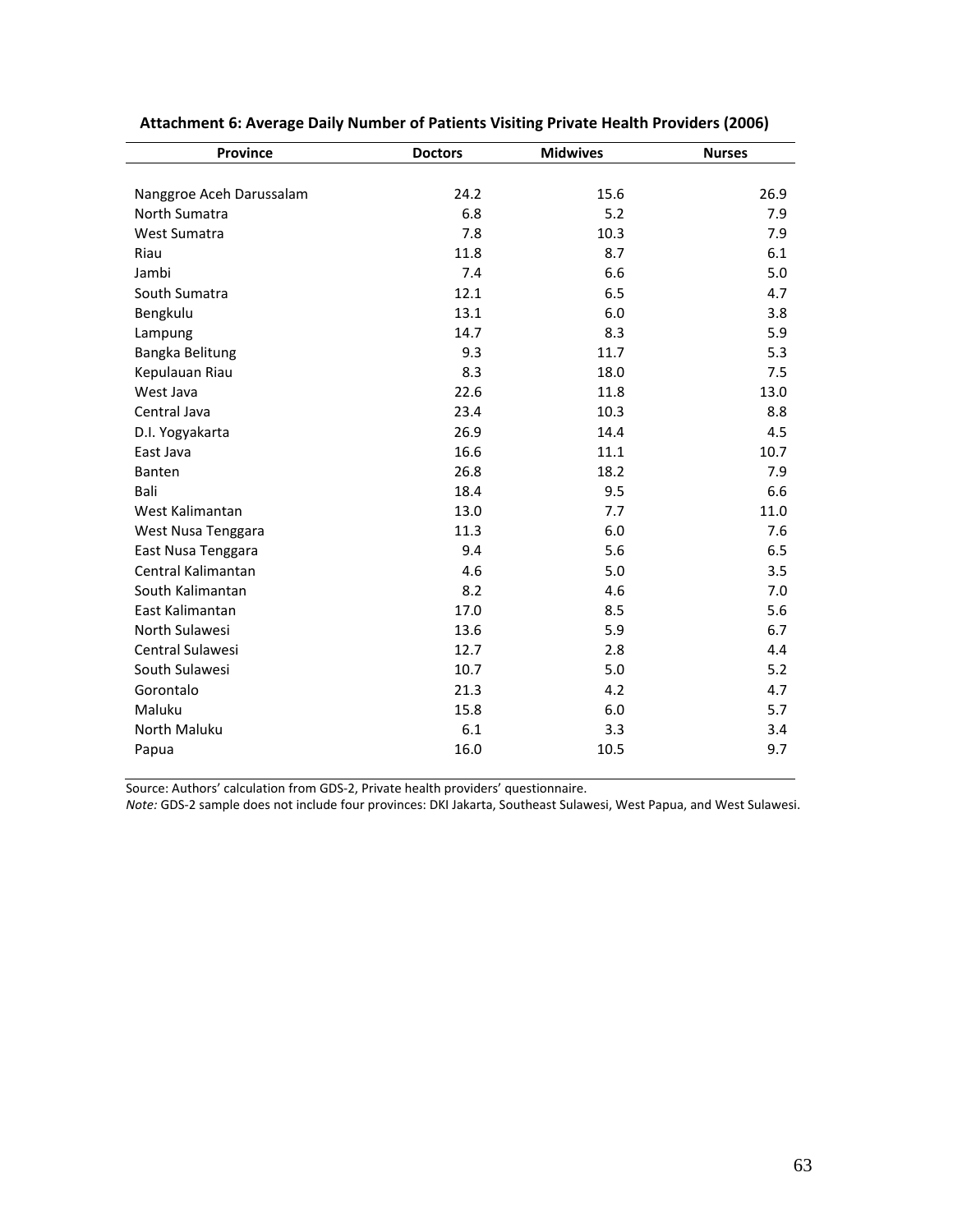| <b>Province</b>          | <b>Proportion With a</b> | <b>Years in The</b>  | <b>Years in Their</b>   |
|--------------------------|--------------------------|----------------------|-------------------------|
|                          | <b>Higher Education</b>  | <b>Health Sector</b> | <b>Current Position</b> |
|                          |                          |                      |                         |
| Nanggroe Aceh Darussalam | 74                       | 11.4                 | 3.3                     |
| North Sumatra            | 71                       | 14.9                 | 2.3                     |
| <b>West Sumatra</b>      | 83                       | 12.7                 | 2.7                     |
| Riau                     | 88                       | 12.2                 | 2.1                     |
| Jambi                    | 79                       | 10.9                 | 4.4                     |
| South Sumatra            | 92                       | 14.7                 | 3.0                     |
| Bengkulu                 | 83                       | 12.6                 | 2.6                     |
| Lampung                  | 78                       | 9.8                  | 2.2                     |
| Bangka Belitung          | 100                      | 9.0                  | 4.0                     |
| Kepulauan Riau           | 100                      | 10.2                 | 1.2                     |
| West Java                | 77                       | 16.5                 | 2.7                     |
| Central Java             | 97                       | 14.6                 | 5.1                     |
| D.I. Yogyakarta          | 100                      | 15.6                 | 2.1                     |
| East Java                | 91                       | 16.5                 | 5.8                     |
| Banten                   | 75                       | 19.5                 | 4.1                     |
| Bali                     | 100                      | 13.3                 | 5.0                     |
| West Kalimantan          | 96                       | 17.4                 | 3.0                     |
| West Nusa Tenggara       | 59                       | 11.3                 | 2.5                     |
| East Nusa Tenggara       | 36                       | 13.3                 | 3.5                     |
| Central Kalimantan       | 73                       | 14.0                 | 5.3                     |
| South Kalimantan         | 83                       | 8.7                  | 4.0                     |
| East Kalimantan          | 63                       | 18.7                 | 4.5                     |
| North Sulawesi           | 89                       | 13.1                 | 4.4                     |
| Central Sulawesi         | 83                       | 11.4                 | 4.8                     |
| South Sulawesi           | 85                       | 15.0                 | 4.8                     |
| Gorontalo                | 83                       | 9.5                  | 2.5                     |
| Maluku                   | 57                       | 17.0                 | 4.8                     |
| <b>North Maluku</b>      | 89                       | 10.1                 | 1.6                     |
| Papua                    | 80                       | 12.2                 | 3.0                     |

### **Attachment 7: Qualifications of Head of** *Puskesmas*

*Source*: Authors' calculation from GDS‐2, *Puskesmas* questionnaire.

*Note*: Higher education means holding a Diploma III/undergraduate degree (or higher). GDS‐2 sample does not include four provinces: DKI Jakarta, Southeast Sulawesi, West Papua, and West Sulawesi.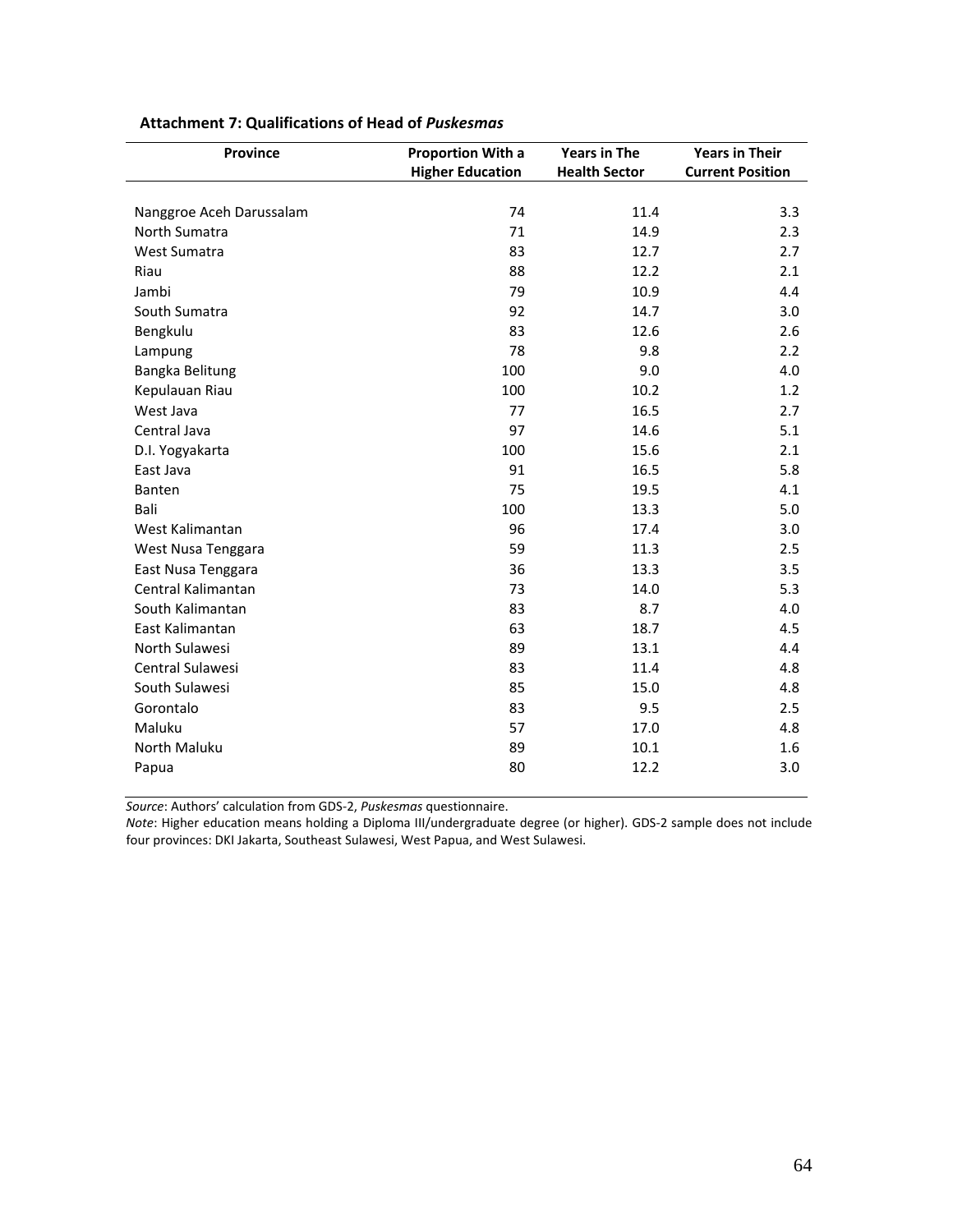| <b>Province</b>          | <b>Density</b><br>(Population<br>per Square<br>Km) | Area (Square<br>Km) | <b>Number of</b><br><b>Households</b> | <b>Number of</b><br><b>Villages</b> |
|--------------------------|----------------------------------------------------|---------------------|---------------------------------------|-------------------------------------|
| Nanggroe Aceh Darussalam | 442                                                | 1,464               | 5,391                                 | 31                                  |
| North Sumatra            | 408                                                | 590                 | 8,449                                 | 18                                  |
| West Sumatra             | 1,455                                              | 752                 | 4,933                                 | 7                                   |
| Riau                     | 1,216                                              | 618                 | 6,138                                 | 10                                  |
| Jambi                    | 224                                                | 1,099               | 5,929                                 | 12                                  |
| South Sumatra            | 2,241                                              | 1,793               | 6,339                                 | 5                                   |
| Bengkulu                 | 508                                                | 755                 | 3,372                                 | 10                                  |
| Lampung                  | 730                                                | 672                 | 6,875                                 | 10                                  |
| Bangka Belitung          | 118                                                | 256                 | 4,864                                 | 6                                   |
| Kepulauan Riau           | 467                                                | 115                 | 8,392                                 | 5                                   |
| West Java                | 601                                                | 1,938               | 12,359                                | 6                                   |
| Central Java             | 1,222                                              | 1,567               | 10,604                                | 10                                  |
| D.I. Yogyakarta          | 2,813                                              | 1,719               | 6,497                                 | 3                                   |
| East Java                | 1,449                                              | 1,358               | 13,590                                | 10                                  |
| Banten                   | 8,261                                              | 814                 | 9,186                                 | 6                                   |
| Bali                     | 1,277                                              | 2,569               | 10,385                                | $\overline{7}$                      |
| West Kalimantan          | 27                                                 | 2,129               | 4,592                                 | 9                                   |
| West Nusa Tenggara       | 961                                                | 1,551               | 9,293                                 | $\overline{7}$                      |
| East Nusa Tenggara       | 357                                                | 1,279               | 5,352                                 | 12                                  |
| Central Kalimantan       | 79                                                 | 977                 | 3,276                                 | 9                                   |
| South Kalimantan         | 237                                                | 759                 | 3,910                                 | 13                                  |
| East Kalimantan          | 126                                                | 774                 | 4,536                                 | 7                                   |
| North Sulawesi           | 416                                                | 1,840               | 5,970                                 | 9                                   |
| Central Sulawesi         | 112                                                | 890                 | 6,773                                 | 10                                  |
| South Sulawesi           | 354                                                | 1,518               | 5,012                                 | 8                                   |
| Gorontalo                | 26                                                 | 3,128               | 3,993                                 | 10                                  |
| Maluku                   | 603                                                | 1,781               | 3,916                                 | 8                                   |
| North Maluku             | 148                                                | 1,036               | 2,999                                 | 17                                  |
| Papua                    | 288                                                | 1,347               | 3,965                                 | 15                                  |

## **Attachment 8: Average** *Puskesmas* **General Coverage (by Province)**

*Source*: Authors' calculation from GDS‐2, *Puskesmas* secondary document questionnaire.

*Note:* GDS‐2 sample does not include four provinces: DKI Jakarta, Southeast Sulawesi, West Papua, and West Sulawesi.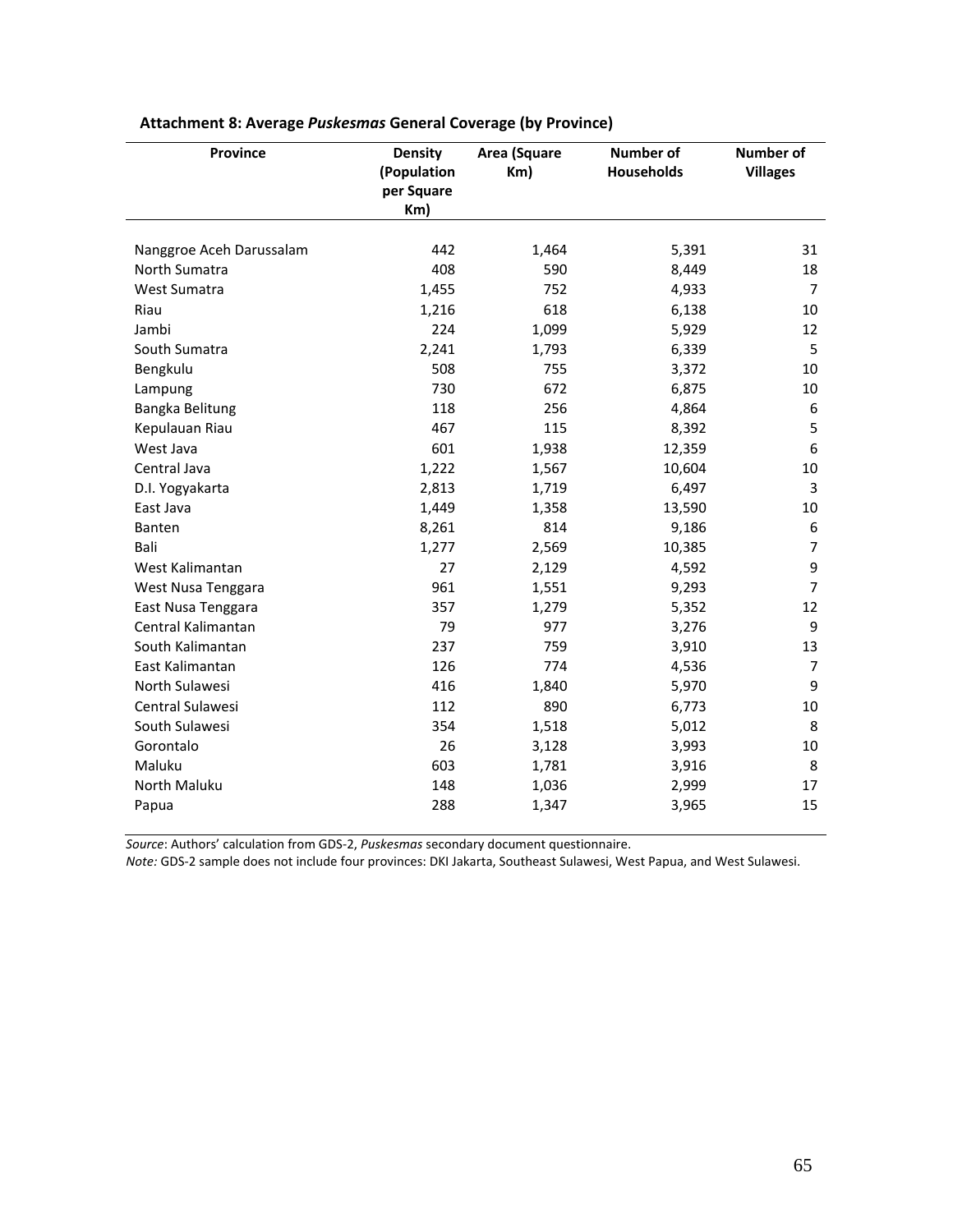| <b>Province</b>          | <b>Households with Askeskin</b> |                                              |  |  |
|--------------------------|---------------------------------|----------------------------------------------|--|--|
|                          | <b>Number</b>                   | <b>Proportion to Total</b><br>Households (%) |  |  |
| Nanggroe Aceh Darussalam | 2,143                           | 43                                           |  |  |
| North Sumatra            | 2,420                           | 31                                           |  |  |
| West Sumatra             | 773                             | 15                                           |  |  |
| Riau                     | 2,206                           | 31                                           |  |  |
| Jambi                    | 1,590                           | 17                                           |  |  |
| South Sumatra            | 2,784                           | 41                                           |  |  |
| Bengkulu                 | 2,444                           | 58                                           |  |  |
| Lampung                  | 4,739                           | 60                                           |  |  |
| Bangka Belitung          | 1,866                           | 34                                           |  |  |
| Kepulauan Riau           | 3,811                           | 47                                           |  |  |
| West Java                | 3,449                           | 38                                           |  |  |
| Central Java             | 5,780                           | 55                                           |  |  |
| D.I. Yogyakarta          | 2,398                           | 38                                           |  |  |
| East Java                | 4,387                           | 40                                           |  |  |
| Banten                   | 1,531                           | 23                                           |  |  |
| Bali                     | 1,296                           | 18                                           |  |  |
| West Nusa Tenggara       | 4,122                           | 38                                           |  |  |
| East Nusa Tenggara       | 3,907                           | 40                                           |  |  |
| West Kalimantan          | 2,337                           | 42                                           |  |  |
| Central Kalimantan       | 1,135                           | 36                                           |  |  |
| South Kalimantan         | 653                             | 22                                           |  |  |
| East Kalimantan          | 533                             | 18                                           |  |  |
| North Sulawesi           | 1,106                           | 14                                           |  |  |
| Central Sulawesi         | 1,728                           | 38                                           |  |  |
| South Sulawesi           | 1,636                           | 34                                           |  |  |
| Maluku                   | 1,972                           | 60                                           |  |  |
| North Maluku             | 313                             | 20                                           |  |  |
| Papua                    | 2,598                           | 81                                           |  |  |

## **Attachment 9: Average** *Askeskin* **Coverage per** *Puskesmas* **(by Province)**

*Source:* Authors' calculation from GDS‐2, *Puskesmas* secondary document questionnaire.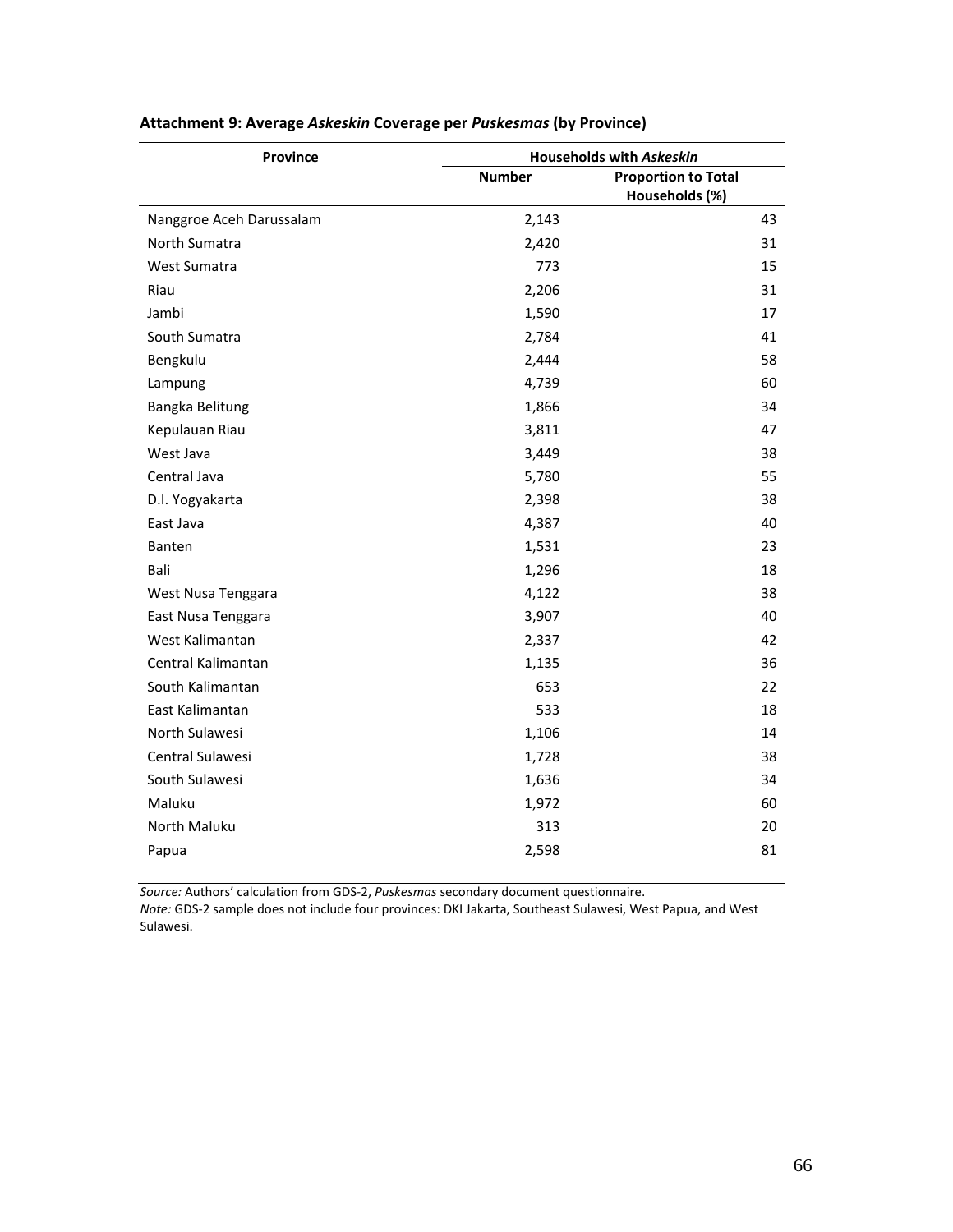| Province                 | Sub-<br><b>Puskesmas</b> | <b>Village</b><br><b>Midwife</b> | <b>Mobile</b><br><b>Puskesmas</b> | Posyandu <sup>36</sup> |
|--------------------------|--------------------------|----------------------------------|-----------------------------------|------------------------|
|                          | (Pustu)                  | (Bides)                          |                                   |                        |
|                          |                          |                                  |                                   |                        |
| Nanggroe Aceh Darussalam | 11.3                     | 2.1                              | 29.8                              | 1.3                    |
| North Sumatra            | 4.1                      | 4.3                              | 13.6                              | 0.5                    |
| West Sumatra             | 1.9                      | 1.7                              | 7.7                               | 0.4                    |
| Riau                     | 2.6                      | 2.4                              | 8.5                               | 0.3                    |
| Jambi                    | 2.2                      | $\overline{2}$                   | 10.1                              | 0.4                    |
| South Sumatra            | 2.4                      | 0.8                              | 5                                 | 0.3                    |
| Bengkulu                 | 2.8                      | 1.6                              | 9.5                               | 0.7                    |
| Lampung                  | 2.7                      | 2.4                              | 7.9                               | 0.3                    |
| Bangka Belitung          | 1.8                      | 0.8                              | 5.7                               | 0.2                    |
| Kepulauan Riau           | 2.2                      | 1.7                              | 4.3                               | 0.1                    |
| West Java                | 4.2                      | 1.4                              | 5.3                               | 0.1                    |
| Central Java             | 4.7                      | 1.3                              | $\overline{7}$                    | 0.1                    |
| D.I. Yogyakarta          | 1.9                      | $\overline{2}$                   | 2.3                               | 0.1                    |
| East Java                | 4.4                      | 1.7                              | 9                                 | 0.2                    |
| Banten                   | 5.9                      | 1.5                              | 3.9                               | 0.1                    |
| Bali                     | 3.6                      | 2.7                              | 6                                 | 0.1                    |
| West Kalimantan          | 2.2                      | 2.8                              | 6.3                               | 0.4                    |
| West Nusa Tenggara       | 1.8                      | 1.9                              | 7.3                               | 0.2                    |
| East Nusa Tenggara       | 3.9                      | 2.4                              | 11.1                              | 0.4                    |
| Central Kalimantan       | 2.1                      | 2.1                              | 6.5                               | 0.6                    |
| South Kalimantan         | 4.1                      | 1.7                              | 11.1                              | 0.7                    |
| East Kalimantan          | $\overline{2}$           | 1.8                              | 7.9                               | 0.4                    |
| North Sulawesi           | 3                        | 1.3                              | 6.8                               | 0.6                    |
| Central Sulawesi         | 3.2                      | 1.3                              | 9.3                               | $\mathbf{1}$           |
| South Sulawesi           | 2.5                      | 2.1                              | 8.6                               | 0.3                    |
| Gorontalo                | 3.3                      | 2.6                              | 10.2                              | 0.6                    |
| Maluku                   | 2.4                      | 2.5                              | $\overline{7}$                    | 0.5                    |
| North Maluku             | 5.5                      | 3                                | 17.2                              | 0.7                    |
| Papua                    | 4.1                      | 2.1                              | 7.3                               | 1.2                    |

**Attachment 10: Average Number of Villages Served by an Associated Health Facility/Worker Coordinated by** *Puskesmas*

*Source*: Authors' calculation from GDS‐2, *Puskesmas* secondary document questionnaire.

 $\overline{a}$ 

<sup>36</sup> *Posyandu (Pos Pelayanan Terpadu)*: Integrated Community Health Care Centers. Health services provided by *posyandu* include immunization services, health services for mothers and children, and family planning services which involve the PKK (a program at the village level to educate women on various aspects of family welfare).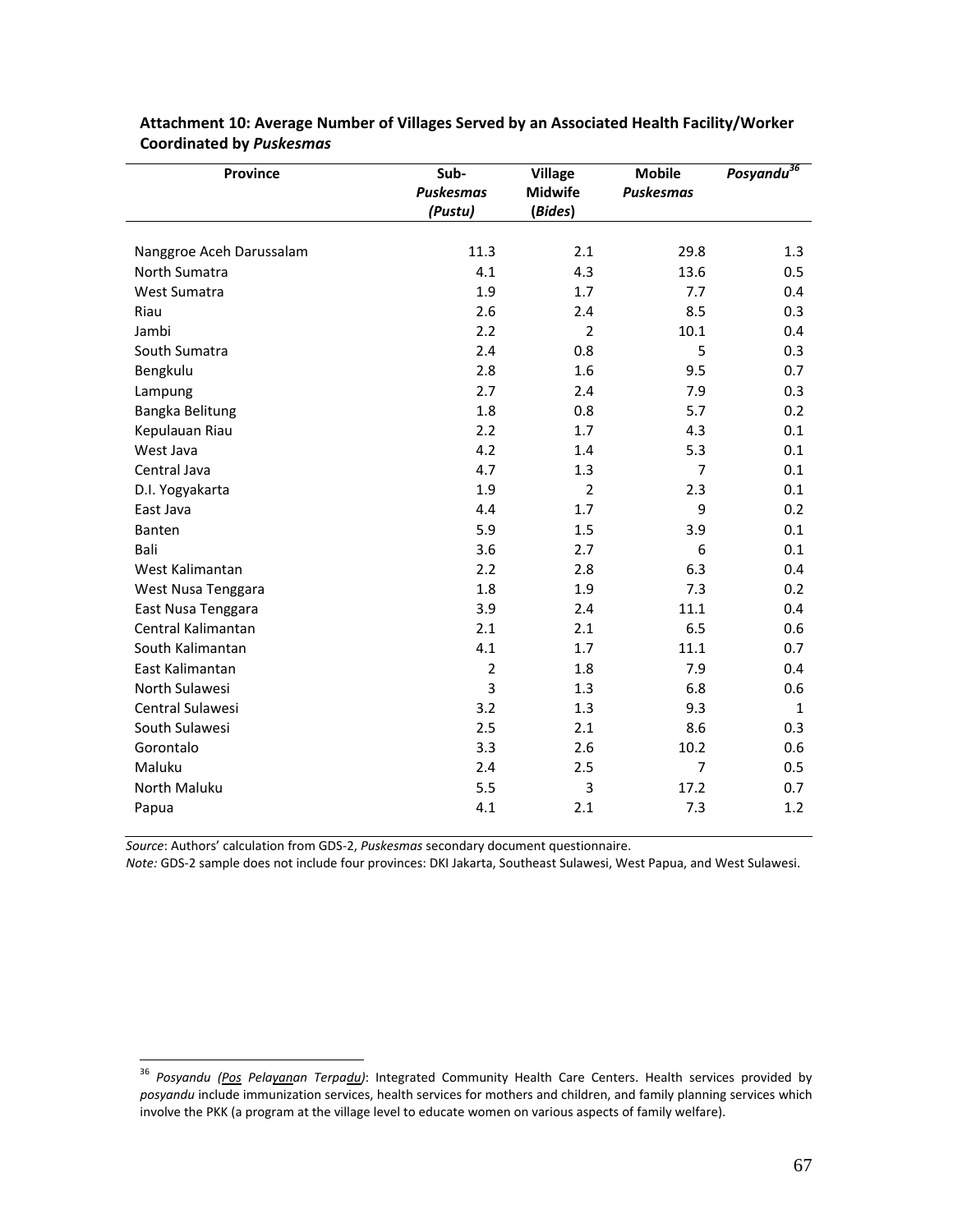| <b>Province</b>          | <b>Tuberculosis</b> |                 |             | <b>Malaria</b>  |             | Malnutrition    |
|--------------------------|---------------------|-----------------|-------------|-----------------|-------------|-----------------|
|                          | No. of              | <b>Per 100k</b> | No. of      | <b>Per 100k</b> | No. of      | <b>Per 100k</b> |
|                          | Cases               | of Pop.         | Cases       | of Pop.         | Cases       | of Pop.         |
| Nanggroe Aceh Darussalam | 3,224               | 23.63           | 3,991       | 29.25           | 65          | 0.48            |
| North Sumatra            | 3,848               | 28.13           | 18,252      | 133.44          | 13          | 0.10            |
| West Sumatra             | 2,990               | 27.34           | 286         | 2.62            | $\mathbf 0$ | 0.00            |
| Riau                     | 1,469               | 13.43           | 5,122       | 46.84           | $\mathbf 0$ | 0.00            |
| Jambi                    | 2,314               | 28.43           | 8,489       | 104.30          | 455         | 5.59            |
| South Sumatra            | 429                 | 8.49            | 130         | 2.57            | $\mathbf 0$ | 0.00            |
| Bengkulu                 | 663                 | 14.26           | 4,290       | 92.27           | 169         | 3.63            |
| Lampung                  | 1,001               | 11.34           | 793         | 8.98            | $\mathbf 0$ | 0.00            |
| Bangka Belitung          | 91                  | 7.82            | 1,131       | 97.13           | 0           | 0.00            |
| Kepulauan Riau           | 1,118               | 75.89           | 286         | 19.41           | $\mathbf 0$ | 0.00            |
| West Java                | 5,200               | 22.59           | 39          | 0.17            | $\mathbf 0$ | 0.00            |
| Central Java             | 5,109               | 13.83           | 468         | 1.27            | 104         | 0.28            |
| D.I. Yogyakarta          | 884                 | 17.79           | 4,680       | 94.20           | $\mathbf 0$ | 0.00            |
| East Java                | 11,908              | 23.70           | 2,691       | 5.36            | 1,365       | 2.72            |
| Banten                   | 1,417               | 19.99           | $\mathbf 0$ | 0.00            | 0           | 0.00            |
| Bali                     | 806                 | 9.40            | 0           | 0.00            | 0           | 0.00            |
| West Kalimantan          | 1,560               | 16.60           | 15,197      | 161.69          | 910         | 9.68            |
| West Nusa Tenggara       | 13,897              | 89.73           | 156,130     | 1,008.05        | 14,560      | 94.01           |
| East Nusa Tenggara       | 2,184               | 39.42           | 5,213       | 94.10           | 1,274       | 23.00           |
| Central Kalimantan       | 1,209               | 19.14           | 8,320       | 131.71          | 325         | 5.14            |
| South Kalimantan         | 1,443               | 32.12           | 91          | 2.03            | 13          | 0.29            |
| East Kalimantan          | 1,872               | 39.90           | 2,249       | 47.93           | $\mathbf 0$ | 0.00            |
| North Sulawesi           | 2,613               | 48.12           | 5,057       | 93.12           | $\mathbf 0$ | 0.00            |
| Central Sulawesi         | 1,014               | 20.04           | 6,266       | 123.83          | 65          | 1.28            |
| South Sulawesi           | 2,652               | 19.89           | 5,382       | 40.37           | 13          | 0.10            |
| Gorontalo                | 78                  | 7.26            | 923         | 85.85           | $\mathbf 0$ | 0.00            |
| Maluku                   | 3,926               | 68.10           | 15,782      | 273.75          | 351         | 6.09            |
| North Maluku             | 975                 | 25.74           | 6,734       | 177.79          | 13          | 0.34            |
| Papua                    | 936                 | 36.60           | 27,859      | 1,089.30        | 247         | 9.66            |

# **Attachment 11: Average Number of Health Cases in** *Puskesmas* **Area of Coverage<sup>37</sup>**

*Source*: GDS‐2

 $\overline{a}$ 

<sup>37</sup> The data in this table was obtained from secondary data provided by *Puskesmas*. A zero value means that no cases were noted in the *Puskesmas* documents. In other instances few cases of tuberculosis, malaria and malnutrition are recorded, suggesting widespread underreporting of the incidence of the conditions presented.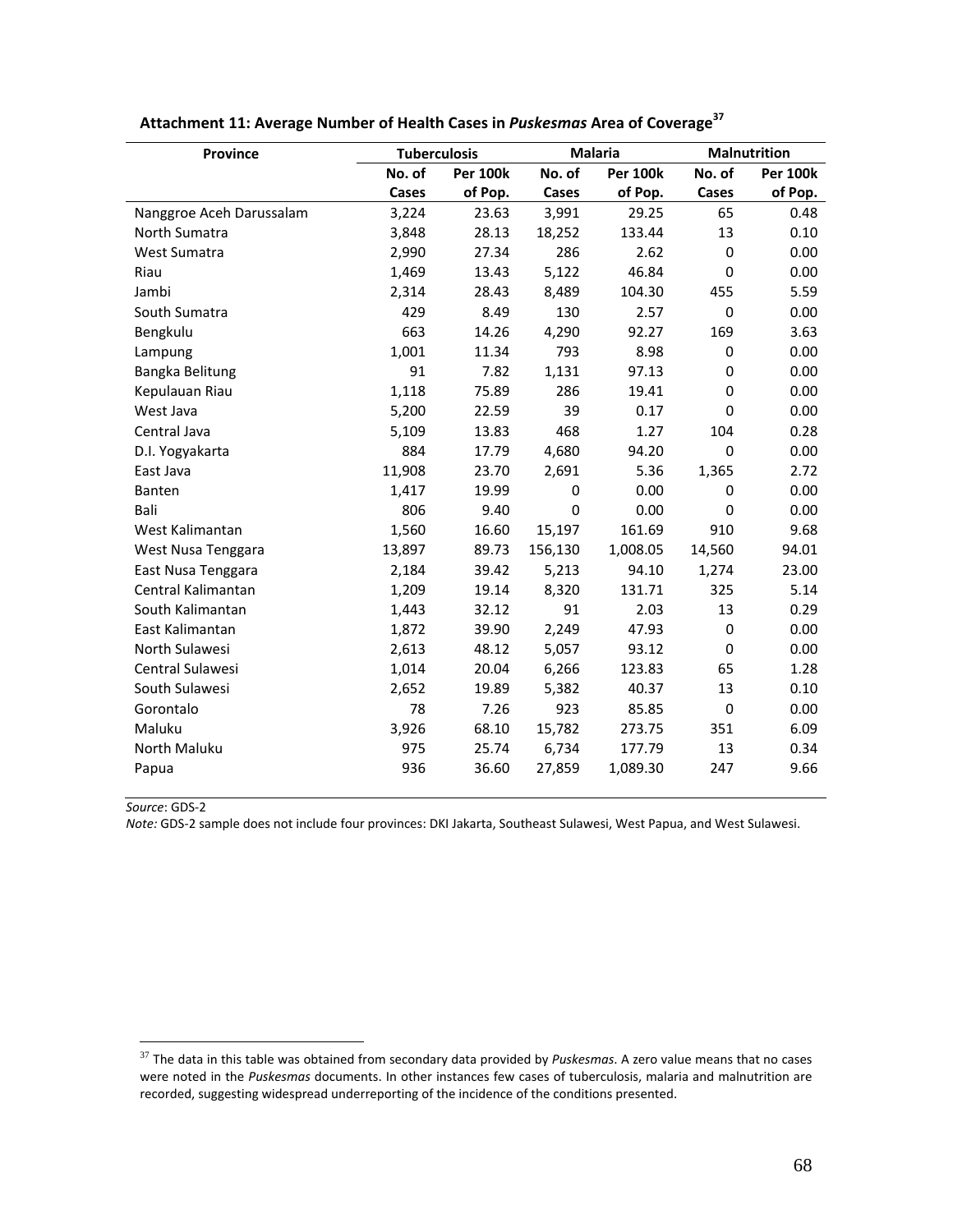| <b>Province</b>          | <b>Birth</b>    | <b>Outpatient</b>   | Inpatient           |
|--------------------------|-----------------|---------------------|---------------------|
|                          | <b>Delivery</b> | <b>Tuberculosis</b> | <b>Tuberculosis</b> |
|                          |                 |                     |                     |
| Nanggroe Aceh Darussalam | 35              | 4                   | 89                  |
| North Sumatra            | 21              | 8                   | 92                  |
| West Sumatra             | 31              | 0                   | 92                  |
| Riau                     | 8               | 0                   | 75                  |
| Jambi                    | 13              | 4                   | 71                  |
| South Sumatra            | 67              | 17                  | 100                 |
| Bengkulu                 | 13              | 8                   | 100                 |
| Lampung                  | 39              | 6                   | 89                  |
| Bangka Belitung          | 20              | $\mathbf 0$         | 80                  |
| Kepulauan Riau           | 50              | 0                   | 100                 |
| West Java                | 29              | $\mathbf 0$         | 92                  |
| Central Java             | 26              | 0                   | 90                  |
| D.I. Yogyakarta          | 28              | 6                   | 94                  |
| East Java                | 24              | 0                   | 63                  |
| Banten                   | 50              | $\Omega$            | 100                 |
| Bali                     | 33              | 17                  | 100                 |
| West Kalimantan          | 9               | 0                   | 70                  |
| West Nusa Tenggara       | 4               | 4                   | 71                  |
| East Nusa Tenggara       | $\overline{2}$  | 16                  | 84                  |
| Central Kalimantan       | 17              | 13                  | 93                  |
| South Kalimantan         | $\overline{4}$  | 4                   | 92                  |
| East Kalimantan          | 13              | 0                   | 88                  |
| North Sulawesi           | 11              | 0                   | 89                  |
| <b>Central Sulawesi</b>  | 9               | 9                   | 78                  |
| South Sulawesi           | 6               | 4                   | 81                  |
| Gorontalo                | 0               | 0                   | 83                  |
| Maluku                   | 13              | 6                   | 77                  |
| North Maluku             | 16              | 11                  | 68                  |
| Papua                    | 40              | 20                  | 80                  |

**Attachment 12: Proportion of Services Where Particular Health Services Required Were Unavailable at** *Puskesmas* **Level**

*Source*: GDS‐2, *Puskesmas* secondary documents questionnaire.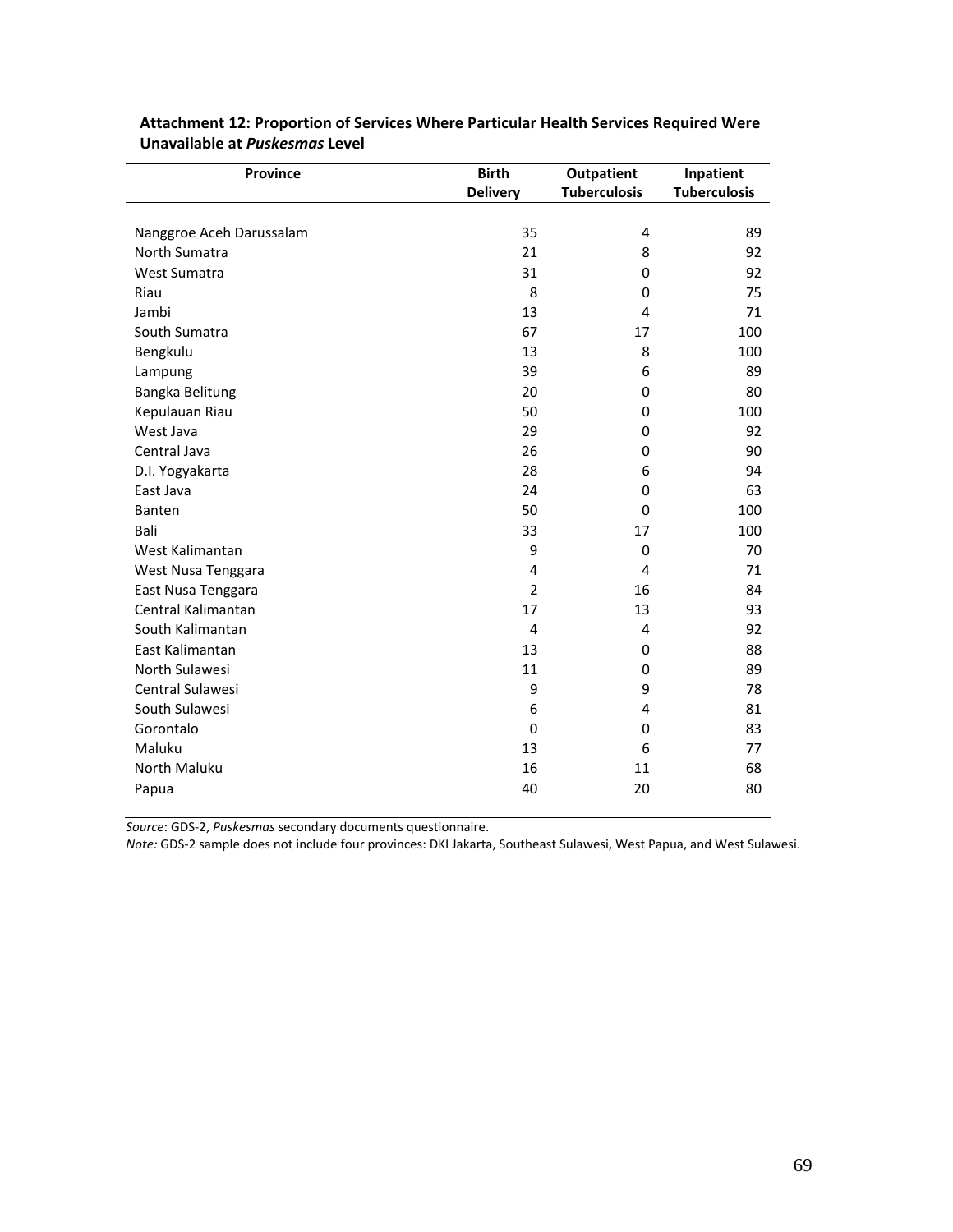| <b>Province</b>          |              | <b>Doctors</b>     |              | <b>Midwives</b>    |              | <b>Nurses</b>      |
|--------------------------|--------------|--------------------|--------------|--------------------|--------------|--------------------|
|                          | As % of      | As % of            | As % of      | As % of            | As%          | As % of            |
|                          | <b>Total</b> | <b>Those With</b>  | <b>Total</b> | <b>Those With</b>  | of           | <b>Those With</b>  |
|                          |              | a Dual<br>Practice |              | a Dual<br>Practice | <b>Total</b> | a Dual<br>Practice |
|                          |              |                    |              |                    |              |                    |
| Nanggroe Aceh Darussalam | 75           | 92                 | 92           | 86                 | 90           | 90                 |
| North Sumatra            | 83           | 67                 | 100          | 100                | 83           | 100                |
| West Sumatra             | 92           | 78                 | 83           | 93                 | 92           | 84                 |
| Riau                     | 92           | 93                 | 96           | 94                 | 96           | 94                 |
| Jambi                    | 94           | 82                 | 83           | 100                | 100          | 94                 |
| South Sumatra            | 100          | 100                | 100          | 90                 | 83           | 88                 |
| Bengkulu                 | 88           | 100                | 96           | 100                | 92           | 95                 |
| Lampung                  | 83           | 79                 | 96           | 71                 | 94           | 94                 |
| Bangka Belitung          | 90           | 80                 | 85           | 100                | 91           | 75                 |
| Kepulauan Riau           | 80           | 80                 | 94           | 100                | 89           | 100                |
| West Java                | 95           | 86                 | 87           | 93                 | 88           | 92                 |
| Central Java             | 79           | 86                 | 93           | 86                 | 85           | 90                 |
| D.I. Yogyakarta          | 94           | 90                 | 86           | 80                 | 91           | 100                |
| East Java                | 95           | 76                 | 89           | 95                 | 100          | 91                 |
| Banten                   | 83           | 100                | 83           | 83                 | 83           | 83                 |
| Bali                     | 78           | 50                 | 72           | 86                 | 94           | 100                |
| West Kalimantan          | 86           | 81                 | 94           | 100                | 91           | 94                 |
| West Nusa Tenggara       | 94           | 69                 | 93           | 85                 | 94           | 75                 |
| East Nusa Tenggara       | 83           | 94                 | 89           | 79                 | 87           | 83                 |
| Central Kalimantan       | 88           | 100                | 100          | 79                 | 92           | 92                 |
| South Kalimantan         | 74           | 79                 | 86           | 95                 | 78           | 83                 |
| East Kalimantan          | 83           | 93                 | 100          | 85                 | 100          | 100                |
| North Sulawesi           | 96           | 100                | 96           | 94                 | 96           | 92                 |
| Central Sulawesi         | 92           | 100                | 96           | 100                | 96           | 100                |
| South Sulawesi           | 100          | 90                 | 100          | 95                 | 100          | 95                 |
| Gorontalo                | 94           | 100                | 94           | 100                | 94           | 75                 |
| Maluku                   | 78           | 82                 | 92           | 96                 | 83           | 91                 |
| North Maluku             | 100          | 92                 | 92           | 90                 | 92           | 93                 |
| Papua                    | 75           | 100                | 83           | 100                | 92           | 100                |

## **Attachment 13: Payment Reduction/Free Service to Poor Patients by Private Health Provider**

*Source*: GDS‐2, private health providers' questionnaire.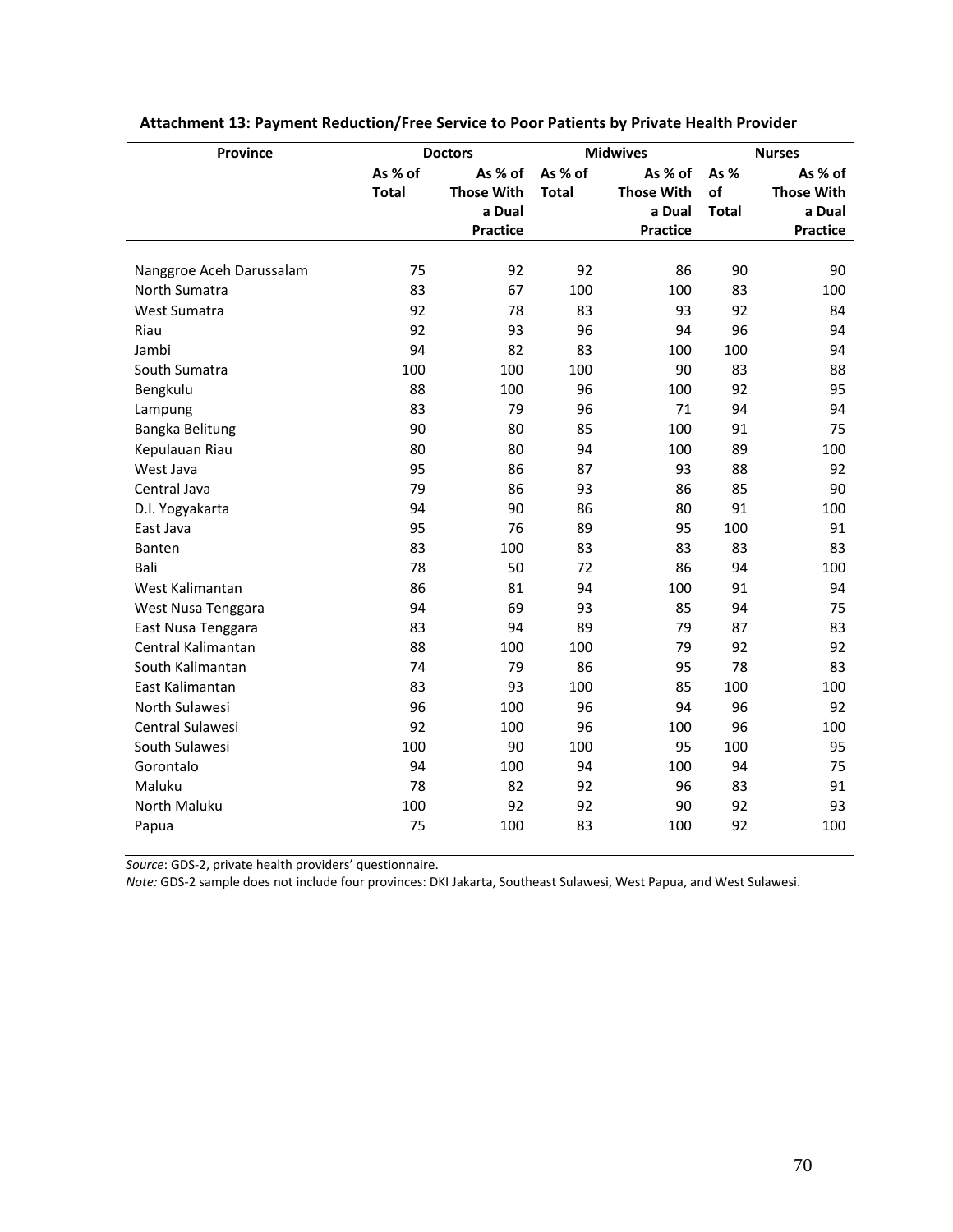| Province                 |              | <b>Doctors</b>    |              | <b>Midwives</b>   |              | <b>Nurses</b>     |
|--------------------------|--------------|-------------------|--------------|-------------------|--------------|-------------------|
|                          | As % of      | As % of           | As % of      | As % of           | As %         | As % of           |
|                          | <b>Total</b> | <b>Those With</b> | <b>Total</b> | <b>Those With</b> | of           | <b>Those With</b> |
|                          |              | a Dual            |              | a Dual            | <b>Total</b> | a Dual            |
|                          |              | Practice          |              | Practice          |              | Practice          |
|                          |              |                   |              |                   |              |                   |
| Nanggroe Aceh Darussalam | 56           | 62                | 70           | 68                | 60           | 70                |
| North Sumatra            | 33           | 22                | 75           | 83                | 50           | 80                |
| West Sumatra             | 39           | 44                | 78           | 80                | 58           | 56                |
| Riau                     | 46           | 53                | 83           | 88                | 76           | 88                |
| Jambi                    | 50           | 47                | 79           | 83                | 71           | 69                |
| South Sumatra            | 67           | 80                | 92           | 90                | 75           | 63                |
| Bengkulu                 | 67           | 72                | 67           | 74                | 63           | 60                |
| Lampung                  | 33           | 36                | 50           | 50                | 56           | 56                |
| Bangka Belitung          | 17           | 20                | 100          | 100               | 50           | 25                |
| Kepulauan Riau           | 50           | 60                | 33           | 50                | 50           | 100               |
| West Java                | 29           | 32                | 77           | 80                | 63           | 68                |
| Central Java             | 34           | 36                | 71           | 78                | 41           | 50                |
| D.I. Yogyakarta          | 50           | 30                | 78           | 73                | 50           | 50                |
| East Java                | 43           | 44                | 83           | 81                | 55           | 60                |
| Banten                   | 42           | 50                | 67           | 67                | 58           | 67                |
| Bali                     | 33           | 50                | 58           | 57                | 60           | 80                |
| West Kalimantan          | 42           | 56                | 88           | 94                | 67           | 78                |
| West Nusa Tenggara       | 37           | 38                | 71           | 70                | 44           | 33                |
| East Nusa Tenggara       | 64           | 67                | 74           | 64                | 79           | 78                |
| Central Kalimantan       | 71           | 83                | 74           | 75                | 82           | 84                |
| South Kalimantan         | 53           | 50                | 81           | 80                | 69           | 67                |
| East Kalimantan          | 55           | 50                | 57           | 65                | 77           | 93                |
| North Sulawesi           | 44           | 44                | 89           | 88                | 78           | 77                |
| Central Sulawesi         | 82           | 78                | 100          | 100               | 90           | 89                |
| South Sulawesi           | 56           | 54                | 83           | 84                | 79           | 85                |
| Gorontalo                | 83           | 80                | 100          | 100               | 67           | 75                |
| Maluku                   | 55           | 50                | 78           | 76                | 84           | 86                |
| <b>North Maluku</b>      | 94           | 92                | 73           | 70                | 56           | 57                |
| Papua                    | 50           | 60                | 100          | 100               | 100          | 100               |
|                          |              |                   |              |                   |              |                   |

**Attachment 14: Payment Reduction/Free Service to Patients with Health Card or** *Askeskin* **by Private Health Provider**

*Source*: GDS‐2, private health providers' questionnaire.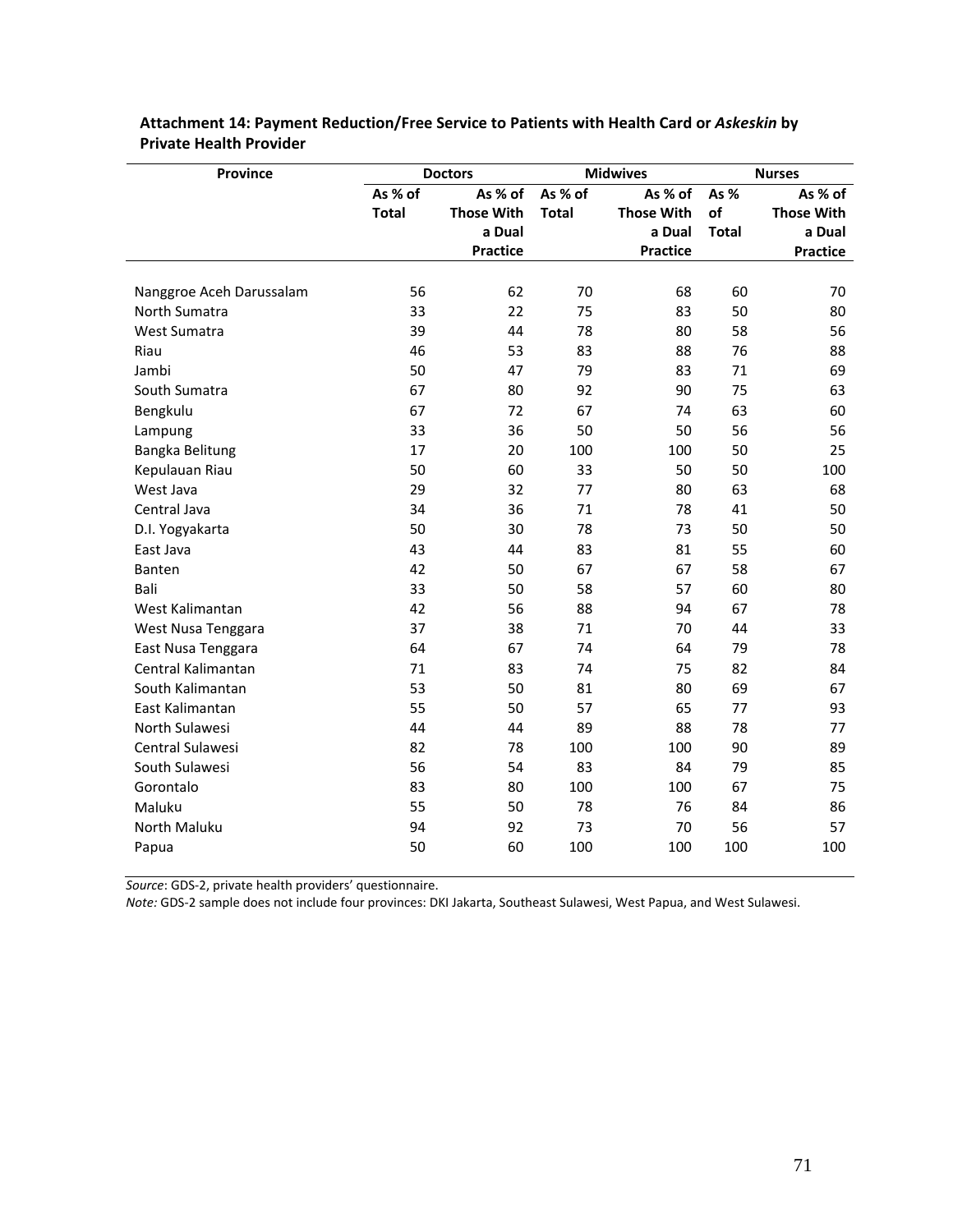| <b>Province</b>          | <b>Number is Sufficient (%)</b> |                 |               |  |  |
|--------------------------|---------------------------------|-----------------|---------------|--|--|
|                          | <b>Doctors</b>                  | <b>Midwives</b> | <b>Nurses</b> |  |  |
|                          |                                 |                 |               |  |  |
| Nanggroe Aceh Darussalam | 78                              | 33              | 44            |  |  |
| North Sumatra            | 75                              | 50              | 25            |  |  |
| West Sumatra             | 50                              | 33              | 67            |  |  |
| Riau                     | 25                              | 50              | 50            |  |  |
| Jambi                    | 50                              | 0               | 25            |  |  |
| South Sumatra            | 50                              | 50              | 50            |  |  |
| Bengkulu                 | 50                              | 100             | 50            |  |  |
| Lampung                  | 67                              | 0               | 33            |  |  |
| Bangka Belitung          | 100                             | 100             | 100           |  |  |
| Kepulauan Riau           | 100                             | 100             | 100           |  |  |
| West Java                | 50                              | 50              | 25            |  |  |
| Central Java             | 50                              | 50              | 58            |  |  |
| D.I. Yogyakarta          | 67                              | 100             | 100           |  |  |
| East Java                | 40                              | 47              | 40            |  |  |
| Banten                   | 50                              | 50              | 0             |  |  |
| Bali                     | 50                              | 0               | 100           |  |  |
| West Kalimantan          | 25                              | 50              | 75            |  |  |
| West Nusa Tenggara       | 22                              | 11              | 11            |  |  |
| East Nusa Tenggara       | 50                              | 0               | 50            |  |  |
| Central Kalimantan       | 80                              | 40              | 40            |  |  |
| South Kalimantan         | 50                              | 0               | 50            |  |  |
| East Kalimantan          | 50                              | 0               | 50            |  |  |
| North Sulawesi           | 67                              | 33              | 100           |  |  |
| Central Sulawesi         | 40                              | 20              | 40            |  |  |
| South Sulawesi           | 13                              | 0               | 0             |  |  |
| Gorontalo                | $\boldsymbol{0}$                | 0               | 0             |  |  |
| Maluku                   | 20                              | 40              | 40            |  |  |
| North Maluku             | $\mathbf 0$                     | 0               | 0             |  |  |
| Papua                    | $\pmb{0}$                       | 0               | 0             |  |  |

## **Attachment 15: Perception of Health** *Dinas* **on Sufficiency of Health Workforce in Their** *Kabupaten/Kota*

*Source*: Calculated by authors from GDS‐2 health *dinas* questionnaire.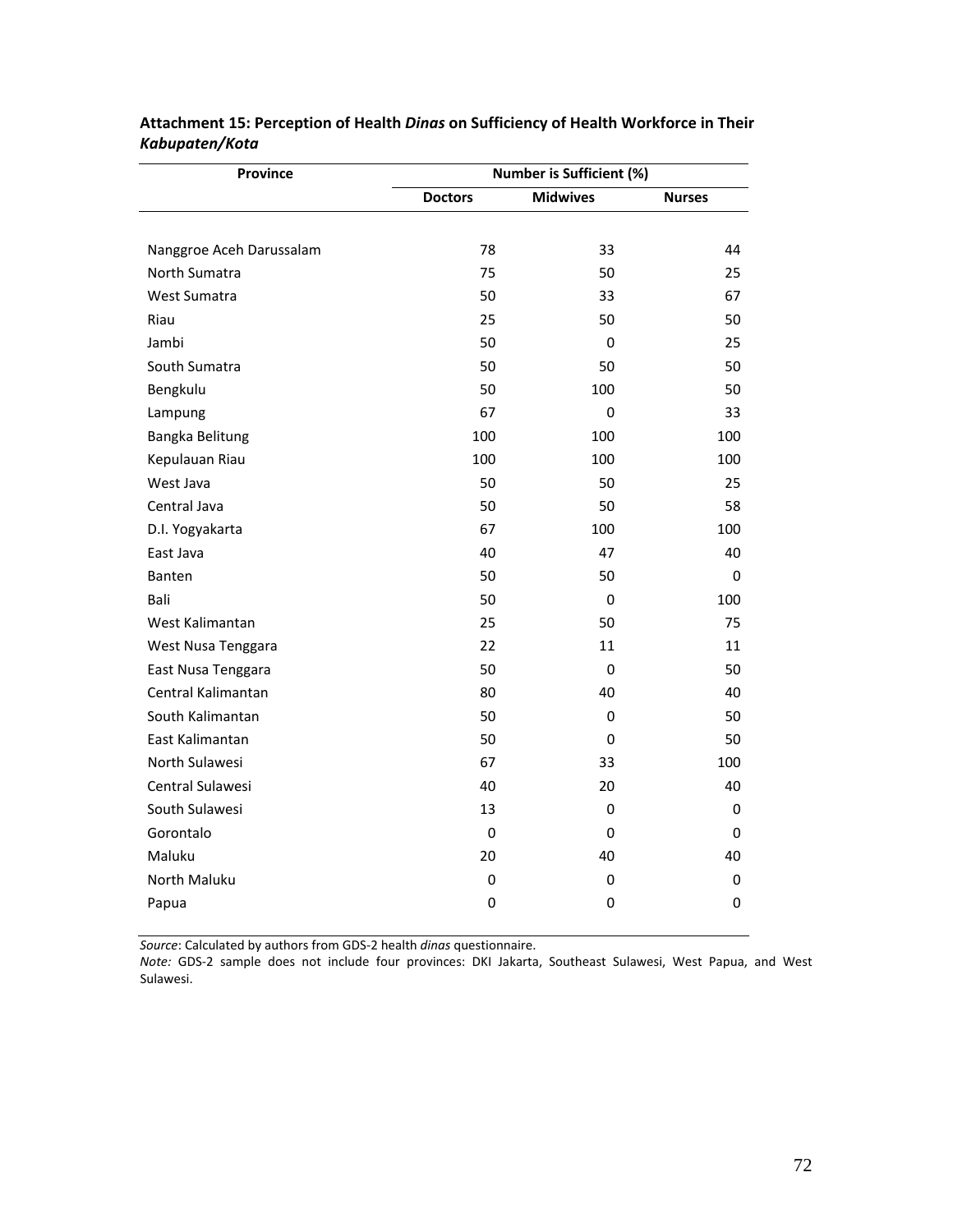| <b>Province</b>          | <b>Doctors</b> | <b>Midwives</b> | <b>Nurses</b> |
|--------------------------|----------------|-----------------|---------------|
| Nanggroe Aceh Darussalam | 89             | 67              | 80            |
| North Sumatra            | 67             | 58              | 75            |
| <b>West Sumatra</b>      | 61             | 75              | 81            |
| Riau                     | 38             | 78              | 68            |
| Jambi                    | 46             | 67              | 92            |
| South Sumatra            | 58             | 83              | 83            |
| Bengkulu                 | 50             | 58              | 83            |
| Lampung                  | 89             | 67              | 94            |
| Bangka Belitung          | 67             | 67              | 50            |
| Kepulauan Riau           | 83             | 17              | 67            |
| West Java                | 44             | 69              | 63            |
| Central Java             | 55             | 71              | 76            |
| D.I. Yogyakarta          | 56             | 72              | 94            |
| East Java                | 42             | 63              | 77            |
| Banten                   | 42             | 50              | 58            |
| Bali                     | 25             | 75              | 60            |
| West Kalimantan          | 75             | 63              | 75            |
| West Nusa Tenggara       | 74             | 81              | 78            |
| East Nusa Tenggara       | 55             | 70              | 75            |
| Central Kalimantan       | 65             | 63              | 88            |
| South Kalimantan         | 58             | 52              | 88            |
| East Kalimantan          | 60             | 89              | 73            |
| North Sulawesi           | 72             | 94              | 89            |
| Central Sulawesi         | 91             | 83              | 100           |
| South Sulawesi           | 81             | 83              | 85            |
| Gorontalo                | 50             | 83              | 83            |
| Maluku                   | 69             | 88              | 97            |
| North Maluku             | 50             | 93              | 94            |
| Papua                    | 83             | 100             | 100           |

# **Attachment 16: Private Health Workers With Civil Servant Status (%)**

*Source*: Calculated by authors from GDS‐2 private health providers' questionnaire.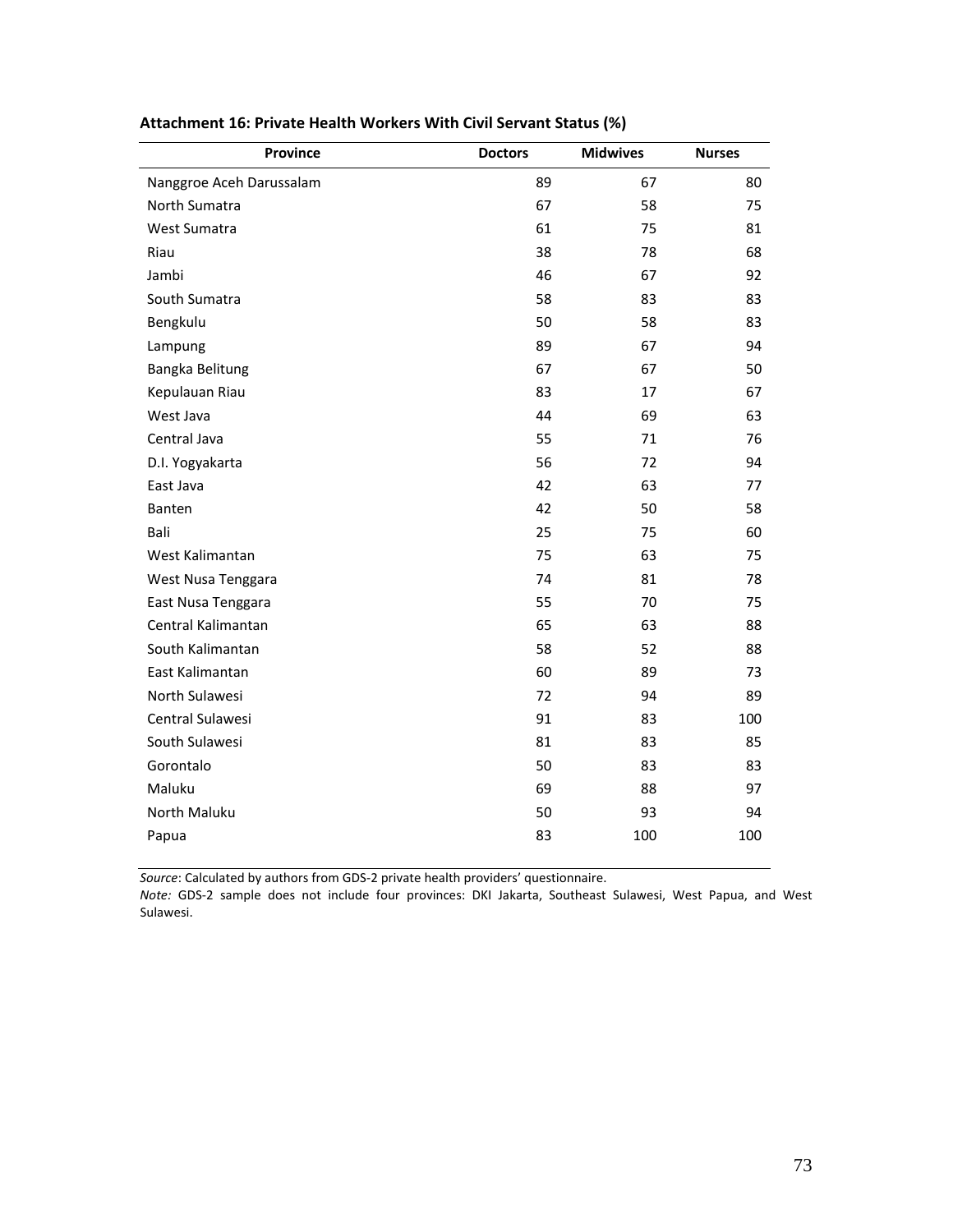| <b>Province</b>          | <b>Doctors</b> | <b>Midwives</b> | <b>Nurses</b> |
|--------------------------|----------------|-----------------|---------------|
| Nanggroe Aceh Darussalam | 61             | 81              | 60            |
| North Sumatra            | 75             | 50              | 25            |
| West Sumatra             | 81             | 83              | 67            |
| Riau                     | 58             | 74              | 68            |
| Jambi                    | 71             | 50              | 67            |
| South Sumatra            | 33             | 83              | 67            |
| Bengkulu                 | 75             | 79              | 79            |
| Lampung                  | 78             | 78              | 100           |
| Bangka Belitung          | 83             | 50              | 67            |
| Kepulauan Riau           | 83             | 33              | 50            |
| West Java                | 44             | 60              | 54            |
| Central Java             | 47             | 64              | 59            |
| D.I. Yogyakarta          | 56             | 78              | 88            |
| East Java                | 46             | 61              | 68            |
| Banten                   | 33             | 33              | 58            |
| Bali                     | 17             | 58              | 50            |
| West Kalimantan          | 58             | 75              | 75            |
| West Nusa Tenggara       | 66             | 50              | 61            |
| East Nusa Tenggara       | 77             | 61              | 71            |
| Central Kalimantan       | 71             | 66              | 76            |
| South Kalimantan         | 74             | 74              | 88            |
| East Kalimantan          | 65             | 71              | 68            |
| North Sulawesi           | 50             | 89              | 72            |
| Central Sulawesi         | 82             | 92              | 90            |
| South Sulawesi           | 73             | 77              | 79            |
| Gorontalo                | 67             | 83              | 67            |
| Maluku                   | 72             | 78              | 69            |
| North Maluku             | 69             | 67              | 78            |
| Papua                    | 100            | 75              | 67            |

## **Attachment 17: Private Health Providers also Operating Public Health Practices (%)**

*Source*: Calculated by authors from GDS‐2 private health providers' questionnaire.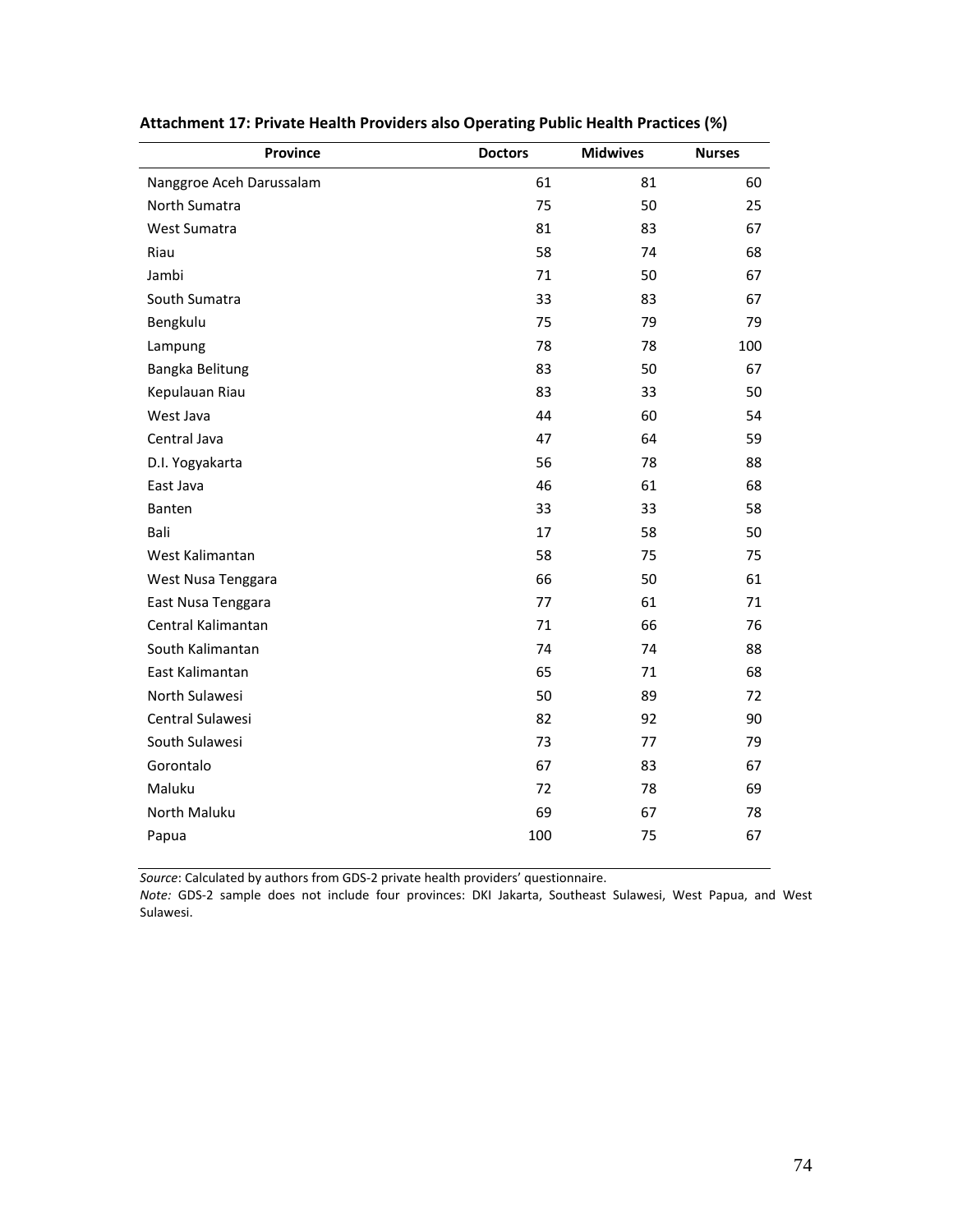| Province                 | <b>Staff with Dual</b> | <b>Hours in Public</b> | <b>Income from Public</b> |
|--------------------------|------------------------|------------------------|---------------------------|
|                          | Practice (%)           | Practice (%)           | Practice (%)              |
| Nanggroe Aceh Darussalam | 52                     | 86                     | 54                        |
| North Sumatra            | 33                     | 88                     | 64                        |
| West Sumatra             | 69                     | 76                     | 61                        |
| Riau                     | 83                     | 70                     | 54                        |
| Jambi                    | 100                    | 74                     | 46                        |
| South Sumatra            | 58                     | 79                     | 65                        |
| Bengkulu                 | 63                     | 83                     | 61                        |
| Lampung                  | 89                     | 67                     | 46                        |
| Bangka Belitung          | 80                     | 64                     | 27                        |
| Kepulauan Riau           | 100                    | 72                     | 28                        |
| West Java                | 67                     | 79                     | 60                        |
| Central Java             | 79                     | 75                     | 51                        |
| D.I. Yogyakarta          | 61                     | 74                     | 62                        |
| East Java                | 74                     | 78                     | 56                        |
| Banten                   | 58                     | 80                     | 57                        |
| Bali                     | 83                     | 79                     | 55                        |
| West Kalimantan          | 75                     | 74                     | 54                        |
| West Nusa Tenggara       | 29                     | 89                     | 74                        |
| East Nusa Tenggara       | 64                     | 77                     | 55                        |
| Central Kalimantan       | 90                     | 73                     | 52                        |
| South Kalimantan         | 75                     | 79                     | 64                        |
| East Kalimantan          | 42                     | 86                     | 72                        |
| North Sulawesi           | 67                     | 78                     | 53                        |
| Central Sulawesi         | 39                     | 93                     | 44                        |
| South Sulawesi           | 50                     | 86                     | 68                        |
| Gorontalo                | 100                    | 69                     | 40                        |
| Maluku                   | 57                     | 85                     | 70                        |
| North Maluku             | 42                     | 86                     | 70                        |
| Papua                    | 33                     | 95                     | 88                        |

**Attachment 18: Proportion of Hours Spent by Doctors On, and Income Generated From, Operating in Public Health Facilities**

*Source*: Calculated by authors from GDS‐2 Head of *Puskesmas* questionnaire.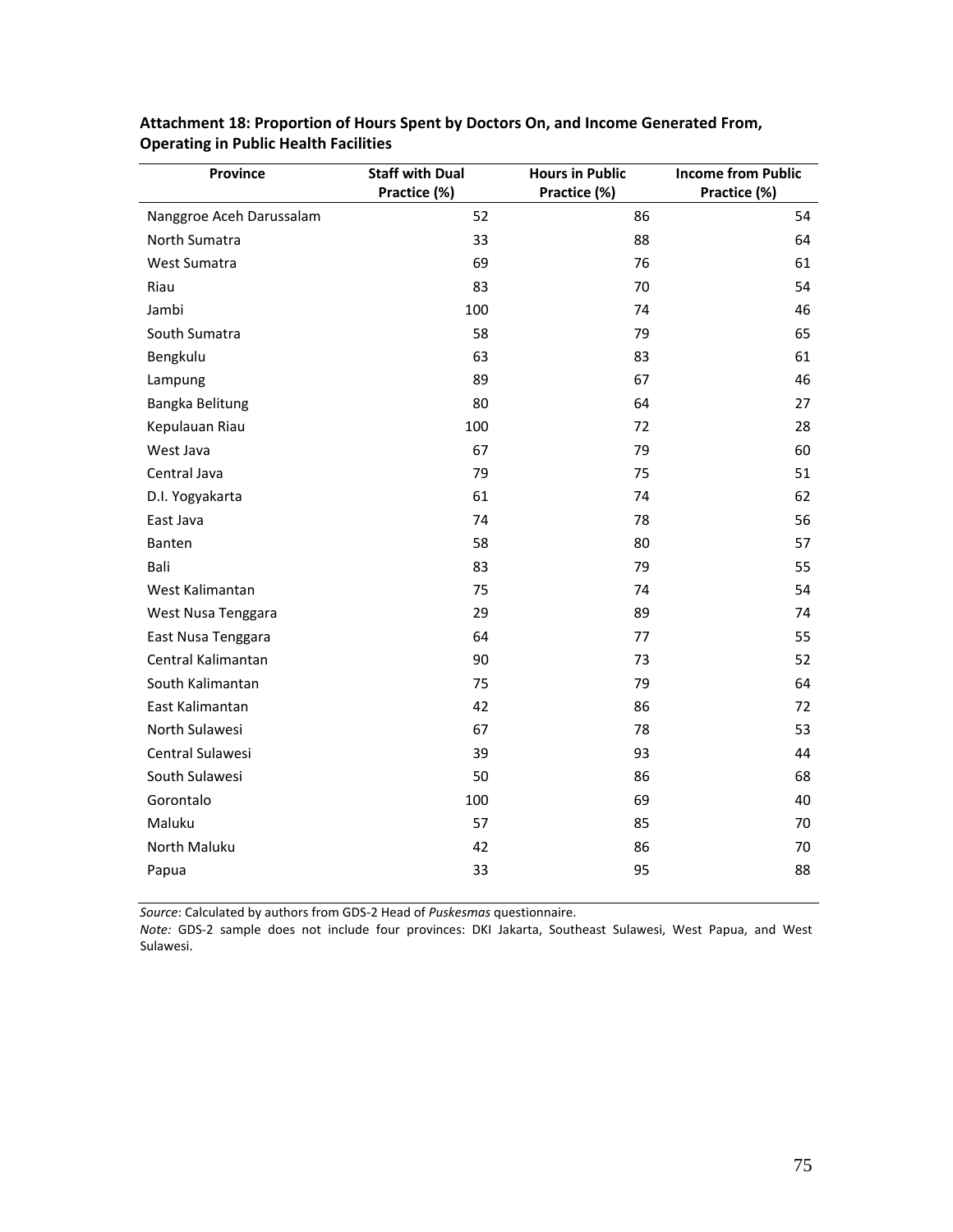| <b>Province</b>                  | 1996                     | 2006 | % Change |
|----------------------------------|--------------------------|------|----------|
|                                  |                          |      |          |
| DI Aceh/Nanggroe Aceh Darussalam | 26                       | 41   | 60       |
| North Sumatra                    | 25                       | 23   | -9       |
| West Sumatra                     | 30                       | 24   | $-20$    |
| Riau                             | 11                       | 13   | 20       |
| Jambi                            | 17                       | 19   | 9        |
| South Sumatra                    | 19                       | 18   | -8       |
| Bengkulu                         | 23                       | 30   | 26       |
| Lampung                          | 8                        | 13   | 56       |
| Bangka Belitung Islands          |                          | 12   |          |
| Riau Islands                     | $\overline{\phantom{a}}$ | 11   |          |
| DKI Jakarta                      | 6                        | 5    | $-18$    |
| West Java                        | 9                        | 9    | 5        |
| Central Java                     | 12                       | 15   | 28       |
| DI Yogyakarta                    | 12                       | 16   | 43       |
| East Java                        | 15                       | 16   | 5        |
| Banten                           | $\overline{\phantom{a}}$ | 8    |          |
| Bali                             | 20                       | 18   | $-11$    |
| West Nusa Tenggara               | 9                        | 10   | 13       |
| East Nusa Tenggara               | 16                       | 27   | 73       |
| West Kalimantan                  | 9                        | 13   | 46       |
| Central Kalimantan               | 12                       | 21   | 72       |
| South Kalimantan                 | 18                       | 23   | 30       |
| East Kalimantan                  | 14                       | 15   | 6        |
| North Sulawesi                   | 25                       | 28   | 12       |
| Central Sulawesi                 | 18                       | 26   | 46       |
| South Sulawesi                   | 15                       | 19   | 24       |
| Southeast Sulawesi               | 23                       | 27   | 18       |
| Gorontalo                        |                          | 16   |          |
| Maluku                           | 17                       | 30   | 83       |
| North Maluku                     | 15                       | 31   | 109      |
| Papua                            | $\overline{a}$           | 40   |          |

## **Attachment 19: Number of Midwives per 1,000 Births (1996 and 2006)**

*Source*: *Indonesia Health Profile* (1996 and 2006), PODES (1996 and 2006), calculated by authors.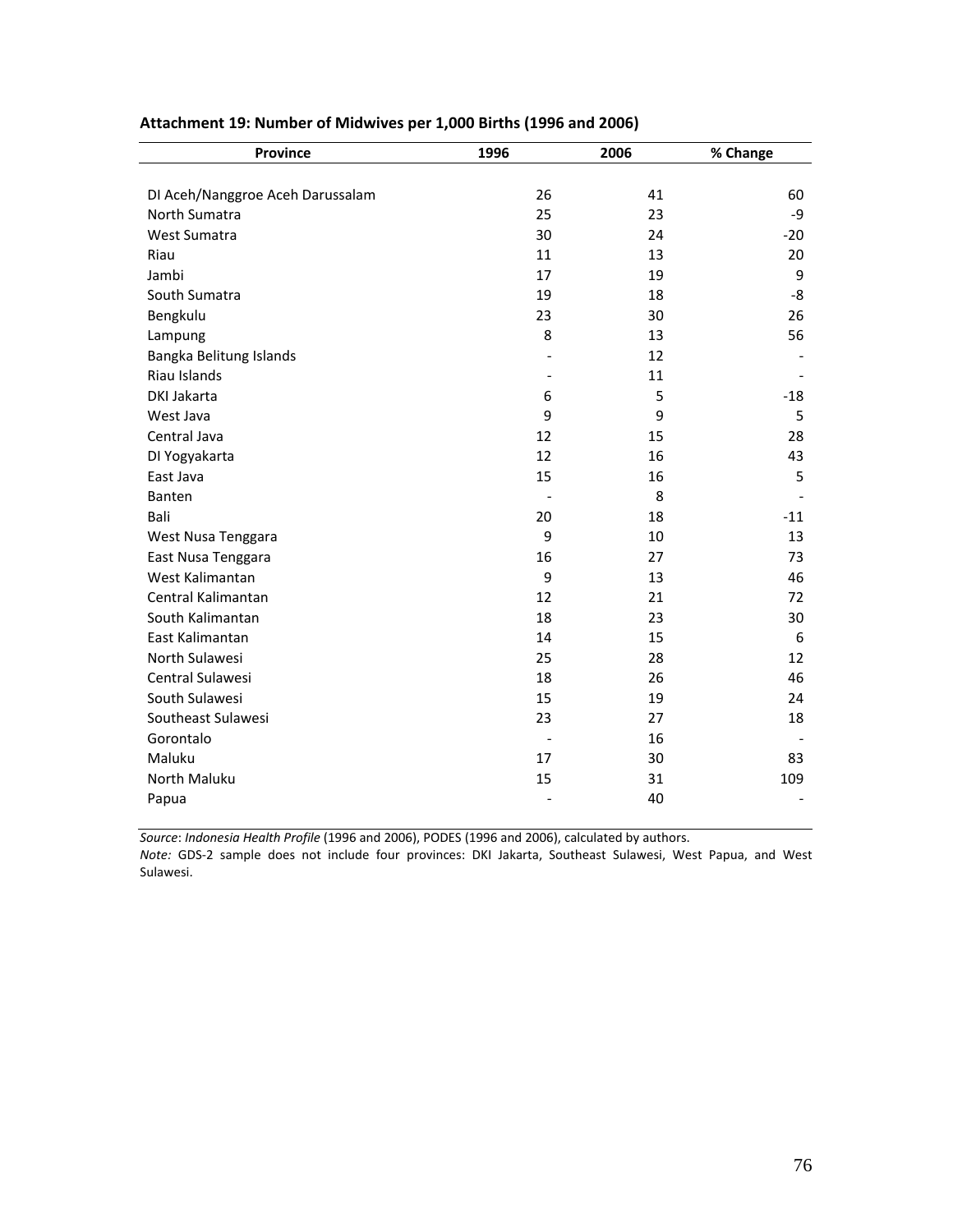# **APPENDIX B: HEALTH LABOR FORCE STUDY OUTLINE**

## **HRH Issues and the Indonesian Health System Outline of Policy Research with the IFLS**

John Giles (DECRG)<sup>38</sup> April 20, 2008

In order to understand how human resources policies are affecting both the utilization and availability of quality health care services in Indonesia, we plan to exploit panel data from the four rounds of the Indonesia Family Life Survey (IFLS), and supplement these data and our primary analyses with information from other existing data sources. Using the IFLS allows us to match information on health service providers to individuals, households and communities, and this facilitates an analysis of how the emerging private sector for health care provision affects access to care and quality of care received. Furthermore, the third round of the IFLS anticipated Indonesia's decentralization process, and thus asked baseline questions in 2000 related to decision‐making authority which were also asked again in IFLS4 during the 2007/8 survey. These questions can be employed to study how decentralization has affected important dimensions of both health facility staffing and the quality of health care.

Below we first provide summaries of proposed policy research work that we will complete in draft form by December 31, 2008 and in a final report by June 30, 2009. These summaries are followed by policy‐relevant questions to be answered together with the methodological approaches and specific hypotheses. After summarizing the work that will be completed, we also include a section discussing the history of the IFLS, the management and organization of the survey, and where AusAID funding fits into the larger IFLS effort.

## **1 Dual Practice, the Private Sector and Access to Care**

#### 1.1 Summary

 $\overline{a}$ 

Dual practice and private sector opportunities for physicians, midwives and other health workers create opportunities that may have positive or negative effects on access to care. On the positive side, dual practice and private sector opportunities may lead to an increased supply of health service providers. On the negative side, the poor may have less access to care, or households with less ability to cover the fees of private doctors may have no alternative but to seek care from less qualified health care providers.

#### 1.2 Key Policy Questions

The effects of dual practice and private practice opportunities will be assessed by using available data sources to come up with analytical answers to the following policy questions:

• Utilization Patterns: How does the existence of the private sector for health care provision affect the probability that an individual will visit a medical facility or health worker when ill? How does existence of the private sector affect the likelihood that a patient will visit a

<sup>&</sup>lt;sup>38</sup> DERG: Development Economics Research Group of The World Bank.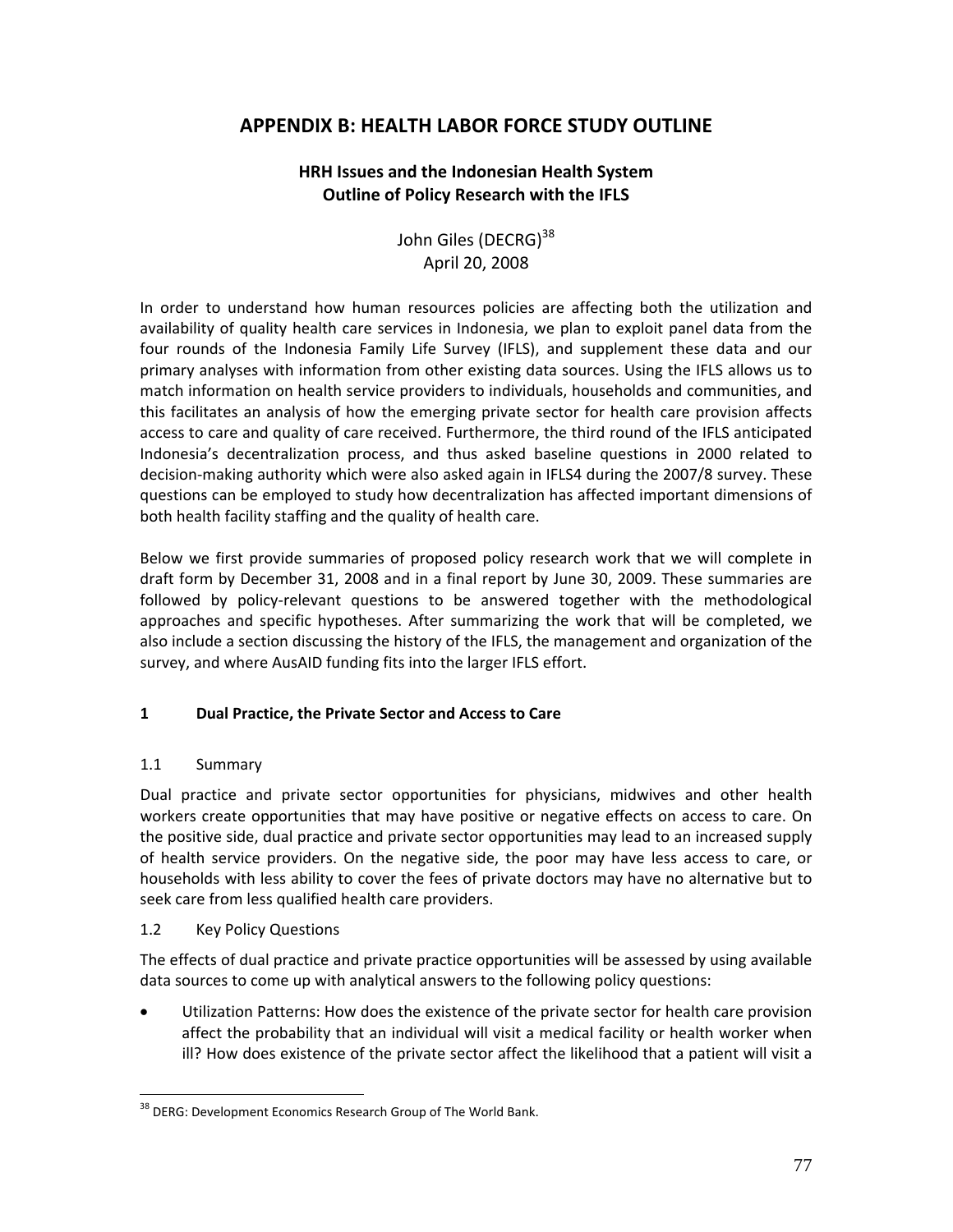*Puskesmas*, and how does this likelihood vary with both wealth and access to an *Askeskin* insurance card?

- Quality of Care: Does the increase in private sector health care provision affect the quality of care or type of provider that a patient visiting a *Puskesmas* will receive?
- Health Worker Labor Supply: Do *Puskesmas* health workers spend less time in their public jobs or see fewer patients in public facilities when there are more opportunities to earn income from private provision of services?
- 1.3 Hypotheses and Methodological Approaches

#### 1.31 Utilization Patterns

Consider first both the decision to seek medical care when ill and the choice between the public and private sectors. The decisions about whether to seek care  $(Care_i = 1)$  or not (  $Care<sub>i</sub> = 0$  )and whether to use a public sector health facility (  $Pub<sub>i</sub> = 1$  ) or not (  $Pub<sub>i</sub> = 0$  ) can be modeled as binary decisions, as in (a) and (b) below, that are a function of the supply and characteristics of private and public health workers, **med***priv* and **med***pub* , respectively, and characteristics of the village or local community, **vill** .

(a) 
$$
f(Care_i = 1?) = f(\text{med}_{priv}, \text{med}_{pub}, \text{vill}, inc^h, \mathbf{X}^h, x_i, illtype_i, h_i, ask_i, u_i)
$$

and

 $\overline{a}$ 

(b) 
$$
f(Pub_i = 1?) = f(\text{med}_{priv}, \text{med}_{pub}, \text{vill}, inc^h, \mathbf{X}^h, x_i, illtype_i, ask_i, u_i)
$$

In addition, these choices are likely to be affected by household income, *inc*<sup>h</sup>, a vector of household characteristics,  $\mathbf{X}^h$ , that proxy for household wealth and other controls, such as household size and demographic structure, as well as a vector of individual characteristics,  $x_i$ , that control for individual specific characteristics affecting demand for care. The type or seriousness of the illness, *illtype*,, individual health status,  $h_i$ , and whether the household has an *Askeskin* card,  $ask<sub>i</sub>$ , or other insurance card may also affect whether, and from whom, an individual seeks care.

Examination of the coefficients on these two models and some straightforward extensions allow us to test the following specific hypotheses:

• *How is demand for care and choice of a public sector facility affected by growth of private sector opportunities*? The sign and magnitude of the coefficients on the supply of private sector health workers, **med**<sub>priv</sub>, provide an indication of how private sector practices affect health care utilization, in (a), and use of public facilities in (b). One may also examine coefficients on Δ**med** *priv* and Δ**med** *pub* to understand how recent changes in the scale of private and public practice within communities have affected utilization.<sup>39</sup> Since it is of particular interest to know how growth of the private sector

<sup>&</sup>lt;sup>39</sup>This may be accomplished by merging information from the PODES (village survey) into IFLS enumeration areas (which use the same codes as PODES and *Susenas*). The effect of recent changes may be examined in cross‐sectional analyses, while panel data models implemented in first‐differences can be employed to examine the effects of change over a longer period of time.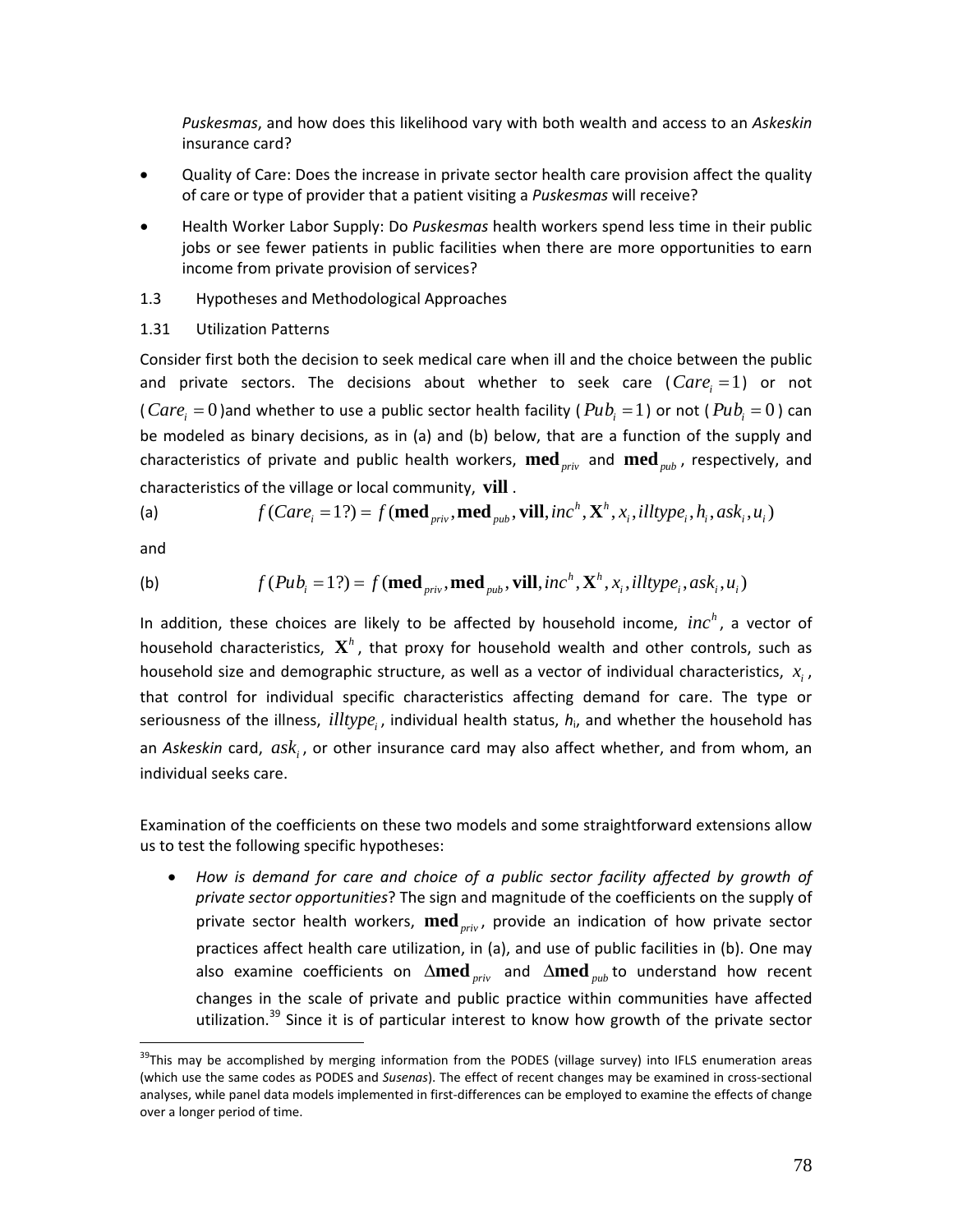affects the poor and non‐poor, it would be of interest to characterize household income in ways that facilitate looking at this question. Instead of the income measure, one might use a dummy variable indicating whether a household is poor or not, and then interact this dummy variable with supply of private sector health workers. If the coefficient on  $poor_i$  **\* med**  $_{priv}$  is negative in the utilization equations, then this would indicate a negative effect of the expansion of private sector provision on the utilization of all health services by the poor. Alternatively, a negative coefficient on the  $poor_i$  **\* med**  $prior_i$  interaction in the choice equation would indicate that the poor are also less likely to use public health facilities with expansion of the private sector, whereas a positive coefficient would suggest that the poor are more likely to use public sector facilities as the scale of the private sector increases.

• *How is demand for care and the choice of a public sector facility affected by access to Askeskin insurance?* We expect access to *Askeskin* insurance ( $ask_i = 1$ ) to be associated with increased utilization of health services, and greater use of public services if private providers accredited to take patients with *Askeskin* coverage choose not to because of difficulty obtaining reimbursement. We may understand how policy supporting coverage of the poor, through the *Askeskin* program, affects utilization and provider choice by examining coefficients on the interaction terms  $ask_i * \textbf{med}_{priv}$  and *poor*; \* **med** <sub>*pub*</sub>. The existence of the private sector may have positive effects on health care utilization as *Askeskin* insurance is introduced even if the card holders are using public providers. This might occur if private practices are leading to increases in the overall supply of medical care providers and if insurance facilitates sorting between sectors. We may observe a positive coefficient on  $ask_i * \textbf{med}_{priv}$  if Askeskin card holders are unable to make use of private providers but the growing private market absorbs more of the affluent health care consumers. If the poor are sorting into the public sector, we may also be concerned that they are sorting into poorer quality service as well.

#### 1.32 Selection Issues in the Identification of *Askeskin* Effects

In the analysis we outline above, we must still worry about selective take up of *Askeskin* insurance. Knowledge of one's health status, or other dimensions of ability that are correlated with use of health care should lead us to be concerned that our model outlined above suffers from selection bias. Exploiting features of the rules by which one obtains *Askeskin* coverage, information on the roll out of access to insurance, and community level measures of coverage, will help us to reduce these sources of bias. The IFLS data are particularly useful for this purpose because there are explicit questions asked at the community level about the availability and roll out of the *Askeskin* insurance program.

#### 1.33 Quality and Characteristics of Care Provision

Apart from the choice between private and public health providers, we will also examine how growth of the market for private care influences the type of provider used by the poor and nonpoor, and the quality of the service provided. If public salaried doctors are spending significant amounts of time outside the *Puskesmas*, for example, one might expect that individuals using public health facilities are more likely to be treated by nurses or midwives. As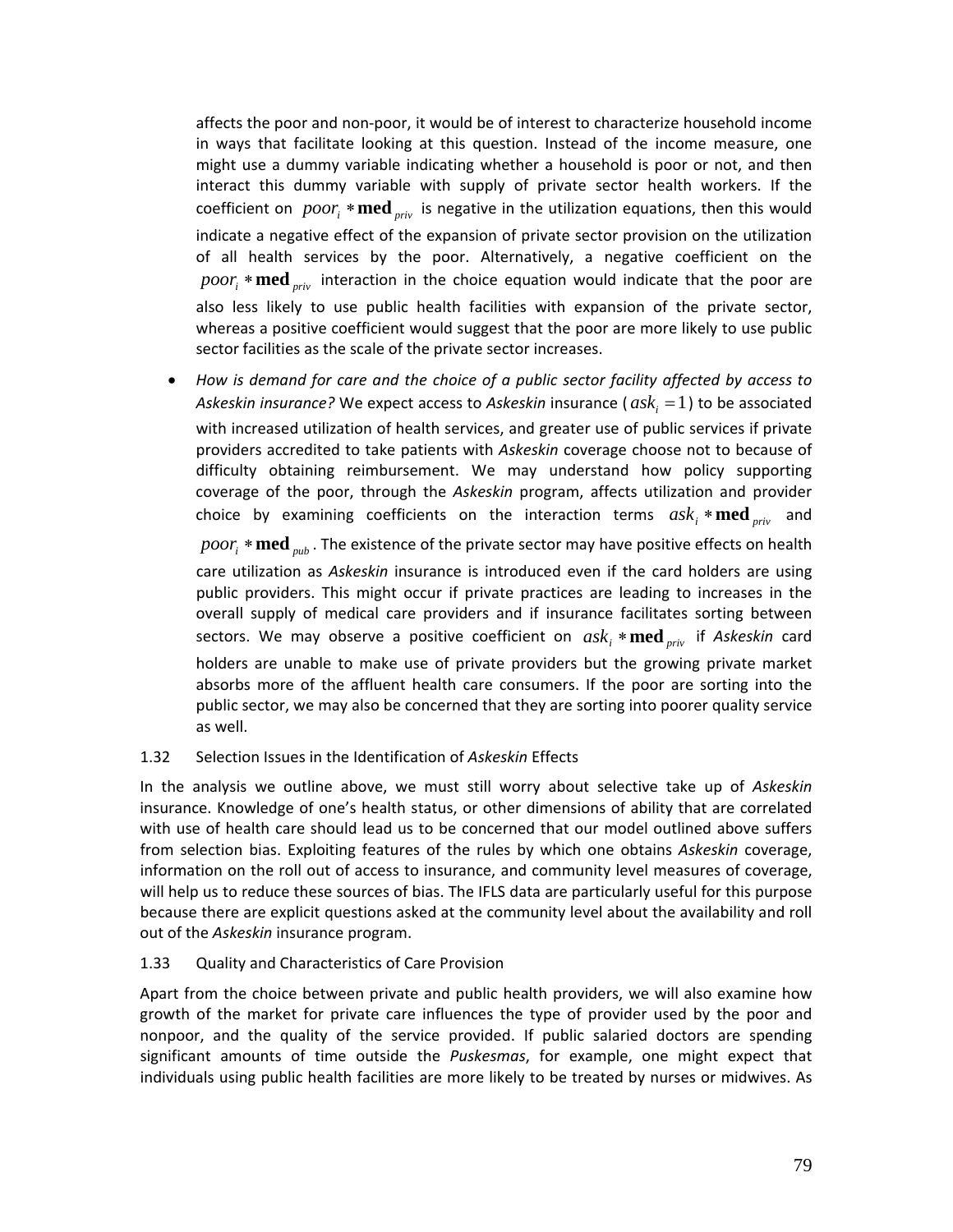with the public‐private outcome above, one might analyze the decision across types of health providers as:

(c3) 
$$
f(HWType_i ?) = f(\text{med}_{priv}, \text{med}_{pub}, \text{vill}, inc^h, \mathbf{X}^h, x_i, h_i, illtype_i, ask_i, u_i)
$$

Or across quality of providers:

(d) 
$$
f(QI_i) = f(\text{med}_{priv}, \text{med}_{pub}, \text{vill}, inc^h, \mathbf{X}^h, x_i, h_i, illtype_i, ask_i, u_i)
$$

In this specification,  $HWType_i$  refers to the type of health worker an individual visits when ill, and may be analyzed using multinomial logit models, in which doctors, nurses and midwives are treated as distinct categories. Again, by examining coefficients on variables picking up the scale of private sector provision, **med***priv* , and the effect of changes in private sector provision, Δ**med** *priv* , we may determine the impact of private sector expansion within the local community on the probability that the respondent visits a doctor, nurse or midwife. We will also examine how household income or poverty status affects the type of health worker visited, with attention to interactions between household poverty and private sector growth to document the way that this dimension of quality differs between poor and nonpoor households as private sector health provision expands.

Apart from using health worker type as a proxy for quality of care, health worker vignettes from the IFLS can be used to construct indices of care provider quality,  $QI_i$ , that are distinct from formal status as doctor, nurse or midwife. These direct quality measures may be employed as outcome variables, as in (d) above, to examine how dual practice affects the quality of care received, and to distinguish differences between the poor and nonpoor and how the *Askeskin* program affects access to quality care.

While the distinct benefit of using the IFLS data lies in our ability to exploit the panel nature of the data to improve statistical identification when examining effects of policy changes, we will complement IFLS‐based analyses with analyses using the Governance and Decentralization Survey (GDS‐2). The GDS‐2 survey allows us to examine other features of service delivery. For example, side payments and other forms of corruption to guarantee access to care may also be affected by emergence of the private sector. Growth of the private sector could plausibly have positive or negative effects on use of side payments to gain access to care at public health facilities.

#### 1.34 Health Worker Labor Supply

We will also analyze the impact of private sector opportunities on provision of care through use of performance measures recorded at the *Puskesmas*. We will focus attention on particular outcomes, such as hours worked and number of patient consultations at the *Puskesmas* by doctors, midwives and nurses. For these outcomes, we analyze, *outcome* <sub>ii</sub>, for health provider *i* in *Puskesmas j* as in (e) below.

(e) 
$$
outcome_{ij} = \beta \textbf{med}_j^{priv} + \mathbf{Z}_j \alpha' + \mathbf{X}_i \gamma' + \varepsilon_j
$$

Outcomes related to labor supply might be actual labor hours supplied during the reference week, share of working hours present during the week, or number of patient consultations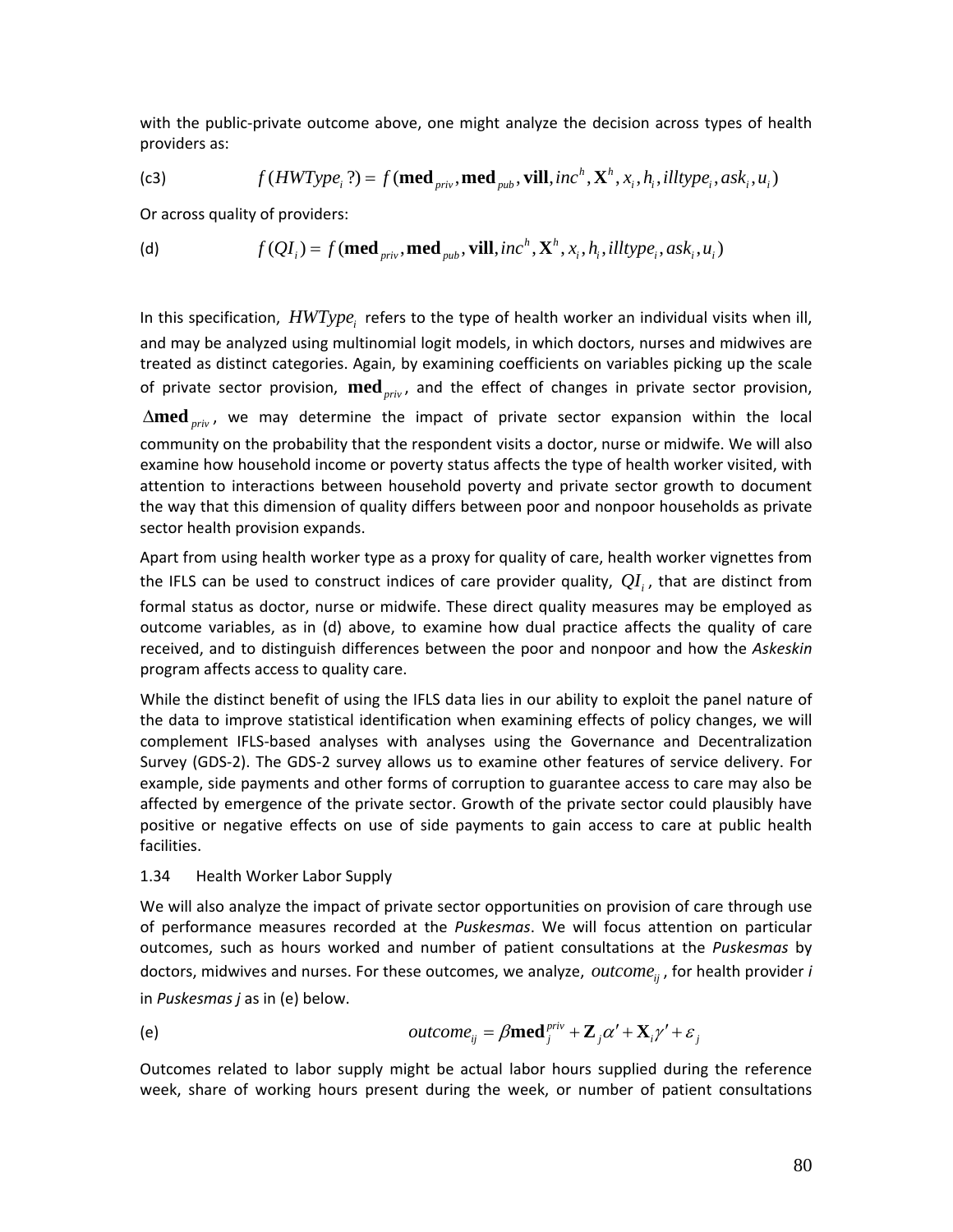during the week. We will allow these outcomes to be a function of the scale and growth of the private sector in the area of the *Puskesmas*, characteristics of the village or neighborhood served by the *Puskesmas*, and characteristics of the health provider. One may estimate models separately for doctors, nurses and midwives and then examine whether there are differences across health workers in the coefficient,  $\beta$ , on a measure of private sector scale,  $\text{med}_{i}^{priv}$ . If doctors are spending more time in their private sector practices, for example,  $\beta$  will be negative in the model estimated for doctors, but will be positive for nurses and midwives if they are substituting for doctors at the *Puskesmas*. These models will be estimated using both the IFLS data, which allows for comparisons over time, and the GDS data in a purely cross‐sectional analysis.

## **2 Health Workforce Quality: The Effects of Geography and Decentralization of Governance**

### 2.1 Summary

In common with many developing countries, Indonesia faces difficulty finding health workers to staff facilities in remote areas. As a result, consultations for medical problems are often handled by nurses and midwives, rather than doctors. In order to understand how well nurses and midwives substitute for doctors, particularly in more remote regions, the IFLS includes a battery of vignettes which aim to assess the practical knowledge of front‐line care providers. Apart from geography which determines remoteness, institutional changes may have affected the ability of communities to staff health centers. Decentralization of decision‐making power within Indonesia's health system has potentially given more autonomy to localities in setting priorities for staffing and in raising resources to provide relocation and performance incentives. For this reason, we will also examine the effects of decentralization on the characteristics of the health workforce.

#### 2.2 Key Policy Questions

## 2.21 Substitutability of Doctors, Nurses and Midwives

In order to understand how well medical professionals with different levels of training substitute for one another as front‐line care providers, it is necessary to obtain unbiased measures of their knowledge. Das and Hammer (2005) provide a useful discussion of how one may combine vignettes and item response theory to develop an index of health care provider quality. Armed with such a measure, we would address the following questions:

- What is the average quality of doctors, nurses and midwives in remote and nonremote areas? How does quality differ between doctors, nurses and midwives in remote regions relative to nonremote regions and across public and private practices within regions? What changes in quantity and relative quality do we observe since the IFLS last implemented vignettes in 1997?
- What observable factors contribute to quality and how do they differ across health worker types? What are the contributions of experience, credentials, and additional training for doctors, nurses and midwives respectively?

Das, Hammer and Leonard (2008) raise an additional concern that is worth considering. Vignettes measure knowledge, but they may not pick up effort. A more qualified and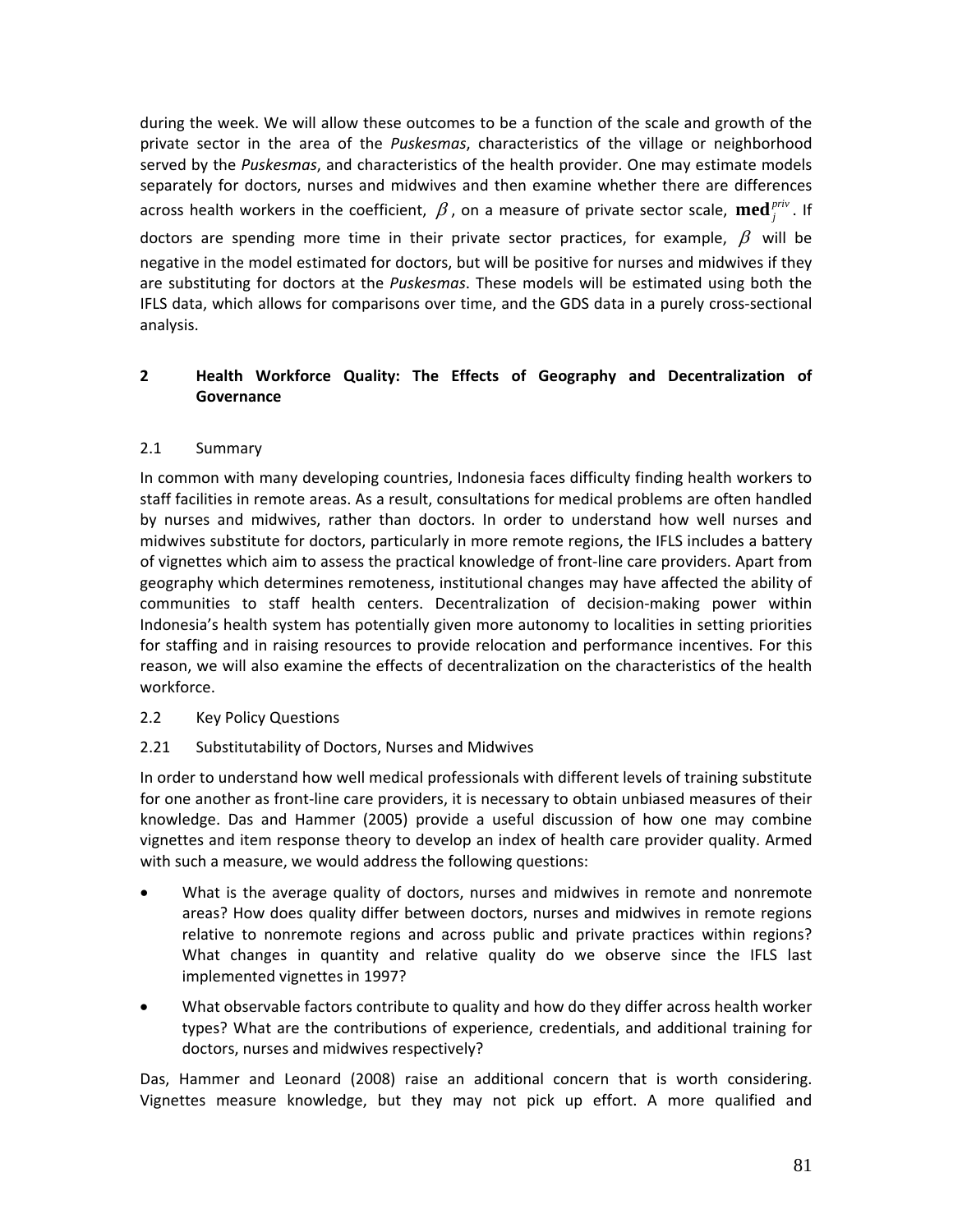knowledgable doctor may not actually exert much effort in actual consultations, and thus Das et al recommend combining vignettes with observations of health workers to examine effort as well as knowledge. One may address the following additional questions:

- What is the relationship between skill and effort of health workers?
- Does additional experience within a community contribute to more or less effort? And does this vary with health worker background, training and credential?
- 2.22 Decentralization of Governance and the Distribution of Health Sector Workers.

Earlier research in Indonesia and elsewhere has demonstrated that the salary premium which must be paid to doctors to work in remote areas can be prohibitively high. While it is likely that access to health care in remote areas continues to be a problem, we can exploit rounds 3 and 4 of the IFLS to examine how the decentralization process affected staffing of both public and private health facilities, and its affect on the quality of care. Specifically, module DM of IFLS3 and IFLS4 ask questions of the *Puskesmas* director about the locus of control for specific decisions made by the *Puskesmas*. Questions are asked about whether decisions over services, staffing and fees (among others) are made by the central health ministry, district health ministry, district planning office, or the *Puskesmas* itself.

### **3 The IFLS and Other Data Sources**

#### 3.1 Data Sources

The primary data source that we will use for analyses will be the IFLS. For some questions we will merge information from the PODES survey. Moreover, we will supplement analyses using nationally representative surveys (the *Susenas* and GDS‐2) to examine trends over time (*Susenas*) and additional correlates with decentralization in the GDS‐2 cross‐section for 2006.

- The *IFLS* collected in 1993, 1997, 2000, and 2007/8, includes facility surveys with information on staff in both public and private facilities. Moreover, provider data is matched to individual patients (and potential patients) within enumeration areas. Since the survey follows the same households and villages over time, however, it can provide a useful opportunity to examine changes that have occurred with the growth of dual practice and the private sector. While the *Susenas* is a household survey with some questions about illness and health care utilization, the types of self reports utilized suffer from notorious sources of bias. The IFLS 2007 data include vignettes that can be used to construct measures of the quality of the practical treatment‐oriented knowledge possessed by health care providers. Quality measures constructed from vignettes are independent of their formal titles. Additional information on the IFLS, its history and funding sources for IFLS4 is available in Section 5 below.
- *Susenas*, contains a special health module every four years which includes health status questions and information on health utilization, as well as information on access to *Askeskin* insurance. The *Susenas* survey rounds can be merged with the village infrastructure survey, PODES, which contains questions about health providers in the village. From PODES, one can determine the number of public and private health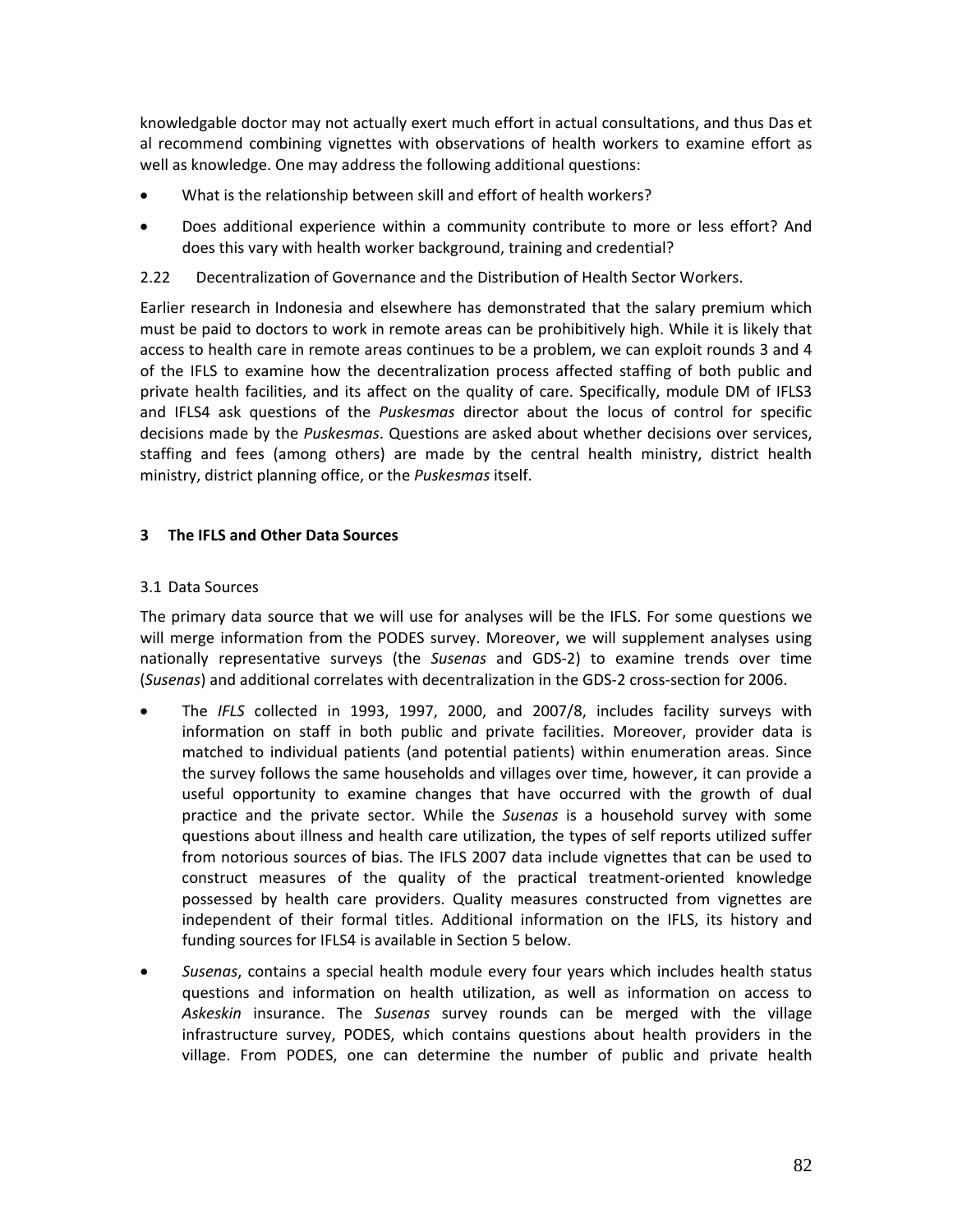providers (doctors, nurses and midwives) living in the village, and these can be used to construct a proxy variable for size of the local private sector.<sup>40</sup>

• The World Bank's *Governance and Decentralization Survey (GDS)* includes matched datasets for the *Puskesmas*, private physicians, districts and households. Moreover, included villages can also be matched to the PODES data source. These GDS data provide an alternative data source for estimation of models (a) and (c) with one notable weakness: households are asked questions about health facility utilization but not health status. In order to avoid omitted variable bias, one may exploit the GDS‐2 by focusing on recent health care utilization of women and infants in households with infants aged 0 to 1. Recent maternity and birth are health conditions which warrant visits to a health care professional, and one might reasonably argue that estimating utilization does not require separate controls for health status.

For labor supply questions, the GDS data have information about labor supply of doctors, nurses and midwives in the *Puskesmas*. In addition, questions regarding use of side payments and other forms of corruption in the household GDS‐2 data can be useful for examining this dimension of care provision.

#### **4 Deliverables**

 $\overline{a}$ 

#### 4.1 Survey Meter Deliverables

Survey Meter is the Yogyakarta‐based survey firm that is coordinating IFLS4 in collaboration with RAND and Gadjah Mada University. For the purposes of joint work with AusAID and the World Bank, Survey Meter will provide the following deliverables:

- 1. Develop training materials for enumerators and survey supervisors to ensure all data collected is of the highest quality (immediately).
- 2. Provide training to enumerators to ensure all data collected is of the highest quality (immediately).
- 3. Provide all questionnaires and field manuals to the AusAID team.
- 4. Provide the AusAID team with access to the data for preparation of the report for BAPPENAS and the Ministry of Health (October 2008).

The data will not be used for work on any research papers that might be publicly released until after the public release of the data set in Spring 2009. The data will not be shared with anyone outside the team who is preparing the reports. Once the data are in the public domain, they will be available for download upon registration of users from the RAND IFLS Web site. $41$ 

- 5. Pak Firman Witoelar and Ibu Bondan Sikoki (both of Survey Meter) will assist the team with the data during the preparation of the report.
- 6. Respond quickly to any requests for clarification of data issues or problems if any are identified.

<sup>40</sup>It should be cautioned that measures of self‐reported health status, such as those found in the *Susenas*, are problematic as indicators for behavioral studies because they are typically confounded with unobserved<br>socioeconomic characteristics and unobserved prior health care utilization.

<sup>&</sup>lt;sup>41</sup>Public release of the IFLS datasets has been a condition of NIH funding since the first wave of the IFLS in 1993.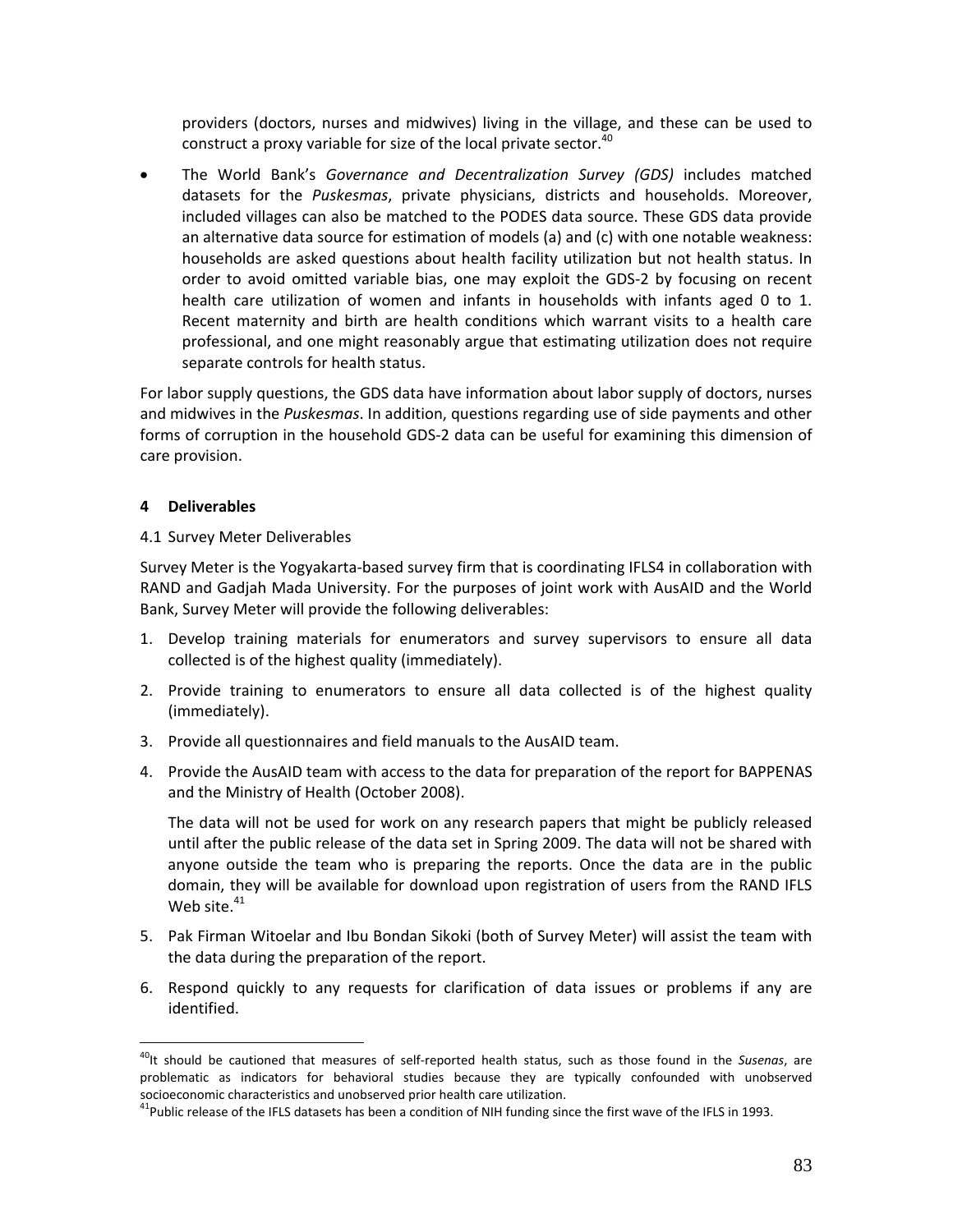#### 4.2 World Bank Deliverables

The policy questions outlined in this memorandum will form the analytical core of the World Bank's HRH review. A first draft of this review will be completed by December 31, 2008 and the final draft will be completed by June 30, 2009. $42$ 

## **5 Funding for the IFLS, the HRH Review and AusAID Participation**

Core funding for IFLS4 has come from the US National Institutes for Health (NIH). For the 2006‐ 2010 period, the National Institute of Aging (NIA) and National Institute for Child Health and Human Development (NICHD) each committed US\$ 1.3 million. While there has never been an outside evaluation of the IFLS, the scientific review committee for NIH is a tough group and competition for NIH funding is stiff. It is notable that IFLS proposal for round four received the number one ranking of all social science proposals under consideration by NIH during its funding round. Unfortunately, budget cuts in the US have led NIH to reduce funding or all proposals. The combined reduction faced by the IFLS was US\$ 600,000. Funding from the World Bank and AusAID is very helpful for making up this deficit and guaranteeing that the health facilities survey can be collected.

The World Bank is contributing US\$ 90,000 to Survey Meter for collection of labor data, and US\$ 75,000 for collection of data on governance and decentralization. Apart from staff time for World Bank – Indonesia Staff working on HRH research, the Bank is contributing travel costs and 24 weeks of staff time for John Giles and 36 weeks for two consultants working with him on the HRH research for fiscal years 2008‐2010. Giles is also applying to the World Bank's Research Committee for additional funding to turn analytic research conducted with the IFLS data into papers that can be published in peer‐reviewed journals. The table below summarizes funding for IFLS data collection and management activities.

| Funding Sources for IFLS4 Survey (2006-2010) ( 000s of US Dollars)                           |         |        |  |  |
|----------------------------------------------------------------------------------------------|---------|--------|--|--|
| Organization                                                                                 | Awarded | Actual |  |  |
| National Institutes of Health - National Institute for Child Health<br>and Human Development | 1,300   | 1,000  |  |  |
| National Institutes of Health - National Institute for Aging                                 | 1,300   | 1,000  |  |  |
| The World Bank                                                                               | 165     | 165    |  |  |
| AusAID                                                                                       | 250     | 250    |  |  |

## **Funding Sources for IFLS4 Survey (2006‐2010) ('000s of US Dollars)**

## **6 Additional Background on the IFLS**

 $\overline{a}$ 

The IFLS is a public‐use data set that is managed by the RAND Corporation, which is a nonprofit research institute based in Santa Monica, California. Detailed information on the IFLS, and instructions for access to survey instruments and data can be found at the IFLS Web site (http://rand.org/labor/FLS/IFLS/). Rounds three and four of the survey, conducted in 2000 and 2007/8, respectively, have been conducted in collaboration with Survey Meter and the University of Gadjah Mada in Yogyakarta. The US‐based principal investigator for the 2000 and 2008 rounds is John Strauss, who is a Professor of Economics at the University of Southern

<sup>&</sup>lt;sup>42</sup>Prior to analysis with the IFLS data, preliminary analyses documenting important trends will be completed by June 2008.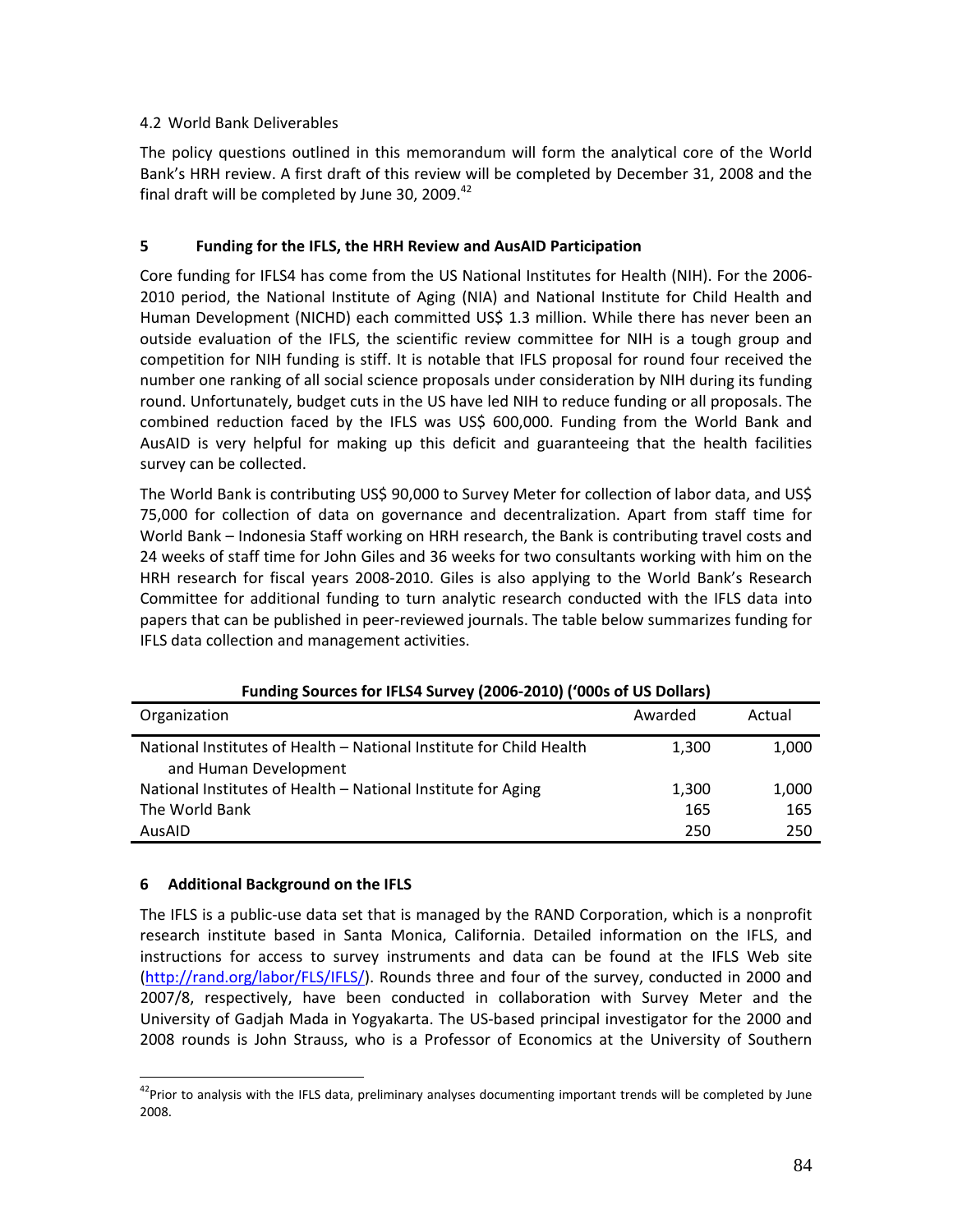California (http://college.usc.edu/faculty/faculty1003738.html). Below we first provide summary information on the overall IFLS (locations and sample size) based on information from the IFLS Web site, and then we provide summary information on the health facilities and health provider data that are matched to household and individual data. A third section then details survey protocols used for collection of the data.

■ Introduction to IFLS (Web site - http://rand.org/labor/FLS/IFLS/study.html)

By the middle of the 1990s, Indonesia had enjoyed over three decades of remarkable social, economic, and demographic change and was on the cusp of joining the middle‐income group of countries. Per capita income had risen more than fifteenfold since the early 1960s, from around US\$ 50 to more than US\$ 800. Increases in educational attainment and decreases in fertility and infant mortality over the same period reflected impressive investments in infrastructure.

In the late 1990s the economic outlook began to change as Indonesia was gripped by the economic crisis that affected much of Asia. In 1998 the rupiah collapsed, the economy went into a tailspin, and gross domestic product contracted by an estimated 12 to 15 percent–a decline rivaling the magnitude of the Great Depression.

The general trend of several decades of economic progress followed by a few years of economic downturn masks considerable variation across the archipelago in the degree both of economic development and of economic setbacks related to the crisis. In part this heterogeneity reflects the great cultural and ethnic diversity of Indonesia, which in turn makes it a rich laboratory for research on a number of individual and household‐level behaviors and outcomes that interest social scientists.

The IFLS is designed to provide data for studying these behaviors and outcomes. The survey contains a wealth of information collected at the individual and household levels, including multiple indicators of economic well-being (consumption, income, and assets); education, migration, and labor market outcomes; marriage, fertility, and contraceptive use; health status, use of health care, and health insurance; relationships among coresident and non‐coresident family members; processes underlying household decision making; transfers among family members and inter‐generational mobility; and participation in community activities.

In addition to individual and household‐level information, the IFLS provides detailed information from the communities in which IFLS households are located and from the facilities that serve residents of those communities. These data cover aspects of the physical and social environment, infrastructure, employment opportunities, food prices, access to health and educational facilities, and the quality and prices of services available at those facilities.

By linking data from IFLS households to data from their communities, the analyst can address many important questions regarding the impact of policies on the lives of the respondents, as well as document the effects of social, economic, and environmental change on the population.

The IFLS is an on‐going longitudinal survey in Indonesia. The sample is representative of about 83 percent of the Indonesian population and contains over 30 thousand individuals living in 13 of the 33 provinces in the country. A map identifying the 13 IFLS provinces is available on this Web site.

The first wave of the IFLS (IFLS1) was conducted in 1993/94 by RAND in collaboration with Lembaga Demografi, University of Indonesia. IFLS2 and IFLS2+ were conducted in 1997 and 1998, respectively, by RAND in collaboration with UCLA and Lembaga Demografi, University of Indonesia. IFLS2+ covered a 25 percent subsample of the IFLS households. IFLS3, which was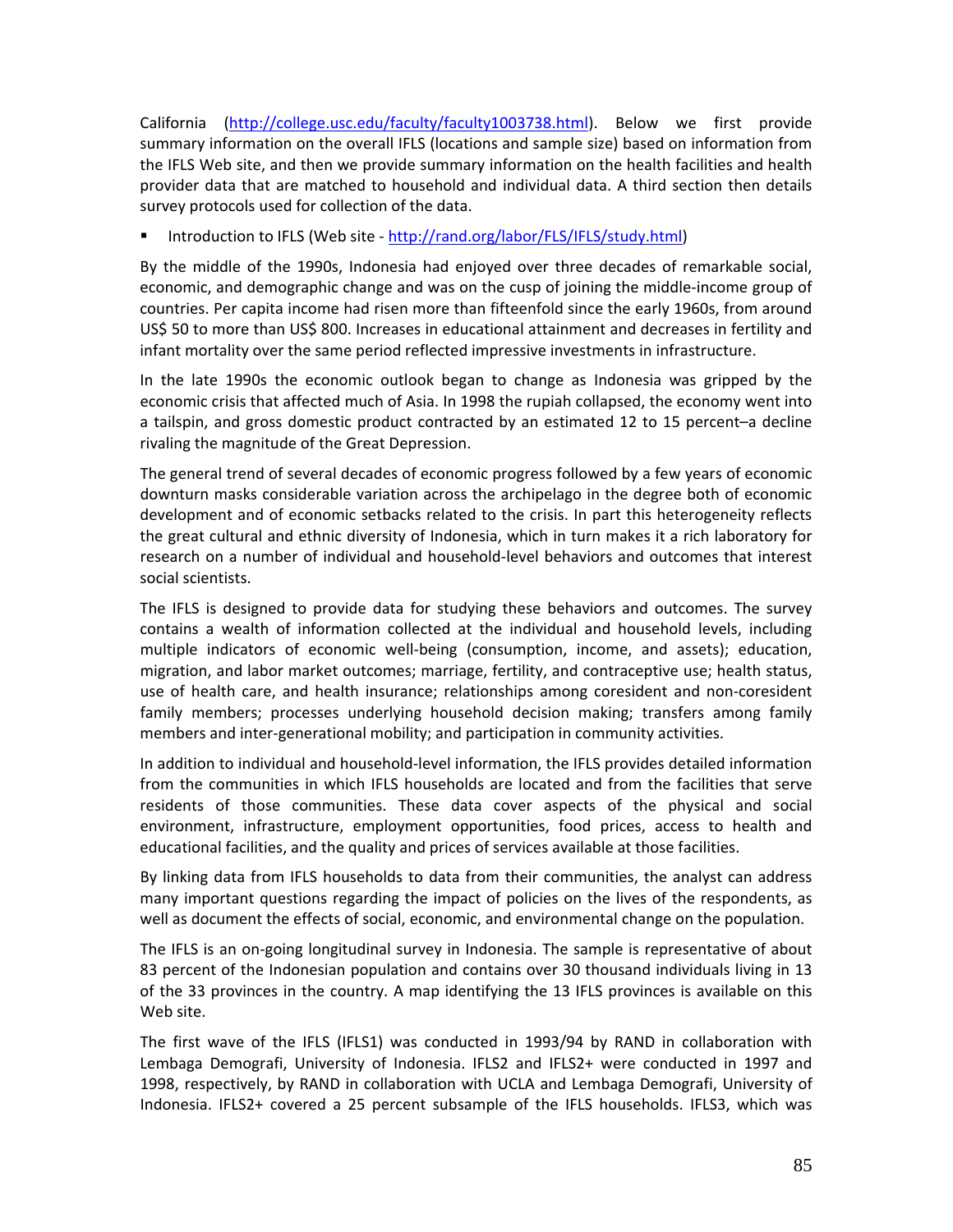fielded in 2000 and covered the full sample, was conducted by RAND in collaboration with the Center for Population and Policy Studies (CPPS), University of Gadjah Mada.

Contributions of the IFLS.

The IFLS complements and extends the existing survey data available for Indonesia, and for developing countries in general, in a number of ways.

First, relatively few large‐scale longitudinal surveys are available for developing countries. The IFLS is the only large‐scale longitudinal survey publicly available for Indonesia. Because data are available for the same individuals from multiple points in time, the IFLS affords an opportunity to understand the dynamics of the world we are living in today.

In IFLS1 7,224 households were interviewed, and detailed individual level data were collected from over 22 thousand individuals. In IFLS2, 94 percent of IFLS1 households and 91 percent of IFLS1 target individuals were reinterviewed. These recontact rates are as high as, or higher than, most longitudinal surveys in the United States and Europe. High reinterview rates were obtained in part because we were committed to tracking and interviewing individuals who had moved or split off from the original IFLS1 households. High reinterview rates contribute significantly to data quality in a longitudinal survey because they lessen the risk of bias due to nonrandom attrition in studies using the data.

Second, the multipurpose nature of the IFLS instruments means that the data support analyses of interrelated issues not possible with single‐purpose surveys. For example, the availability of data on household decision making, along with information about the labor force participation of husbands and wives and their contraceptive choices and fertility outcomes, supports analysis of the implications of decision-making patterns for a variety of behaviors and outcomes.

Third, the IFLS collected both current and retrospective information on most topics. With data from multiple points of time on current status and an extensive array of retrospective information about the lives of respondents, analysts can relate dynamics to events that occurred in the past. For example, changes in labor outcomes in recent years can be explored as a function of earlier decisions about schooling, migration, and work.

Fourth, the IFLS collected extensive measures of health status, including self‐reported measures of general health status, morbidity experience, and physical assessments conducted by a nurse (height, weight, blood pressure, pulse, hemoglobin level, lung capacity, and time required to repeatedly rise from a sitting position). These data provide a much richer picture of health status than is typically available. For example, the data can be used to explore relationships between socioeconomic status and an array of health outcomes.

Fifth, in both waves of the survey, detailed data were collected about respondents' communities and public and private facilities available for their health care and schooling. The communityfacility data can be combined with household and individual data to examine the relationship between, for example, access to health services (or changes in access) and various aspects of health care use and health status.

In sum, the breadth and depth of the longitudinal information on individuals, households, communities, and facilities make the IFLS data a unique resource for scholars and policymakers interested in the processes of economic development. To date, 143 academic research papers have been completed using IFLS data by scholars from academia, international organizations and independent research institutes spanning Indonesia, Australia, Europe and North America.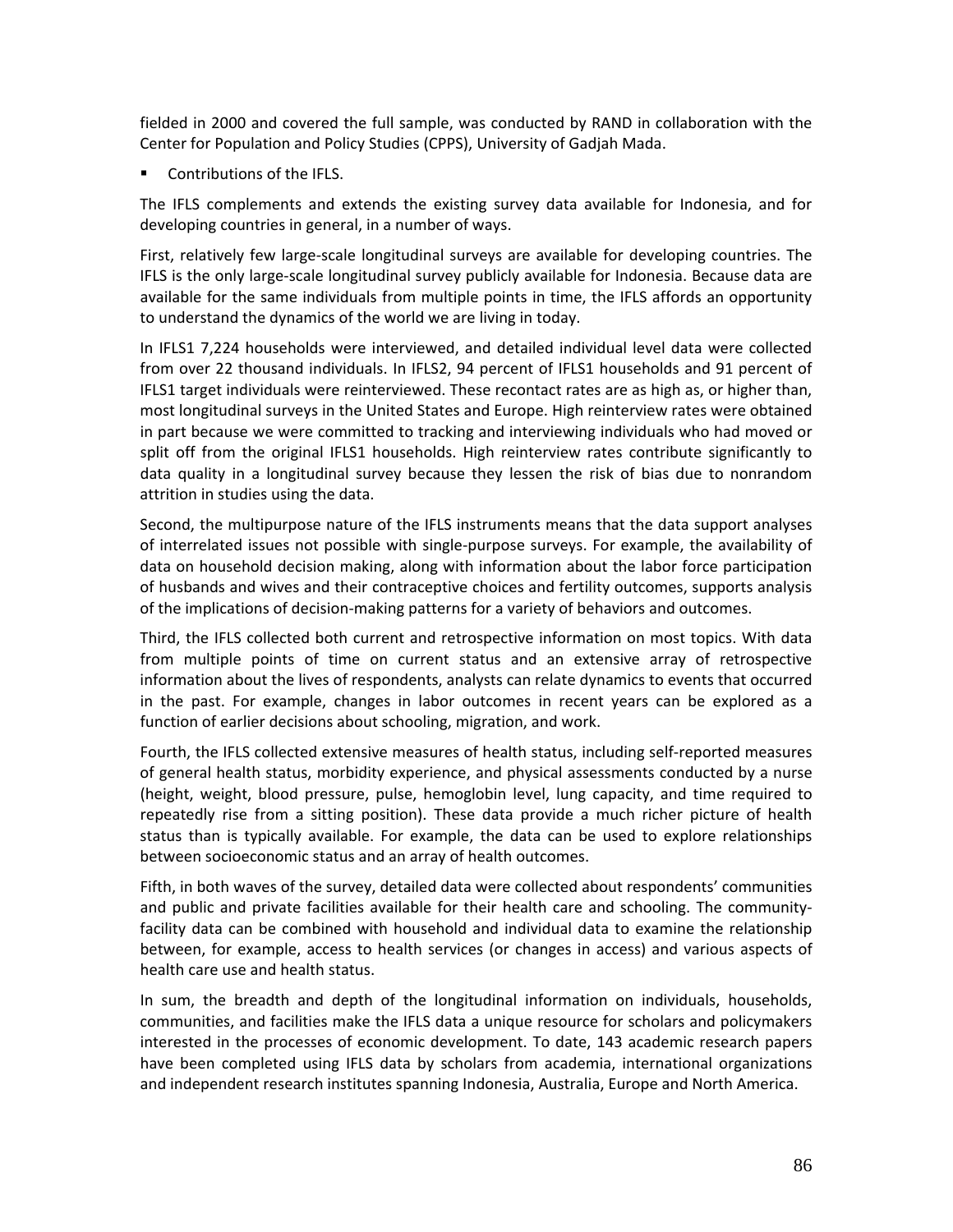**E** Community and Facility Data Available in the IFLS

The IFLS survey data are collected from 321 enumeration areas. In each enumeration area, data are collected from three government health centers and subcenters, five private clinics and practitioners, two community health posts, and two community health posts for the elderly. For each of these clinics and health centers, the survey enumerates information on all staff (including qualifications, age, education, and duration in current position and in community). For a random sample of providers serving individuals in the community, vignettes are administered to construct measures of care provider quality. The table below summarizes available information.

### **Facility Survey Sample**

| Government-run Health Centers and Subcenters | 963   |
|----------------------------------------------|-------|
| <b>Private Clinics and Practitioners</b>     | 1,605 |
| <b>Community Health Posts</b>                | 642   |
| Community Health Posts for the Elderly       | 642   |
|                                              |       |
| <b>Health Provider Vignettes</b>             | 2.826 |

#### **6.4 Survey Protocol for IFLS4**

#### 6.41 Field Staff for the IFLS4 Surveys

The IFLS4 interviews are conducted by household and community‐facility survey teams under the coordination of a field coordinator. Thirteen field coordinators were assigned to head the teams in each of the provinces enumerated. They were senior staff who had been involved in the previous waves of IFLS. There were a total of 23 teams in the 13 provinces. The composition of the household and community‐facility teams is as follows:

- HH teams: 1 supervisor, 1 CAFE supervisor, 2 CAFE editors, 6‐8 interviewers, 2 health workers.<sup>43</sup>
- CF teams: 1 supervisor, 1 CAFE editor, 2 interviewers.

The interviewers and CAFE editors were recruited from within the provinces in which we interviewed by senior staff from the Center for Population and Policy Studies (CPPS) at Gadjah Mada University, who traveled to the provinces. The CPPS staff interviewed potential interviewers while there and collected resumes on all applicants. Interviewers were selected to obtain an appropriate mix of language abilities. For example, the team that was sent to the island of Madura contained some Maduranese speaking interviewers. Language ability was less of an issue for the community‐facility teams, since most community‐facility survey respondents were in a position of authority and thus likely to speak Bahasa Indonesia.

 $\overline{a}$ 43 Computer-Assisted Field Editing (CAFÉ) is used to maintain data quality. This process is described under the quality control section below.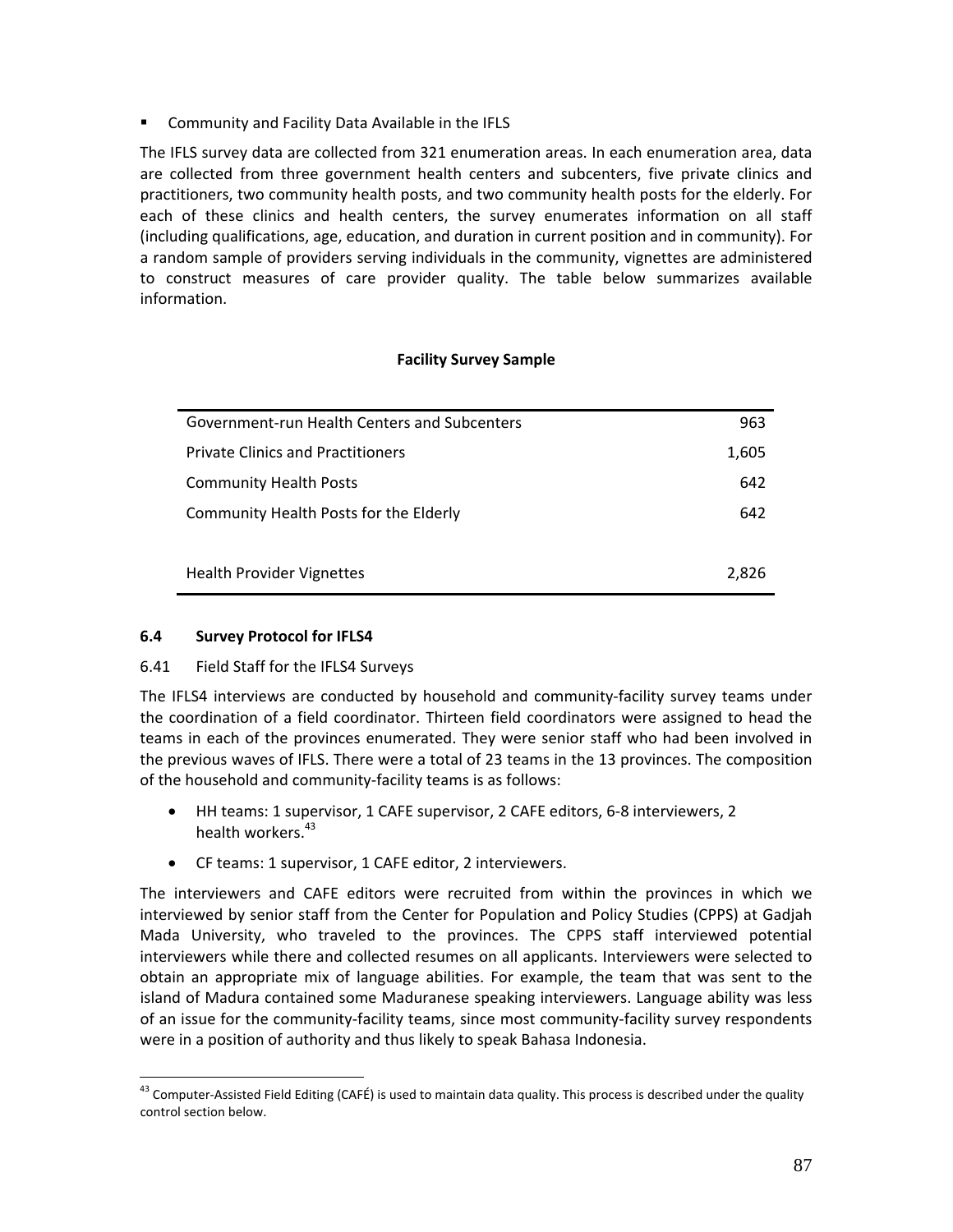Team supervisors were selected among the prospective candidates at the end of the interviewers' training. They were selected based on criteria such as previous experience, knowledge of the local area, knowledge of the questionnaires and leadership qualities.

CAFE supervisors were recruited from those who had previously held this role, plus some new persons who had shown promise during training. Each pair of household and community‐facility teams was supervised by either a Field Coordinator or an Assistant Field Coordinator (with backup from a Field Coordinator). Field and Assistant Field Coordinators were recruited as much as possible from those with supervisory experience in IFLS2, 2+, and 3.

Supervisory training was held for all senior personnel: potential household and community‐ facility survey and CAFE supervisors together with Field and Assistant Field Coordinators in Salatiga in August 2007. Most of these personnel had participated during the household or community‐facility survey pre‐tests. This 'training of trainers' included reviewing all parts of the survey: household, community‐facility, health, CAFE, tracking and the management information systems. The idea was to make everyone who had senior positions and would be involved in training of enumerators completely familiar with all aspects of the survey.

#### 6.42 Data entry and verification

CAFE operations were an important ingredient in the success of IFLS. This was an innovation begun in IFLS2. Data cleaning began in the field. Interviewers filled out the paper questionnaires while in the respondents' households, then edited their work at base camp. For both the household and community‐facility surveys, interviewers were responsible for turning in legible questionnaires that had been filled out as completely and accurately as possible.

A process of Computer‐Assisted Field Editing (CAFE) was used to help maintain data quality. Interviewers handed in their completed paper questionnaires to a CAFE team at base camp. The CAFE team entered and edited the data on laptop computers, using data entry software (CSPro) designed to detect a variety of fielding errors. Range checks identified illogical values, such as a sex value of 2 when sex was supposed to equal 1 or 3.

The CAFE editor was responsible for resolving error messages with the interviewer. Some errors could be resolved fairly easily. For example, the interviewer might not accurately recall the sex of a respondent interviewed earlier in the day and verify that the inconsistency was due to a careless error. Other errors required the interviewer to return to the household and check with the respondent. For example, if in section TK, a person reported income from self‐employment, the interviewers checked sections UT and NT to see if there was a corresponding entry there. If not, they would go back to the household to recheck.

The field coordinator and household supervisor monitored progress using a variety of management information system forms, observed interviews that were randomly chosen, randomly visited households to check interviewers' work, and handled financial and logistical issues.

When the CAFE team's work was finished for an EA, the data were sent to the Yogyakarta office and were electronically transmitted (via a secured Web site) to RAND in Santa Monica. A team in Yogyakarta performed basic data quality checks, monitored recontact rates, and provided feedback to the teams in the field.

6.43 'Look Ups'.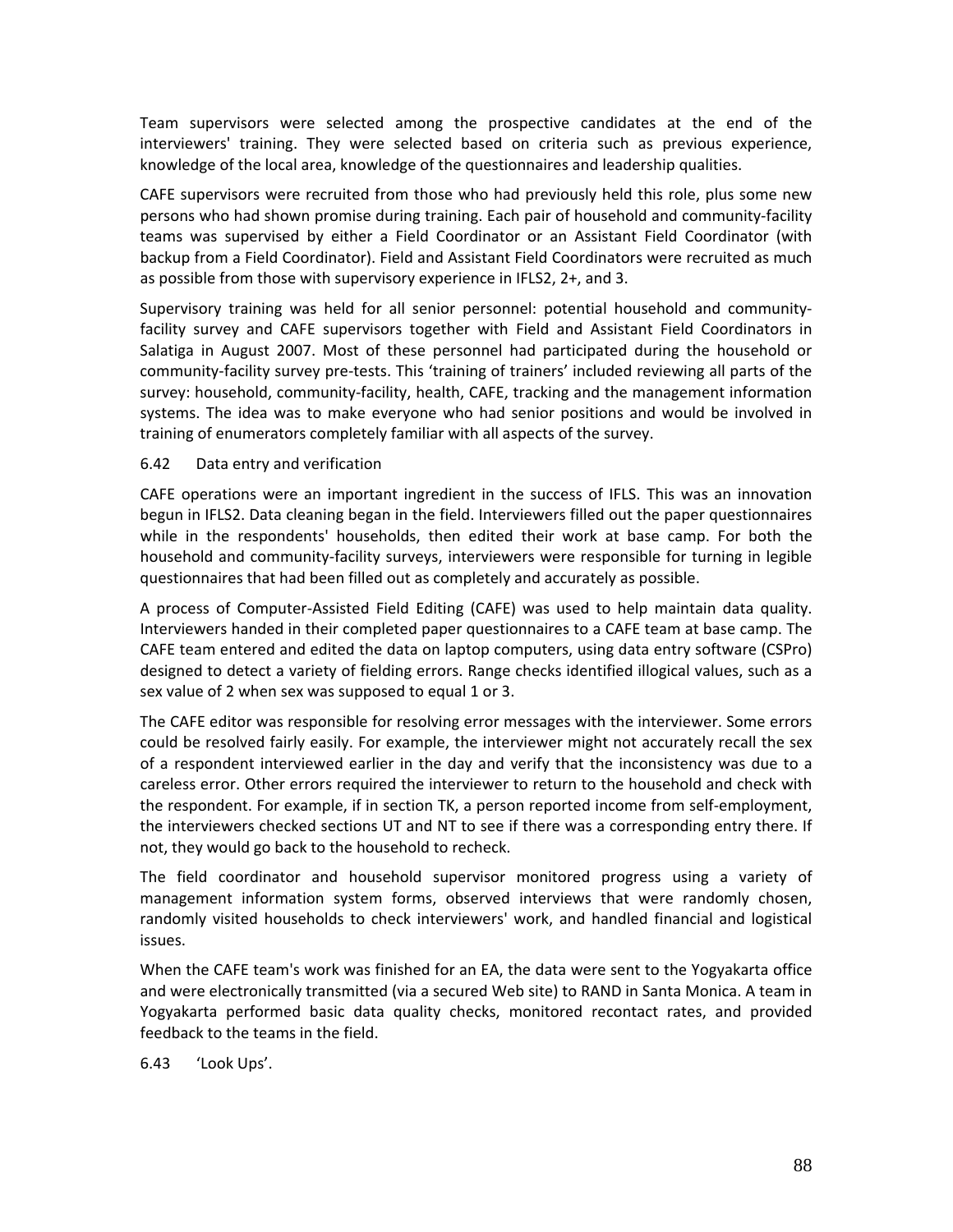For detecting and resolving more complicated errors, we will implement a 'Look Ups' (LU) cleaning process, pioneered during IFLS2 for the household survey. We extended its use to the community-facility survey data in IFLS3. LU involved the use of sophisticated, customized computer programs to run checks, with follow up of suspected errors by specialists with extensive field experience, who consulted the paper questionnaires. In IFLS3 there were around 30 persons working on the household survey lookups and related activities and 21 on the community-facility side.

LU specialists will be drawn from our best interviewers, editors, and field supervisors. We want to capitalize on the expertise they gained in fielding the survey to help resolve more difficult issues before releasing the data for analysis.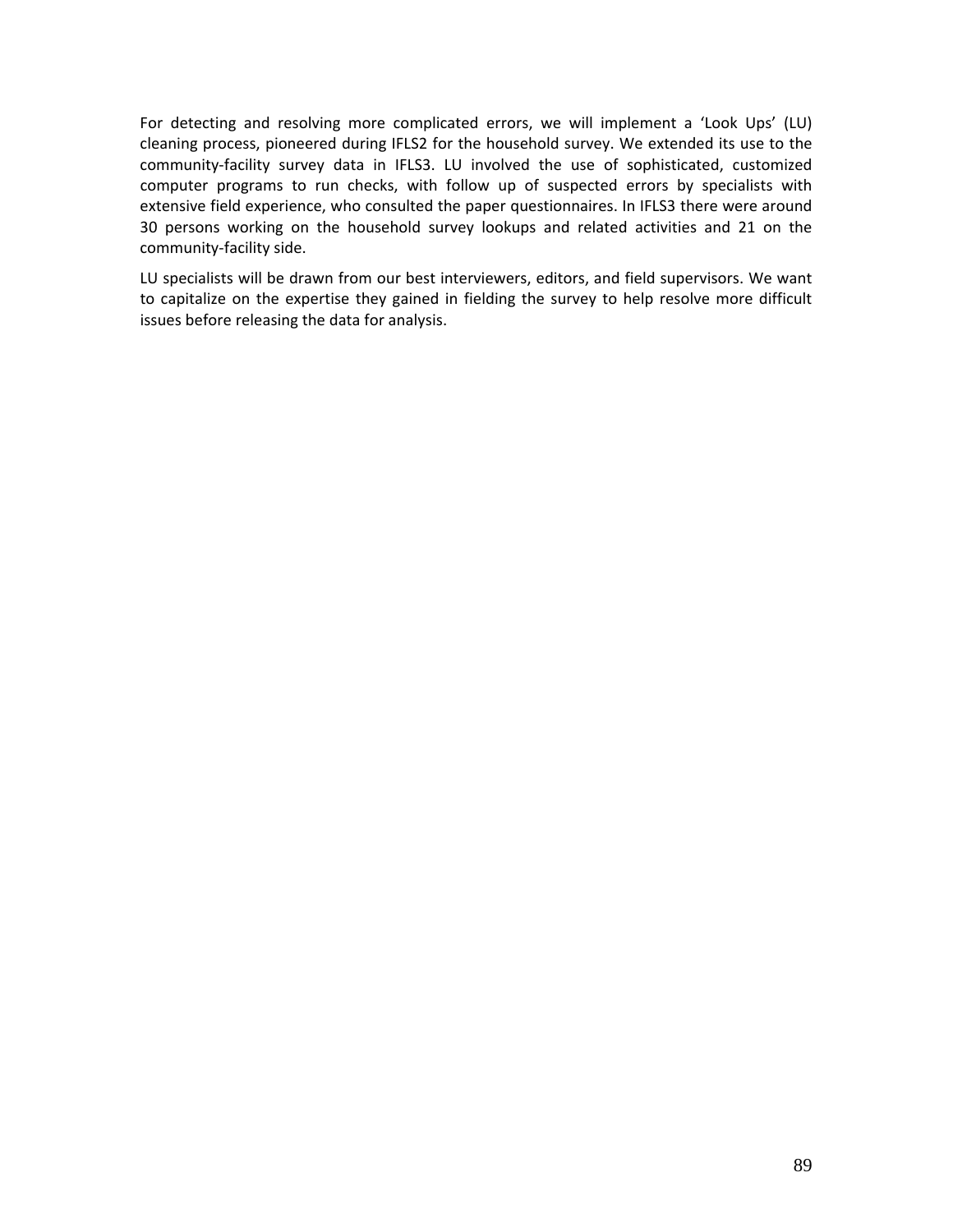## **REFERENCES**

Affandi, B. (2007). Presentation to the *Competency‐Based Hospital Management Workshop*, Yogayakarta, June 2007.

Anand, S. & Bärnighausen, T. (2004). Human resources and health outcomes: cross‐country econometric study. *The Lancet,* **364,** pp. 1603‐1609.

Andrestada et al (2005). *Health Workforce Reforms in DHS Project Areas*. Consultant report, University of Gadjah Mada, Yogyakarta.

Barber, S. L., Gertler, P. J., & Harimurti, P. (2007). The effect of a zero growth policy in civil service recruitment on the quality of care in Indonesia. *Health Affairs.*

Center for Health Research (CFHR), (2001). *Economic Analysis – Bidan Di Desa (BDD) Program*. Consultant report, University of Indonesia, Jakarta.

Chaudhury, Hammer, N.J., Kremer, M., Muralidharan, K. and Rogers, F.H. (2006). Missing in Action: Teacher and Worker Absence in Developing Countries. *Journal of Economic Perspectives.* New York: The American Economic Association.

Choi, Y., Friedman, J., Heywood, P., & Kosen, S. *Forecasting Health Care Demand in a Middle‐ Income Country: Disease Transitions in East and Central Java, Indonesia.* Forthcoming Research Working Paper, World Bank, Washington DC.

Chomitz, K. M., Setiardi, G., Azwar, A. & Ismail, N. (1998). *What Do Doctors Want? Developing Incentives for Doctors to Serve in Indonesia's Rural and Remote Areas*. The World Bank, Policy Research Working Paper, **1888**.

Countdown to 2015 Core Group (2007). Countdown to 2015 for maternal, newborn, and child survival: the 2008 report on tracking coverage of interventions. *The Lancet,* **371,** pp. 1247‐1258.

Cumberford, J. (2003). *Health Human Resources and Service Outcomes*. Consultant Report, World Bank, Jakarta.

Das, J. & Hammer, J. (2005). Which doctor? Combining vignettes and item response to measure clinical competence. *Journal of Development Economics,* 78(2), pp. 348‐383.

Davidson, M. (2007). *Internal Background Note on the Structure of Incentives for the Health Workforce – Policies, Procedures and Reforms in Indonesia*. Consultant report, World Bank Jakarta.

Ferrinho, P., Van Lerberghe, W., Fronteira, I., Hipolito, F., & Biscaia, A. (2004). Dual practice in the health sector: review of the evidence. *Human Resources for Health*, **2:14**.

Government of Indonesia, World Bank, AusAID, GTZ, ADB (2008). Background paper on the Indonesian Health System in Support of the Government of Indonesia Health Sector Review (Final Draft).

GTZ (2006). *Situation Analysis of Human Resource Development and Management in the Health Sector* (draft). Consultant report.

Hammer J. and Jack W. (2001). Designing Incentives for rural health care providers in developing countries. *Journal of Development Economics*, October 2002, **69 (1)**, pp. 297‐303.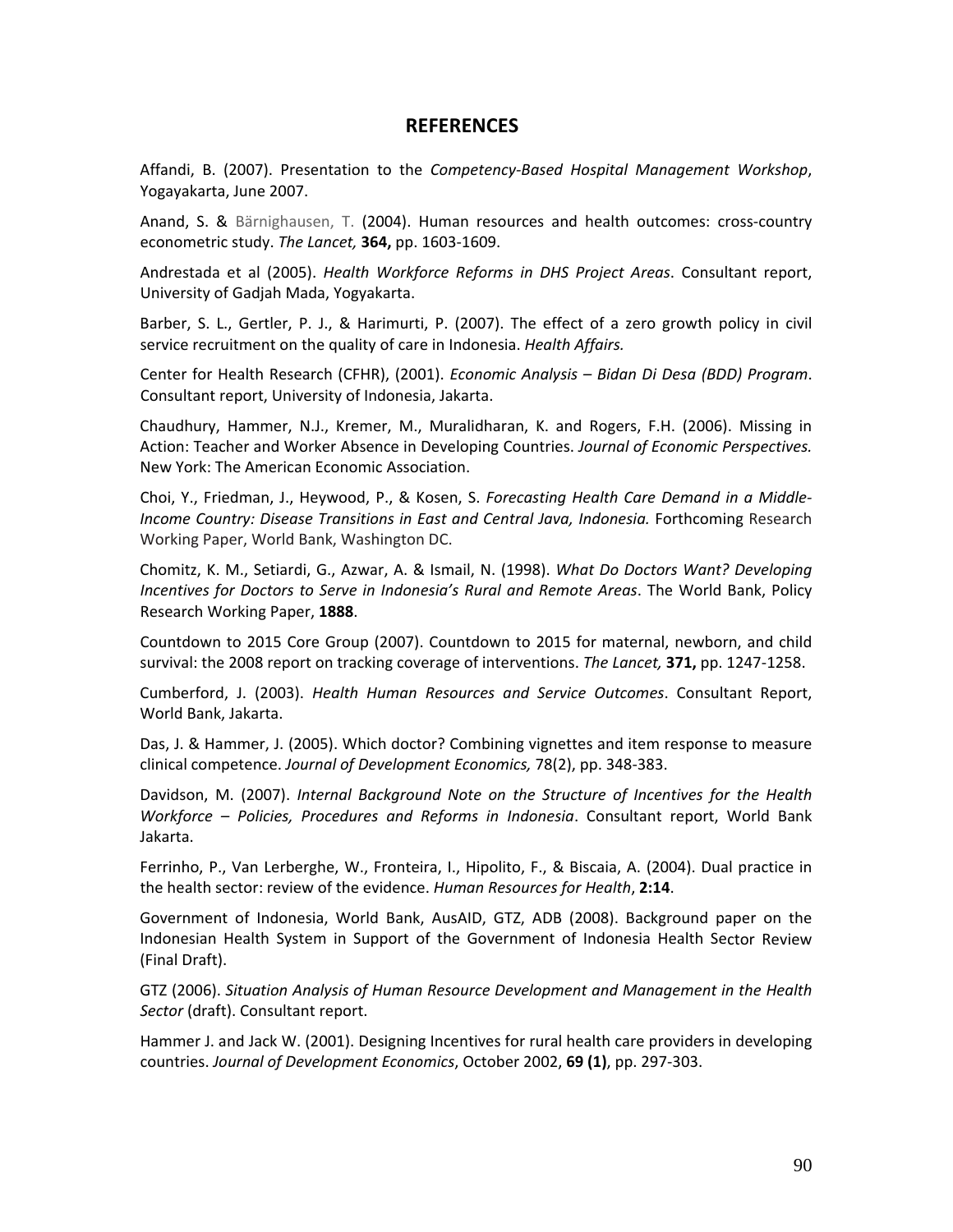Hennessy, D., Hicks, C., Hilan, A. & Kawonal, Y. (2006). The training and development needs of nurses in Indonesia: paper 3 of 3. *Human Resources for Health*, **4:10.**

Hennessy, D., Hicks, C., Kawonal, Y. & Hilan, A. (2006). A methodology for assessing the professional development needs of nurses and midwives in Indonesia: paper 1 of 3. *Human Resources for Health*, **4:8.**

Hennessy, D., Hicks, C. & Koesno, H. (2006). The training and development needs of midwives in Indonesia: paper 2 of 3. *Human Resources for Health*, **4:9.**

Hine, B. (2003). *First Steps Towards Formulation of a Draft National Strategic Plan for Health Human Resources in Indonesia*. Consultant Report, WHO and BPPSDM.

Jean, P. (2008). *Assessment of Key Issues Related to Medical Education in Indonesia*. Consultant Report.

Kabene, S. M., Orchard, C., Howard, J. M., Soriano, M. A. & Leduc, R. (2006). The importance of human resources management in health care: a global context. *Human Resources for Health,* **4:20.**

Kluyskens, J. & Firdaus, M. (2007). *Assessment of Regulatory Responsibilities and Management of Health Work Force*. Consultant Report, World Bank Jakarta.

Kolehmainen‐Aitken, R. L. (2004). Decentralization's impact on the health workforce: Perspectives of managers, workers and national leaders. *Human Resources for Health*, **2:5.**

Leonard, K., Hammer, J. & Das, J. (2008). *The quality of medical advice in low‐income countries*. Policy Research Working Paper Series 4501, The World Bank.

Menelaws, R. D. (2000). *TPC Best Management Practices and Proposed Remedial Actions.* Consultant report, World Bank, Jakarta.

Murray, C. J. L. & Lopez, A. D. (eds)(1996). *The Global Burden of Disease*. Harvard University Press, Boston.

Nasution, N. (2007). *Health Workforce Deployment Policies and Data Collection on PTT‐PNS Program, Indonesia*. Consultant Report, World Bank Jakarta.

O'Rourke, K. (2006). Analyzing Politics and Policies in Indonesia. *Reformasi Weekly Review*, November 2006.

Parliamentary Commission X, (2008). Report by Medical Education Working Group, Jakarta.

Sciortino, R. & Ridarineni, N. (2008). *Muhammadiyah Health Care Provision: A Case Study*. Consultant report, World Bank, Jakarta.

Thabrany, H. (2006). Human resources in decentralized health systems in Indonesia, Challenges for equity. *Regional Health Forum*, **10:1.**

University of Gadjah Mada (2005). *Survey dan Perhitungan Pendapatan Dokter Setelah Lulus*. UGM, Yogyakarta.

USAID (2006). *Decentralization 2006 ‐ Stock Taking on Indonesia's Recent Decentralization Reforms*. Democratic Reform Support Program (DRSP) for the Donor Working Group on Decentralization, Jakarta.

World Bank (1994). *Indonesia's Health Work Force: Issues and Options.* Report No: 12834‐IND, Population and Human Resource Division. Washington, DC.